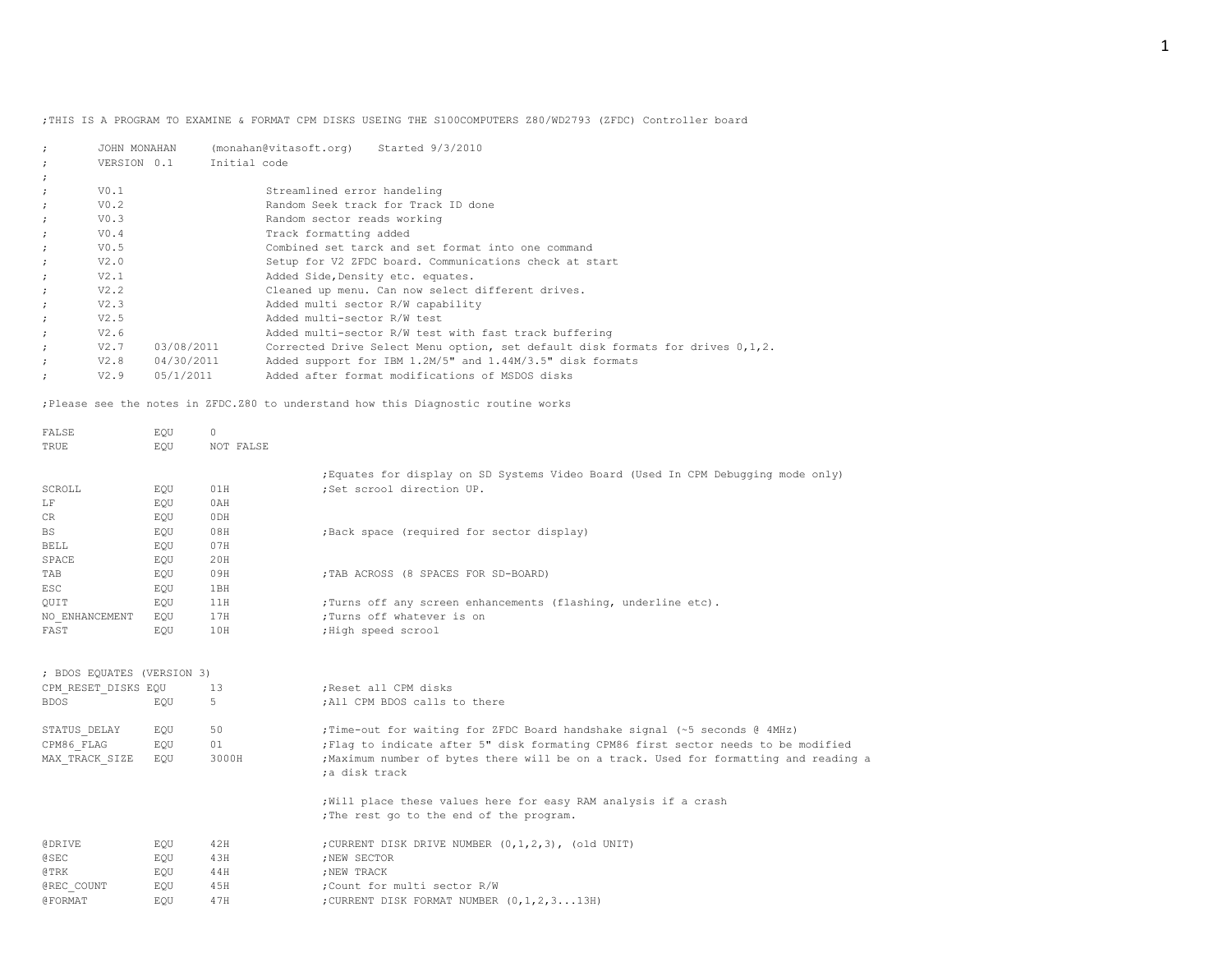@SIDE EQU 49H ;NEW SIDE

; EQUATES FOR [IX] REGISTER OFFSETS INTO DISK FORMAT PARAMATER TABLES

; Each of the many disk formats have their own table with things like sector size, tracks/disk, sectors/track etc. ; You can add more.

;

; Note: [IX] will ALWAYS point to the current disk parameter table in this program <<<<<<<<<<<<<<<<<<<<<<<<<<<<<<<<<

; Note Also: It is very important that the BIOS "Disk Paramater Tables in any S-100 BIOS are EXACTLY the ; same as that on the ZFDC Board. There can be less disk formats (actully only one is required), but a drive format ; number (FORMAT NUM) on the S-100 BIOS has to be the same drive format on the ZFDC board. This is because this ; table is used to determine sector size, sectors/track etc.

| HW BYTE        |     | EQU | $\circ$ | ; Will contain bit flags for:-<br>; Bits 0,1 Unused<br>;Bit 2, 0 if single sided disk, 1 if double sided<br>; Bit 3, 1 Hardware is an 8" disk, $0 = 5$ " disk<br>; Bit 4, 1 R/W in Single density, $0 =$ Double density<br>; Bits 5-7 Unused |
|----------------|-----|-----|---------|----------------------------------------------------------------------------------------------------------------------------------------------------------------------------------------------------------------------------------------------|
| NSCTRS         |     | EQU | 1       | ;Sectors/Track for this disk format                                                                                                                                                                                                          |
| NTRKS          |     | EQU | 2       | ;Tracks/Side                                                                                                                                                                                                                                 |
| HEADR          |     | EQU | 3       | ; For Formatting                                                                                                                                                                                                                             |
| GAP1           |     | EQU | 4       | $\pmb{\mathfrak{m}}$                                                                                                                                                                                                                         |
| GAP2           |     | EQU | 5       | $\mathbf{u}$                                                                                                                                                                                                                                 |
| GAP3           |     | EQU | 6       | $\mathbf{u}$                                                                                                                                                                                                                                 |
| GAP4           |     | EQU | 7       | $^{\prime}$                                                                                                                                                                                                                                  |
| GAP4R          |     | EQU | 8       | $^{\prime}$                                                                                                                                                                                                                                  |
| SEC_SIZE FLAG  |     | EQU | 9       | ; $0=128$ Byte sectors, $1 = 256$ , $2 = 512$ , $4=1024$ Byte sectors                                                                                                                                                                        |
| GAP FILL CHAR  |     | EQU | 10      | ; Byte used in disk formating                                                                                                                                                                                                                |
| DATA_FILL_CHAR |     | EQU | 11      | $\mathbf{H}$<br>$\mathbf{H}$<br>$\mathbf{H}$<br>$\mathcal{L}$                                                                                                                                                                                |
| SPECIAL FLAG   |     | EQU | 12      | Flaq byte for cases where after formatting disk need to be initilized. Normally 0, CPM86 FLAG = 1;                                                                                                                                           |
| SEC SKEW TABLE |     | EQU | 13      | Address of sector skew table<br>;Two Bytes.                                                                                                                                                                                                  |
| FORMAT NUM     |     | EQU | 15      | ; Each format will have a unique number in the table list below.                                                                                                                                                                             |
| SYS TRKS       | EOU | 16  |         | ; How many tracks for system (usually 2 for 8-inch CPM disks)                                                                                                                                                                                |
| SEC SIZE BYTES |     | EQU | 17      | ;Two Bytes. (128, 256, 512 or 1024)                                                                                                                                                                                                          |
| TRACK SIZE     |     | EQU | 19      | ; Two Bytes. Track size (in bytes) of that disks format (used in formatting disk)                                                                                                                                                            |
| TITLE          |     | EQU | 21      | ; Text string describing the disk format (must end with 0)                                                                                                                                                                                   |
| DIRECTION BIT  |     | EQU | 7       | ; Bits for the above flags $0 = IN$ , $1 = OUT$                                                                                                                                                                                              |
| WD INTRQ BIT   |     | EQU | 6       |                                                                                                                                                                                                                                              |
| WATCHDOG BIT   |     | EQU | 5       |                                                                                                                                                                                                                                              |
| DENSITY BIT    |     | EQU | 4       |                                                                                                                                                                                                                                              |
| SIZE BIT       | EQU | 3   |         |                                                                                                                                                                                                                                              |
| SIDE BIT       | EOU | 2   |         |                                                                                                                                                                                                                                              |

| $\mathbf{r}$ |                     |     | PORTS FOR FOR Z80/WD2793 FDC Board |  |                                                |  |  |  |  |                                                    |
|--------------|---------------------|-----|------------------------------------|--|------------------------------------------------|--|--|--|--|----------------------------------------------------|
|              | S100 DATA A         | EOU | 10H                                |  |                                                |  |  |  |  | ; IN, S100 Data port to GET data to from FDC Board |
|              | S100 DATA B         | EOU | 10H                                |  | ;OUT, S100 Data port to SEND data to FDC Board |  |  |  |  |                                                    |
|              | S100 STATUS A       | EOU | 11H                                |  | ;Status port for A                             |  |  |  |  |                                                    |
|              | S100 STATUS B       | EOU | 11H                                |  | ;Status port for B                             |  |  |  |  |                                                    |
|              | RESET ZFDC PORT EQu |     | 13H                                |  | ; Port to reset ZFDC Z80 CPU.                  |  |  |  |  |                                                    |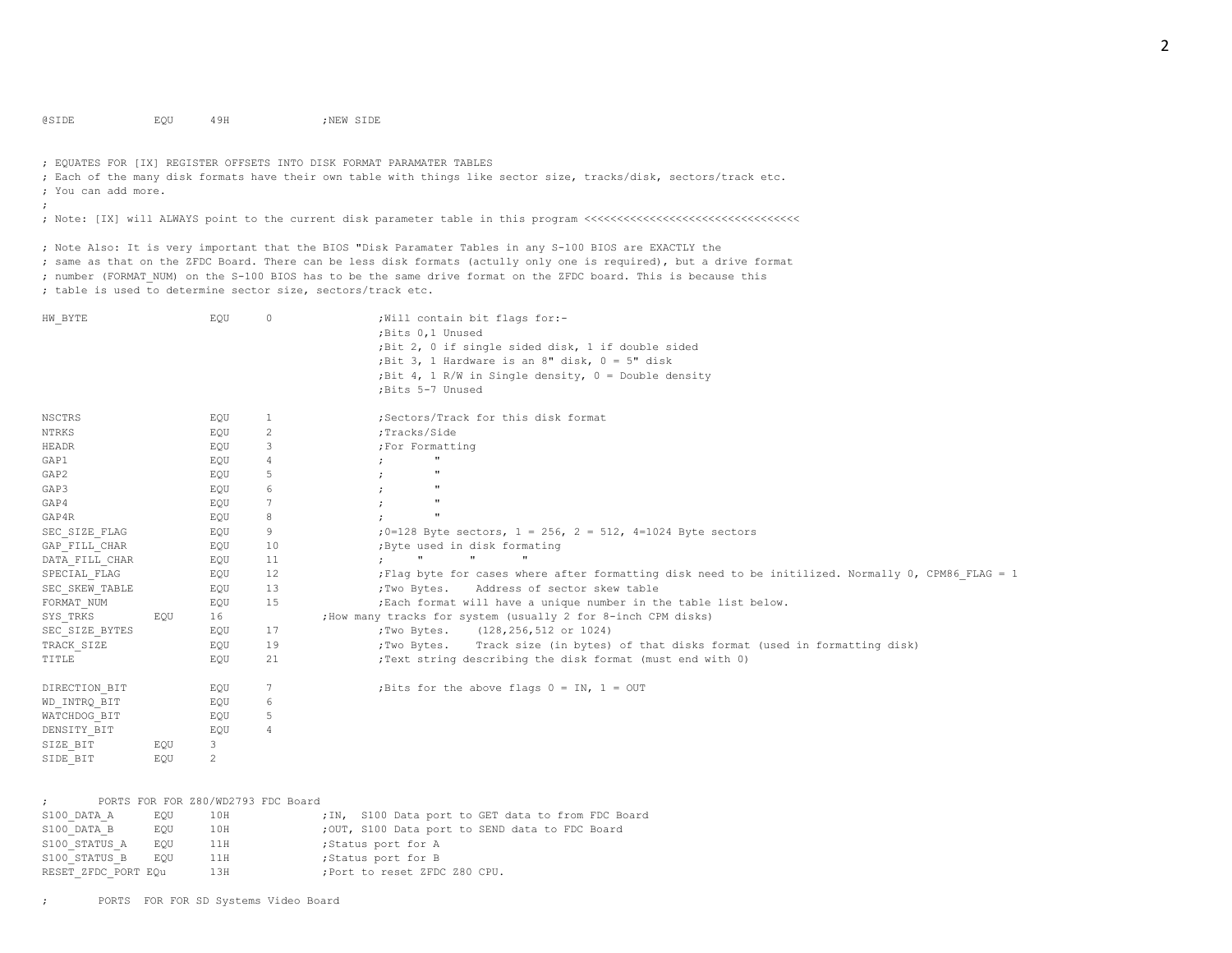| CIN                            | EQU | 1H  | ; IN Data SD Systems Video Board                                                                  |
|--------------------------------|-----|-----|---------------------------------------------------------------------------------------------------|
| COUT                           | EOU | 1H  | ; OUT Data SD Systems Video Board                                                                 |
| CSTAT                          | EQU | 0H  | ; Status Port SD Systems Video Board                                                              |
|                                |     |     |                                                                                                   |
| ; Commands to the ZFDC Board:- |     |     |                                                                                                   |
| CMD PIO TEST                   | EQU | 0H  | ;Simple loop hardware test of PIO #1 Ports                                                        |
| CMD MONITOR                    | EOU | 1H  | ; Jump to internal monitor here.                                                                  |
| CMD SHOW SIGNON EQU            |     | 2H  | ; This will "rotate" in the Sector Display TIL's as a hardware test                               |
| CMD RESET ZFDC                 | EQU | ЗH  | ; Reset the WD2793 chip and Board software                                                        |
| CMD SET FORMAT EQU             |     | 4H  | ; This will select a specified drive and assign a disk format table to that drive                 |
| CMD SET DRIVE                  | EQU | 5H  | ; Set the current Disk number $(0, 1, 2, 3)$                                                      |
| CMD GET FORMAT                 | EQU | 6H  | ; Return to S100 System the current Disk paramater format table number                            |
| CMD SET TRACK                  | EQU | 7H  | ; This will set head request to a specified track                                                 |
| CMD SET SIDE                   | EQU | 8H  | ; This will set side request to a specified side                                                  |
| CMD SET SECTOR                 | EOU | 9H  | ; This will set sector request to a specified sector                                              |
| CMD SET HOME                   | EQU | 0AH | ; This will set head request to Track 0 of CURRENT drive                                          |
| CMD STEP IN                    | EOU | 0BH | ;Step head in one track of CURRENT drive                                                          |
| CMD STEP OUT                   | EQU | 0CH | ; Step head out one track of CURRENT drive                                                        |
| CMD SEEK NV                    | EQU | 0DH | ; Seek to track with NO verify of CURRENT drive                                                   |
| CMD SEEK TRACK                 | EOU | OEH | ; Seek to track to (IY+DRIVE TRACK) with the track verify bit set on CURRENT drive/format         |
| CMD GET TRACK ID EQU           |     | 0FH | ; Read the CURRENT TRACK ID                                                                       |
| CMD READ SECTOR                | EQU | 10H | ; Read data from the CURRENT sector (on current track, side, drive).                              |
| CMD WRITE SECTOR EQU           |     | 11H | ; Write data to the CURRENT sector (on current track, side, drive).                               |
|                                |     |     |                                                                                                   |
| CMD GET WD TRACK EQU           |     | 12H | ; Get the WD2793 Track register value                                                             |
| CMD GET WD SECTOR EQU          |     | 13H | ;Get the WD2793 Sector register value                                                             |
| CMD GET WD STATUS EQU          |     | 14H | ;Get the WD2793 Status register value                                                             |
| CMD TRACK DUMP                 | EQU | 15H | ; Dump complete CURRENT track to S-100 system                                                     |
| CMD_FORMAT_TRACK EQU           |     | 16H | ; Format a track in the of the CURRENT drive using the current format assigned to that disk       |
| CMD SET DEBUG ON EQU           |     | 17H | ; Turn on Debug display mode                                                                      |
| CMD SET DEBUG OFF EQU          |     | 18H | ; Turn off Debug display mode                                                                     |
| CMD RAM DUMP                   | EQU | 19H | ; Command to pass back to S-100 system all memory variables and flags on ZFDC board               |
| CMD ABORT                      | EQU | 20H | ;Generalized Abort of the current process command.                                                |
| CMD HANDSHAKE                  | EQU | 21H | ; Handshake command only sent during board initilization/testing                                  |
| CMD GET DRIVE                  | EQU | 22H | ; Get the current selected drive number (03)                                                      |
| CMD SET TRACK DS EQU           |     | 23H | ;Set Track (If a DS Disk, EVEN tracks on Side A, ODD tracks on Side B. Used by CPM)               |
| CMD GET ERROR STRING EQU 24H   |     |     | ; Return a string explaining the last Error Code sent                                             |
| CMD GET SEC SIZE EQU           |     | 25H | ; Return currently selected disk sector size (X*128)                                              |
| CMD GET SEC COUNT EQU          |     | 26H | ; Return currently selected disk sector sectors/track                                             |
| CMD ZFDC ALIVE                 | EQU | 27H | ; Command sent to see if the ZFDC board is present and responding.                                |
| CMD CHECK DRIVE EQU            |     | 28H | ; Check there is a valid drive present on specified drive $(0, 1, 2, 3)$                          |
|                                |     |     |                                                                                                   |
| CMD RD MULTI SECTOR EQU 29H    |     |     | ; Read data from multiple sectors starting at the CURRENT sector (on current track, side, drive). |

CMD\_WR\_MULTI\_SECTOR EQU 2AH ;Write data to multiple sectors starting at the CURRENT sector (on current track,side,drive).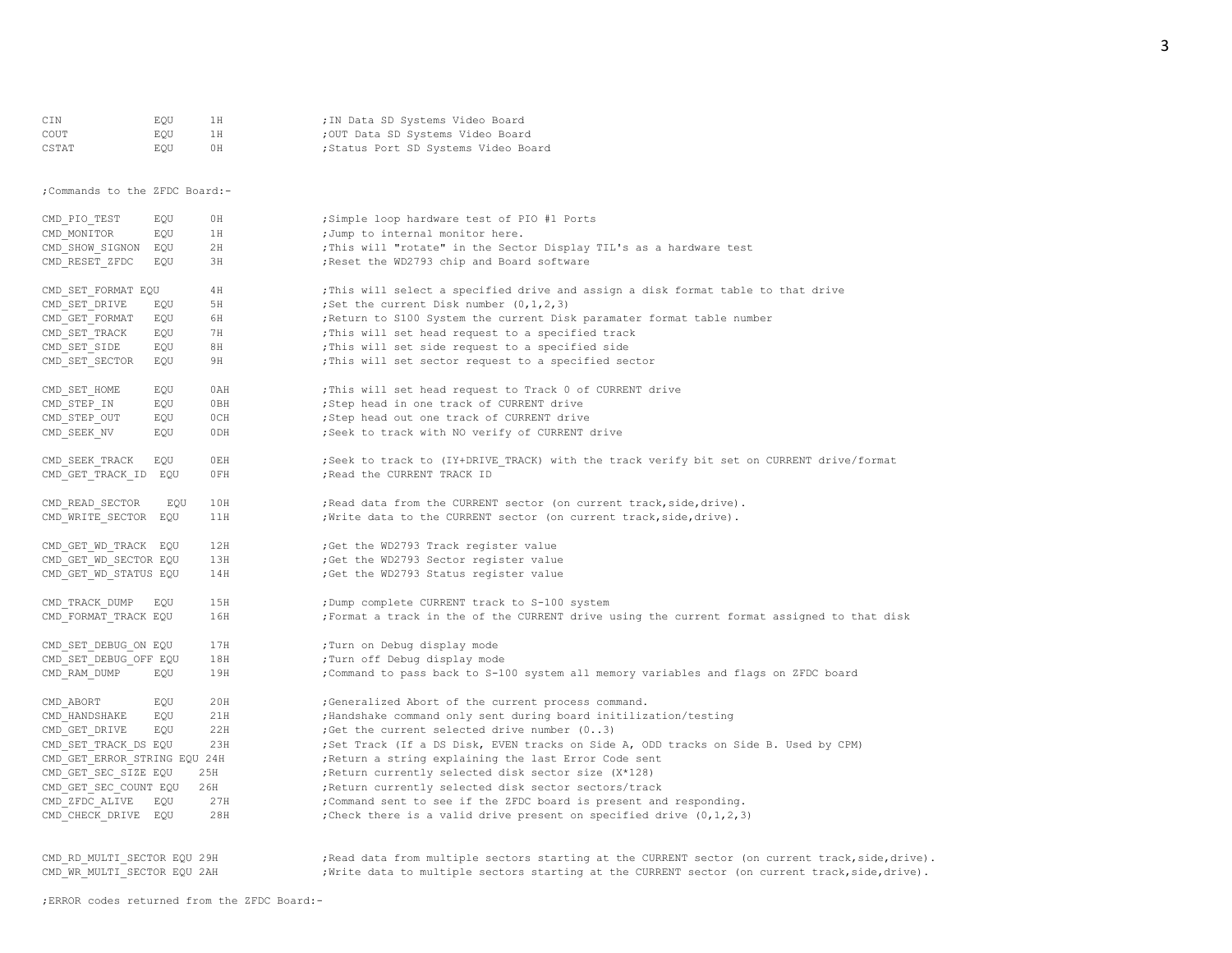| NO ERRORS FLAG       | EQU | 00H | ; No Errors flag for previous cmd, sent back to S-100 BIOS                  |
|----------------------|-----|-----|-----------------------------------------------------------------------------|
| BUSY ERR EQU         | 01H |     | ; WD2793 Timeout Error before CMD was started                               |
| HUNG ERR EQU         | 02H |     | ;General WD2793 Timeout Error after CMD was sent                            |
| TABLE ERR            | EQU | 03H | ; Disk parameter table error                                                |
| DRIVE ERR            | EQU | 04H | ;Drive not 0-3                                                              |
| TRACK RANGE ERR EQU  |     | 05H | ; Drive track not valid for this disk                                       |
| SECTOR_RANGE_ERR EQU |     | 06H | ; Drive sector not valid for this disk                                      |
| SIDE ERR EQU         | 07H |     | ;No B side on this disk                                                     |
| SIDE ERR1            | EOU | 08H | ; Invalid Side Paramater                                                    |
| SECTOR SIZE ERR EQU  |     | 09H | ; Size of sector > 1024 Bytes                                               |
| RESTORE HUNG         | EQU | 0AH | ; WD2793 Timeout Error after RESTORE Command                                |
| RESTORE ERR          | EQU | 0BH | ; Restore to track 0 error                                                  |
| STEP IN HUNG         | EQU | OCH | ; WD2793 Timeout Error after STEP-IN Command                                |
| STEP IN ERR          | EQU | ODH | ; Head Step In Error, DRIVE NOT READY ERROR                                 |
| STEP OUT HUNG        | EOU | OEH | ; WD2793 Timeout Error after STEP-OUT Command                               |
| STEP OUT ERR         | EQU | 0FH | ; Head Step Out Error, NOT READY ERROR                                      |
| SEEK NV HUNG         | EQU | 10H | ; WD2793 Timeout Error after SEEK-NV Command                                |
| SEEK NV ERR1         | EQU | 11H | ; Seek with No Verify Error, NOT READY ERROR                                |
| SEEK NV ERR2         | EOU | 12H | ; Seek with No Verify with SEEK error bit set                               |
| SEEK TRK HUNG        | EQU | 13H | ; WD2793 Timeout Error after SEEK with Verify Command                       |
| SEEK TRK ERR1        | EQU | 14H | ; Seek to a track with Verify error, DRIVE NOT READY ERROR bit set          |
| SEEK TRK ERR2        | EQU | 15H | ; Seek to a track with Verify error with SEEK ERROR bit set                 |
| SEEK REST HUNG       | EQU | 16H | ; WD2793 Timeout Error after RESTORE within SEEK with Verify Command        |
| SEEK REST ERR        | EQU | 17H | ; Restore to track 0, DRIVE NOT READY ERROR within SEEK with Verify Command |
| ID ERR HUNG          | EQU | 18H | ; WD2793 Timeout Error after READ TRACK ID Command                          |
| ID ERR1              | EQU | 19H | ; Track ID Error, DRIVE NOT READY ERROR                                     |
| ID ERR2              | EQU | 1AH | ; Track ID Error, RNF ERROR                                                 |
| ID ERR3              | EQU | 1BH | ; Track ID Error, LOST DATA ERROR                                           |
| ID ERR4              | EOU | 1CH | ; Track ID Error, CRC ERROR                                                 |
| SEC READ HUNG        | EQU | 1DH | ; WD2793 Timeout Error after Read Sector Command was sent                   |
| SEC READ ERR1        | EQU | 1EH | ; Sector read error, DRIVE NOT READY ERROR                                  |
| SEC READ ERR2        | EQU | 1FH | ; Sector read error, RNF ERROR                                              |
| SEC READ ERR3        | EQU | 20H | ; Sector read error, LOST DATA ERROR                                        |
| SEC READ ERR4        | EOU | 21H | ; Sector read error, CRC ERROR                                              |
| RS SEEK TRK HUNG EQU |     | 22H | ; WD2793 Timeout Error after SEEK within READ SECTOR Command                |
| RS RESTORE HUNG EQU  |     | 23H | ; WD2793 Timeout Error after RESTORE command within READ SECTOR Command     |
| RS RESTORE ERR EQU   |     | 24H | ; Restore to track 0 Error, within READ SECTOR Command                      |
| RS SEEK TRK ERR1 EQU |     | 25H | ; Seek to track error, within READ SECTOR Command                           |
| RS SEEK TRK ERR2 EQU |     | 26H | ; Seek to track error with SEEK ERROR bit set within READ SECTOR Command    |
| SEC WRITE HUNG       | EQU | 27H | ; WD2793 Timeout Error after Read Sector Command was sent                   |
| SEC WRITE ERR1       | EQU | 28H | ; Sector write error, DRIVE NOT READY ERROR                                 |
| SEC WRITE ERR2       | EQU | 29H | ; Sector write error, RNF ERROR                                             |
| SEC WRITE ERR3       | EQU | 2AH | ; Sector write error, LOST DATA ERROR                                       |
| SEC WRITE ERR4       | EQU | 2BH | ;Sector write error, CRC ERROR                                              |
| WS SEEK TRK HUNG EQU |     | 2CH | ; WD2793 Timeout Error after SEEK within WRITE SECTOR Command               |
| WS RESTORE HUNG EQU  |     | 2DH | ; WD2793 Timeout Error after RESTORE command within WRITE SECTOR Command    |
| WS RESTORE ERR EQU   |     | 2EH | ; Restore to track 0 Error, within WRITE SECTOR Command                     |
| WS SEEK TRK ERR1 EOU |     | 2FH | ; Seek to track error, within WRITE SECTOR Command                          |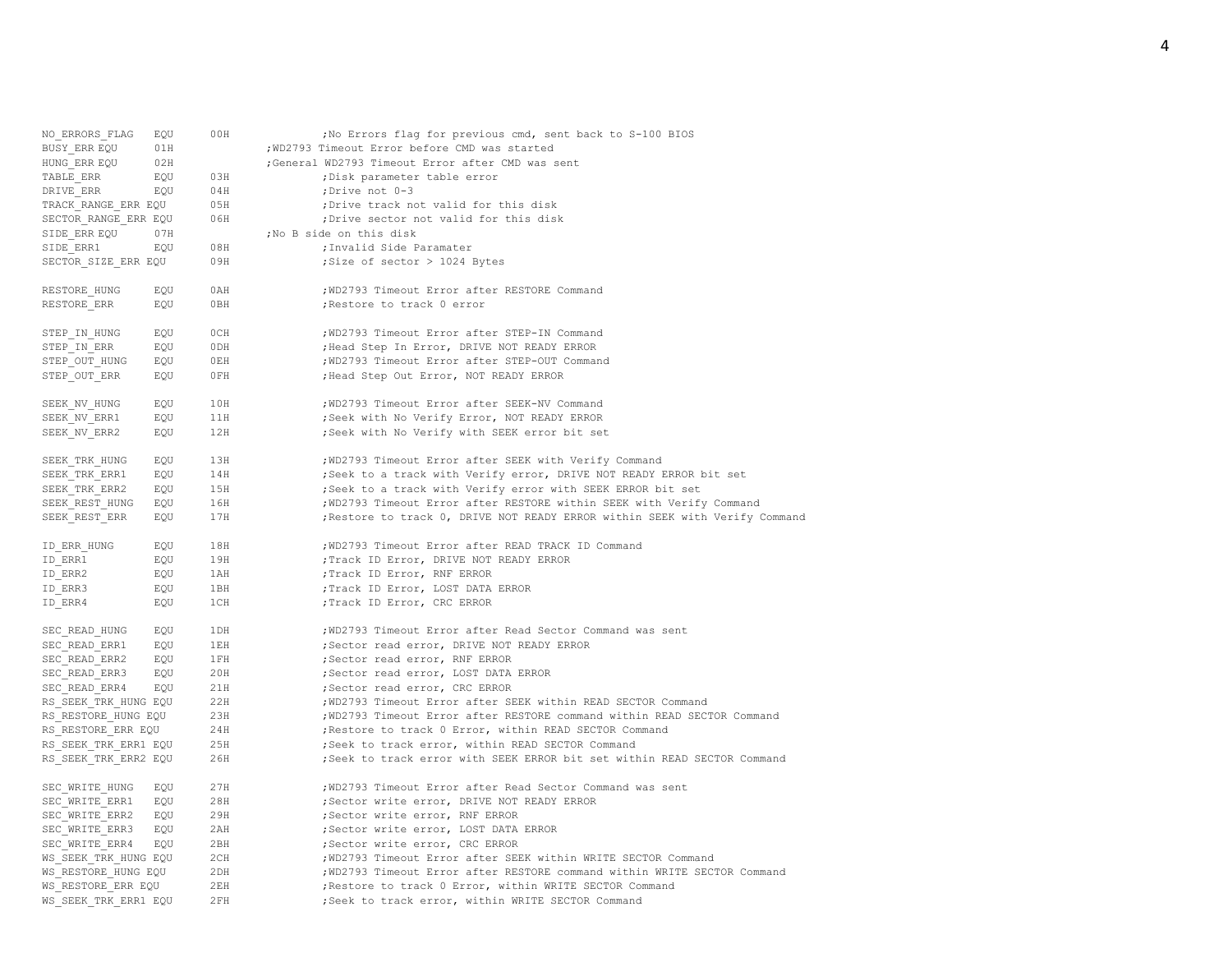| WS SEEK TRK ERR2 EQU |     | 30H  | ; Seek to track error with SEEK ERROR bit set within WRITE SECTOR Command |
|----------------------|-----|------|---------------------------------------------------------------------------|
| DISK WP ERR          | EOU | 31H  | ;Sector write error, Disk is write protected                              |
| CONFIRM FORMAT       | EQU | 32H  | :Confirm disk format cmd request                                          |
| FORMAT HUNG          | EQU | 33H  | ; WD2793 Timeout Error after Track Format Command was sent                |
| FORMAT1 ERR          | EQU | 34H  | ; Disk format request error                                               |
| FORMAT2 ERR          | EQU | 35H  | ; Track format error (Side A)                                             |
| FORMAT3 ERR          | EQU | 36H  | :Track format error (Side B)                                              |
| FORMAT4 ERR          | EQU | 37H  | ; Restore error after formatting disk                                     |
| RT ERR HUNG          | EOU | 38H  | ; Disk Read Track hung error                                              |
| RT ERR               | EQU | 39H  | ; Disk Read track error                                                   |
| DRIVE INACTIVE       | EQU | 3AH  | :Drive is inactive                                                        |
| DRIVE DOOR           | EQU | 3BH  | ;Drive door open                                                          |
| ABORT FLAG           | EQU | 3CH  | ; Special error flag to signify the user aborted a command                |
| CMD RANGE ERR        | EQU | 3DH  | ; CMD out or range                                                        |
| TIMEOUT ERROR        | EOU | OFFH | ; Special error flag to signify the previous command timed out            |

;------------------------------------------------------------------------------

ORG 100H

LD  $(SP\_SAVE)$ , SP LD SP,STACK JP START

;------------------------------------------------------------------------

; HARDWARE DEPENDENT STUFF

; The only hardware port links for the above ZFDC board.

| CONSTAT: IN |            | A, (CSTAT)   | ; console status for SD Systems 8024 Video board |
|-------------|------------|--------------|--------------------------------------------------|
|             | AND        | A, 02H       | ; anything there                                 |
|             | RET        | Ζ            | ; return 0 if nothing                            |
|             | XOR        | A, A         |                                                  |
|             | DEC.       | $\mathbb{A}$ | ; return NZ, & OFFH in A if something there      |
|             | <b>RET</b> |              |                                                  |
|             |            |              |                                                  |
| CI:         | IN         | A, (CSTAT)   | ; console input                                  |
|             | AND        | A, 02H       |                                                  |
|             | JR         | $Z$ , $CI$   |                                                  |
|             | IN         | A, (CIN)     | ; return with character in A                     |
|             | AND        | A, 7FH       | ; Strip parity in case ASCII keyboard sends one  |
|             | <b>RET</b> |              |                                                  |
|             |            |              |                                                  |
| CO:         | IN         | A, (CSTAT)   | ; console output (arrive with character in C)    |
|             | AND        | A, 04H       | :Note character is in C and A on return.         |
|             | JR         | $Z$ , CO     |                                                  |
|             | LD.        | A, C         |                                                  |
|             | OUT        | $(COUT)$ , A |                                                  |
|             | <b>RET</b> |              |                                                  |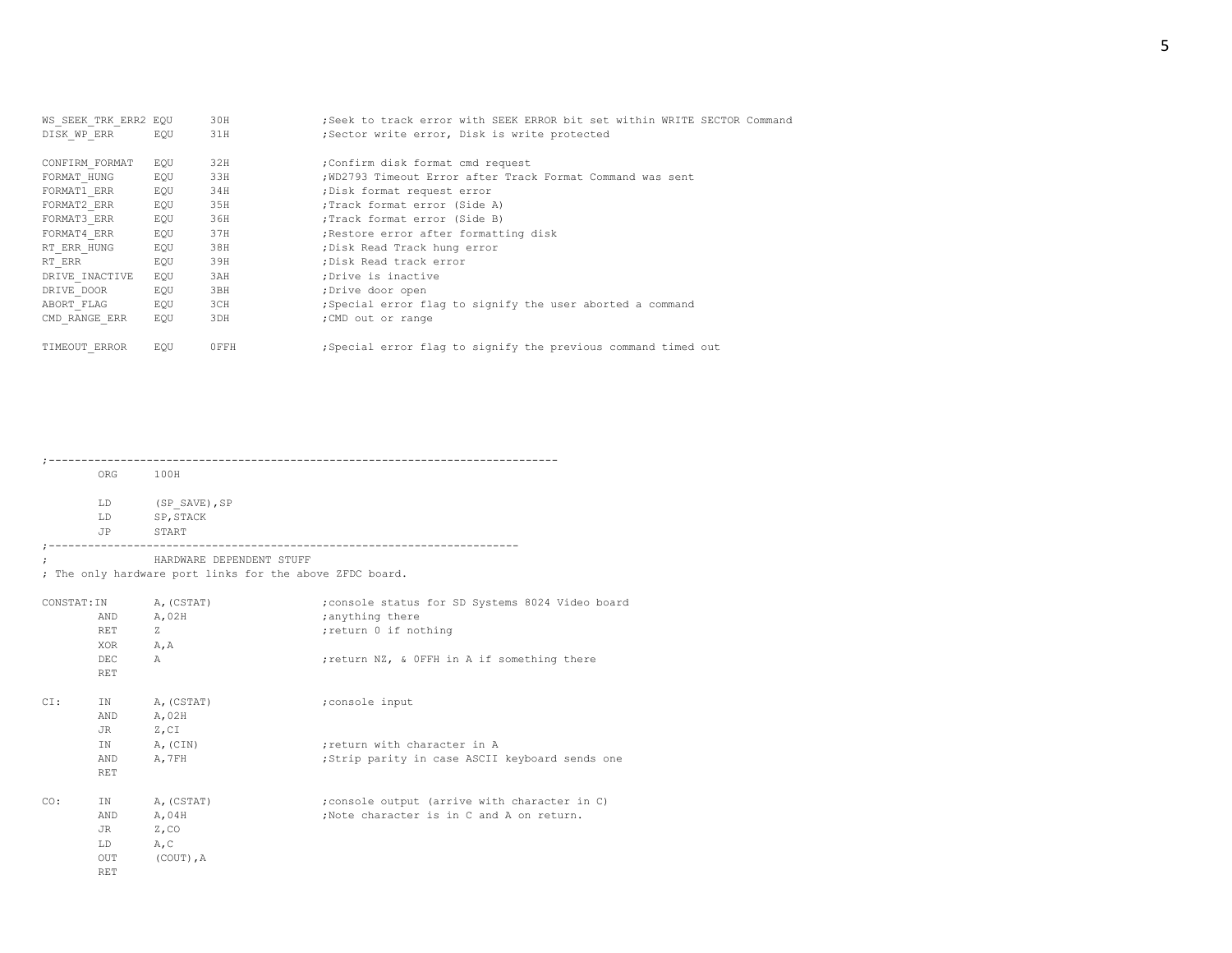| S100STAT: IN         |            |                              | A, (S100 STATUS B); Check if ZFDC has any data for S-100 system                      |
|----------------------|------------|------------------------------|--------------------------------------------------------------------------------------|
|                      | <b>BIT</b> | 0, A                         | ; Anything there ?                                                                   |
|                      | <b>RET</b> | Z                            | ; Return 0 if nothing                                                                |
|                      | XOR        | A, A                         |                                                                                      |
|                      | DEC        | $\mathbb{A}$                 | ; Return NZ, & OFFH in A if something there                                          |
|                      | <b>RET</b> |                              |                                                                                      |
| $\ddot{ }$           |            |                              |                                                                                      |
| S100IN:              | IN         |                              | A, (S100 STATUS B); Send data to ZFDC output (arrive with character to be sent in C) |
|                      | BIT        |                              | DIRECTION BIT, A FIS ZFDC in input mode, if not wait                                 |
|                      | JR         |                              | Z, S100IN ;if low then ZFDC is in input mode, wait                                   |
|                      | AND        | A,01H                        |                                                                                      |
|                      | JR         | Z,S100IN                     |                                                                                      |
|                      | IN         | A, (S100 DATA A)             | return with character in A                                                           |
|                      | <b>RET</b> |                              |                                                                                      |
| $\ddot{\phantom{0}}$ |            |                              |                                                                                      |
| S100OUT:IN           |            |                              | A, (S100 STATUS B); Send data to ZFDC output (arrive with character to be sent in C) |
|                      | BIT        |                              | DIRECTION BIT, A FIS ZFDC in output mode, if not wait                                |
|                      | JR         | NZ, S100OUT                  |                                                                                      |
|                      | BIT        | 1, A                         | ; Has previous (if any) character been read.                                         |
|                      | JR         | Z, S100OUT                   | ;Z if not yet ready                                                                  |
|                      | LD         | A, C                         |                                                                                      |
|                      | OUT        | $(S100 \text{ DATA } B)$ , A |                                                                                      |
|                      | <b>RET</b> |                              |                                                                                      |

|              |                                                                                                                                                                                                                                | START: LD HL, SIGNON          |                                                                         |
|--------------|--------------------------------------------------------------------------------------------------------------------------------------------------------------------------------------------------------------------------------|-------------------------------|-------------------------------------------------------------------------|
|              | CALL PMSG                                                                                                                                                                                                                      |                               |                                                                         |
|              | XOR A, A                                                                                                                                                                                                                       |                               | set everything to zero;                                                 |
|              |                                                                                                                                                                                                                                | LD (@TRK), A                  |                                                                         |
|              |                                                                                                                                                                                                                                | LD (@SIDE), A                 |                                                                         |
|              | LD                                                                                                                                                                                                                             | (@DRIVE), A                   |                                                                         |
|              | LD and the set of the set of the set of the set of the set of the set of the set of the set of the set of the set of the set of the set of the set of the set of the set of the set of the set of the set of the set of the se |                               | (DISPLAY FLAG), A ; Detailed sector data display ON                     |
|              | LD                                                                                                                                                                                                                             |                               | (DEBUG FLAG), A (Debug flag off initially on ZFDC board                 |
|              | INC                                                                                                                                                                                                                            | $\mathbb{A}$                  |                                                                         |
|              | LD -                                                                                                                                                                                                                           |                               | (@SEC), A (@SEC), A (2); Track 0, side A, sector 1                      |
|              | LD                                                                                                                                                                                                                             | IX, STD8IBM                   | ;Set as default drive table: IBM 8" SSSD Disk                           |
|              | OUT                                                                                                                                                                                                                            |                               | RESET ZFDC PORT, A; Do a hardware reset. Does not matter what is in [A] |
|              | CALL                                                                                                                                                                                                                           |                               | DELAY 1S ; Allow Board time to re-initilize                             |
|              |                                                                                                                                                                                                                                |                               | IN A, (S100 DATA B) ; Check the board is there                          |
|              | CP                                                                                                                                                                                                                             | A, CMD HANDSHAKE              |                                                                         |
|              | JR                                                                                                                                                                                                                             | NZ, BOARD ERROR               |                                                                         |
|              | LD and the set of the set of the set of the set of the set of the set of the set of the set of the set of the set of the set of the set of the set of the set of the set of the set of the set of the set of the set of the se | A, CMD HANDSHAKE              |                                                                         |
|              |                                                                                                                                                                                                                                |                               | OUT (S100 DATA B), A ; This clears up ints on ZFDC board                |
|              |                                                                                                                                                                                                                                |                               | CALL WAIT FOR ACK : Check any error flags                               |
|              | JR DO                                                                                                                                                                                                                          | Z, GOT DRIVE                  |                                                                         |
| BOARD ERROR: |                                                                                                                                                                                                                                |                               |                                                                         |
|              | $\tau$ $\sim$                                                                                                                                                                                                                  | <b>IIT NO TNITMTT TRE MOC</b> |                                                                         |

| T.D.  |      | HL. NO INITILIZE MSG |  |
|-------|------|----------------------|--|
| CALL. | PMSG |                      |  |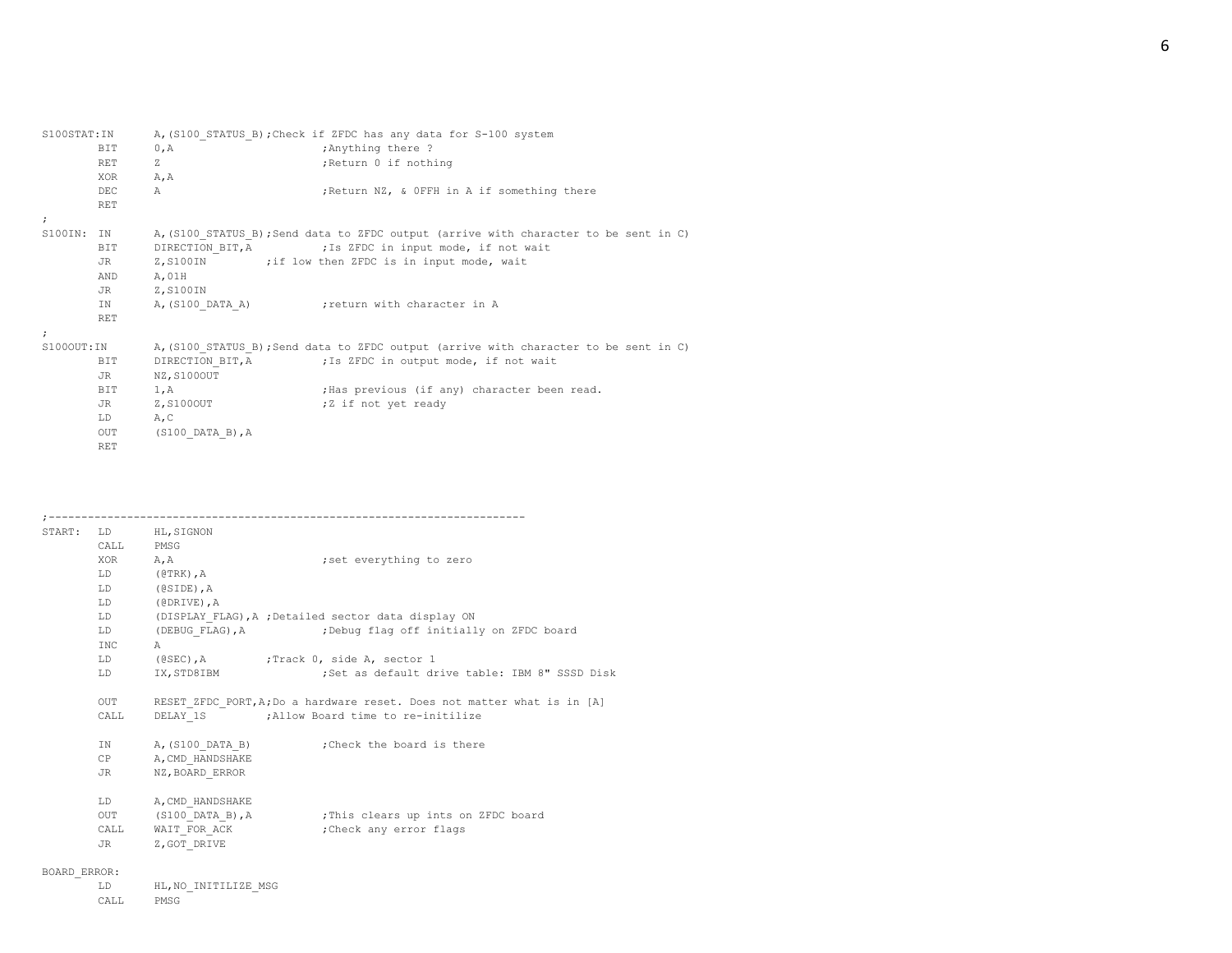JP 0H

GOT\_DRIVE: LD A, 2 ;Third ZFDC Drive LD B,9 ;(MINCPM) Set initially for an 5" IBM SSSD CALL BIOS SET FORMAT ;First select the initial drive and DISKS format CALL NZ, SHOW ERRORS LD A, 1 ; Second ZFDC Drive LD B, 1 ; (STD8IBM) Set initially for an 8" IBM SSSD CALL BIOS SET FORMAT ;First select the initial drive and DISKS format CALL NZ, SHOW ERRORS LD A, 0 <br>  $\begin{array}{ccc} \text{L.D} & \text{A} & \text{A} \end{array}$ LD B,1 ;(STD8IBM) Set initially for an 8" IBM SSSD CALL BIOS SET FORMAT ; First select the initial drive and DISKS format CALL NZ, SHOW ERRORS LOOP: LD HL, MAIN\_MENU ; Main Menu CALL PMSG LD HL,DISK\_TBL\_MSG CALL PMSG CALL SHOW DRIVE NAME ; show current info CALL CRLF LD HL, MENU CHOICE MSG ; "Menu = " CALL PMSG ;-----MAIN MENU---- CALL GETHEX ;Find out Menu Option in [A] Carry set if Abort/ESC JP C,FINISH ;Abort if ESC character CP A, MAX\_MENU\_TBL JP C, TO\_MENU\_TABLE ; Is it within range LD HL,CMD\_ERROR\_MSG CALL PMSG JP LOOP TO\_MENU\_TABLE: ADD A, A ;X2 for table LD HL,MENU\_TBL ADD A,L LD L,A LD A,(HL) INC HL LD H,(HL) LD L,A JP (HL)  $\qquad \qquad ;\text{JUMP TO COMMAND TABLE (A-Z for now)}$ ;Do 1,2,3.... later ; NOTE TABLE MUST BE WITHIN 0-FFH BOUNDRY MENU\_TBL EQU (\$ & 0FF00H) + 100H ORG MENU\_TBL DW FORMAT DISK ;00 Special Disk Format section...

DW SET\_FORMAT ;01 This will set request to a specified drive. Drive Byte (0-3)

DW SET DRIVE : 02 Select a new disk drive in hardware (Note no assumptions about disk format)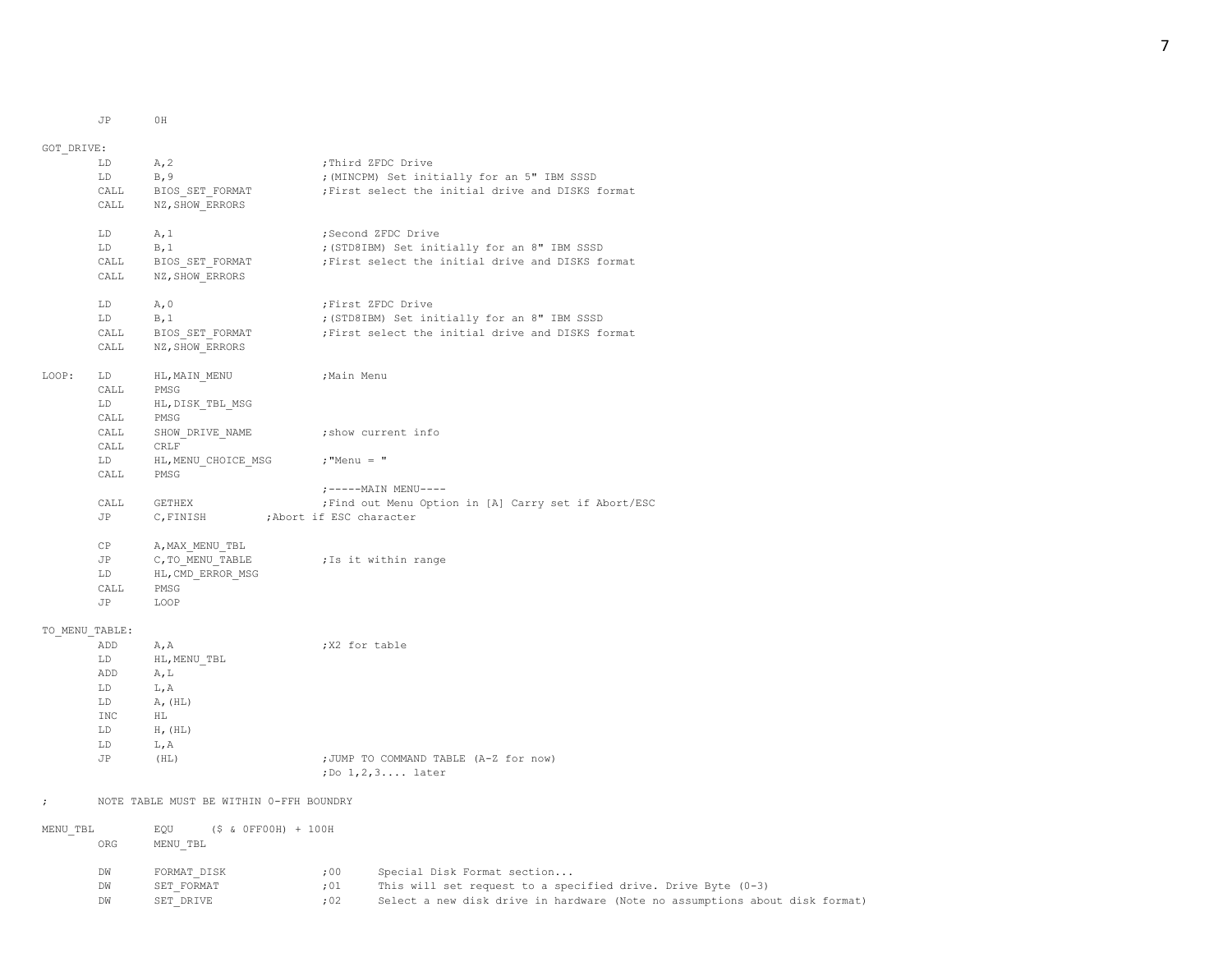|              | DW   | SET HOME              | : 03 |                             | This will set head request to Track 0 of current drive                                                |
|--------------|------|-----------------------|------|-----------------------------|-------------------------------------------------------------------------------------------------------|
|              | DW   | SET TRACK             |      | : 04                        | This will set head request to a specified track. Track Byte (0-NTRKS)                                 |
|              | DW   | SET SECTOR            |      | :05                         | This will set head request to a specified sector. Sector Byte (0-NSCTRS)                              |
|              | DW   | SET SIDE              | ;06  |                             | This will set head request to a specified side. Side Byte $(0=A, 1=B)$                                |
|              | DW   | STEP IN               |      | : 07                        | Test to step head IN one track at a time of current drive (continously)                               |
|              | DW   | GET TRACK ID          |      | ,08                         | Read the current track ID (6 Bytes of data returned)                                                  |
|              | DW   | R GET TRACK ID        |      | ,09                         | RANDOM Read the current track ID (6 Bytes of data returned)                                           |
|              | DW   | SEEK NV               |      | ;0A                         | Seek to track with NO verify of current drive                                                         |
|              | DW   | SEEK TRACK            |      | ,0B                         | Seek to track (set by SET TACK) and verify (on current drive)                                         |
|              | DW   | R SEEK TRACK          |      | :0C                         | RANDOM Seek to tracks (on current drive).                                                             |
|              | DW   | READ SECTOR           |      | ,0D                         | Read data from specific sector (need track, side, use current drive).                                 |
|              | DW   | S SEC READ            |      | ;0E                         | Sequental Read sector test starting at track 0, sector 1                                              |
|              | DW   | R SEC READ            |      | :0F                         | RANDOM Read sector test                                                                               |
|              | DW   | WRITE SECTOR          |      | ;10                         | Write data to a specific sector (need track, side, use current drive).                                |
|              | DW   | S SEC RDWR            |      | ;11                         | Sequental Sector R/W                                                                                  |
|              | DW   | R SEC RDWR            |      | ;12                         | RANDOM sector Read/write                                                                              |
|              | DW   | WR BOOT               |      | ;13                         | Write boot sector data to current disk                                                                |
|              | DW   | GET FORMAT            |      | ;14                         | Get current drives Disk format number                                                                 |
|              | DW   | READ TRACK            |      | ;15                         | Read and display a specified track on current drive                                                   |
|              | DW   | GET ERROR STRING ; 16 |      |                             | Get string associate with an error number                                                             |
|              | DW   | DETAIL SEC DATA       |      | :17                         | Turn on/off detailed sector contents display                                                          |
|              | DW   | PIO TEST              | ;18  |                             | Hardware loop test of PIO's                                                                           |
|              | DW   | MONITOR               |      | ;19                         | No extra data (Note in this case no SEND OK is sent back to CPM system)                               |
|              | DW   | SHOW SIGNON           |      | ;1A                         | This will put 11 in Display TIL's as a test                                                           |
|              | DW   | RESET ZFDC            |      | ;1B                         | Reset the board and WD2793 chip                                                                       |
|              | DW   | GET WD STATUS         |      | $,10^{-}$                   | Return the WD2793 Status value                                                                        |
|              | DW   | RAM DUMP              | ;1D  |                             | Display ZFDC board RAM & disk variables                                                               |
|              | DW   | DEBUG MODE            |      | ;1E                         | Set Debug display mode off                                                                            |
|              | DW   | MULTI READ            |      | ;1F                         | Multi-sector read test                                                                                |
|              | DW   | MULTI WRITE           |      | ;20                         | Multi-sector write test                                                                               |
|              | DW   | FINISH                |      | ;21                         | Back to CP/M                                                                                          |
| MENU TBL END |      |                       |      |                             |                                                                                                       |
| MAX MENU TBL |      | EQU                   |      | (MENU TBL END - MENU TBL)/2 |                                                                                                       |
| FINISH: CALL |      | <b>CRLF</b>           |      |                             |                                                                                                       |
|              | LD   |                       |      |                             | C, CPM RESET DISKS; Must reset all disks to sync ZFDC board back with CPM                             |
|              | CALL | <b>BDOS</b>           |      |                             |                                                                                                       |
|              | LD   | SP, (SP SAVE)         |      |                             |                                                                                                       |
|              | JP   | $Z$ , OH              |      | ; Return to CPM             |                                                                                                       |
|              |      |                       |      |                             |                                                                                                       |
|              |      |                       |      |                             |                                                                                                       |
|              |      |                       |      |                             |                                                                                                       |
|              |      |                       |      |                             | ; These modules are called by various parts of the program. They can be used directly in any CPM BIOS |

;

; Commands to ZFDC board are always in [C]. Single byte paramaters (if any), are always sent in [A].

- ; In the few cases where a second extra paramater is needed, it is always in [B].
- ; Format a disk requires extra 3 paramaters. Drive # [A], format in [B], starting tarck in [D]
- ; Track ID's, Sector R/W's will use [HL] (the "DMA adderss") to place the relevent data

; In all cases commands return either a Z (and NO\_ERRORS\_FLAG in [A]), or NZ with an error # in [A] ; In the few cases where a paramater is also returned, it will be in [D].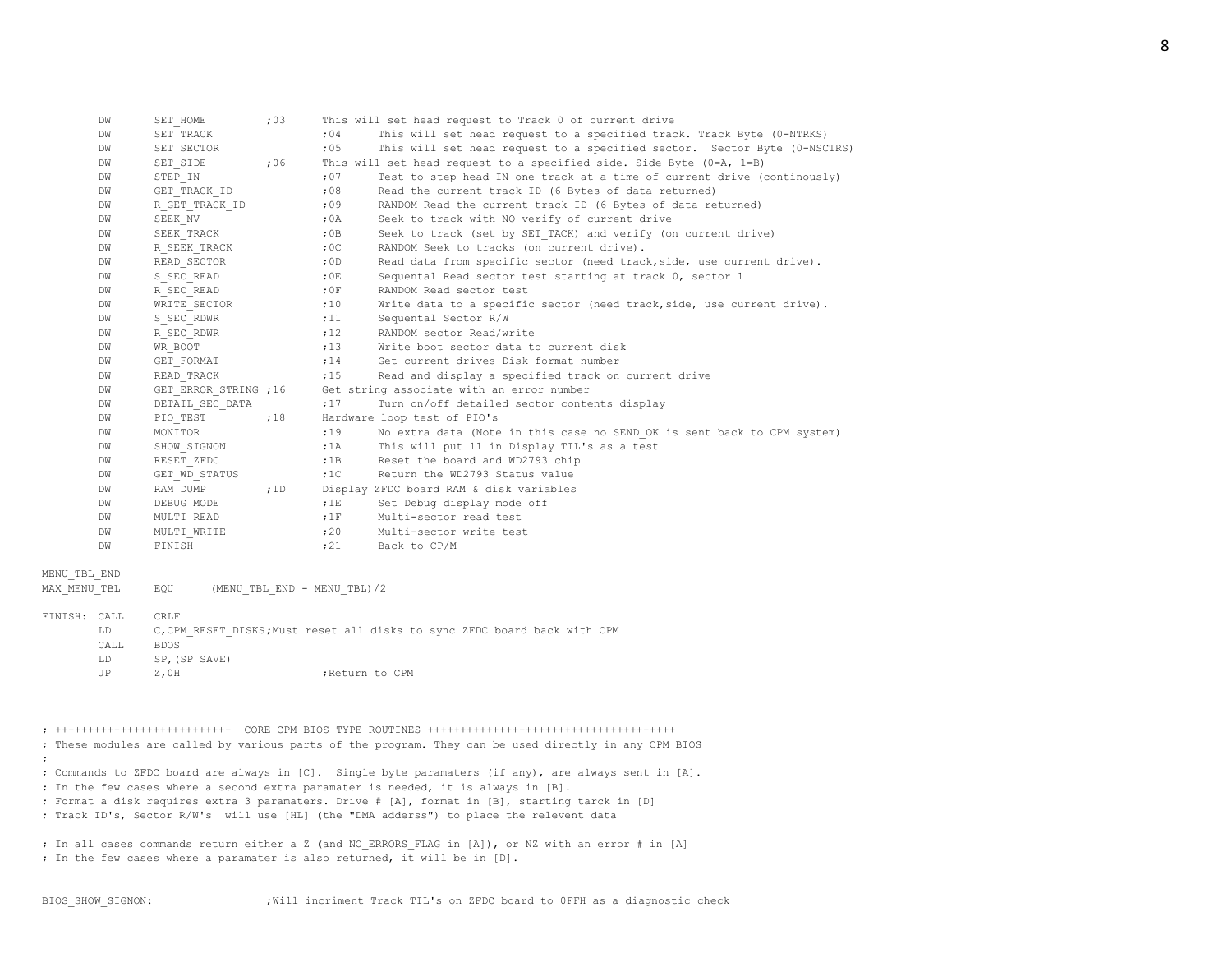| LD   | C,CMD SHOW SIGNON |                                                                   |
|------|-------------------|-------------------------------------------------------------------|
| CALL | S100OUT           |                                                                   |
| CALL | WAIT FOR ACK      | ; return Z (and NO ERRORS FLAG in [A]), or NZ with error # in [A] |
| RET. |                   |                                                                   |

# BIOS\_RESET\_ZFDC ;Note this is not the same as HOME. It resets a hung WD2793 chip only

|            | OUT        | RESET ZFDC PORT, A; Do a hardware reset. Does not matter what is in [A] |                                                          |  |
|------------|------------|-------------------------------------------------------------------------|----------------------------------------------------------|--|
|            | CALL       |                                                                         | DELAY 1S : Allow Board time to re-initilize              |  |
|            | IN         |                                                                         | A, (S100 DATA B) ; Check the board is there              |  |
|            | CP         | A, CMD HANDSHAKE                                                        |                                                          |  |
|            | JP         | NZ, BOARD ERROR                                                         |                                                          |  |
|            | LD         | A, CMD HANDSHAKE                                                        |                                                          |  |
|            | OUT        |                                                                         | (S100 DATA B), A (This clears up ints on ZFDC board      |  |
|            | CALL       | WAIT FOR ACK                                                            | ; Ignore any error flags                                 |  |
|            | XOR        | A, A                                                                    | ; set everything to zero                                 |  |
|            | LD         | $(0TRK)$ , $A$                                                          |                                                          |  |
|            | LD         | $(0SIDE)$ , A                                                           |                                                          |  |
|            | LD         | (@DRIVE), A                                                             |                                                          |  |
|            | LD         |                                                                         | (DEBUG FLAG), A : Debug flag off initially on ZFDC board |  |
|            | INC.       | $\mathbb{A}$                                                            |                                                          |  |
|            | LD         |                                                                         |                                                          |  |
|            | LD         | IX, STD8IBM                                                             | Set as default drive table: IBM 8" SSSD Disk             |  |
|            | LD         | A, 0                                                                    |                                                          |  |
|            | LD         | B, 1                                                                    | ;Set initially for an 8" IBM                             |  |
|            | CALL       |                                                                         | BIOS SET FORMAT ; First select the initial drive         |  |
|            | CALL       | NZ, SHOW ERRORS                                                         |                                                          |  |
|            | <b>RET</b> |                                                                         |                                                          |  |
| $\ddot{ }$ | LD         |                                                                         | C, CMD RESET ZFDC ; If we just want a software reset     |  |
| $\cdot$    | CALL       | S100OUT                                                                 |                                                          |  |

| _____ | -------           |                                                                   |  |
|-------|-------------------|-------------------------------------------------------------------|--|
|       | CALL WAIT FOR ACK | ; return Z (and NO ERRORS FLAG in [A]), or NZ with error # in [A] |  |
| RF.T  |                   |                                                                   |  |

| BIOS SET FORMAT: |                   | ;Store Drive selection in [A], $(A:=0, B:=1, C:=2, D:=3)$          |
|------------------|-------------------|--------------------------------------------------------------------|
| PUSH             | AF                | ;VIP, The disk's format is in $[B]$ $(0,1,2,313H,$ or OFFH)        |
| LD.              | C, CMD SET FORMAT |                                                                    |
| CALL             | S100OUT           |                                                                    |
|                  |                   |                                                                    |
| POP              | AF                | ;ZFDC Board expects a OH, 1H, 2H or 3H (Only)                      |
| LD.              | C, A              |                                                                    |
| CALL             | S100OUT           |                                                                    |
|                  |                   |                                                                    |
| LD.              | C, B              | ;ZFDC Board expects a Disk Format Table Number (0,1,213H, or OFFH) |
| CALL             | S100OUT           |                                                                    |
|                  |                   |                                                                    |
| CALL             | WAIT FOR ACK      | ; return Z (and NO ERRORS FLAG in [A]), or NZ with error # in [A]  |
| RET              |                   |                                                                    |
|                  |                   |                                                                    |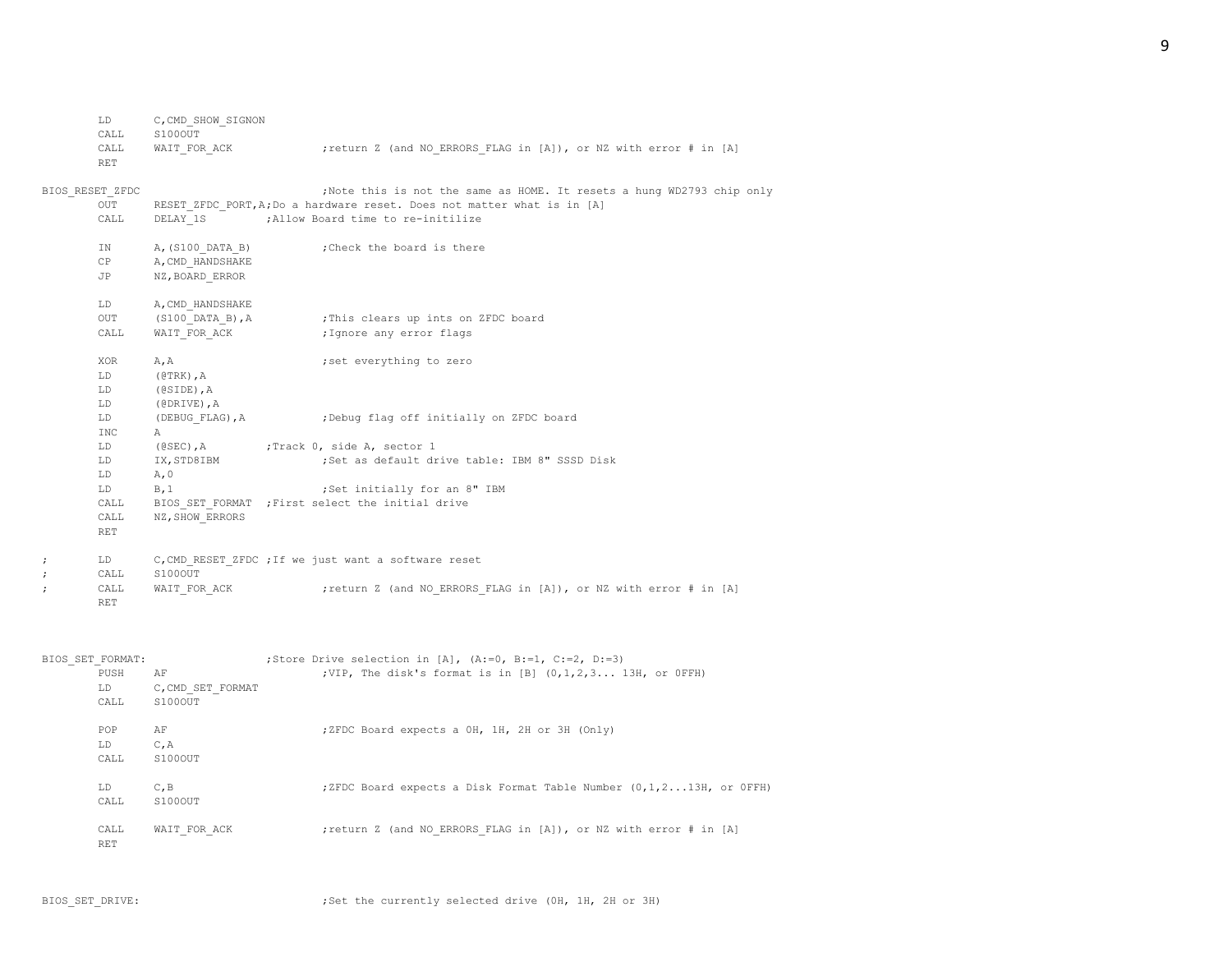| PUSH<br>LD         | AF<br>C, CMD SET DRIVE |                                                                   |
|--------------------|------------------------|-------------------------------------------------------------------|
| CALL               | S100OUT                |                                                                   |
| POP<br>LD<br>CALL  | AF<br>C, A<br>S100OUT  | ;ZFDC Board expects a OH, 1H, 2H or 3H (Only)                     |
| CALL<br><b>RET</b> | WAIT FOR ACK           | ; return Z (and NO ERRORS FLAG in [A]), or NZ with error # in [A] |

| BIOS GET DRIVE: |                  | ;Get the currently selected drive (1H, 2H, 3H or 4H)              |
|-----------------|------------------|-------------------------------------------------------------------|
| LD              | C, CMD GET DRIVE |                                                                   |
| CALL            | S100OUT          |                                                                   |
| CALL            | S100IN           | ; Note potential to lockup here (but unlightly)                   |
| LD.             | D.A              | ;ZFDC Board will return a 1 byte drive number in [D]              |
| CALL            | WAIT FOR ACK     | ; Return Z (and NO ERRORS FLAG in [A]), or NZ with error # in [A] |
| <b>RET</b>      |                  |                                                                   |

| BIOS GET FORMAT |                  | ;Table Format number is returned in [D]                           |
|-----------------|------------------|-------------------------------------------------------------------|
| LD              | C.CMD GET FORMAT |                                                                   |
| CALL            | S100OUT          |                                                                   |
| CALL            | S100IN           | ;Note potential to lockup here (but unlightly)                    |
| LD              | D.A              | ;ZFDC Board will return a 1 byte table number in [D]              |
| CALL            | WAIT FOR ACK     | ; Return Z (and NO ERRORS FLAG in [A]), or NZ with error # in [A] |
| RET             |                  |                                                                   |

| BIOS SET TRACK: |            |                  | ;Set Track for later sector read/write                            |
|-----------------|------------|------------------|-------------------------------------------------------------------|
|                 | PUSH       | AF               | ;Store the Track [A]                                              |
|                 | LD.        | C, CMD SET TRACK |                                                                   |
|                 | CALL       | S100OUT          |                                                                   |
|                 | POP        | AF               |                                                                   |
|                 | LD.        | C, A             |                                                                   |
|                 | CALL       | S100OUT          | :Send Selected track HEX number                                   |
|                 | CALL       | WAIT FOR ACK     | ; Return Z (and NO ERRORS FLAG in [A]), or NZ with error # in [A] |
|                 | <b>RET</b> |                  |                                                                   |

| BIOS SET SIDE: |            |                 | ;Select Disk Side A (Default) or Side B                           |
|----------------|------------|-----------------|-------------------------------------------------------------------|
|                | PUSH       | AF              | $;$ [A] = 0 for side A, [A] = 1 for side B                        |
| LD.            |            | C, CMD SET SIDE |                                                                   |
|                | CALL       | S100OUT         |                                                                   |
|                | POP.       | AF              |                                                                   |
| LD.            |            | $C$ , $A$       |                                                                   |
|                | CALL       | S100OUT         | :Send Selected side HEX number                                    |
|                | CALL       | WAIT FOR ACK    | ; Return Z (and NO ERRORS FLAG in [A]), or NZ with error # in [A] |
|                | <b>RET</b> |                 |                                                                   |

## BIOS\_SET\_SECTOR: ; ;Set Sector for later sector read/write<br>PUSH AF ;[A] contains the sector number PUSH AF  $\,$  , [A] contains the sector number LD  $\,$  C, CMD\_SET\_SECTOR  $\,$  $C$ ,  $CMD\_SET\_SECTION$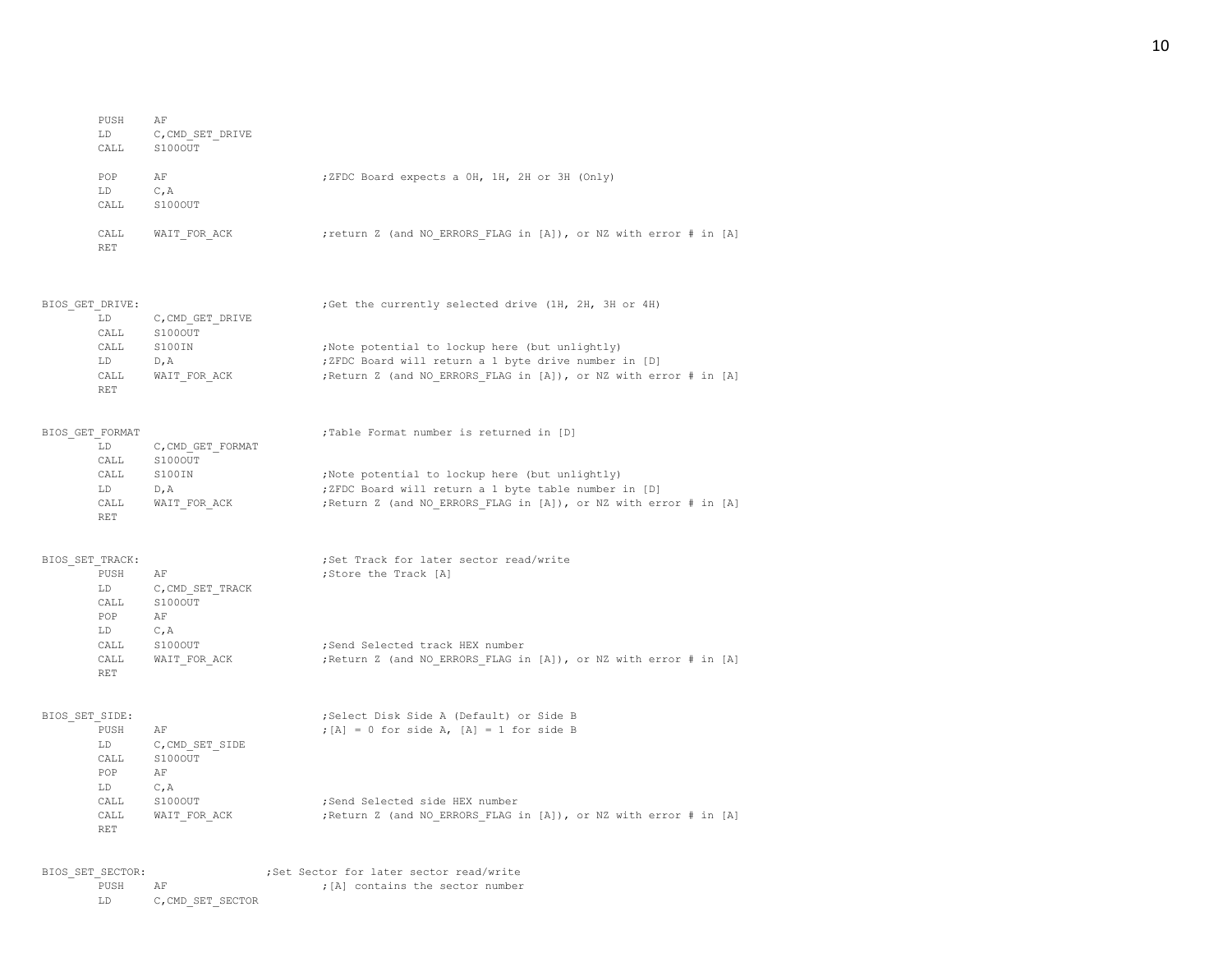|                | CALL<br>POP<br>LD<br>CALL<br>CALL<br><b>RET</b> | S100OUT<br>ΑF<br>C, A<br>S100OUT<br>WAIT FOR ACK | ;Send Selected sector HEX number<br>; Return Z (and NO ERRORS FLAG in [A]), or NZ with error # in [A]               |
|----------------|-------------------------------------------------|--------------------------------------------------|---------------------------------------------------------------------------------------------------------------------|
| BIOS SET HOME: | LD<br>CALL                                      | C, CMD SET HOME<br>S100OUT                       | ;Set current selected drive head to track 0<br>; Note this is a restore with NO verify. (disk my be for formatting) |
|                | CALL<br>RET                                     | WAIT FOR ACK                                     | ; Return Z (and NO ERRORS FLAG in [A]), or NZ with error # in [A]                                                   |
| BIOS STEP IN:  | LD.<br>CALL                                     | C, CMD STEP IN<br>S100OUT                        | ; Step head IN one track at a time on current drive                                                                 |
|                | CALL<br>RET                                     | WAIT FOR ACK                                     | ; Return Z (and NO ERRORS FLAG in [A]), or NZ with error # in [A]                                                   |
| BIOS STEP OUT: | LD<br>CALL                                      | C, CMD STEP OUT<br>S100OUT                       | ;; Step head OUT one track at a time on current drive                                                               |
|                | CALL<br>RET                                     | WAIT FOR ACK                                     | ; Return Z (and NO ERRORS FLAG in [A]), or NZ with error # in [A]                                                   |
| BIOS SEEK NV:  | LD<br>CALL                                      | C, CMD SEEK NV<br>S100OUT                        | ; Seek (with no verify) to track already specified with BIOS SET TRACK                                              |
|                | CALL<br>RET                                     | WAIT FOR ACK                                     | ; Return Z (and NO ERRORS FLAG in [A]), or NZ with error # in [A]                                                   |
|                | BIOS SEEK TRACK:<br>LD<br>CALL                  | C, CMD SEEK TRACK<br>S100OUT                     | ; Seek (with verify) to track already specified with BIOS_SET_TRACK                                                 |
|                | CALL<br><b>RET</b>                              | WAIT FOR ACK                                     | ; Return Z (and NO ERRORS FLAG in [A]), or NZ with error # in [A]                                                   |
|                | BIOS GET TRACK ID:<br>LD                        | C, CMD GET TRACK ID                              | ; Get the ID of track already specified by BIOS_SET_TRACK<br>;Note [HL] will point to a 6 byte Track ID info        |
|                | CALL                                            | S100OUT                                          |                                                                                                                     |
|                | CALL<br>RET                                     | WAIT FOR ACK<br>ΝZ                               | ; Wait for NO ERRORS FLAG to come back<br>; Check if ZFDC completed the command                                     |
|                | LD                                              | B, 6                                             | ;Else, 6 bytes total are then expected                                                                              |
| ID DATA: CALL  | LD<br>INC<br>DJNZ                               | S100IN<br>$(HL)$ , A<br>HL<br>ID DATA            | ;Note potential to lockup here (but unlightly)                                                                      |
|                | CALL<br><b>RET</b>                              | WAIT FOR ACK                                     | ; Return Z (and NO ERRORS FLAG in [A]), or NZ with error # in [A]                                                   |

# 11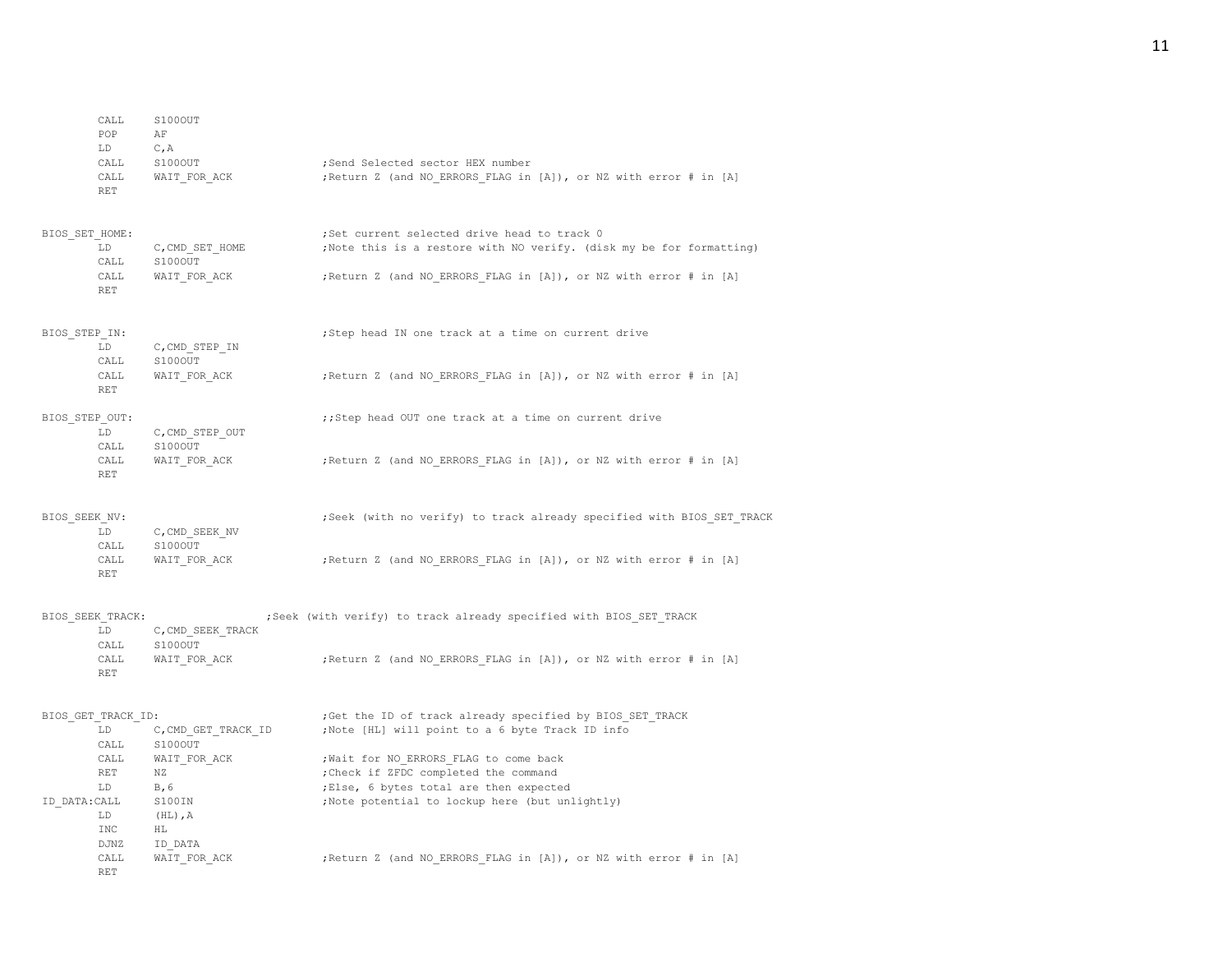;Note this is different than the next command where multiple sectors were read in one at a time. ;Here we read everything in one gulp - very fast

| BIOS MULTI READ SECTOR:<br>LD<br>CALL<br>S100OUT |                    |                                    | ; <<< CORE BIOS MULTI-SECTOR READ ROUTINE >><br>C, CMD_RD_MULTI_SECTOR ;Routine assumes required Drive Table, Drive, Side, Track, and sector are already sent to board<br>; (Note [HL]-> Sector DMA address) |
|--------------------------------------------------|--------------------|------------------------------------|--------------------------------------------------------------------------------------------------------------------------------------------------------------------------------------------------------------|
|                                                  | LD<br>LD<br>CALL   | A, (@REC COUNT)<br>C, A<br>S100OUT | ;Number of sectors INCLUDING the current selected sector to read                                                                                                                                             |
|                                                  | CALL<br><b>RET</b> | NZ                                 | WAIT FOR ACK (Wait for NO ERRORS FLAG to come back                                                                                                                                                           |
| MULTI RD DATA1:                                  | LD<br>LD           | D, (IX+SEC SIZE BYTES+1)           | E, (IX+SEC SIZE BYTES) ; 128, 256, 512 or 1024 byte sector size                                                                                                                                              |
| MULTI RD DATA:                                   |                    |                                    |                                                                                                                                                                                                              |
|                                                  | CALL               | S100IN                             | ; Note potential to lockup here & below (but unlightly)                                                                                                                                                      |
|                                                  | LD                 | $(HL)$ , A                         |                                                                                                                                                                                                              |
|                                                  | INC                | HL                                 | ;Note [HL] will increase for each sector                                                                                                                                                                     |
|                                                  | $DEC$              | DE                                 |                                                                                                                                                                                                              |
|                                                  | LD                 | A, E                               |                                                                                                                                                                                                              |
|                                                  | OR.                | A, D                               |                                                                                                                                                                                                              |
|                                                  | JR                 | NZ, MULTI RD DATA                  |                                                                                                                                                                                                              |
|                                                  | LD                 | C, '.'                             | ; Show progress                                                                                                                                                                                              |
|                                                  | CALL               | CO                                 |                                                                                                                                                                                                              |
|                                                  | LD                 | A, (@REC COUNT)                    |                                                                                                                                                                                                              |
|                                                  | DEC                | Α                                  |                                                                                                                                                                                                              |
|                                                  | LD                 | (@REC COUNT), A                    | ;For next time                                                                                                                                                                                               |
|                                                  | JP                 | NZ, MULTI RD DATA1                 |                                                                                                                                                                                                              |
|                                                  | CALL<br><b>RET</b> | WAIT FOR ACK                       | ; Return Z (and NO ERRORS FLAG in [A]), or NZ with error # in [A]                                                                                                                                            |

| BIOS READ SECTOR:<br>LD.<br>S100OUT<br>CALL |      |                                                    | ; <<< CORE BIOS SECTOR READ ROUTINE >><br>C, CMD READ SECTOR; Routine assumes required Drive Table, Drive, Side, Track, and sector are already sent to board<br>; (Note [HL]-> Sector DMA address) |
|---------------------------------------------|------|----------------------------------------------------|----------------------------------------------------------------------------------------------------------------------------------------------------------------------------------------------------|
| <b>RET</b>                                  | CALL | WAIT FOR ACK<br>ΝZ                                 | ; Wait for NO ERRORS FLAG to come back                                                                                                                                                             |
| LD.<br>LD.                                  |      | E, (IX+SEC SIZE BYTES)<br>D, (IX+SEC SIZE BYTES+1) | ;128,256,512 or 1024 byte sector size                                                                                                                                                              |
| RD DATA: CALL<br>LD<br>INC.<br>DEC          |      | S100IN<br>$(HL)$ , $A$<br>HL.<br>DE                | ; Note potential to lockup here & below (but unlightly)                                                                                                                                            |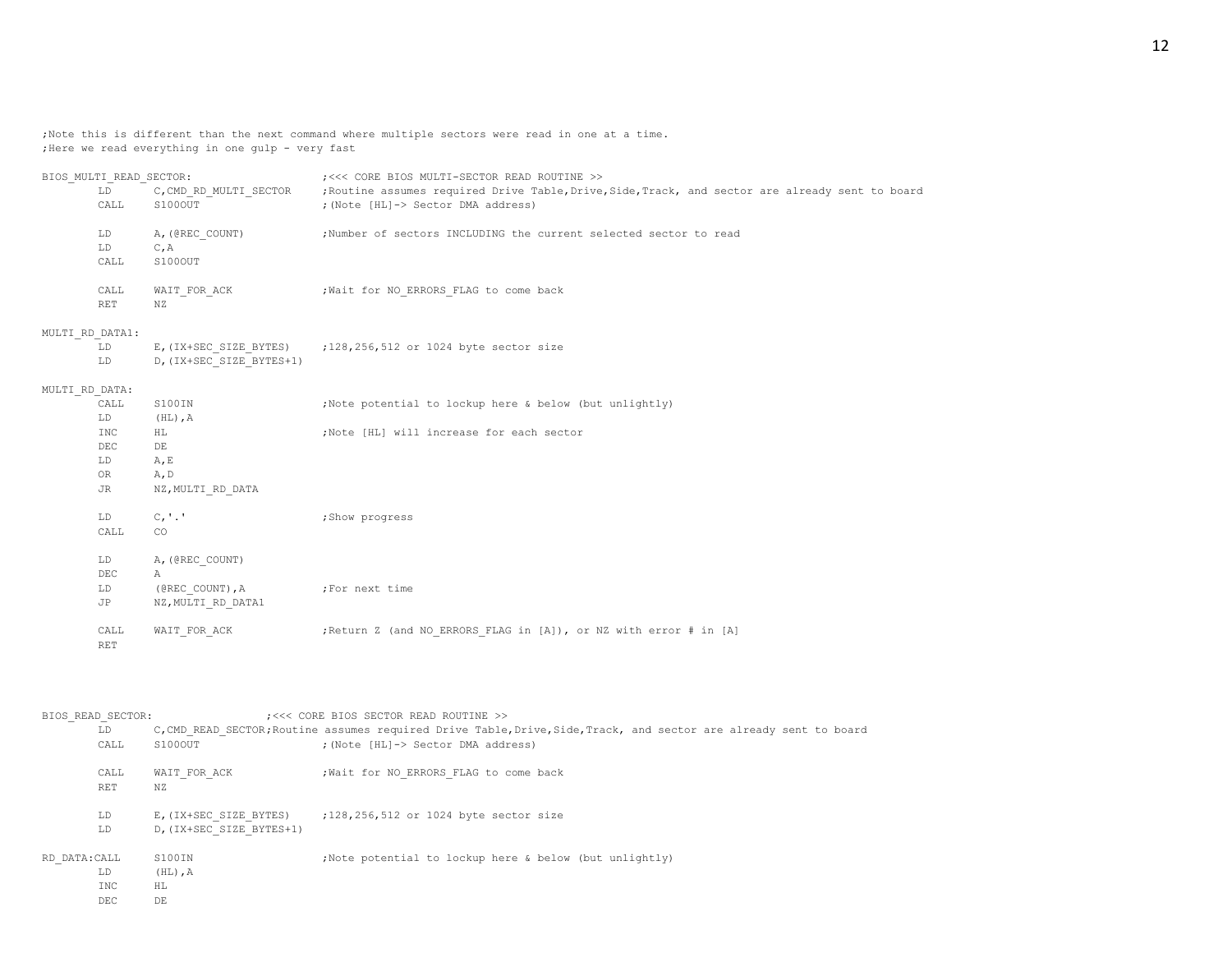| LD         | A.E          |  |                                                                   |  |  |  |
|------------|--------------|--|-------------------------------------------------------------------|--|--|--|
| OR.        | A.D          |  |                                                                   |  |  |  |
| JR         | NZ,RD DATA   |  |                                                                   |  |  |  |
| CALL       | WAIT FOR ACK |  | ; Return Z (and NO ERRORS FLAG in [A]), or NZ with error # in [A] |  |  |  |
| <b>RET</b> |              |  |                                                                   |  |  |  |

;Note this is different than the next command where multiple sectors were written one at a time. ;Here we write everything in one gulp - very fast

| BIOS MULTI WRITE SECTOR: |                                                                                          |                                                                                                                                                        | ; <<< CORE BIOS MULTI-SECTOR READ ROUTINE >>                                                                                                                                      |
|--------------------------|------------------------------------------------------------------------------------------|--------------------------------------------------------------------------------------------------------------------------------------------------------|-----------------------------------------------------------------------------------------------------------------------------------------------------------------------------------|
|                          | LD<br>CALL                                                                               | C, CMD WR MULTI SECTOR<br>S100OUT                                                                                                                      | ; Routine assumes required Drive Table, Drive, Side, Track, and sector are already sent to board<br>; (Note [HL]-> Sector DMA address)                                            |
|                          | LD<br>LD<br>CALL                                                                         | A, (@REC COUNT)<br>C, A<br>S100OUT                                                                                                                     | ;Number of sectors INCLUDING the current selected sector to read                                                                                                                  |
|                          | CALL<br><b>RET</b>                                                                       | WAIT FOR ACK<br>ΝZ                                                                                                                                     | ; Wait for NO ERRORS FLAG to come back                                                                                                                                            |
| MULTI WR DATA1:          |                                                                                          |                                                                                                                                                        |                                                                                                                                                                                   |
|                          | LD<br>LD                                                                                 | D, (IX+SEC SIZE BYTES+1)                                                                                                                               | E, (IX+SEC SIZE BYTES) $: 128, 256, 512$ or 1024 byte sector size                                                                                                                 |
| MULTI WR DATA:           |                                                                                          |                                                                                                                                                        |                                                                                                                                                                                   |
|                          | LD<br>CALL<br><b>INC</b><br>DEC<br>LD<br>OR<br>JR<br>LD<br>CALL<br>LD<br>$\rm DEC$<br>LD | $C$ , $(HL)$<br>S100OUT<br>ΗL<br>$\rm{DE}$<br>A, E<br>A, D<br>NZ, MULTI WR DATA<br>C, '.'<br>CO.<br>A, (@REC COUNT)<br>$\mathbb{A}$<br>(@REC COUNT), A | ; Remember S1000UT always requires data in [C]<br>; (Note [HL]-> ZFDC Board)<br>; Show progress<br>;For next time                                                                 |
|                          | JP<br>CALL<br><b>RET</b>                                                                 | NZ, MULTI WR DATA1<br>WAIT FOR ACK                                                                                                                     | ; Return Z (and NO ERRORS FLAG in [A]), or NZ with error # in [A]                                                                                                                 |
| BIOS WRITE SECTOR:       | LD<br>CALL                                                                               | C, CMD WRITE SECTOR<br>S100OUT                                                                                                                         | ; <<< CORE BIOS SECTOR WRITE ROUTINE >><br>; Routine assumes required Drive Table, Drive, Side, Track, and sector are already sent to board<br>; (Note [HL]-> Sector DMA address) |

| <b>RET</b> | N 7.                   |                                                                        |  |
|------------|------------------------|------------------------------------------------------------------------|--|
|            |                        | ; If no errors, then we are ready to SEND the actual sector data bytes |  |
|            | E, (IX+SEC SIZE BYTES) | :128,256,512 or 1024 byte sector size                                  |  |

CALL WAIT FOR ACK ;Wait for NO ERRORS FLAG to come back

LD D, (IX+SEC\_SIZE\_BYTES+1)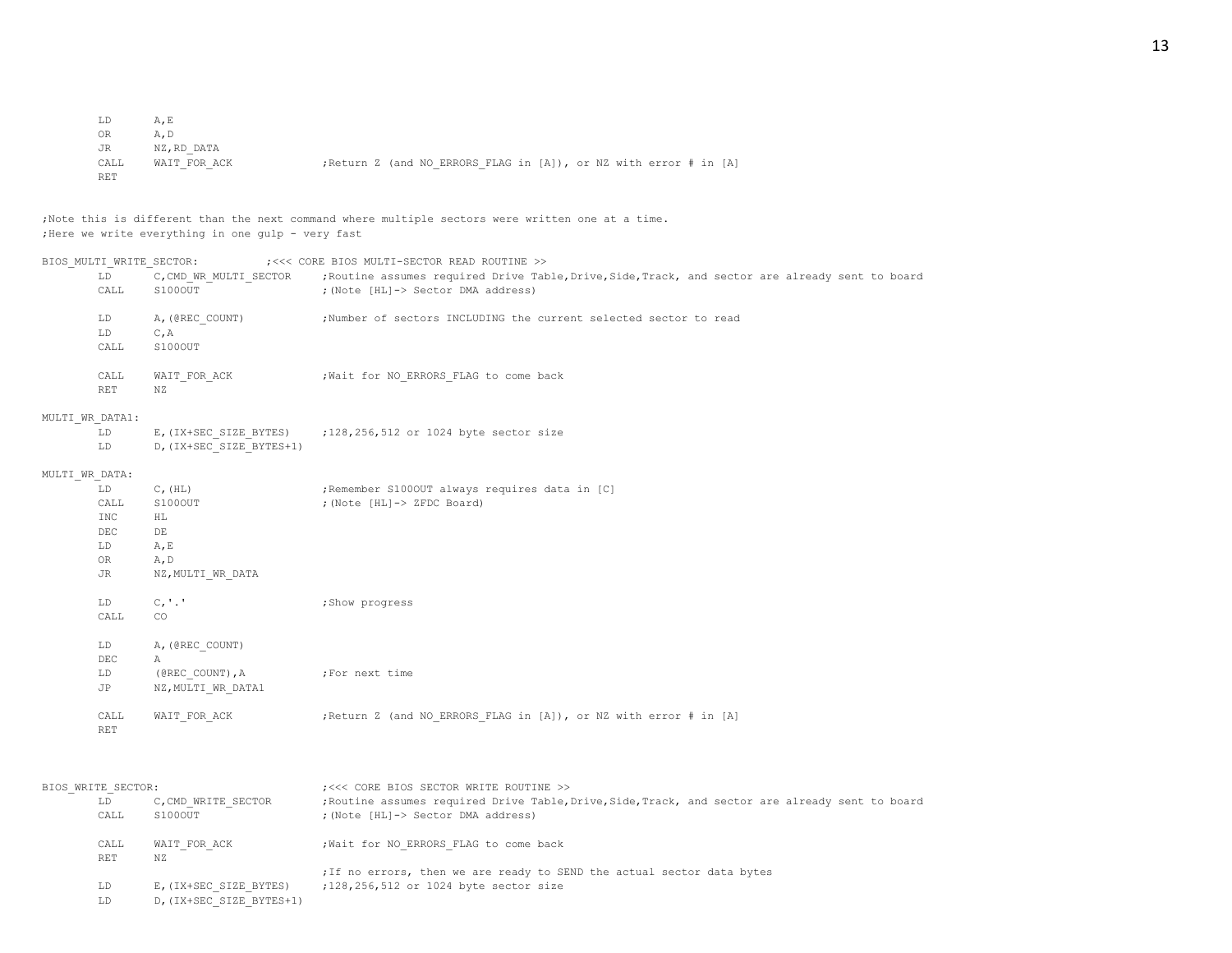| WR DATA:LD<br>CALL<br><b>INC</b><br>DEC<br>LD<br>OR.<br>JR | $C$ , $(HL)$<br>S100OUT<br>ΗL<br>DE<br>A, E<br>A, D<br>NZ, WR DATA | ; Remember S1000UT always requires data in [C]<br>; (Note [HL]-> ZFDC Board)                                                                  |
|------------------------------------------------------------|--------------------------------------------------------------------|-----------------------------------------------------------------------------------------------------------------------------------------------|
| CALL<br><b>RET</b>                                         | WAIT FOR ACK                                                       | ; Return Z (and NO ERRORS FLAG in [A]), or NZ with error # in [A]                                                                             |
| BIOS READ TRACK:<br>LD<br>CALL                             | S100OUT                                                            | ; MAX TRACK SIZE of Track data will be placed at [HL]<br>C, CMD TRACK DUMP ; Routine assumes required Drive is already selected on ZFDC board |
| CALL<br><b>RET</b>                                         | NZ                                                                 | WAIT FOR JOB DONE; Wait for second NO ERRORS FLAG to come back, or user ABORT                                                                 |
| LD.<br>RTD DATA:                                           |                                                                    | DE, MAX TRACK SIZE; Will expect exactly MAX TRACK SIZE of data (3K)                                                                           |
| CALL<br>LD.<br><b>INC</b><br>DEC<br>LD<br>OR.<br>JR        | S100IN<br>$(HL)$ , $A$<br>HL<br>DE<br>A, E<br>A, D<br>NZ,RTD DATA  | ; Note potential to lockup here & below (but unlightly)                                                                                       |
| CALL<br><b>RET</b>                                         | WAIT FOR ACK                                                       | ; Return Z (and NO ERRORS FLAG in [A]), or NZ with error # in [A]                                                                             |
| BIOS GET WD SECTOR:<br>T.D.                                | C, CMD GET WD SECTOR                                               | ; Return WD2793 Sector Register in [D]                                                                                                        |
| CALL<br>CALL<br>LD                                         | S100OUT<br>S100IN<br>D, A                                          | ;Note potential to lockup here (but unlightly)                                                                                                |
| CALL<br><b>RET</b>                                         | WAIT FOR ACK                                                       | ; Return Z (and NO ERRORS FLAG in [A]), or NZ with error # in [A]                                                                             |
| BIOS GET WD TRACK:<br>T.D.<br>CALL                         | C, CMD GET WD TRACK<br>S100OUT                                     | ; Return WD2793 Track Register in [D]                                                                                                         |
| CALL<br>LD                                                 | S100IN<br>D, A                                                     | ; Note potential to lockup here (but unlightly)                                                                                               |
| CALL<br><b>RET</b>                                         | WAIT FOR ACK                                                       | ; Return Z (and NO ERRORS FLAG in [A]), or NZ with error # in [A]                                                                             |
| BIOS GET WD STATUS:<br>LD<br>CALL                          | C, CMD GET WD STATUS<br>S100OUT                                    | ; Return WD2793 Status Register in [D]                                                                                                        |
| CALL<br>LD.                                                | S100IN<br>D, A                                                     | ;Note potential to lockup here (but unlightly)                                                                                                |
| CALL<br><b>RET</b>                                         | WAIT FOR ACK                                                       | ; Return Z (and NO ERRORS FLAG in [A]), or NZ with error # in [A]                                                                             |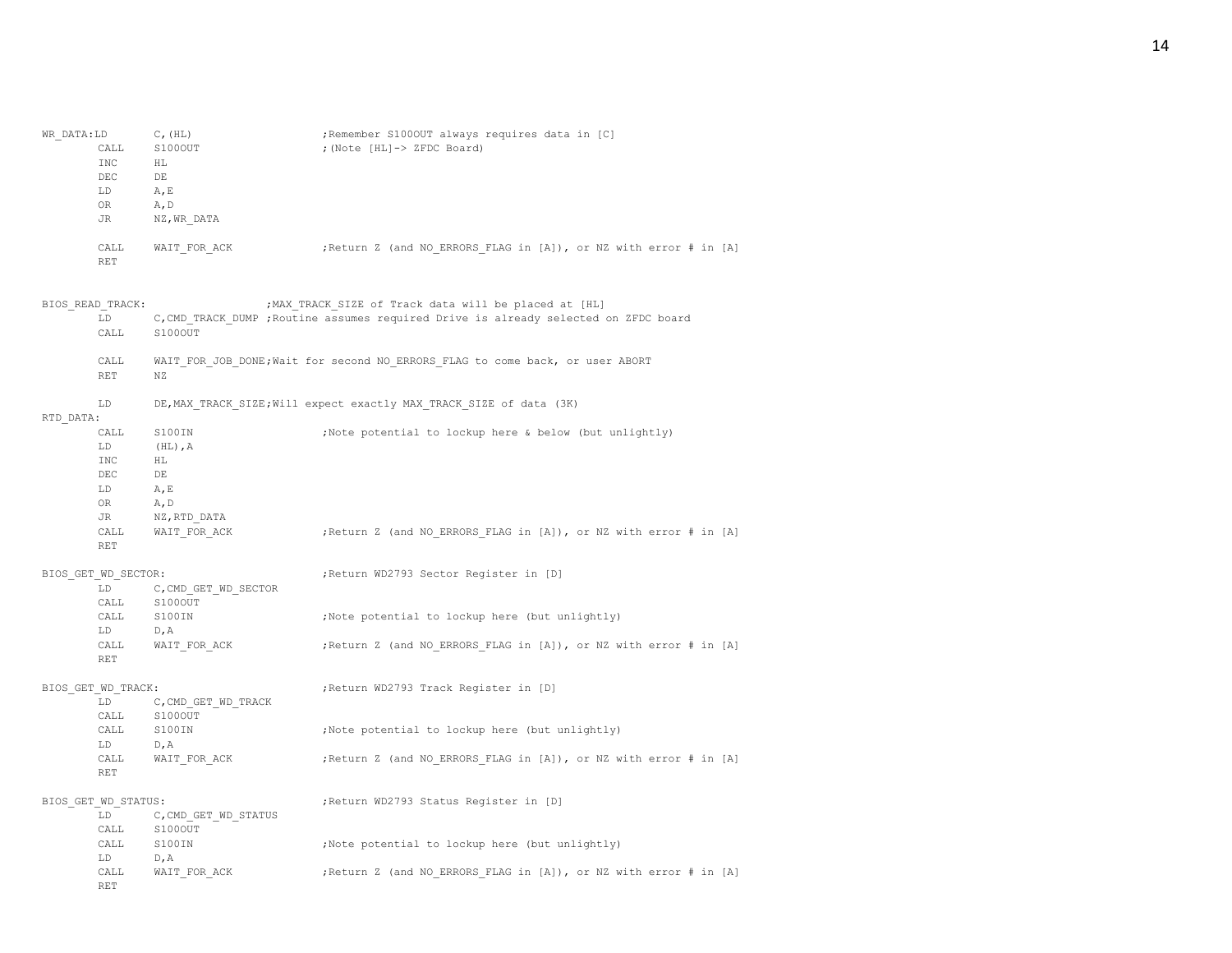15

| BIOS DEBUG ON:                  | LD.<br>CALL<br>CALL<br><b>RET</b>                                 | C, CMD SET DEBUG ON<br>S100OUT<br>WAIT FOR ACK      | ; Turn ZFDC Hex display to Debug mode                             |
|---------------------------------|-------------------------------------------------------------------|-----------------------------------------------------|-------------------------------------------------------------------|
| BIOS DEBUG OFF:                 | LD<br>CALL<br><b>RET</b>                                          | C, CMD SET DEBUG ON<br>S100OUT<br>CALL WAIT FOR ACK | ; Turn ZFDC Hex display to normal Track/Sector display mode       |
|                                 | BIOS ERROR STRING:<br>PUSH<br>LD<br>CALL<br>POP AF                | AF<br>C, CMD GET ERROR STRING<br>S100OUT            | ;Get string associate with last error sent<br>; Save Error Number |
|                                 | LD<br>CALL S100OUT                                                | C, A                                                | ; Remember data out in [C]<br>; Send Error Number                 |
| RD STRING:                      | CALL S100IN<br>OR<br>A, A<br>Z<br>RET<br>LD C, A<br>CALL CO<br>JR | RD STRING                                           | ;Note potential to lockup here                                    |
| $\cdot$                         |                                                                   |                                                     |                                                                   |
| $\ddot{\phantom{0}}$<br>$\cdot$ |                                                                   | END OF BIOS LIKE MODULES                            |                                                                   |

;----------- Echo whatever is sent from S-100 system to ZFDC board BYPASSING SOFTWARE.--------------- ; (A simple hardware loop test for POI's only)

## PIO\_TEST:

CP A,ESC

| -          |      |                 |                            |
|------------|------|-----------------|----------------------------|
|            | LD   | HL, PIO MSG     |                            |
|            | CALL | PMSG            |                            |
|            | LD   | C, CMD PIO TEST |                            |
|            | CALL | S100OUT         | ;Send it to ZFDC Board     |
| PIO TEST1: |      |                 |                            |
|            | CALL | СI              | ; Get a keyboard character |
|            | LD   | $C$ , $A$       |                            |
|            | CALL | S100OUT         | :Send to ZFDC board        |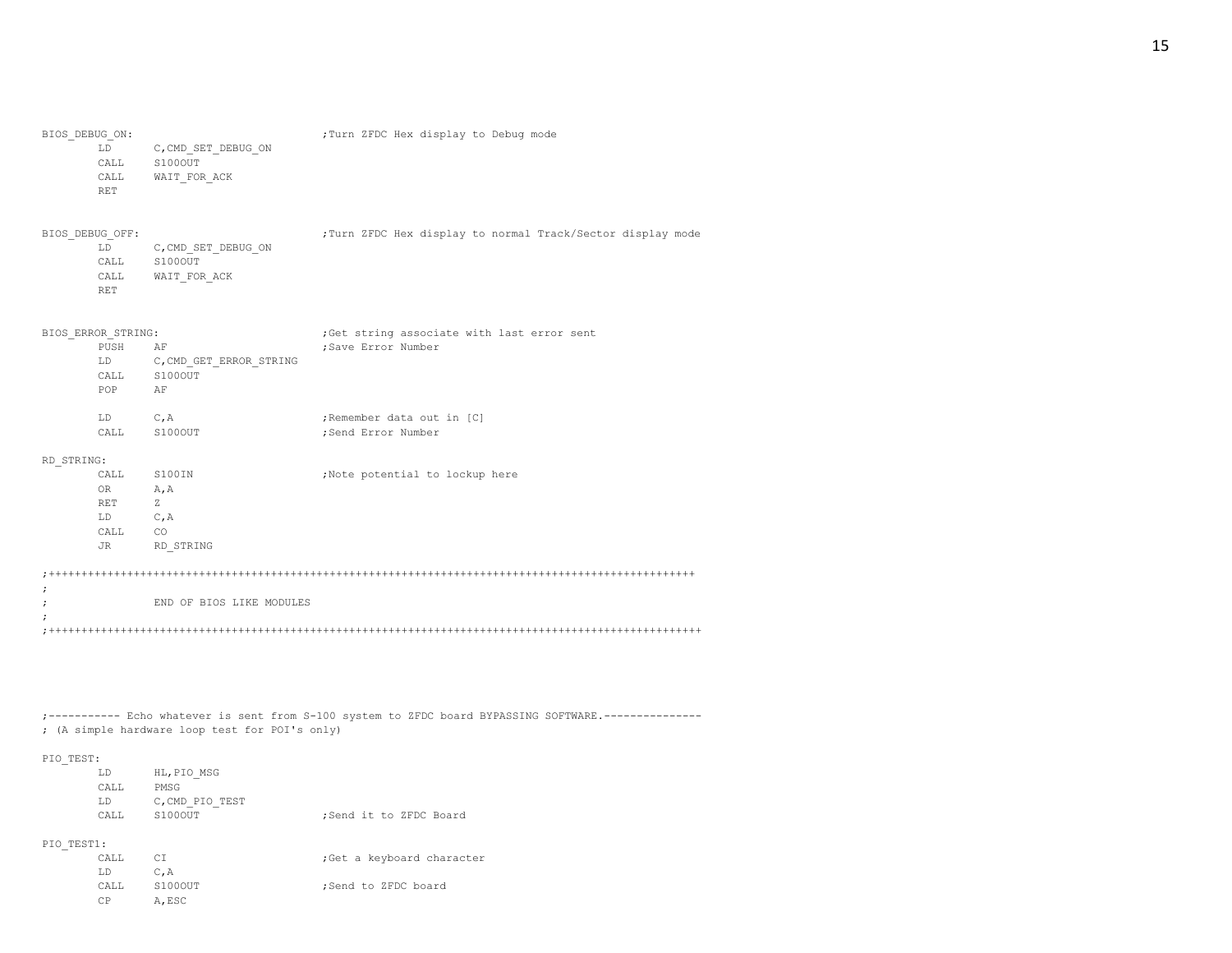| JP   | Z.LOOP    |                                     |
|------|-----------|-------------------------------------|
| CALL | S100IN    | ;Get back returned character        |
| LD   | C.A       |                                     |
| AND  | 7 F H     | ;Strip high bit just in case errors |
| CALL | CO        | ; display returned character on CRT |
| JR   | PIO TEST1 |                                     |

| MONITOR:LD |             | : Interact with the Monitor on board the ZFDC Board<br>HL, MONITOR MSG |                                         |
|------------|-------------|------------------------------------------------------------------------|-----------------------------------------|
|            | CALL PMSG   |                                                                        |                                         |
|            |             | LD C, CMD MONITOR                                                      |                                         |
|            |             | CALL S100OUT                                                           | ;Send it to ZFDC Board                  |
|            |             | MON1: CALL S100STAT                                                    | ; Anything at FDC Board                 |
|            |             | JP Z, TEST SEND                                                        |                                         |
|            |             | CALL S100IN                                                            |                                         |
|            | AND         | 7FH                                                                    | ;Strip high bit just in case            |
|            | LD C, A     |                                                                        |                                         |
|            | CALL CO     |                                                                        | ;Send it to video board                 |
|            | JP MON1     |                                                                        | ; Continue until nothing more           |
| TEST SEND: |             |                                                                        |                                         |
|            |             | CALL CONSTAT                                                           | ; Anything from Keyboard to be sent     |
|            | JP Z, MON1  |                                                                        |                                         |
|            | CALL CI     |                                                                        |                                         |
|            | $LD$ $C, A$ |                                                                        |                                         |
|            |             | CALL S100OUT                                                           | :ESC will abort the ZFDC monitor        |
|            | CP A, ESC   |                                                                        |                                         |
|            |             | JP Z, LOOP1                                                            | ;Brake out of monitor loop here as well |
|            | JP          | MON1                                                                   |                                         |
| LOOP1:     | CALL S100IN |                                                                        | Need to flush port                      |
|            | JP          | LOOP                                                                   |                                         |
|            |             |                                                                        |                                         |

;------------- Simple test of ZFDC Board handshaking ---------------------------- ; Will incriment the Track TIL's on ZFDC board to 0FFH as a diagnostic indicator

## SHOW\_SIGNON:

| LD.  | HL, SIGNON MSG                      |                                          |  |  |
|------|-------------------------------------|------------------------------------------|--|--|
| CALL | PMSG                                |                                          |  |  |
| CALL | BIOS SHOW SIGNON ; Call the Command |                                          |  |  |
| CALL | NZ. SHOW ERRORS                     | ; If error returned display error string |  |  |
| .TP  | LOOP                                |                                          |  |  |

;----------------- Reset the WD2793 Chip ------------------------------------------

## RESET\_ZFDC:

LD HL,RESET\_MSG CALL PMSG CALL BIOS\_RESET\_ZFDC JP LOOP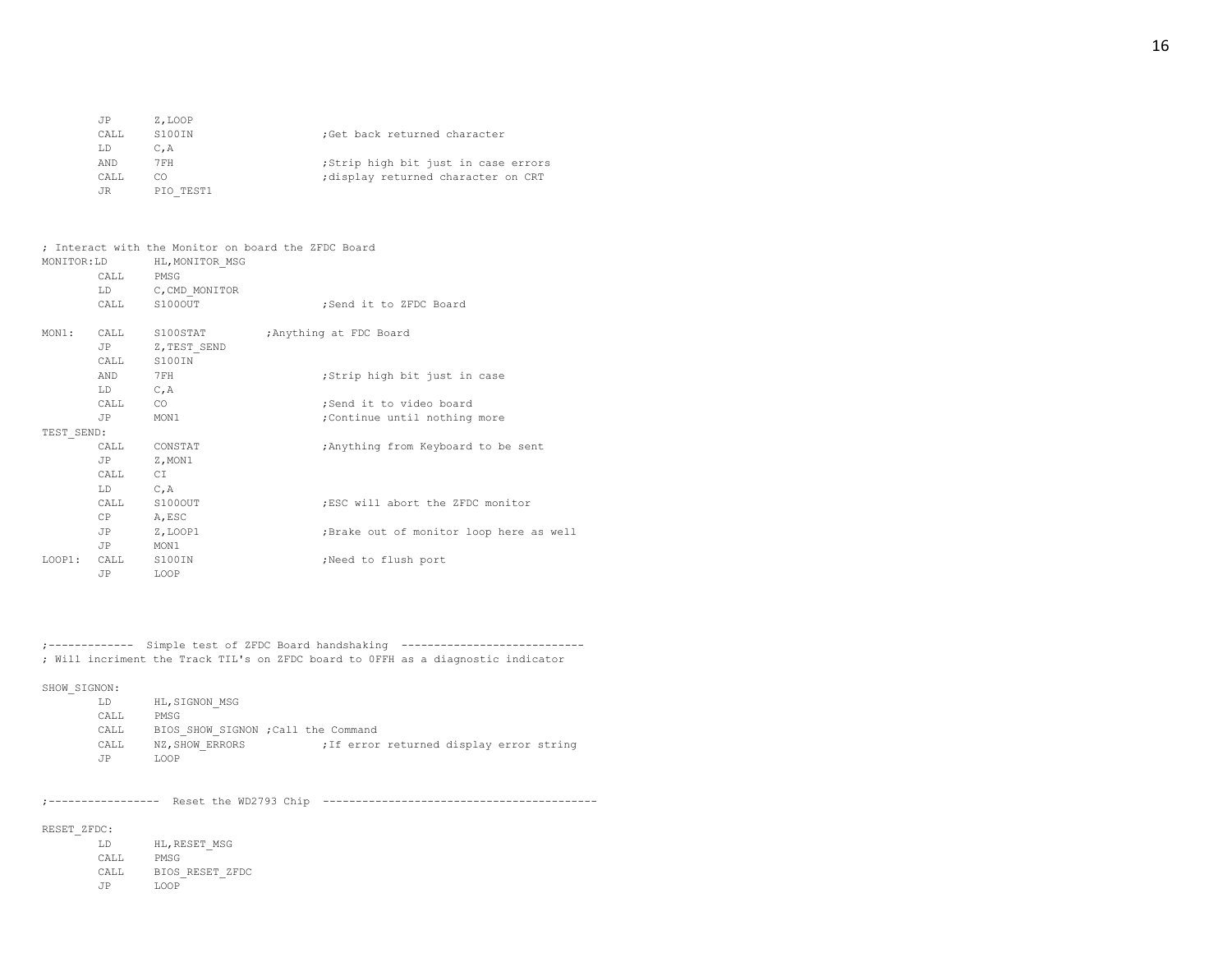;----------- Select Drive in hardware and assign a disk format to it --------------- ; This is a simple but very critical command. Do not change details if possible.

# SET\_FORMAT:

|                | LD        | A, (@DRIVE)               |                                                                       |
|----------------|-----------|---------------------------|-----------------------------------------------------------------------|
|                | LD        | (OLD DRIVE), A            | ;Store old drive in case an abort                                     |
|                |           |                           |                                                                       |
|                | LD        | HL, DRIVE MSG             |                                                                       |
|                | CALL      | PMSG                      |                                                                       |
|                | CALL      | GETCMD                    | ;Get 0,1,2 or 3 for selected drive in [A]                             |
|                | CP        | A, '0'                    |                                                                       |
|                | JP        | Z,DRIVE A                 |                                                                       |
|                | CP        | A, '1'                    |                                                                       |
|                | JP        | Z, DRIVE B                |                                                                       |
|                | CP        | A, '2'                    |                                                                       |
|                | JP        | Z, DRIVE C                |                                                                       |
|                | CP        | A, '3'                    |                                                                       |
|                | JP        | Z, DRIVE D                |                                                                       |
| INVALID DRIVE: |           |                           |                                                                       |
|                |           |                           |                                                                       |
|                | LD        | HL, INVALID DRIVE MSG     |                                                                       |
|                | CALL      | PMSG                      |                                                                       |
|                | JP        | LOOP                      |                                                                       |
|                |           |                           |                                                                       |
| DRIVE A:       |           |                           |                                                                       |
|                | LD        | HL, SEL DRIVE A MSG       |                                                                       |
|                | CALL      | PMSG                      |                                                                       |
|                | LD        | A, 0                      |                                                                       |
|                | JP        | SET DRIVE1                |                                                                       |
|                |           |                           |                                                                       |
| DRIVE B:       |           |                           |                                                                       |
|                | LD        | HL, SEL DRIVE B MSG       |                                                                       |
|                | CALL      | PMSG                      |                                                                       |
|                | LD        | A, 1                      |                                                                       |
|                | JP        | SET DRIVE1                |                                                                       |
|                |           |                           |                                                                       |
| DRIVE C:       |           |                           |                                                                       |
|                | LD        | HL, SEL DRIVE C MSG       |                                                                       |
|                | CALL      | PMSG                      |                                                                       |
|                | LD        | A, 2                      |                                                                       |
|                | JP        | SET DRIVE1                |                                                                       |
|                |           |                           |                                                                       |
|                |           |                           |                                                                       |
| DRIVE D:       |           |                           |                                                                       |
|                | LD        | HL, SEL DRIVE D MSG       |                                                                       |
|                | CALL      | PMSG                      |                                                                       |
|                | LD        | A, 3                      |                                                                       |
|                | JP        | SET DRIVE1                |                                                                       |
|                |           |                           |                                                                       |
| SET DRIVE1:    |           |                           |                                                                       |
|                | LD        | $(\texttt{ØDRIVE})$ , $A$ | ;Store the new selected drive here                                    |
|                |           |                           |                                                                       |
|                | LD        |                           | HL, DRIVE SIZE MSG; We have the drive. Now we need to assign a FORMAT |
|                | CALL      | PMSG                      | ; table to that drive                                                 |
|                | CALL      | GETCMD                    |                                                                       |
|                | <b>CP</b> | ESC                       |                                                                       |
|                |           |                           |                                                                       |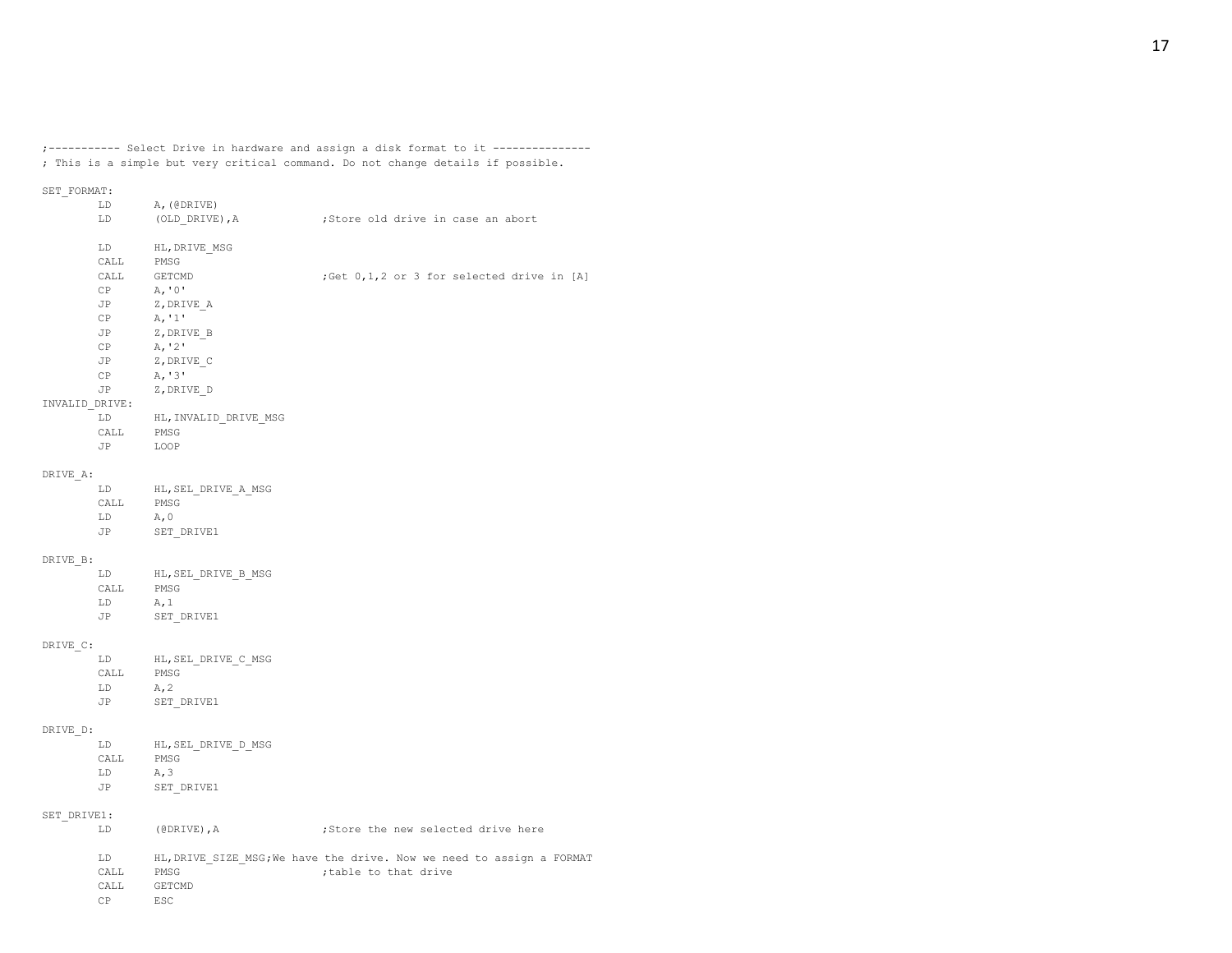|             | JP        | Z, LOOP                          |                                               |
|-------------|-----------|----------------------------------|-----------------------------------------------|
|             | СP        | A, 'A'                           |                                               |
|             | JR        | Z, TABLE 8                       |                                               |
|             | CP        | A, B'                            |                                               |
|             | JR        | Z, TABLE 8                       |                                               |
|             | CP        | A, 'D'                           |                                               |
|             |           |                                  |                                               |
|             | JR        | Z, TABLE 8                       |                                               |
|             | CP        | A, C'                            |                                               |
|             | JR        | Z, TABLE 5                       |                                               |
|             | LD        | HL, INVALID CMD MSG              |                                               |
|             | CALL      | PMSG                             |                                               |
|             | <b>JP</b> | LOOP                             |                                               |
| TABLE 8:    |           |                                  |                                               |
|             | LD        | HL, TABLE MSG 8                  |                                               |
|             | JR        | GOT TABLE                        |                                               |
|             |           |                                  |                                               |
| TABLE 5:    |           |                                  |                                               |
|             | LD        | HL, TABLE MSG 5                  |                                               |
| GOT TABLE:  |           |                                  |                                               |
|             | CALL      | PMSG                             |                                               |
|             | CALL      | CRLF                             |                                               |
|             | LD        | HL, SEL TBL NUM MSG              | ;"Select table # from list above"             |
|             | CALL      | PMSG                             |                                               |
|             |           |                                  |                                               |
|             | CALL      | GETHEX                           | ;Get 00,01,02,03 for selected table in [A]    |
|             | CALL      | CRLF                             | ; CRLF preserves AF!                          |
|             |           |                                  |                                               |
|             | CP        | A, DPL COUNT                     | ; Is it within range ?                        |
|             | JP        | C, GOT TABLE1                    |                                               |
| BAD TABLE:  |           |                                  |                                               |
|             | LD        | A, (OLD DRIVE)                   |                                               |
|             | LD        | $(\texttt{\texttt{@DRIVE}})$ , A | ;Get back old drive number                    |
|             | LD        | HL, BAD TABLE MSG                |                                               |
|             |           |                                  |                                               |
|             | CALL      | PMSG                             |                                               |
|             | JP        | LOOP                             |                                               |
| GOT TABLE1: |           |                                  | ; We have a valid table number. Assign it     |
|             | LD        | (@FORMAT), A                     | ; Now update the local IX table pointer here  |
|             | LD        | $B$ , A                          | ; Must send requested format in [B]           |
|             | LD        | A, (@DRIVE)                      | ;Must send requested disk in [A]              |
|             |           |                                  |                                               |
|             | CALL      | BIOS SET FORMAT                  | ;Send the Command Drive in [A], Format in [B] |
|             | CALL      | NZ, SHOW ERRORS                  |                                               |
|             | JR        | NZ, BAD TABLE                    |                                               |
|             |           |                                  |                                               |
|             | LD        | A, (@FORMAT)                     | ; Now update the local IX table pointer here  |
|             | LD        | HL, DPL POINTERS                 | ; Pointers to table list are here             |
|             | ADD       | A, A                             | ; x2                                          |
|             | LD        | C, A                             | ;Add in offset                                |
|             | LD.       | B, 0                             | ;High byte first in table                     |
|             | ADD       |                                  |                                               |
|             |           | HL, BC                           | ; [HL] now points to correct pointer          |
|             | LD        | E, (HL)                          |                                               |
|             | INC       | HL                               |                                               |
|             | LD        | D, (HL)                          |                                               |
|             | PUSH      | DE                               | ; $[DE]$ -> $[IX]$                            |
|             | POP       | IX                               | ; IX now points to correct Drive table        |

18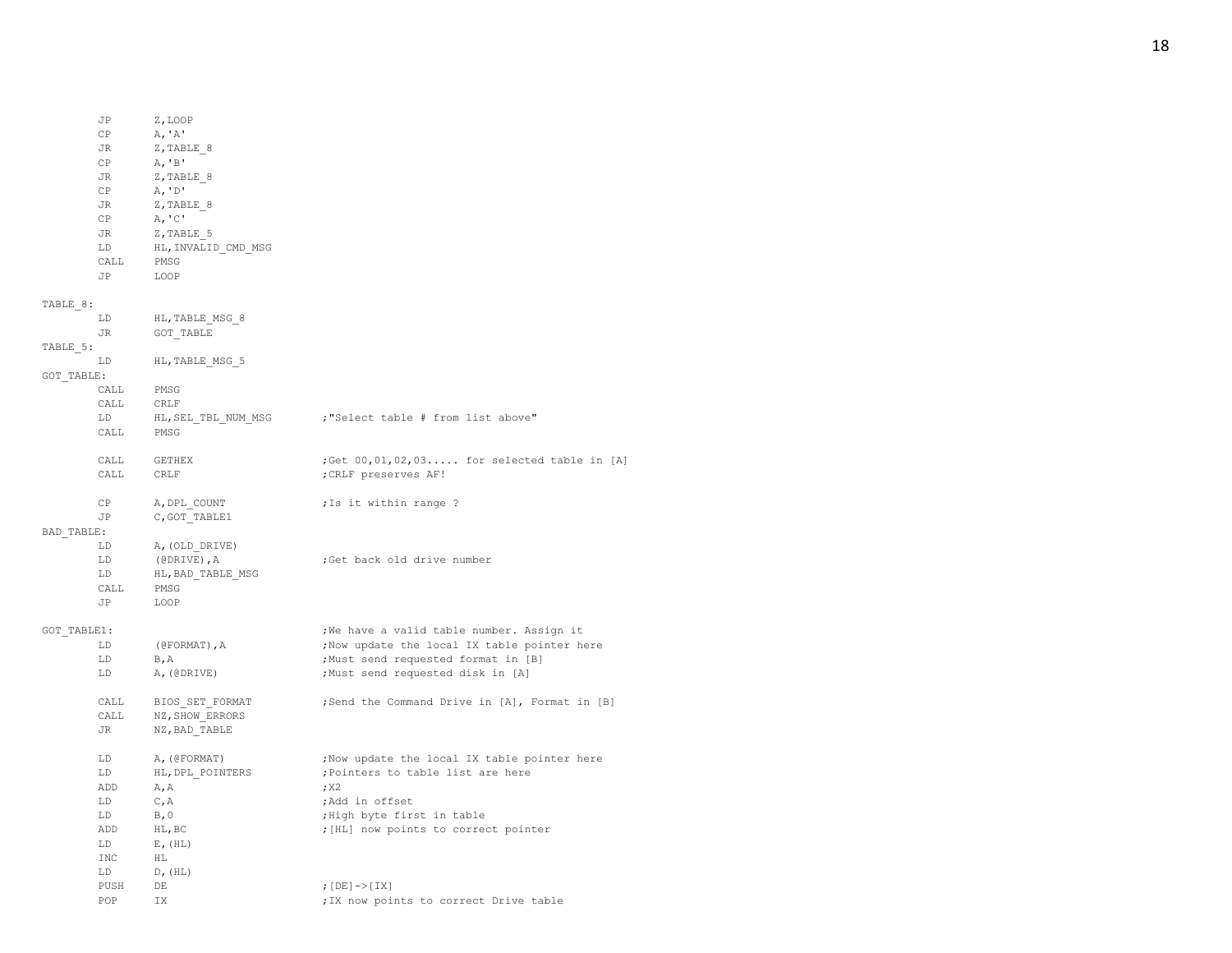LD HL,NEW\_TABLE\_MSG ;"New Table will be..." CALL PMSG CALL CRLF CALL SHOW\_DRIVE\_NAME ; show current info CALL CRLF JP LOOP

#### ;----------------------- Select Drive ---------------

| SET DRIVE: |      |                   | ; $0 = A$ :, $1 = B$ :, $2 = C$ : & $3 = D$ :     |  |  |
|------------|------|-------------------|---------------------------------------------------|--|--|
|            | LD   | A, (@DRIVE)       |                                                   |  |  |
|            | LD.  | (OLD DRIVE), A    | ;Store old drive in case an abort                 |  |  |
|            | LD.  | HL, DRIVE MSG     |                                                   |  |  |
|            | CALL | PMSG              |                                                   |  |  |
|            | CALL | GETCMD            | ; Get A, B, C or D for selected drive in [A]      |  |  |
|            |      | SUB A, 30H        | ; OH to 3H only                                   |  |  |
|            |      | $CP$ $A, 4H$      |                                                   |  |  |
|            | JP   | NC, INVALID DRIVE |                                                   |  |  |
|            | LD   | (@DRIVE),A        | ;Store it                                         |  |  |
|            | CALL | BIOS SET DRIVE    | ;Send the Command Drive in [A]                    |  |  |
|            | CALL | NZ, SHOW ERRORS   |                                                   |  |  |
|            | CALL | BIOS GET FORMAT   | Must update locally the Drive table here as well, |  |  |
|            | CALL | NZ, SHOW ERRORS   |                                                   |  |  |
|            | LD   | A, D              | ; Format number in in [D]                         |  |  |
|            | LD   | (@FORMAT), A      | ; Now update the local IX table pointer here      |  |  |
|            | LD   | HL, DPL POINTERS  | Pointers to table list are here;                  |  |  |
|            | ADD  | A, A              | ; x2                                              |  |  |
|            | LD   | C, A              | ;Add in offset                                    |  |  |
|            | LD   | B, 0              | ; High byte first in table                        |  |  |
|            | ADD  | HL, BC            | ; [HL] now points to correct pointer              |  |  |
|            | LD   | $E$ , $(HL)$      |                                                   |  |  |
|            | INC  | HL                |                                                   |  |  |
|            | LD   | D, (HL)           |                                                   |  |  |
|            | PUSH | DE                | ; $[DE]$ -> $[IX]$                                |  |  |
|            | POP  | IX                | ; IX now points to correct Drive table            |  |  |
|            | JP   | LOOP              |                                                   |  |  |

#### ;--------------------- Get Current Disk Paramater Table Number ------------------------

#### GET\_FORMAT:

|             | LD   | HL, GETTING TABLE  |  |                                   |  |
|-------------|------|--------------------|--|-----------------------------------|--|
|             | CALL | PMSG               |  |                                   |  |
|             | CALL | BIOS GET FORMAT    |  | ; Return with Table number in [D] |  |
|             | JP   | Z, GET TABLE1      |  |                                   |  |
|             | CALL | SHOW ERRORS        |  |                                   |  |
|             | JP   | LOOP               |  |                                   |  |
| GET TABLE1: |      |                    |  |                                   |  |
|             | LD   | HL, DISK TABLE MSG |  |                                   |  |
|             |      |                    |  |                                   |  |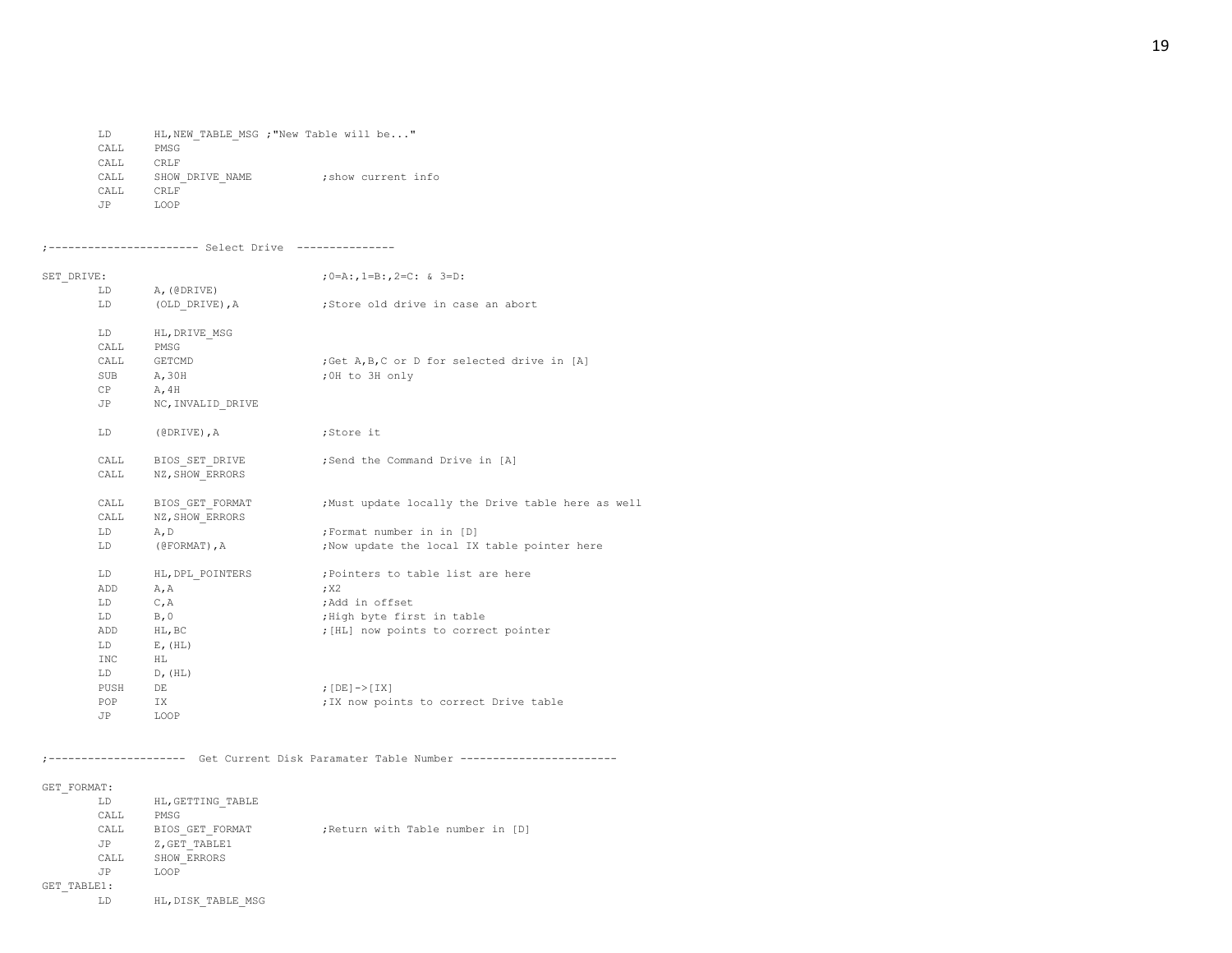CALL PMSG  $;$  [C] is not altered LD A,D CALL PACC CALL CRLF JP LOOP

;---------------------- Set Track for later sector read/write -------------------------

## SET\_TRACK:

| LD        | HL, TRACK MSG               |                                                     |
|-----------|-----------------------------|-----------------------------------------------------|
| CALL      | PMSG                        |                                                     |
| CALL      | <b>GETHEX</b>               | $;$ Get $00, 01, 02, 03, \ldots$ for selected table |
| PUSH      | AF                          | :Save for later                                     |
| LD.       | $(\theta \text{TRK})$ , $A$ | ; Store for SEEK TRACK Diagnostic                   |
| LD        | HL, WILL SET TRK MSG        |                                                     |
| CALL      | PMSG                        |                                                     |
| POP       | AF                          |                                                     |
| CALL      | BIOS SET TRACK              | :Call the Command                                   |
| CALL      | NZ, SHOW ERRORS             |                                                     |
| <b>JP</b> | <b>T.OOP</b>                |                                                     |
|           |                             |                                                     |

;------------------- Select Disk Side A (Default) or Side B ----------------------

## SET\_SIDE:

|           | LD         | HL, SIDE MSG          |                               |
|-----------|------------|-----------------------|-------------------------------|
|           | CALL       | PMSG                  |                               |
|           | CALL       | <b>GETCMD</b>         | :Get A or B for selected side |
|           | CP         | A, B'                 |                               |
|           | LD         | A, 1                  |                               |
|           | JP         | Z, GOT SIDE           |                               |
|           | <b>XOR</b> | A, A                  | ; Side A if anything else!    |
| GOT SIDE: |            |                       |                               |
|           | PUSH       | AF                    | ;Save for later               |
|           | LD         | HL, WILL SET SIDE MSG |                               |
|           | CALL       | PMSG                  |                               |
|           | POP        | AF                    |                               |
|           | CALL       | BIOS SET SIDE         | ; Call the Command            |
|           | CALL       | NZ, SHOW ERRORS       |                               |
|           | JP         | LOOP                  |                               |

;------------------- Set Sector for later sector read/write ------------------

## SET\_SECTOR:

| T.D        | HL, SEC MSG          |                      |
|------------|----------------------|----------------------|
| CALL       | PMSG                 |                      |
| CALL       | <b>GETHEX</b>        | :Get selected sector |
| PUSH       | AF                   | ;Save for later      |
| T.D        | HL, WILL SET SEC MSG |                      |
| CALL       | PMSG                 |                      |
| <b>POP</b> | AF                   |                      |
| CALL.      | BIOS SET SECTOR      | :Call the Command    |
| CALL.      | NZ, SHOW ERRORS      |                      |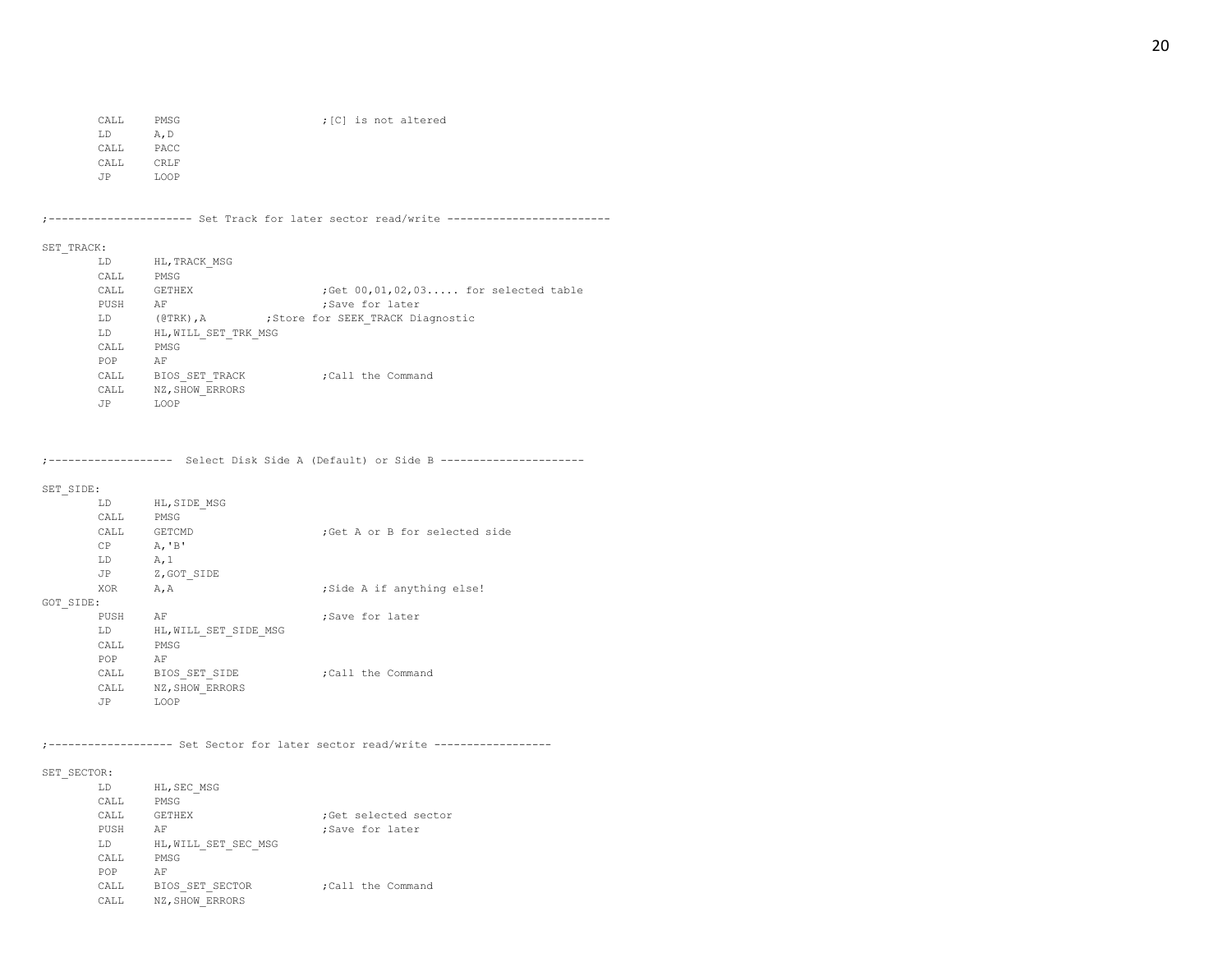JP LOOP

|           |                                                                                                                                                                                                                                |                                                                                                                                                                                     | ;------------------- Set current selected drive head to track 0 --------------    |
|-----------|--------------------------------------------------------------------------------------------------------------------------------------------------------------------------------------------------------------------------------|-------------------------------------------------------------------------------------------------------------------------------------------------------------------------------------|-----------------------------------------------------------------------------------|
| SET HOME: |                                                                                                                                                                                                                                |                                                                                                                                                                                     |                                                                                   |
|           | LD                                                                                                                                                                                                                             | HL, HOME MSG                                                                                                                                                                        |                                                                                   |
|           |                                                                                                                                                                                                                                | $\begin{tabular}{ll} \multicolumn{2}{c}{\textbf{CALL}} & \multicolumn{2}{c}{\textbf{PMSG}}\\ \multicolumn{2}{c}{\textbf{CALL}} & \multicolumn{2}{c}{\textbf{PMSG}}\\ \end{tabular}$ |                                                                                   |
|           | CALL                                                                                                                                                                                                                           | BIOS SET HOME                                                                                                                                                                       | ; Call the Command                                                                |
|           |                                                                                                                                                                                                                                |                                                                                                                                                                                     |                                                                                   |
|           |                                                                                                                                                                                                                                | CALL NZ, SHOW_ERRORS<br>JP LOOP                                                                                                                                                     |                                                                                   |
|           |                                                                                                                                                                                                                                |                                                                                                                                                                                     |                                                                                   |
|           |                                                                                                                                                                                                                                |                                                                                                                                                                                     |                                                                                   |
|           |                                                                                                                                                                                                                                |                                                                                                                                                                                     | ;----------- Step head in one track at a time on current drive (Repeat until ESC) |
| STEP IN:  |                                                                                                                                                                                                                                |                                                                                                                                                                                     |                                                                                   |
|           | LD                                                                                                                                                                                                                             | HL, STEP IN MSG                                                                                                                                                                     |                                                                                   |
|           |                                                                                                                                                                                                                                | CALL PMSG                                                                                                                                                                           |                                                                                   |
|           |                                                                                                                                                                                                                                |                                                                                                                                                                                     |                                                                                   |
| STEP IN3: |                                                                                                                                                                                                                                |                                                                                                                                                                                     |                                                                                   |
|           | CALL                                                                                                                                                                                                                           | CALL BIOS SET HOME                                                                                                                                                                  | Start at track 0;                                                                 |
|           | JP                                                                                                                                                                                                                             | NZ, SHOW ERRORS<br>NZ, LOOP                                                                                                                                                         |                                                                                   |
|           | LD                                                                                                                                                                                                                             | HL, AT TRK 0 MSG                                                                                                                                                                    |                                                                                   |
|           |                                                                                                                                                                                                                                | CALL PMSG                                                                                                                                                                           |                                                                                   |
|           | LD                                                                                                                                                                                                                             | D, 0                                                                                                                                                                                | ; Store Track Count here                                                          |
|           |                                                                                                                                                                                                                                |                                                                                                                                                                                     |                                                                                   |
| STEP IN1: |                                                                                                                                                                                                                                |                                                                                                                                                                                     |                                                                                   |
|           | LD and the set of the set of the set of the set of the set of the set of the set of the set of the set of the set of the set of the set of the set of the set of the set of the set of the set of the set of the set of the se | HL, STEP TO MSG                                                                                                                                                                     |                                                                                   |
|           | CALL                                                                                                                                                                                                                           | PMSG                                                                                                                                                                                |                                                                                   |
|           | LD                                                                                                                                                                                                                             | A, D                                                                                                                                                                                |                                                                                   |
|           | CALL                                                                                                                                                                                                                           | PACC                                                                                                                                                                                |                                                                                   |
|           | LD                                                                                                                                                                                                                             | HL, H MSG                                                                                                                                                                           |                                                                                   |
|           | CALL                                                                                                                                                                                                                           | PMSG                                                                                                                                                                                |                                                                                   |
|           | CALL                                                                                                                                                                                                                           | CRLF                                                                                                                                                                                |                                                                                   |
|           | CALL                                                                                                                                                                                                                           | BIOS STEP IN                                                                                                                                                                        | ;<<<<<<<<<<<<<<<<<<> Call the Step-In Command                                     |
|           |                                                                                                                                                                                                                                | CALL NZ, SHOW ERRORS                                                                                                                                                                |                                                                                   |
|           | CALL                                                                                                                                                                                                                           | CONSTAT                                                                                                                                                                             | ; Check for abort at Consol                                                       |
|           | <b>JP</b>                                                                                                                                                                                                                      | Z, STEP IN2                                                                                                                                                                         |                                                                                   |
|           | CALL                                                                                                                                                                                                                           | C I                                                                                                                                                                                 |                                                                                   |
|           | CP                                                                                                                                                                                                                             | A, ESC                                                                                                                                                                              |                                                                                   |
|           | JP                                                                                                                                                                                                                             | Z, LOOP                                                                                                                                                                             |                                                                                   |
| STEP IN2: |                                                                                                                                                                                                                                |                                                                                                                                                                                     |                                                                                   |
|           | LD                                                                                                                                                                                                                             | A, D                                                                                                                                                                                |                                                                                   |
|           | INC                                                                                                                                                                                                                            | $\overline{A}$                                                                                                                                                                      |                                                                                   |
|           | LD                                                                                                                                                                                                                             | B, A                                                                                                                                                                                |                                                                                   |
|           | LD                                                                                                                                                                                                                             | A, (IX+NTRKS)                                                                                                                                                                       | ;Store Track Count here                                                           |
|           | CP<br>JP                                                                                                                                                                                                                       | A, B<br>Z, STEP IN3                                                                                                                                                                 |                                                                                   |
|           | LD                                                                                                                                                                                                                             | D, B                                                                                                                                                                                | ;Store new track number                                                           |
|           | JP                                                                                                                                                                                                                             | STEP IN1                                                                                                                                                                            |                                                                                   |
|           |                                                                                                                                                                                                                                |                                                                                                                                                                                     |                                                                                   |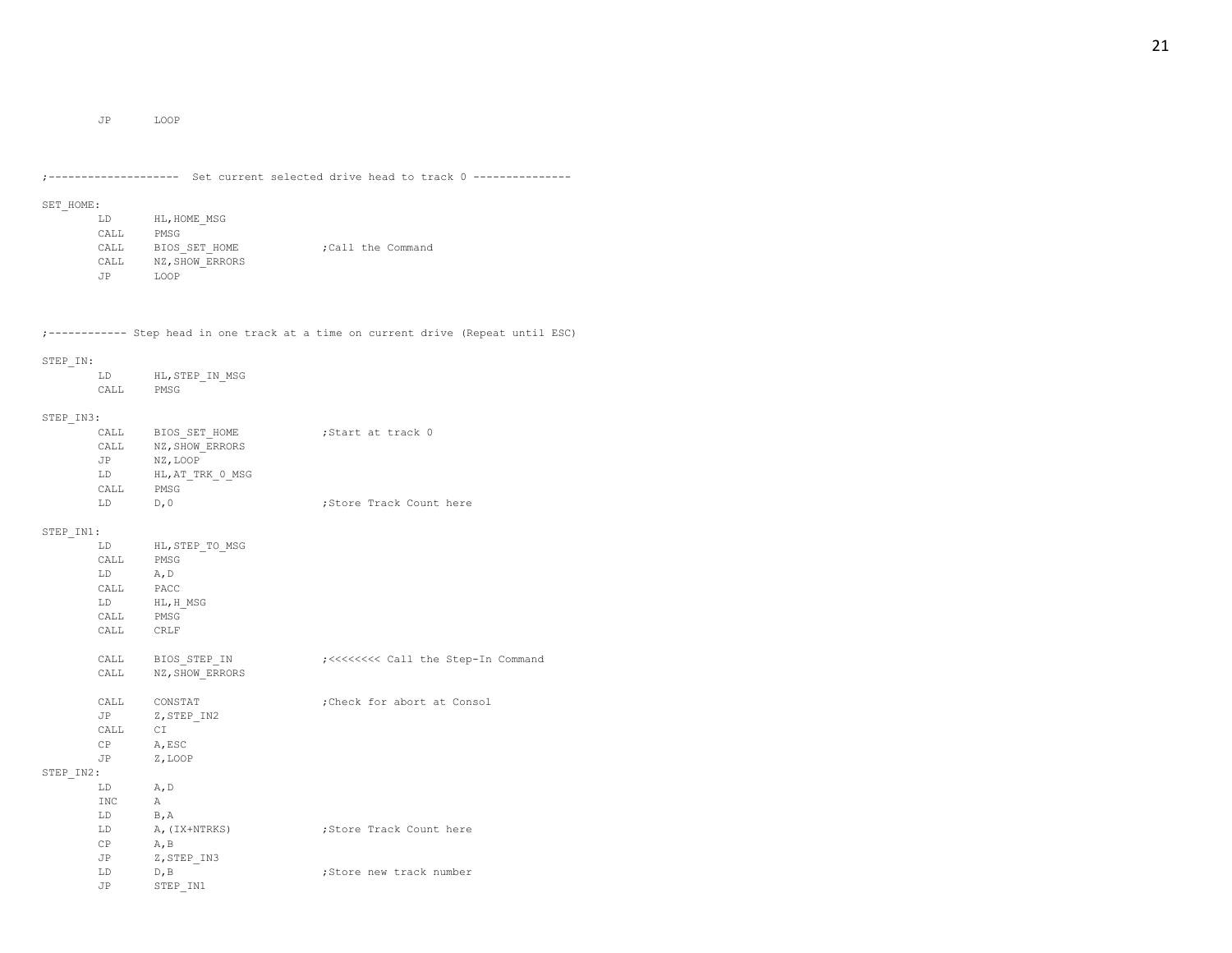;----- Use Seek NV to step head in one track at a time on current drive (Repeat until ESC)

# SEEK\_NV:

| . ۲۷ ۱۳ ۱۳۵۲ |         |                                                                                                                                                                                     |                                               |
|--------------|---------|-------------------------------------------------------------------------------------------------------------------------------------------------------------------------------------|-----------------------------------------------|
|              |         | LD HL, CMD SEEK NV MSG                                                                                                                                                              |                                               |
|              |         | CALL PMSG                                                                                                                                                                           |                                               |
|              |         |                                                                                                                                                                                     |                                               |
| SEEK IN3:    |         |                                                                                                                                                                                     |                                               |
|              |         | CALL BIOS_SET_HOME                                                                                                                                                                  | Start at track 0;                             |
|              |         | CALL NZ, SHOW_ERRORS                                                                                                                                                                |                                               |
|              |         | JP NZ, LOOP                                                                                                                                                                         |                                               |
|              | LD      | HL, AT TRK 0 MSG                                                                                                                                                                    |                                               |
|              | CALL    | PMSG                                                                                                                                                                                |                                               |
|              | LD      | D, 0                                                                                                                                                                                | ; Store Track Count here                      |
| SEEK IN1:    |         |                                                                                                                                                                                     |                                               |
|              |         | LD HL, R SEEK TO MSG                                                                                                                                                                |                                               |
|              |         | CALL PMSG                                                                                                                                                                           |                                               |
|              | LD A, D |                                                                                                                                                                                     |                                               |
|              |         | $\begin{tabular}{ll} \multicolumn{2}{c}{\textbf{CALL}} & \multicolumn{2}{c}{\textbf{PACC}}\\ \multicolumn{2}{c}{\textbf{CALL}} & \multicolumn{2}{c}{\textbf{PACC}}\\ \end{tabular}$ |                                               |
|              | LD      |                                                                                                                                                                                     |                                               |
|              | CALL    | HL,H_MSG<br>PMSG                                                                                                                                                                    |                                               |
|              |         | CALL CRLF                                                                                                                                                                           |                                               |
|              |         |                                                                                                                                                                                     |                                               |
|              | LD A, D |                                                                                                                                                                                     | ;Track sent from[A]                           |
|              |         | CALL BIOS SET TRACK                                                                                                                                                                 | ; Call the Command to set track number        |
|              |         | CALL NZ, SHOW ERRORS                                                                                                                                                                |                                               |
|              |         |                                                                                                                                                                                     |                                               |
|              |         | CALL BIOS_SEEK_NV                                                                                                                                                                   | ;<<<<<<<<<<<<<<<<<<> Call the Seek NV Command |
|              | CALL    | NZ, SHOW ERRORS                                                                                                                                                                     |                                               |
|              |         | CALL CONSTAT                                                                                                                                                                        | ; Check for abort at Consol                   |
|              | JP      | Z, SEEK_IN2                                                                                                                                                                         |                                               |
|              | CALL CI |                                                                                                                                                                                     |                                               |
|              |         | CP A, ESC                                                                                                                                                                           |                                               |
|              | JP      | Z, LOOP                                                                                                                                                                             |                                               |
| SEEK IN2:    |         |                                                                                                                                                                                     |                                               |
|              | LD      | A, D                                                                                                                                                                                |                                               |
|              | INC     | А                                                                                                                                                                                   |                                               |
|              | CP      | A, (IX+NTRKS)                                                                                                                                                                       | ; Store Track Count here                      |
|              | JP      | Z, SEEK IN3                                                                                                                                                                         |                                               |
|              | LD      | $\mathbb{D}$ , $\mathbb{A}$                                                                                                                                                         | ;Store new track number                       |
|              | JP      | SEEK IN1                                                                                                                                                                            |                                               |
|              |         |                                                                                                                                                                                     |                                               |

;--------------------- Step head out one track on current drive -----------------

STEP\_OUT:

| LD   | HL, STEP OUT MSG |  |                   |
|------|------------------|--|-------------------|
| CALL | PMSG             |  |                   |
| CALL | BIOS STEP OUT    |  | :Call the Command |
| CALL | NZ, SHOW ERRORS  |  |                   |
| .TP  | <b>T.OOP</b>     |  |                   |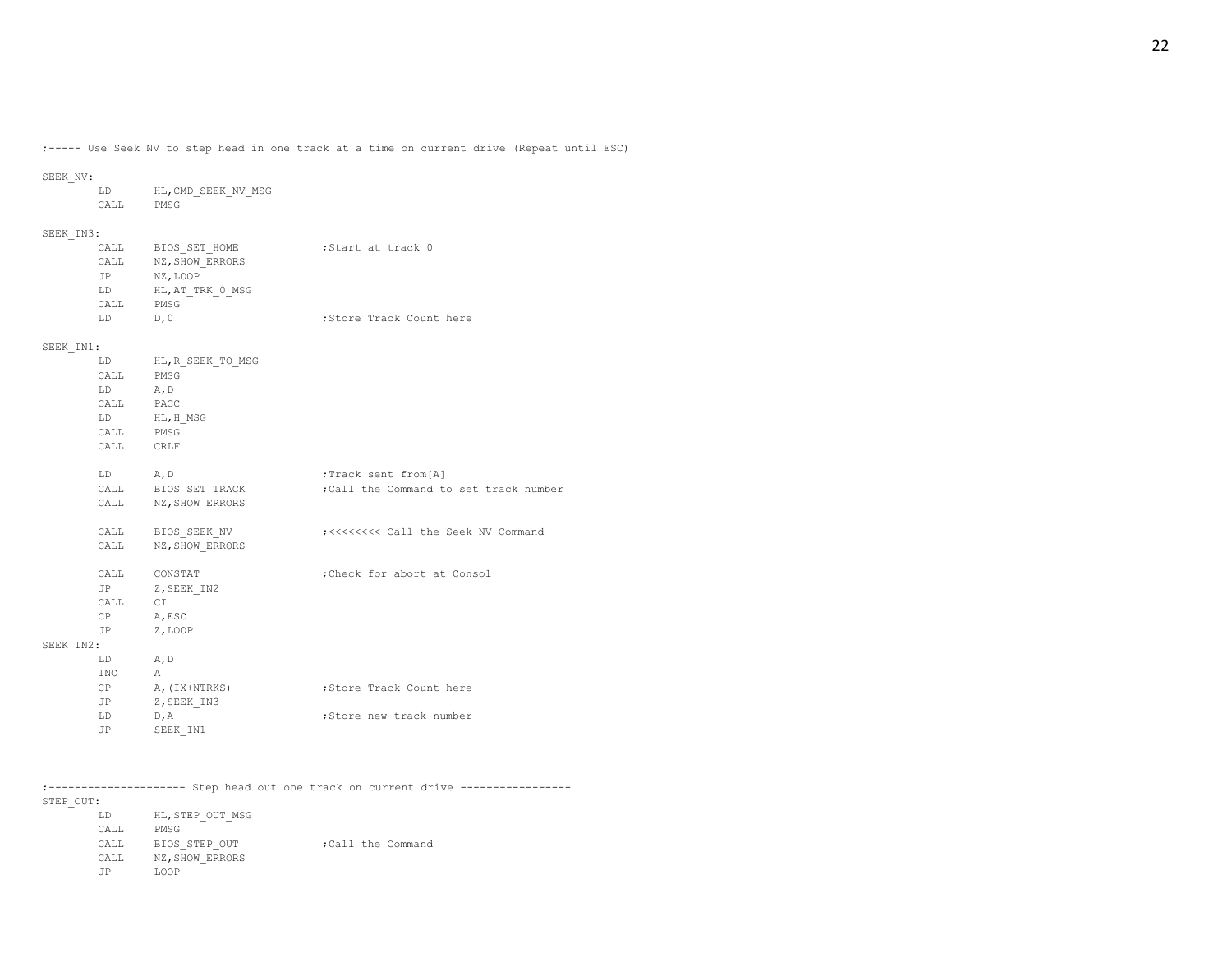;----- Use Seek With Verify to step head in one track at a time (Repeat until ESC)

SEEK\_TRACK:

| T.D<br>CALL                 | HL, INPUT TRACK MSG<br>PMSG |                                                   |
|-----------------------------|-----------------------------|---------------------------------------------------|
| CALL                        | <b>GETHEX</b>               | ; Get $00, 01, 02, 03, \ldots$ for selected table |
| JP C, LOOP                  |                             | ;Abort if ESC                                     |
| $L_{\rm D}$ and $L_{\rm D}$ |                             | (@TRK), A (@TRK), Store for SEEK TRACK Diagnostic |
| T.D                         | HL, R SEEK TO MSG           |                                                   |
| CALL                        | PMSG                        |                                                   |
|                             |                             | LD A, (@TRK) ; Get stored track #                 |
| CALL PACC                   |                             |                                                   |
| LD                          | HL, H MSG                   |                                                   |
| CALL PMSG                   |                             |                                                   |
| CALL                        | CRLF                        |                                                   |
| T.D                         |                             | A, (@TRK) ; Get stored track #                    |
| CALL                        | BIOS SET TRACK              | :Call the Command to set track number             |
| CALL                        | NZ, SHOW ERRORS             |                                                   |
| CALL                        | BIOS SEEK TRACK             | ;<<<<<<<<<<<<<<<> Command                         |
| CALL                        | NZ, SHOW ERRORS             |                                                   |
| JP                          | LOOP                        |                                                   |

;----- RANDOM Track ID information Test, step head in one track at a time (Repeat until ESC)

## R\_SEEK\_TRACK:

| LD   | HL, R SEEK TRACK MSG |                   |  |  |
|------|----------------------|-------------------|--|--|
| CALL | PMSG                 |                   |  |  |
|      |                      |                   |  |  |
| CALL | BIOS SET HOME        | :Start at track 0 |  |  |
| CALL | NZ, SHOW ERRORS      |                   |  |  |
| .TP  | NZ, LOOP             |                   |  |  |
| .TP  | RSEEK TRACK2         |                   |  |  |
|      |                      |                   |  |  |

# RSEEK\_TRACK1:

|              | LD HL, R SEEK TO MSG |                                                |
|--------------|----------------------|------------------------------------------------|
| CALL PMSG    |                      |                                                |
| LD           | A, (@TRK)            | Get stored track #                             |
| CALL PACC    |                      |                                                |
| LD           | HL, H MSG            |                                                |
| CALL PMSG    |                      |                                                |
| CALL CRLF    |                      |                                                |
|              |                      |                                                |
| LD           |                      | A, (@TRK) ; Get stored track #                 |
| CALL         | BIOS SET TRACK       | Call the Command to set track number;          |
|              | CALL NZ, SHOW ERRORS |                                                |
|              | CALL BIOS SEEK TRACK | ;<<<<<<<<<<<<<<<<<<<<> Call the Seek V Command |
| CALL         | NZ, SHOW ERRORS      |                                                |
|              |                      |                                                |
| CALL CONSTAT |                      | Check for abort at Consol;                     |
|              | JP Z, RSEEK TRACK2   |                                                |
| CALL         | C1                   |                                                |
|              |                      |                                                |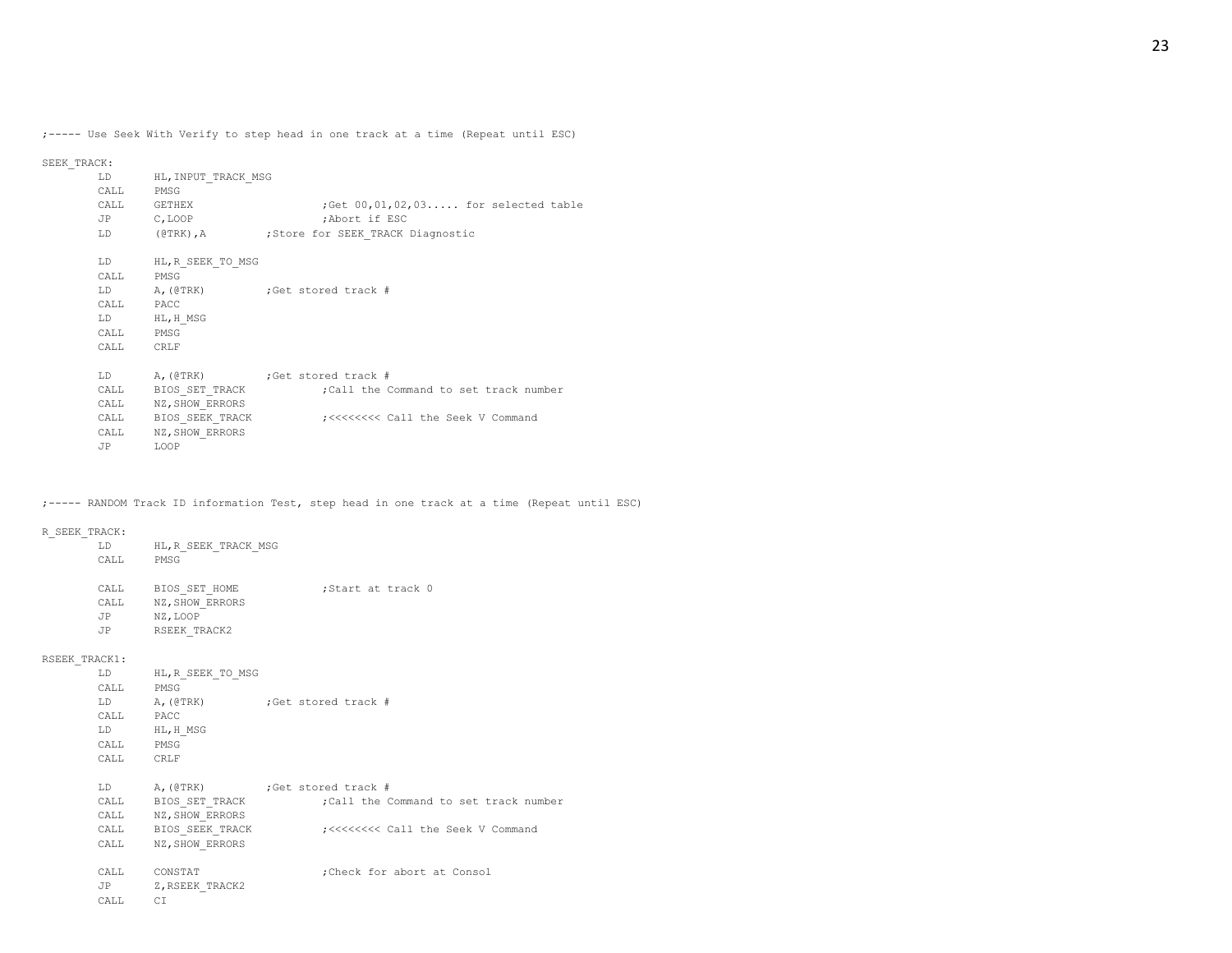| CP.           | A.ESC          |                                 |
|---------------|----------------|---------------------------------|
| JP            | Z.LOOP         |                                 |
| RSEEK TRACK2: |                |                                 |
| CALL          | RANDOM TRK SEC | ;Get next random Track(/Sector) |
| .TP           | RSEEK TRACK1   |                                 |

| :-------- Get Current Track ID |  |  |  |  |  |
|--------------------------------|--|--|--|--|--|
|--------------------------------|--|--|--|--|--|

# GET\_TRACK\_ID:

| LD        | HL, TRACK ID MSG                         |                                                              |
|-----------|------------------------------------------|--------------------------------------------------------------|
| CALL PMSG |                                          |                                                              |
|           | LD HL, R SEEK TO MSG                     |                                                              |
| CALL PMSG |                                          |                                                              |
|           |                                          | LD A, (@TRK) ; Get stored track #                            |
| CALL PACC |                                          |                                                              |
|           | LD HL, H MSG                             |                                                              |
| CALL PMSG |                                          |                                                              |
| CALL CRLF |                                          |                                                              |
|           |                                          |                                                              |
|           |                                          | LD A, (@TRK) ; Track sent from [A]                           |
|           |                                          | CALL BIOS SET TRACK : call the Command to set track number   |
|           | CALL NZ, SHOW ERRORS                     |                                                              |
|           |                                          | CALL BIOS SEEK TRACK : ;<<<<<<<<<<<< Call the Seek V Command |
|           | CALL NZ, SHOW ERRORS                     |                                                              |
|           |                                          |                                                              |
|           | LD HL, TRACK ID BUFFER                   |                                                              |
|           | CALL BIOS GET TRACK ID; <<< GET Track ID |                                                              |
| CALL      | NZ, SHOW ERRORS                          |                                                              |
|           |                                          |                                                              |
| CALL      |                                          | DISPLAY TRACK ID ; Display the 6 Bytes on the CRT            |
| JP        | LOOP                                     |                                                              |

;--- RANDOM Track ID information Test, step head in one track at a time Repeat until ESC)

## R\_GET\_TRACK\_ID:

| LD   | HL, R TRACK ID MSG |                   |
|------|--------------------|-------------------|
| CALL | PMSG               |                   |
|      |                    |                   |
| CALL | BIOS SET HOME      | Start at track 0: |
| CALL | NZ, SHOW ERRORS    |                   |
| JP   | NZ, LOOP           |                   |
| .TP  | RTRACK ID2         |                   |

# RTRACK\_ID1:

|                        | :Get stored track # |
|------------------------|---------------------|
|                        |                     |
|                        |                     |
| A, (QTRK)<br>HL, H MSG | HL, R SEEK TO MSG   |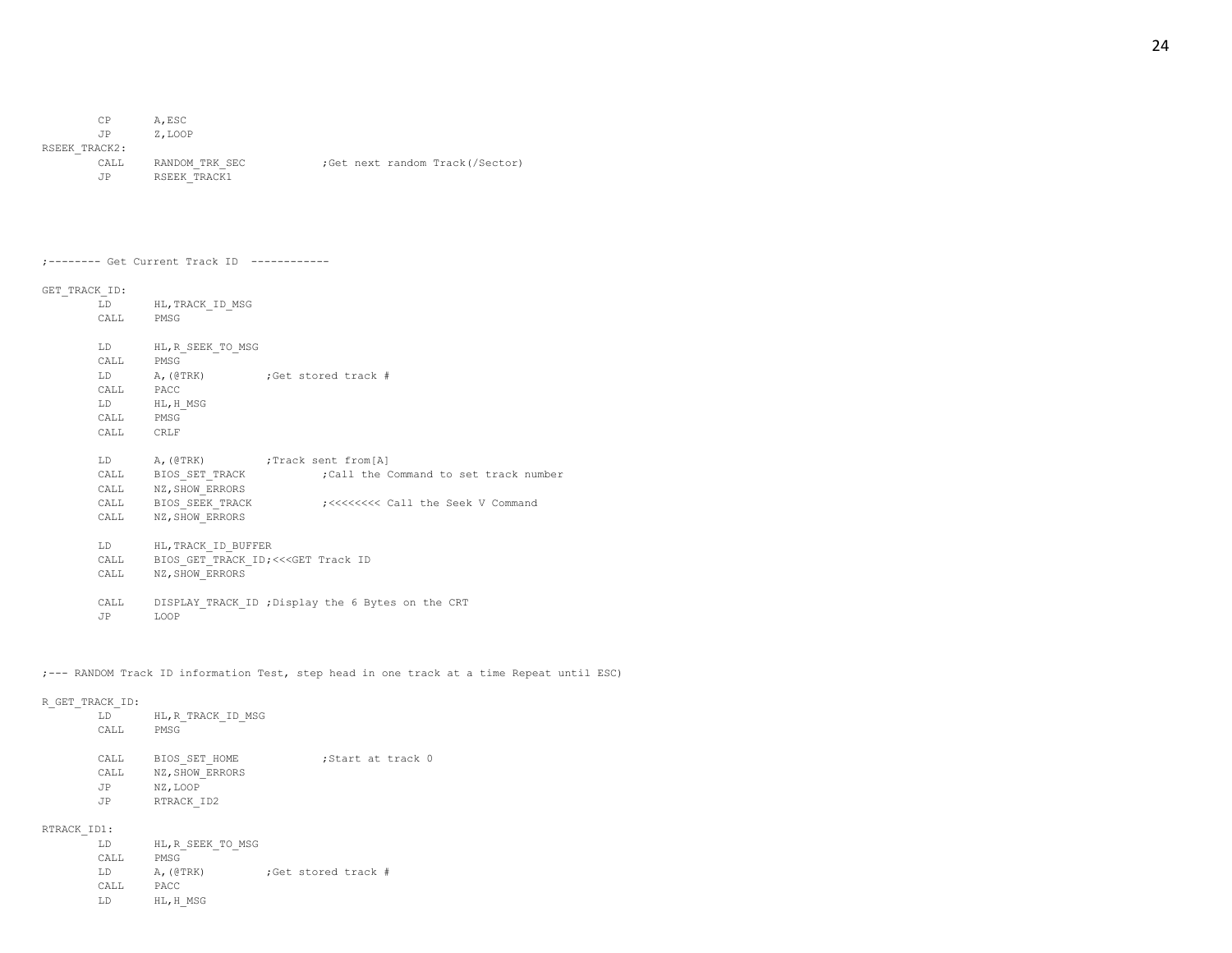|             | CALL PMSG  |                                                   |                                                              |
|-------------|------------|---------------------------------------------------|--------------------------------------------------------------|
|             | CALL CRLF  |                                                   |                                                              |
|             |            |                                                   |                                                              |
|             |            | LD A, (@TRK) ; Get stored track #                 |                                                              |
|             |            |                                                   | CALL BIOS SET TRACK : Call the Command to set track number   |
|             |            | CALL NZ, SHOW ERRORS                              |                                                              |
|             |            |                                                   | CALL BIOS SEEK TRACK : ;<<<<<<<<<<<< Call the Seek V Command |
|             |            | CALL NZ, SHOW ERRORS                              |                                                              |
|             |            |                                                   |                                                              |
|             |            | LD HL, TRACK ID BUFFER                            |                                                              |
|             |            | CALL BIOS GET TRACK ID; <<< GET Track ID          |                                                              |
|             | CALL       | NZ, SHOW ERRORS                                   |                                                              |
|             |            |                                                   |                                                              |
|             | CALL       | DISPLAY TRACK ID ; Display the 6 Bytes on the CRT |                                                              |
|             |            |                                                   |                                                              |
|             |            | CALL CONSTAT                                      | :Check for abort at Consol                                   |
|             |            | JP Z, RTRACK ID2                                  |                                                              |
|             | CALL CI    |                                                   |                                                              |
|             | CP A, ESC  |                                                   |                                                              |
|             | JP Z, LOOP |                                                   |                                                              |
| RTRACK ID2: |            |                                                   |                                                              |
|             |            | CALL RANDOM TRK SEC                               | Get next random Track(/Sector);                              |
|             | <b>JP</b>  | RTRACK ID1                                        |                                                              |
|             |            |                                                   |                                                              |

;--------------------- MULTI-SECTOR READ TEST ----------------------------------------------- ;Test from ZFDC Board Multi-sector read CMD. Note this is different than the previous commands ;where multiple sectors were read in one at a time. Here we read everything in one gulp - very fast ;

```
MULTI_READ:
```

| MULTI READ:      |                                       |                                                   |
|------------------|---------------------------------------|---------------------------------------------------|
|                  | LD HL, MULTI RD SECTOR MSG            |                                                   |
|                  | CALL PMSG                             |                                                   |
| MULTI READ SEC1: |                                       |                                                   |
|                  | LD HL, INPUT TRACK MSG                |                                                   |
|                  | CALL PMSG                             |                                                   |
|                  | CALL GETHEX                           | ; Get $00, 01, 02, 03, \ldots$ for selected table |
|                  | JP C, LOOP                            | ;Abort if ESC                                     |
|                  |                                       | LD (@TRK), A : Store for SEEK TRACK Diagnostic    |
|                  | CALL BIOS SET TRACK (Call the Command |                                                   |
|                  | CALL NZ, SHOW ERRORS                  |                                                   |
|                  | JP NZ, LOOP                           | ;Abort if error                                   |
|                  |                                       |                                                   |
| MULTI READ SEC2: |                                       |                                                   |
|                  | LD HL, INPUT SECTOR MSG               |                                                   |
|                  | CALL PMSG                             |                                                   |
|                  | CALL GETHEX                           | ; Get $00, 01, 02, 03, \ldots$ for selected table |
|                  | JP C, LOOP                            | ;Abort if ESC                                     |
|                  | OR A, A                               |                                                   |
|                  | JR NZ, RMULTI SEC VALID               |                                                   |
|                  | LD HL, NO SEC 0 MSG                   |                                                   |
|                  | CALL PMSG                             |                                                   |
| JR               | MULTI READ SEC2                       | ;Try again                                        |
|                  |                                       |                                                   |

#### RMULTI\_SEC\_VALID: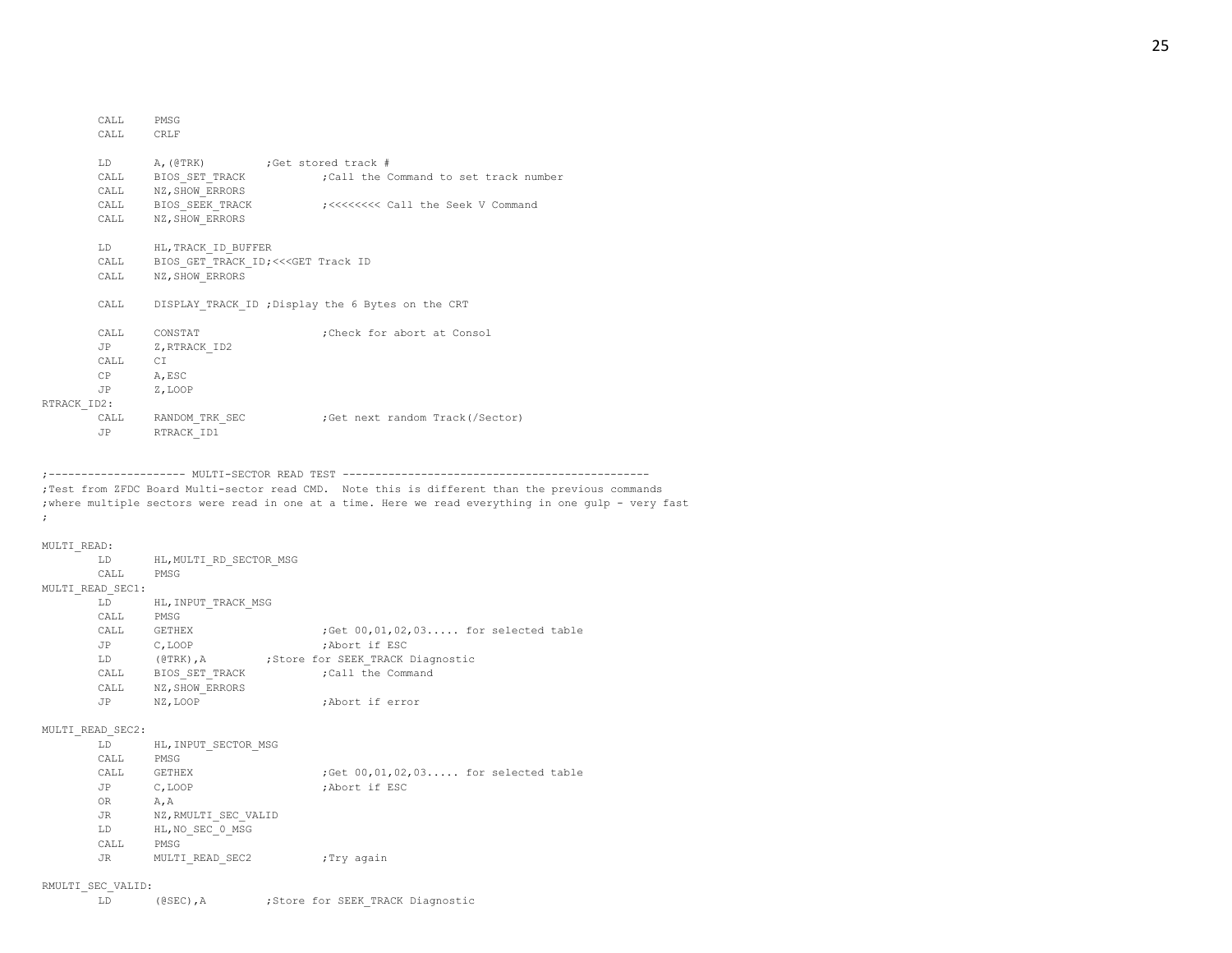## RMULTI\_SEC1\_VALID:

| BIT  | SIDE BIT, (IX+HW BYTE) ; Is it a DS drive         |               |
|------|---------------------------------------------------|---------------|
| JR   | Z, MULTI READ SEC3; no then get number of sectors |               |
|      |                                                   |               |
| LD.  | HL, INPUT SIDE MSG                                |               |
| CALL | PMSG                                              |               |
| CALL | GETCMD                                            | :Get A or B   |
| CP   | A.ESC                                             |               |
| JP   | Z, LOOP                                           | ;Abort if ESC |
|      |                                                   |               |

#### $CP$   $A, 'A'$

| JR.       | NZ, RMULTI NOT A SIDE |  |  |                               |
|-----------|-----------------------|--|--|-------------------------------|
| XOR       | A, A                  |  |  |                               |
| LD        | $(0SIDE)$ , A         |  |  |                               |
| CALL      | BIOS SET SIDE         |  |  |                               |
| CALL      | NZ, SHOW ERRORS       |  |  |                               |
| JP        | NZ.LOOP               |  |  |                               |
| <b>JR</b> | MULTI READ SEC3       |  |  | ; go to get number of sectors |

#### RMULTI\_NOT\_A\_SIDE:

| CP        | A, 'B'                |  |  |                               |
|-----------|-----------------------|--|--|-------------------------------|
| <b>JR</b> | NZ, RMULTI NOT B SIDE |  |  |                               |
| LD        | A, 1                  |  |  |                               |
| LD        | $(0SIDE)$ , A         |  |  |                               |
| CALL      | BIOS SET SIDE         |  |  |                               |
| CALL      | NZ, SHOW ERRORS       |  |  |                               |
| JP        | NZ, LOOP              |  |  |                               |
| <b>JR</b> | MULTI READ SEC3       |  |  | ; go to get number of sectors |
|           |                       |  |  |                               |

## RMULTI\_NOT\_B\_SIDE:

| LD |  | HL, INVALID SIDE MSG |  |  |
|----|--|----------------------|--|--|
|----|--|----------------------|--|--|

- CALL PMSG
- JR RMULTI\_SEC1\_VALID

## MULTI\_READ\_SEC3:

| LD   |                 | HL, NUM OF RD SEC ; "Enter number of sectors to read" |
|------|-----------------|-------------------------------------------------------|
| CALL | PMSG            |                                                       |
| CALL | GETHEX          | ; Get number of sectors to read                       |
| JP   | C.LOOP          | :Abort if ESC                                         |
| LD   | (@REC COUNT), A | Store for Multi sector read routine:                  |

LD HL,SECTOR\_BUFFER ;Location where data will be placed

| CALL |  | BIOS MULTI READ SECTOR ;<<<<<<<<<<<<<<<<<<<<<<<<< |
|------|--|---------------------------------------------------|
|      |  |                                                   |
|      |  |                                                   |

#### CALL NZ, SHOW\_ERRORS

- JP NZ,LOOP ;Abort if error
- LD HL, MULTI SEC ROK ; Message that things went OK.
- CALL PMSG
- JP LOOP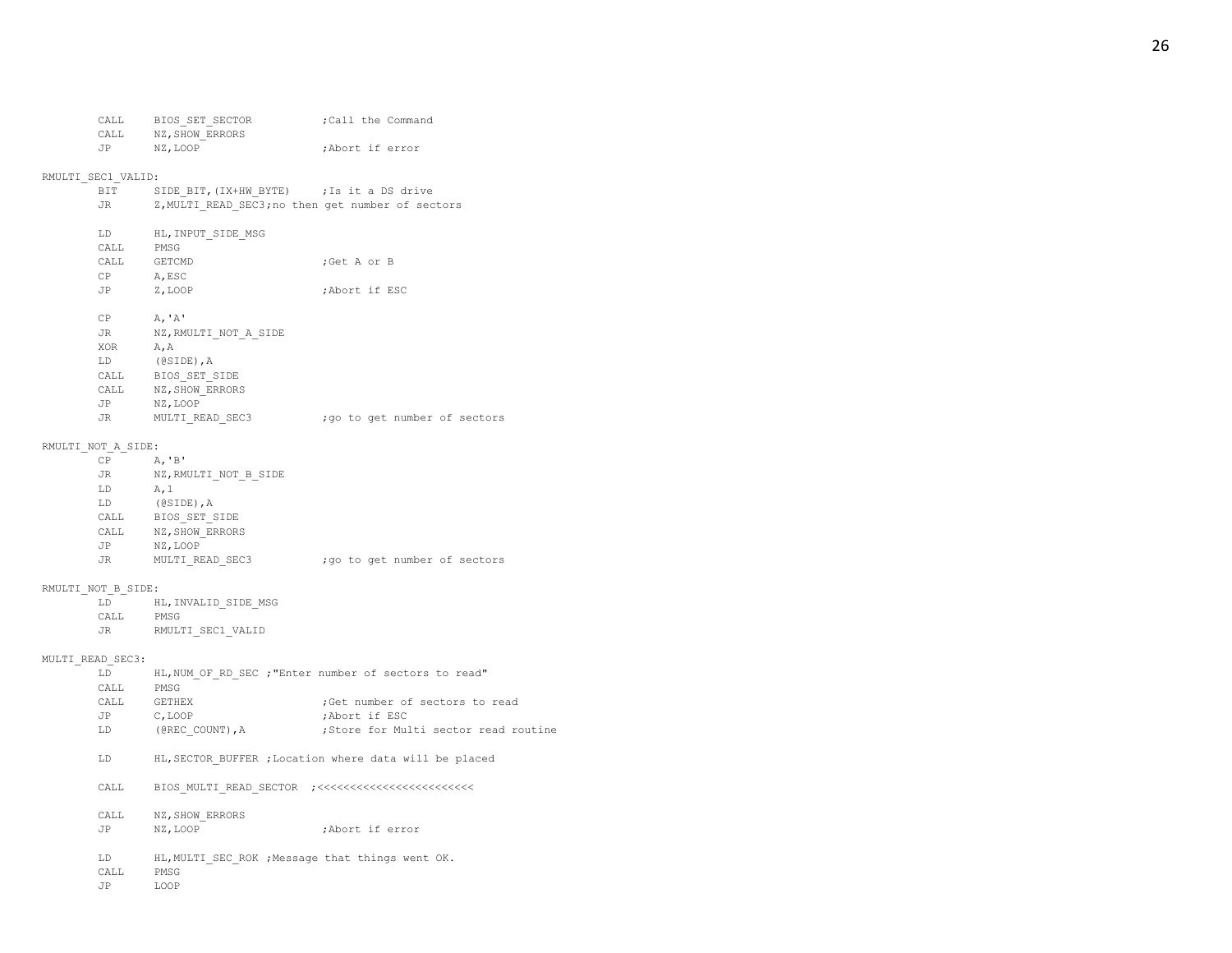;--------------------- SECTOR READ ROUTINE -----------------------------------------------

;Read sector data from ZFDC Board selected disk, side, track, sector and send it to S-100 System

READ\_SECTOR: LD HL,READ\_SECTOR\_MSG CALL PMSG READ\_SEC1: LD HL, INPUT\_TRACK\_MSG CALL PMSG CALL GETHEX ;Get  $00, 01, 02, 03...$  for selected table JP C,LOOP ;Abort if ESC LD (@TRK), A ;Store for SEEK\_TRACK Diagnostic CALL BIOS SET TRACK ;Call the Command CALL NZ, SHOW ERRORS JP NZ,LOOP READ\_SEC2: LD HL, INPUT\_SECTOR\_MSG CALL PMSG CALL GETHEX ;Get  $00, 01, 02, 03...$  for selected table JP C, LOOP ;Abort if ESC OR A,A JR NZ, SEC\_VALID LD HL, NO SEC 0 MSG CALL PMSG JR READ\_SEC2 SEC\_VALID: LD (@SEC), A ;Store for SEEK TRACK Diagnostic CALL BIOS SET SECTOR ;Call the Command CALL NZ, SHOW ERRORS JP NZ,LOOP SEC\_VALID1: BIT SIDE BIT, (IX+HW\_BYTE) ; Is it a DS drive JR Z, READ SEC3 LD HL, INPUT SIDE MSG CALL PMSG CALL GETCMD ;Get A or B CP A,ESC JP Z,LOOP ;Abort if ESC  $CP$   $A, 'A'$ JR NZ, NOT A SIDE XOR A,A LD (@SIDE),A CALL BIOS\_SET\_SIDE CALL NZ, SHOW ERRORS JP NZ,LOOP JR READ SEC3 NOT\_A\_SIDE: CP A,'B' JR NZ, NOT B SIDE  $LD$   $A, 1$ LD (@SIDE),A CALL BIOS\_SET\_SIDE CALL NZ, SHOW\_ERRORS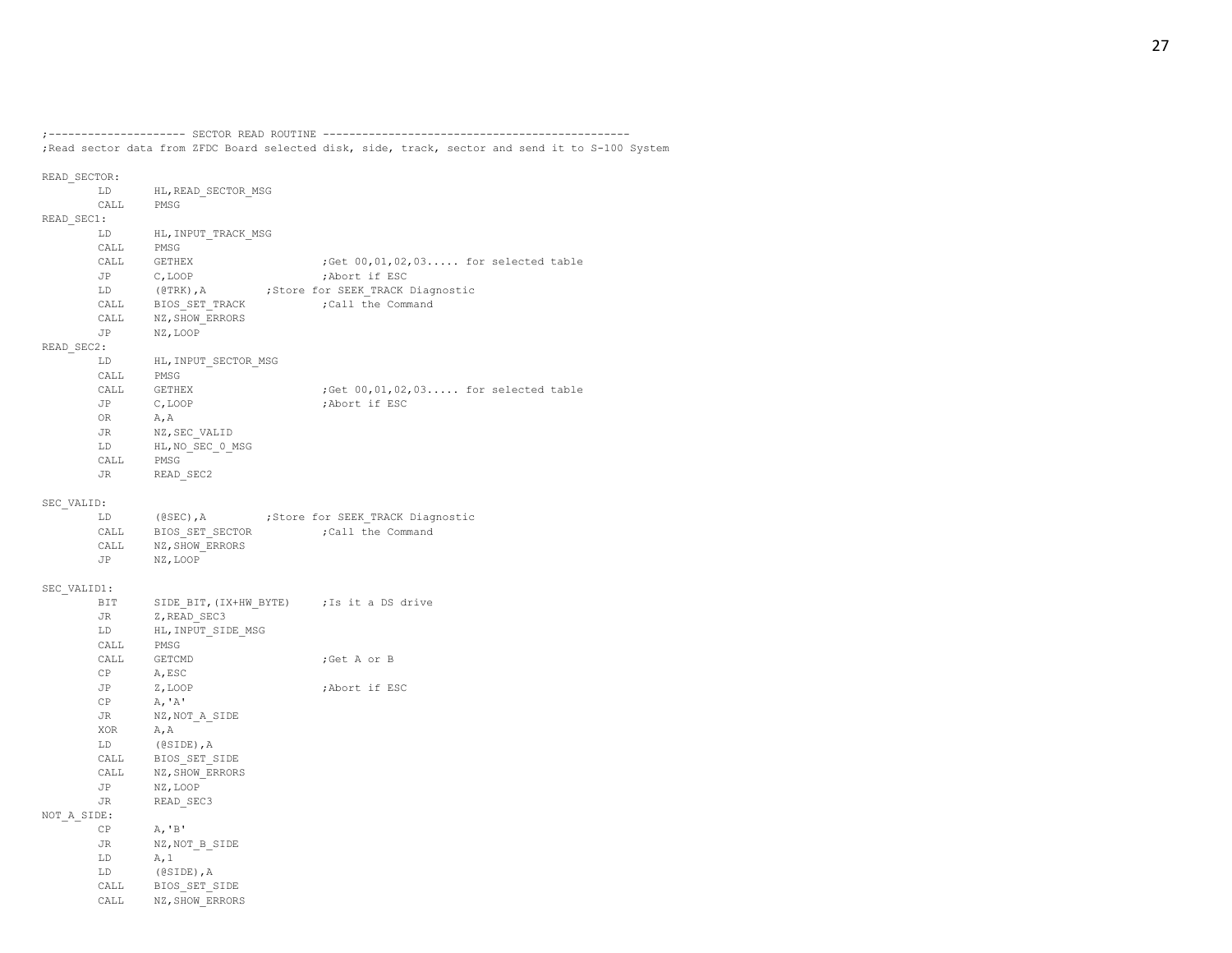JR READ SEC3 NOT\_B\_SIDE:

| T.D   | HL, INVALID SIDE MSG |
|-------|----------------------|
| CALL. | PMSG                 |
| .TR   | SEC VALID1           |

# READ\_SEC3:

| LD    | HL, SECTOR BUFFER ; Location where data will be placed                   |
|-------|--------------------------------------------------------------------------|
| CALL  | BIOS READ SECTOR                                                         |
| CALL  | NZ, SHOW ERRORS                                                          |
| JP    | NZ.LOOP                                                                  |
|       |                                                                          |
| LD.   | HL, SECTOR DATA RD                                                       |
| CALL. | PMSG                                                                     |
|       |                                                                          |
| LD    | HL, SECTOR BUFFER ; Location where data is                               |
| LD    | A. OFFH                                                                  |
| LD.   | ;Set so we have a keyboard check for CRT display<br>(HALT CHECK FLAG), A |
| CALL  | DISPLAY SECTOR                                                           |
| JP    | LOOP                                                                     |
|       |                                                                          |

## ;-------- RANDOM Sector Read Test (Repeat until ESC)

#### R\_SEC\_READ:

| LD         | HL, R SEC RD MSG |                   |  |
|------------|------------------|-------------------|--|
| CALL       | PMSG             |                   |  |
|            |                  |                   |  |
| CALL       | BIOS SET HOME    | :Start at track 0 |  |
| CALL       | NZ, SHOW ERRORS  |                   |  |
| JP         | NZ, LOOP         |                   |  |
| LD         | A, 1             |                   |  |
| LD         | $(0SEC)$ , A     |                   |  |
| <b>XOR</b> | A, A             |                   |  |
| LD         | $(0TRK)$ , A     |                   |  |
| LD         | $(0SIDE)$ , A    |                   |  |
| JP         | RSEC READ2       |                   |  |
|            |                  |                   |  |

# RSEC\_READ1:

| LD                                                                                                                                                                                                                             | HL, R SEEK TO MSG ; Will seek to track XXH sector yyH. |  |  |  |  |                                        |
|--------------------------------------------------------------------------------------------------------------------------------------------------------------------------------------------------------------------------------|--------------------------------------------------------|--|--|--|--|----------------------------------------|
| CALL                                                                                                                                                                                                                           | PMSG                                                   |  |  |  |  |                                        |
| LD and the set of the set of the set of the set of the set of the set of the set of the set of the set of the set of the set of the set of the set of the set of the set of the set of the set of the set of the set of the se | A, (@TRK)                                              |  |  |  |  |                                        |
| CALL PACC                                                                                                                                                                                                                      |                                                        |  |  |  |  |                                        |
| LD and the set of the set of the set of the set of the set of the set of the set of the set of the set of the set of the set of the set of the set of the set of the set of the set of the set of the set of the set of the se | HL, R SECTOR MSG                                       |  |  |  |  |                                        |
| CALL PMSG                                                                                                                                                                                                                      |                                                        |  |  |  |  |                                        |
| LD and the set of the set of the set of the set of the set of the set of the set of the set of the set of the set of the set of the set of the set of the set of the set of the set of the set of the set of the set of the se | A, (@SEC)                                              |  |  |  |  |                                        |
| CALL                                                                                                                                                                                                                           | PACC                                                   |  |  |  |  |                                        |
| LD                                                                                                                                                                                                                             | HL, H MSG                                              |  |  |  |  |                                        |
| CALL PMSG                                                                                                                                                                                                                      |                                                        |  |  |  |  |                                        |
| CALL CRLF                                                                                                                                                                                                                      |                                                        |  |  |  |  |                                        |
|                                                                                                                                                                                                                                |                                                        |  |  |  |  |                                        |
| LD                                                                                                                                                                                                                             | A, (@TRK) ; Track sent from [A]                        |  |  |  |  |                                        |
| CALL                                                                                                                                                                                                                           | BIOS SET TRACK                                         |  |  |  |  | ; Call the Command to set track number |
|                                                                                                                                                                                                                                | CALL NZ, SHOW ERRORS                                   |  |  |  |  |                                        |
| LD.                                                                                                                                                                                                                            | A, (@SEC) ; Sector sent from [A]                       |  |  |  |  |                                        |
|                                                                                                                                                                                                                                |                                                        |  |  |  |  |                                        |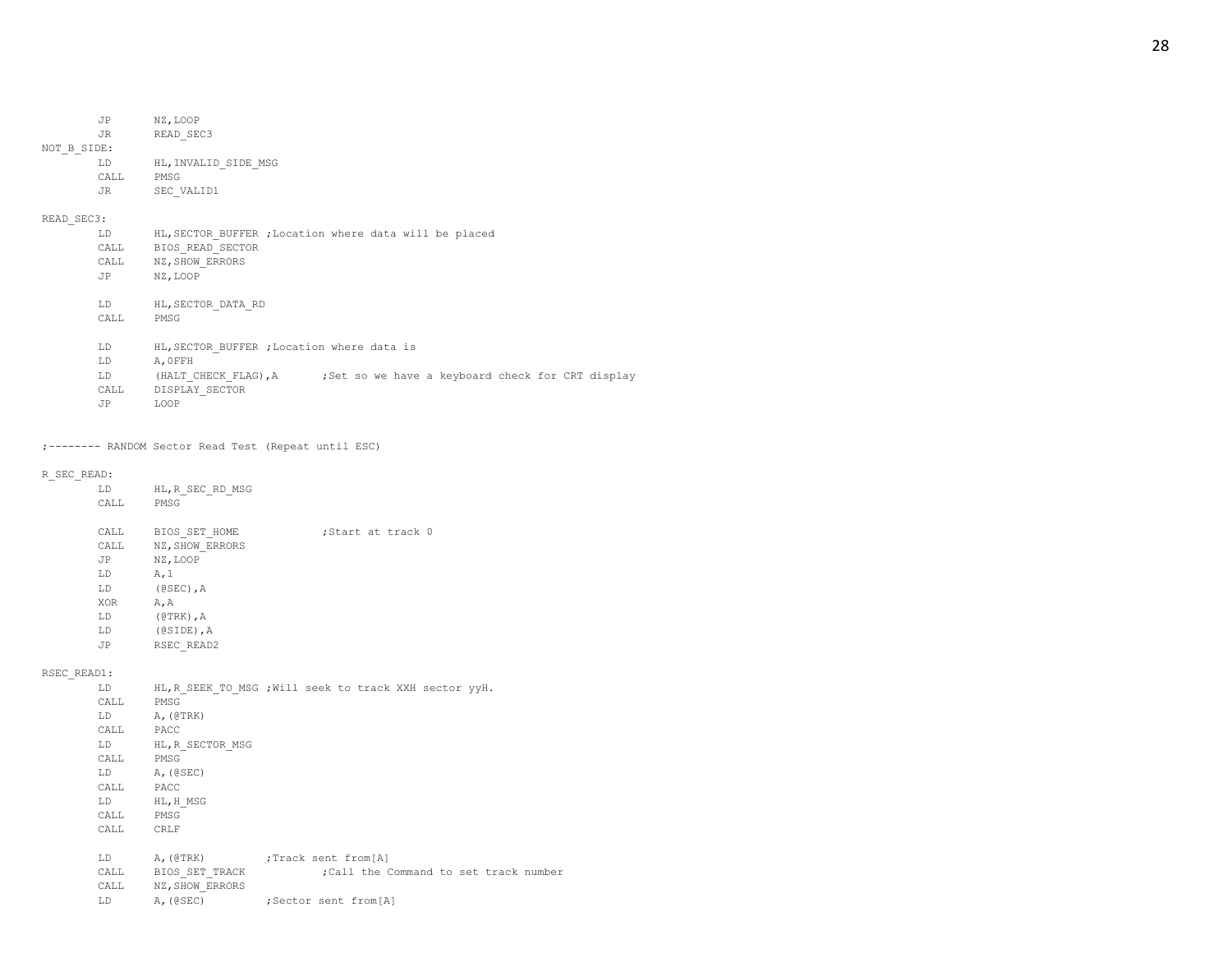|   | CALL                              | BIOS SET SECTOR<br>CALL NZ, SHOW ERRORS                                      | ; Call the Command to set sector number                                    |
|---|-----------------------------------|------------------------------------------------------------------------------|----------------------------------------------------------------------------|
|   |                                   | LD A, (@SIDE) ; Sector sent from [A]<br>CALL NZ, SHOW ERRORS                 | CALL BIOS SET SIDE : Call the Command to set side                          |
| ; |                                   | CALL NZ, SHOW ERRORS ; For fixing bugs only                                  | CALL BIOS_SEEK_TRACK ;To bypass re-seek module in read sector code         |
|   | LD                                | CALL BIOS READ SECTOR<br>CALL NZ, SHOW ERRORS<br>JP NZ, LOOP                 | HL, SECTOR BUFFER ; Location where data will be placed                     |
|   | CALL PMSG<br>LD<br>LD             | LD HL, SECTOR DATA RD<br>HL, SECTOR BUFFER ; Location where data is<br>A, OH |                                                                            |
|   | CALL                              | DISPLAY SECTOR                                                               | LD (HALT CHECK FLAG), A ; Set so we have NO keyboard check for CRT display |
|   | CALL<br>JR DO<br>CALL<br>CP<br>JP | CONSTAT<br>Z, RSEC READ2<br>СI<br>A, ESC<br>Z, LOOP                          | ; Check for abort at Consol                                                |
|   |                                   |                                                                              |                                                                            |

## RSEC\_READ2:

| CALL | RANDOM TRK SEC | Get next random number for Track AND Sector; |  |
|------|----------------|----------------------------------------------|--|
|      | RSEC READ1     |                                              |  |

;-------- SEQUENTAL Sector Read Test (Repeat until ESC) -----------------

## S\_SEC\_READ:

| LD         | HL, S SEC RD MSG |                   |
|------------|------------------|-------------------|
| CALL       | PMSG             |                   |
|            |                  |                   |
| CALL       | BIOS SET HOME    | Start at track 0; |
| CALL       | NZ, SHOW ERRORS  |                   |
| JP         | NZ, LOOP         |                   |
| LD         | A, 1             |                   |
| LD         | $(0SEC)$ , A     |                   |
| <b>XOR</b> | A.A              |                   |
| LD         | $(@TRK)$ , A     |                   |
| LD         | $(0SIDE)$ , A    |                   |

## SSEC\_READ1:

LD HL,R\_SEEK\_TO\_MSG ;Will seek to track XXH sector yyH CALL PMSG LD A,(@TRK) CALL PACC LD HL,R\_SECTOR\_MSG

CALL PMSG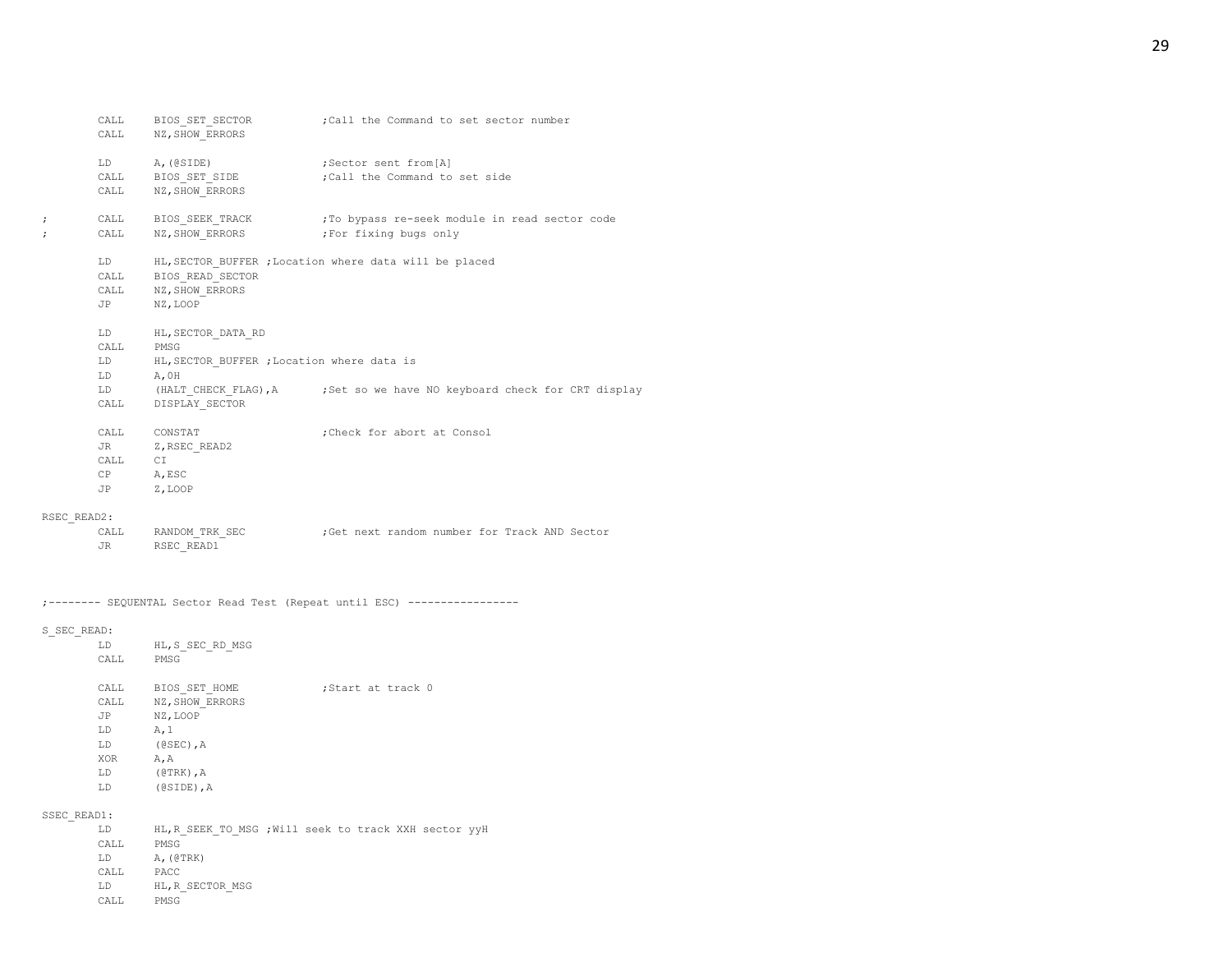LD A,(@SEC) CALL PACC LD HL,H\_MSG CALL PMSG CALL CRLF LD A,(@TRK) CALL BIOS\_SET\_TRACK ;Call the Command to set track number CALL NZ, SHOW ERRORS LD A, (@SEC) ; Sector sent from [A] CALL BIOS SET SECTOR ;Call the Command to set track number CALL NZ, SHOW\_ERRORS LD A, (@SIDE) ;Side sent from [A] CALL BIOS SET SIDE ;Call the Command to set side CALL NZ, SHOW ERRORS ; CALL BIOS\_SEEK\_TRACK ;To bypass re-seek module in read sector code ; CALL NZ, SHOW ERRORS ;For fixing bugs only LD HL,SECTOR\_BUFFER ;Location where data will be placed CALL BIOS\_READ\_SECTOR CALL NZ, SHOW ERRORS JP NZ,LOOP LD HL,SECTOR\_DATA\_RD CALL PMSG LD HL, SECTOR BUFFER ; Location where data is LD A,0H LD (HALT\_CHECK\_FLAG), A ;Set so we have NO keyboard check for CRT display CALL DISPLAY\_SECTOR CALL CONSTAT ;Check for abort at Consol JR Z, SSEC\_READ2 CALL CT CP A,ESC JP Z,LOOP SSEC\_READ2: CALL NEXT TRK SEC ;Get next number for Track/Sector. JR SSEC\_READ1 ;--------------------- MULTI-SECTOR READ ROUTINE ----------------------------------------------- ;Multi-sector read test from ZFDC Board using selected disk, side, track, sector MULTI\_WRITE: LD HL, MULTI WR SECTOR MSG CALL PMSG MULTI\_WRITE\_SEC1: LD HL, INPUT\_TRACK\_MSG CALL PMSG CALL GETHEX ;Get  $00, 01, 02, 03...$  for selected table JP C,LOOP ;Abort if ESC LD (@TRK), A ;Store for SEEK\_TRACK Diagnostic

#### 30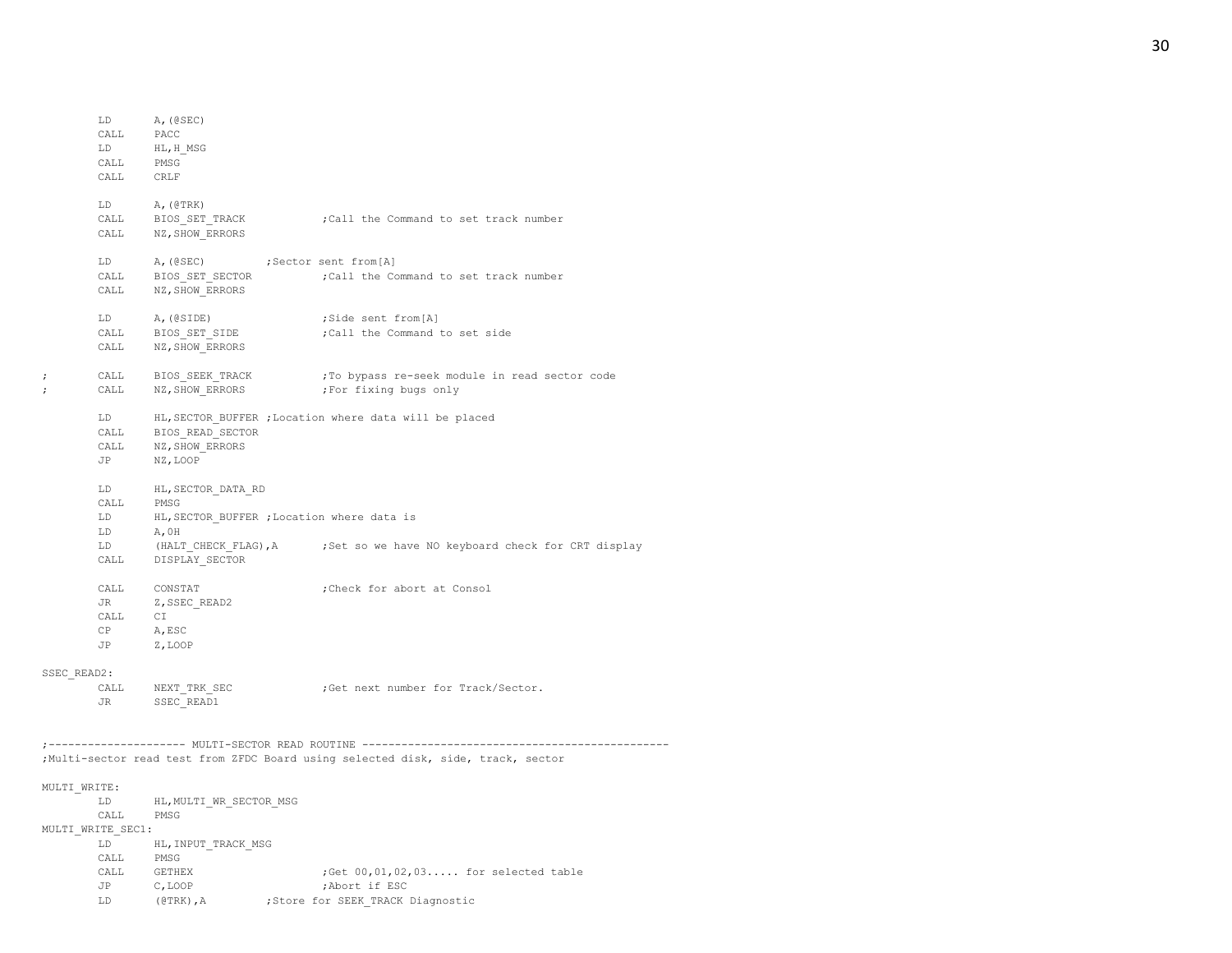CALL PMSG

JR WMULTI\_SEC1\_VALID

CALL BIOS SET TRACK ;Call the Command CALL NZ, SHOW ERRORS JP NZ,LOOP ;Abort if error

## MULTI\_WRITE\_SEC2:

| LD.  | HL, INPUT SECTOR MSG |                                        |
|------|----------------------|----------------------------------------|
| CALL | PMSG                 |                                        |
| CALL | <b>GETHEX</b>        | : Get $00.01.02.03$ for selected table |
| JP   | C, LOOP              | :Abort if ESC                          |
| OR.  | A.A                  |                                        |
| JR.  | NZ, WMULTI SEC VALID |                                        |
| LD   | HL, NO SEC 0 MSG     |                                        |
| CALL | PMSG                 |                                        |

JR MULTI\_WRITE\_SEC2 ;Try again

## WMULTI\_SEC\_VALID:

| LD.  | $(0$ SEC), A    | ; Store for SEEK TRACK Diagnostic |
|------|-----------------|-----------------------------------|
| CALL | BIOS SET SECTOR | :Call the Command                 |
| CALL | NZ, SHOW ERRORS |                                   |
| JP   | NZ.LOOP         | :Abort if error                   |
|      |                 |                                   |

## WMULTI\_SEC1\_VALID:

|                    | BIT SIDE BIT, (IX+HW BYTE) ; Is it a DS drive |                                                        |
|--------------------|-----------------------------------------------|--------------------------------------------------------|
|                    |                                               | JR Z, MULTI WRITE SEC3 ; no then get number of sectors |
|                    |                                               |                                                        |
|                    | LD HL, INPUT SIDE MSG                         |                                                        |
| CALL PMSG          |                                               |                                                        |
| CALL GETCMD        |                                               | ;Get A or B                                            |
| CP A, ESC          |                                               |                                                        |
| JP Z, LOOP         |                                               | ;Abort if ESC                                          |
| $CP$ $A, 'A'$      |                                               |                                                        |
|                    |                                               |                                                        |
|                    | JR NZ, WMULTI NOT A SIDE                      |                                                        |
| XOR A, A           |                                               |                                                        |
|                    | LD (@SIDE), A                                 |                                                        |
|                    | CALL BIOS SET SIDE                            |                                                        |
|                    | CALL NZ, SHOW ERRORS                          |                                                        |
|                    | JP NZ, LOOP                                   |                                                        |
|                    |                                               | JR MULTI WRITE SEC3 ; go to get number of sectors      |
| WMULTI NOT A SIDE: |                                               |                                                        |
| $CP$ $A, 'B'$      |                                               |                                                        |
|                    | JR NZ, WMULTI NOT B SIDE                      |                                                        |
| $LD$ $A, 1$        |                                               |                                                        |
|                    | LD (@SIDE), A                                 |                                                        |
|                    | CALL BIOS_SET_SIDE                            |                                                        |
|                    | CALL NZ, SHOW ERRORS                          |                                                        |
|                    | JP NZ, LOOP                                   |                                                        |
|                    |                                               | JR MULTI WRITE SEC3 ; go to get number of sectors      |
| WMULTI NOT B SIDE: |                                               |                                                        |
| LD                 | HL, INVALID SIDE MSG                          |                                                        |
|                    |                                               |                                                        |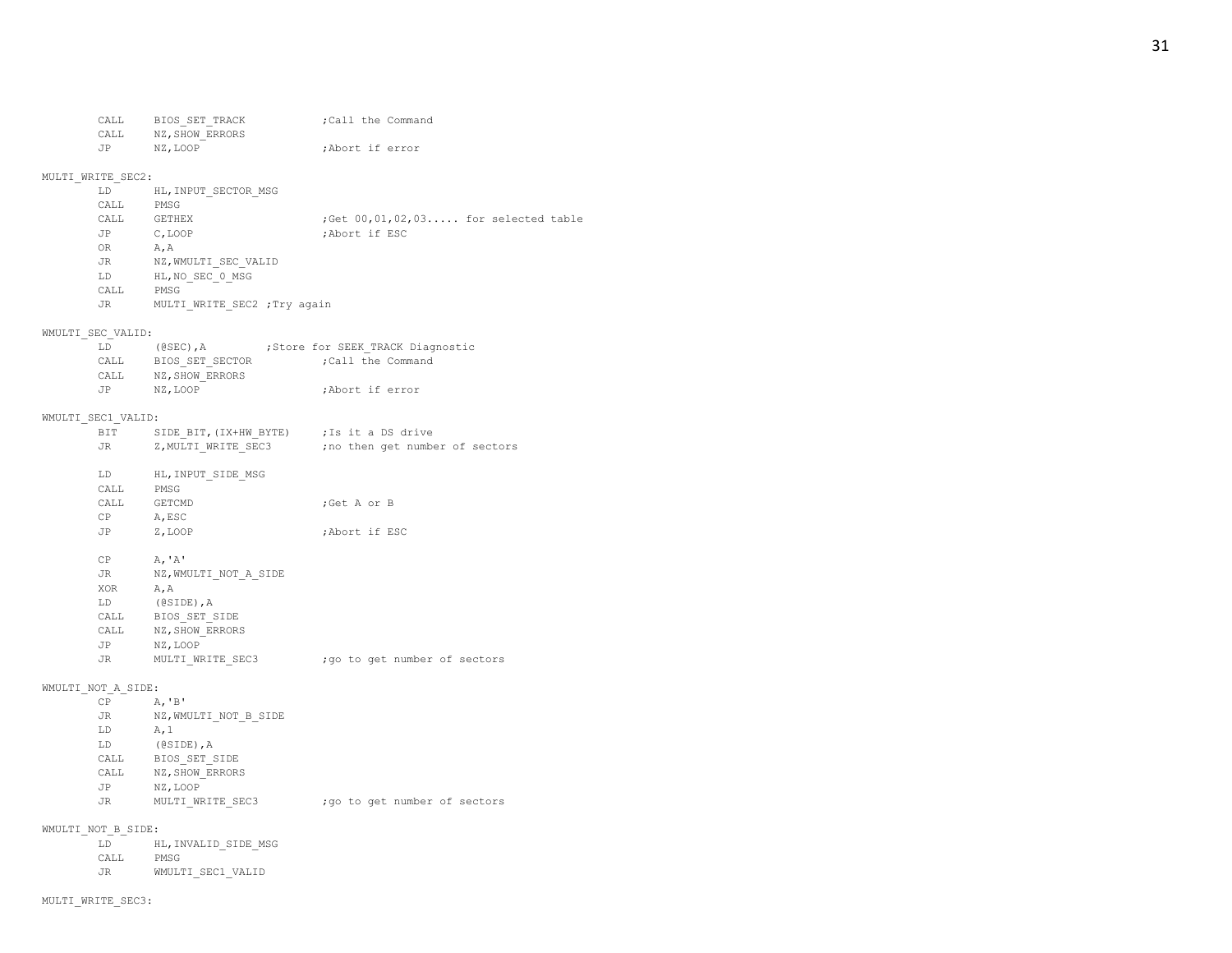LD HL,NUM\_OF\_RD\_SEC ;"Enter number of sectors to read" CALL PMSG CALL GETHEX ;Get number of sectors to read JP C,LOOP ;Abort if ESC LD (@REC\_COUNT), A ;Store for Multi sector read routine LD HL, SECTOR BUFFER ; Location where data will be placed CALL BIOS\_MULTI\_WRITE\_SECTOR ;<<<<<<<<<<<<<<<<<<<<<<<< CALL NZ, SHOW ERRORS JP NZ,LOOP ;Abort if error LD HL, MULTI SEC WOK ; Message that things went OK. CALL PMSG JP LOOP

;--------------------- SECTOR WRITE ROUTINE ----------------------------------------------- ;Write sector data from S-100 system to a selected disk, side, track, sector via the ZFDC Board

WRITE SECTOR: LD HL, WRITE SECTOR MSG CALL PMSG WRITE SEC1: LD HL,INPUT\_TRACK\_MSG CALL PMSG CALL GETHEX ;Get  $00, 01, 02, 03...$  for selected table JP C,LOOP ;Abort if ESC LD (@TRK), A ;Store for SEEK TRACK Diagnostic CALL BIOS SET TRACK ;Call the Command CALL NZ, SHOW ERRORS JP NZ,LOOP WRITE SEC2: LD HL, INPUT\_SECTOR\_MSG CALL PMSG CALL GETHEX ;Get 00,01,02,03..... for selected table JP C,LOOP ;Abort if ESC OR A,A JR NZ, WSEC\_VALID LD HL, NO SEC 0 MSG CALL PMSG JR WRITE SEC2 WSEC\_VALID: LD (@SEC), A ;Store for SEEK TRACK Diagnostic CALL BIOS SET SECTOR ;Call the Command CALL NZ, SHOW ERRORS JP NZ,LOOP WSEC\_VALID1: BIT SIDE BIT, (IX+HW\_BYTE) ; Is it a DS drive JR Z, WRITE\_SEC3 LD HL, INPUT SIDE MSG CALL PMSG CALL GETCMD ;Get A or B CP A,ESC JP Z,LOOP ;Abort if ESC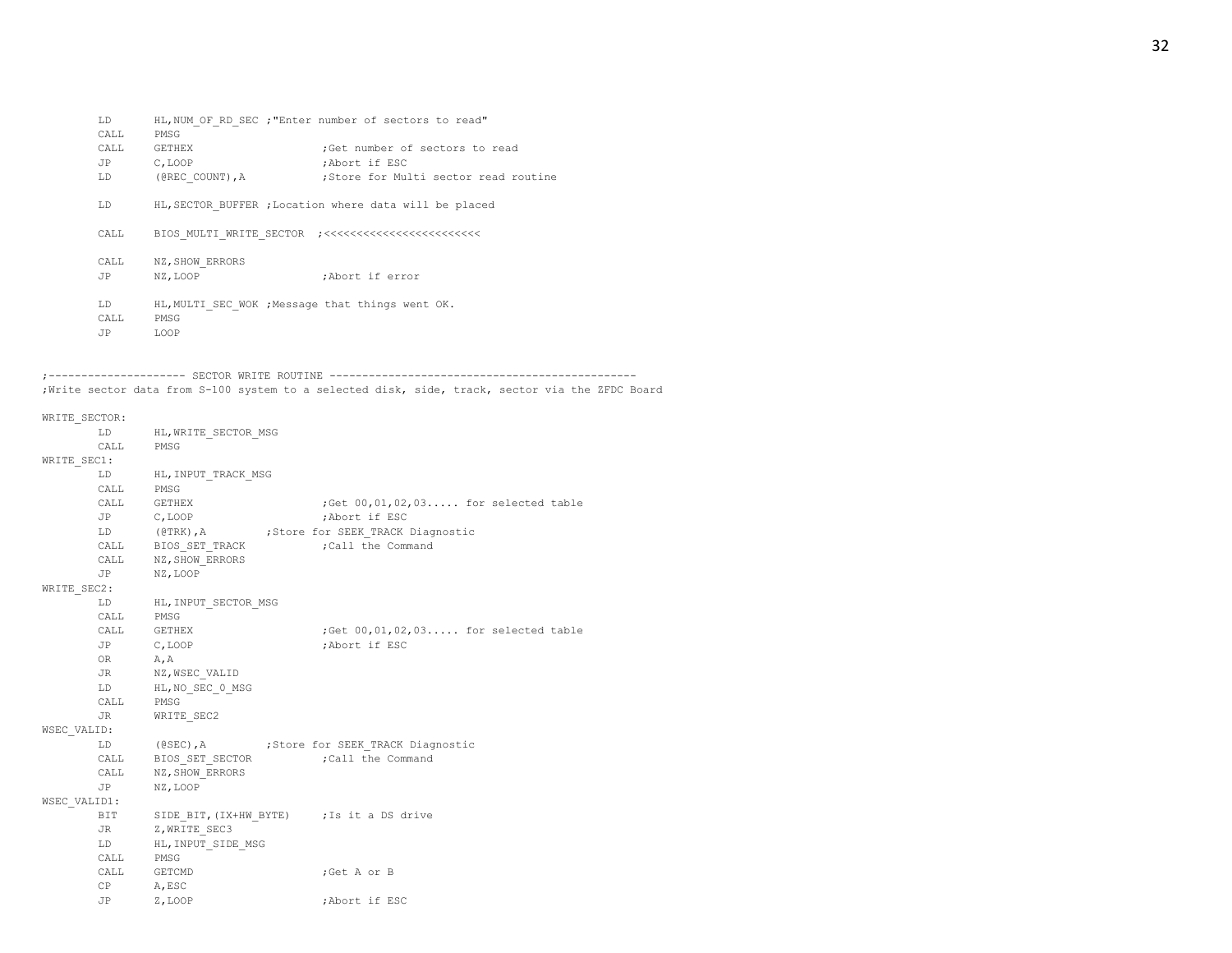- 
- CALL BIOS\_SET\_SIDE CALL NZ, SHOW ERRORS
- JP NZ,LOOP JR WRITE\_SEC3

## WNOT\_A\_SIDE:

CP  $A, 'B'$ JR NZ, WNOT\_B\_SIDE LD A,1 LD (@SIDE),A CALL BIOS\_SET\_SIDE CALL NZ, SHOW ERRORS JP NZ,LOOP JR WRITE\_SEC3

## WNOT B SIDE:

LD HL,INVALID\_SIDE\_MSG CALL PMSG JR WSEC\_VALID1

#### WRITE SEC3:

- LD HL, SECTOR BUFFER ; Location where data will be obtained from CALL BIOS WRITE SECTOR CALL NZ, SHOW\_ERRORS JP Z,LOOP LD HL,SECTOR\_DATA\_WR CALL PMSG LD HL,SECTOR\_BUFFER ;Location where data will be placed LD A,0FFH LD (HALT CHECK FLAG), A ;Set so we have a keyboard check for CRT display CALL DISPLAY\_SECTOR
- JP LOOP

;-------- RANDOM Sector Read/Write Test (Repeat until ESC) ------------------------

; Random R/W a sector on disk. A random sector is read, data is inverted, written back, compared, ; then origional data is written back.

#### R\_SEC\_RDWR:

| LD<br>CALL | HL, R SEC RDWR MSG<br>PMSG |                                             |
|------------|----------------------------|---------------------------------------------|
| CALL       | BIOS SET HOME              | ;Start at track 0                           |
| CALL       | NZ, SHOW ERRORS            |                                             |
| JP         | NZ, LOOP                   |                                             |
| LD         | A, 0                       | ;Not 1, because of jump to RSEC RDWR2 below |
| LD         | $(0SEC)$ , A               |                                             |
| <b>XOR</b> | A, A                       |                                             |
| LD         | $(0TRK)$ , A               |                                             |
| JP         | RSEC RDWR2                 |                                             |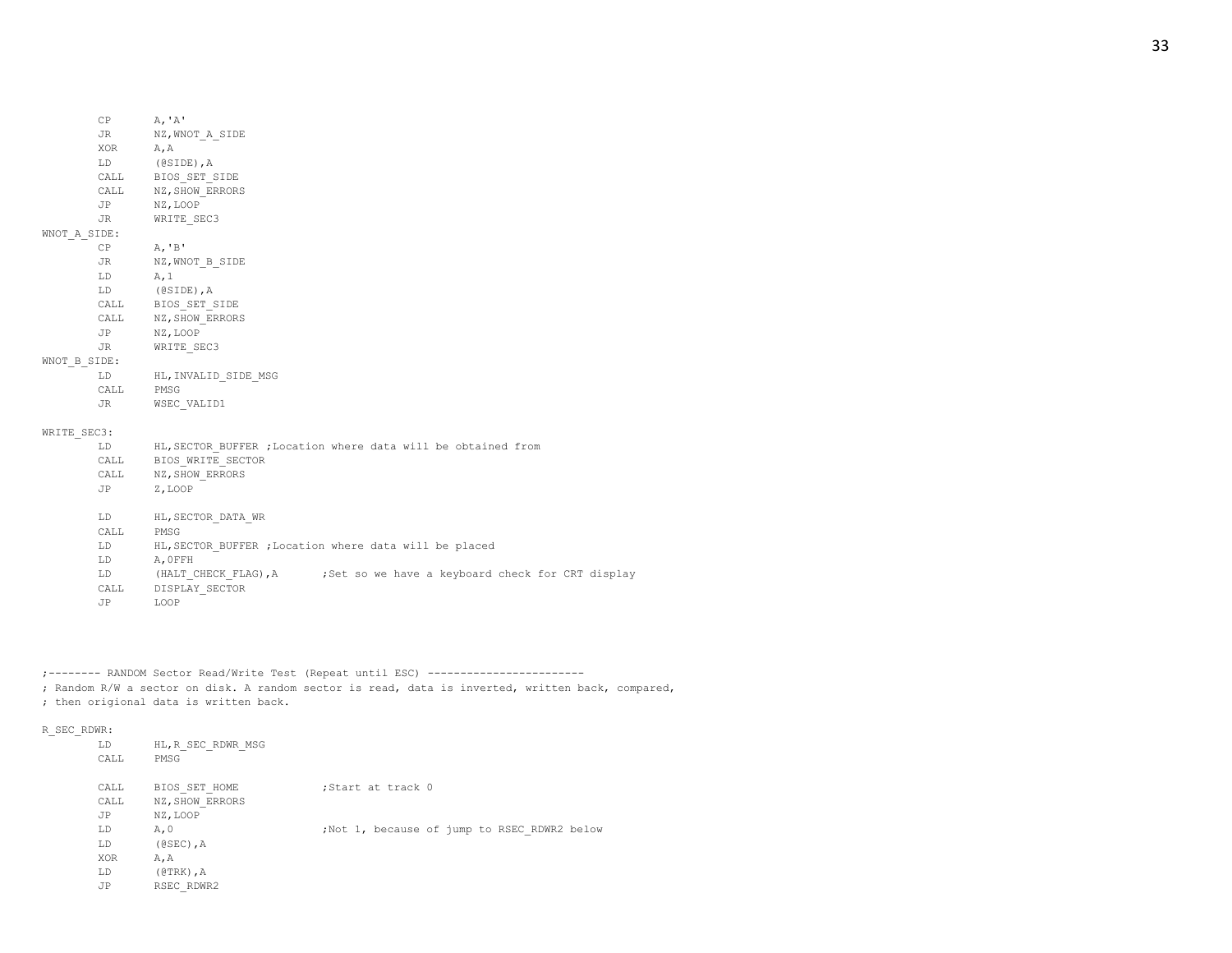| RSEC RDWR1:          |                       |                                 |                                                                                  |
|----------------------|-----------------------|---------------------------------|----------------------------------------------------------------------------------|
|                      | LD                    |                                 | HL, R SEEK TO MSG ; Will seek to track XXH sector yyH.                           |
|                      | CALL                  | PMSG                            |                                                                                  |
|                      | LD                    | A, (@TRK)                       |                                                                                  |
|                      | CALL                  | PACC                            |                                                                                  |
|                      | LD<br>$\mathtt{CALL}$ | HL, R_SECTOR_MSG<br>PMSG        |                                                                                  |
|                      | LD                    | A, (@SEC)                       |                                                                                  |
|                      | CALL                  | PACC                            |                                                                                  |
|                      | LD -                  | HL, H MSG                       |                                                                                  |
|                      | CALL                  | PMSG                            |                                                                                  |
|                      | CALL CRLF             |                                 |                                                                                  |
|                      | LD                    | A, (@TRK) ; Track sent from [A] |                                                                                  |
|                      |                       | CALL BIOS_SET_TRACK             | ; Call the Command to set track number                                           |
|                      |                       | CALL NZ, SHOW_ERRORS            |                                                                                  |
|                      | LD                    | A, (@SEC)                       | ;Sector sent from[A]                                                             |
|                      |                       | CALL BIOS_SET_SECTOR            | ; Call the Command to set track number                                           |
|                      | CALL                  | NZ, SHOW ERRORS                 |                                                                                  |
| $\ddot{\phantom{0}}$ | CALL                  | BIOS_SEEK_TRACK                 | ; To bypass re-seek module in read sector code                                   |
| $\cdot$              | CALL                  | NZ, SHOW ERRORS                 | ;For fixing bugs only                                                            |
|                      | LD                    |                                 | HL, SECTOR_BUFFER ; Location where first data read will be placed                |
|                      | CALL                  | BIOS READ SECTOR                |                                                                                  |
|                      | CALL                  | NZ, SHOW ERRORS                 |                                                                                  |
|                      |                       | JP NZ, LOOP                     |                                                                                  |
|                      | CALL                  |                                 | FLIP SECTOR BUFFER ; Complement the contents of the sector buffer                |
|                      | LD                    |                                 | HL, SECTOR BUFFER ; Write complement data back to same sector                    |
|                      | CALL                  | BIOS WRITE SECTOR               |                                                                                  |
|                      | $\mathtt{CALL}$       | NZ, SHOW_ERRORS                 |                                                                                  |
|                      | JP                    | NZ, LOOP                        |                                                                                  |
|                      | LD                    |                                 | HL, SECTOR_BUFFER2; Read data a second time to this location<br>BIOS_READ_SECTOR |
|                      | CALL                  |                                 |                                                                                  |
|                      | CALL                  | NZ, SHOW ERRORS                 |                                                                                  |
|                      |                       | JP NZ, LOOP                     |                                                                                  |
|                      | CALL                  |                                 | COMPARE SECTOR BUFFER ; Check the read back data matches                         |
|                      | JR                    | Z, PUT BACK                     | ; If so put fack origional data                                                  |
|                      | LD.                   | HL, RW MISMATCH MSG             |                                                                                  |
|                      | CALL                  | PMSG                            |                                                                                  |
| PUT BACK:            |                       |                                 | ; Restore to the origional contents                                              |
|                      | CALL                  | FLIP SECTOR BUFFER              | ; Complement the contents of the sector buffer again                             |
|                      | LD                    |                                 | HL, SECTOR BUFFER ; Write back the origional data                                |
|                      | CALL                  | BIOS WRITE SECTOR               |                                                                                  |
|                      | CALL                  | NZ, SHOW ERRORS                 |                                                                                  |
|                      | JP                    | NZ, LOOP                        |                                                                                  |
|                      | T.D.                  | HL, SECTOR DATA RD              |                                                                                  |
|                      | CALL                  | PMSG                            |                                                                                  |
|                      |                       |                                 |                                                                                  |

# 34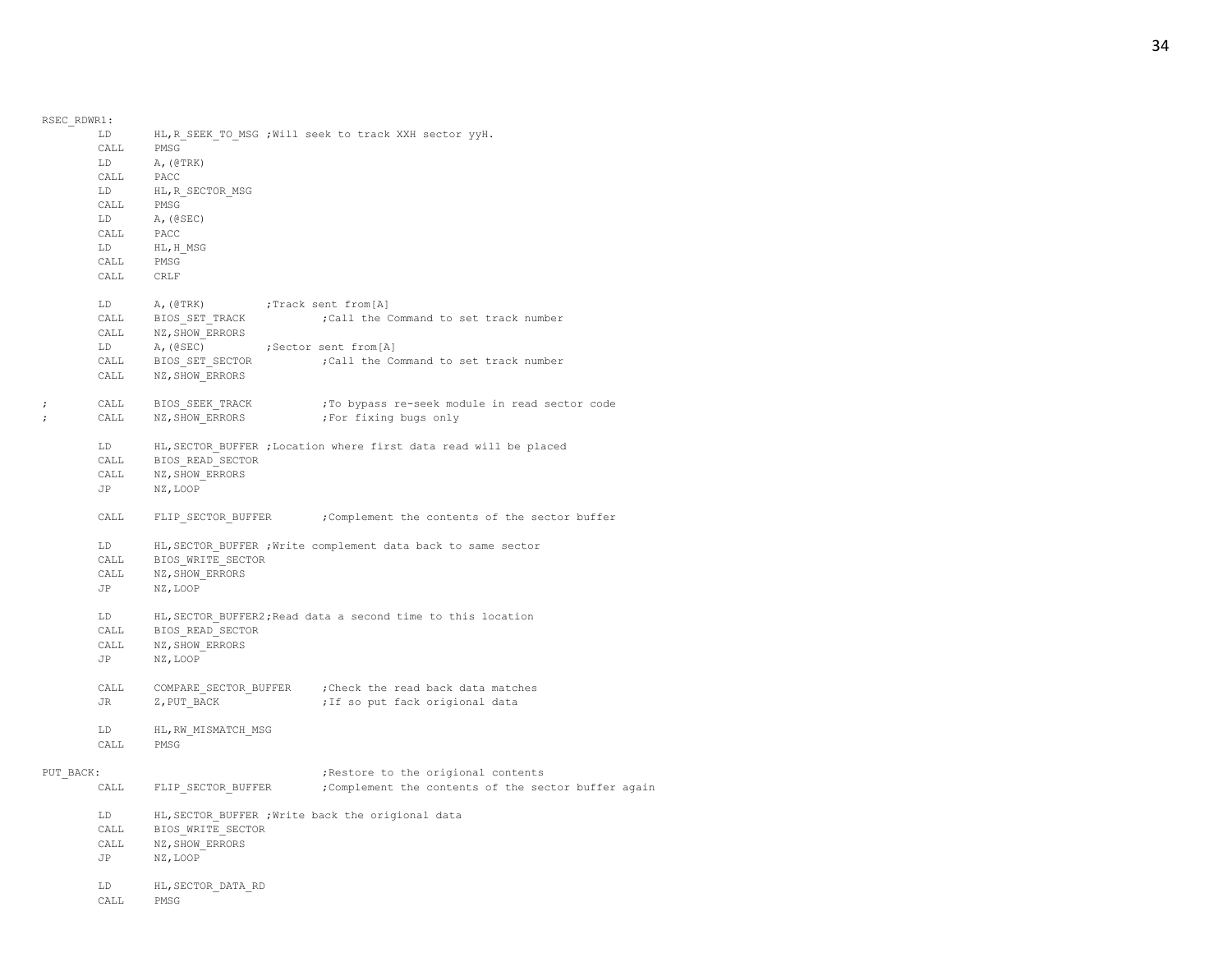| LD. | HL, SECTOR BUFFER, Location where data is |  |  |  |  |
|-----|-------------------------------------------|--|--|--|--|
|     | A.OH                                      |  |  |  |  |

| ---  | .                    |  |  |                                                   |  |  |
|------|----------------------|--|--|---------------------------------------------------|--|--|
| LD   | (HALT CHECK FLAG), A |  |  | ;Set so we have NO keyboard check for CRT display |  |  |
| CALL | DISPLAY SECTOR       |  |  |                                                   |  |  |

| CALL<br>JR | CONSTAT<br>Z, RSEC RDWR2 | :Check for abort at Consol |
|------------|--------------------------|----------------------------|
| CALL       | СT                       |                            |
| CP         | A, ESC                   |                            |
| JP         | Z, LOOP                  |                            |

## RSEC\_RDWR2:

| CALL | RANDOM TRK SEC |  | Get next random number for Track AND Sector; |  |  |  |
|------|----------------|--|----------------------------------------------|--|--|--|
|      | RSEC RDWR1     |  |                                              |  |  |  |

#### ;

| FLIP SECTOR BUFFER |                          | ; Complememt the contents of a sector buffer in RAM |
|--------------------|--------------------------|-----------------------------------------------------|
| LD                 | HL, SECTOR BUFFER        |                                                     |
| LD                 | E, (IX+SEC SIZE BYTES)   | :128,256,512 or 1024 byte sector size               |
| LD                 | D, (IX+SEC SIZE BYTES+1) |                                                     |
| LD.<br>FLIP 1:     | A, (HL)                  |                                                     |
| LD                 | A, 31H                   | ;<<<<<<<<<<                                         |
| LD                 | $(HL)$ , $A$             |                                                     |
| INC.               | HL                       |                                                     |
| <b>DEC</b>         | DE                       |                                                     |
| LD                 | A, E                     |                                                     |
| 0R                 | A, D                     |                                                     |
| JR.                | NZ, FLIP 1               |                                                     |
| <b>RET</b>         |                          |                                                     |

COMPARE\_SECTOR\_BUFFER ;Check the contents of two sector buffres are the same

|            | LD.                                                                                                                                                                                                                            | HL, SECTOR BUFFER        |                                                                 |
|------------|--------------------------------------------------------------------------------------------------------------------------------------------------------------------------------------------------------------------------------|--------------------------|-----------------------------------------------------------------|
|            | LD                                                                                                                                                                                                                             | BC, SECTOR BUFFER2       |                                                                 |
|            | LD and the set of the set of the set of the set of the set of the set of the set of the set of the set of the set of the set of the set of the set of the set of the set of the set of the set of the set of the set of the se |                          | E, (IX+SEC SIZE BYTES) ; 128, 256, 512 or 1024 byte sector size |
|            | LD and the set of the set of the set of the set of the set of the set of the set of the set of the set of the set of the set of the set of the set of the set of the set of the set of the set of the set of the set of the se | D, (IX+SEC SIZE BYTES+1) |                                                                 |
| COMPARE:LD |                                                                                                                                                                                                                                | A, (BC)                  |                                                                 |
|            | CP                                                                                                                                                                                                                             | A, (HL)                  |                                                                 |
|            | JR                                                                                                                                                                                                                             | NZ, MIS MATCH            |                                                                 |
|            | INC.                                                                                                                                                                                                                           | BC.                      |                                                                 |
|            | INC.                                                                                                                                                                                                                           | HL                       |                                                                 |
|            | <b>DEC</b>                                                                                                                                                                                                                     | DE                       |                                                                 |
|            | LD                                                                                                                                                                                                                             | A, E                     |                                                                 |
|            | OR and the set of the set of the set of the set of the set of the set of the set of the set of the set of the set of the set of the set of the set of the set of the set of the set of the set of the set of the set of the se | A, D                     |                                                                 |
|            |                                                                                                                                                                                                                                | JR NZ, COMPARE           |                                                                 |
|            | XOR                                                                                                                                                                                                                            | A, A                     | :Return Z if the same                                           |
|            | <b>RET</b>                                                                                                                                                                                                                     |                          |                                                                 |
| MIS MATCH: |                                                                                                                                                                                                                                |                          |                                                                 |
|            | XOR                                                                                                                                                                                                                            | A, A                     |                                                                 |
|            | DEC                                                                                                                                                                                                                            | $\mathbb{A}$             | ; Return NZ if different                                        |
|            | RET                                                                                                                                                                                                                            |                          |                                                                 |
|            |                                                                                                                                                                                                                                |                          |                                                                 |

;

;-------- SEQUENTAL Sector Read/Write Test (Repeat until ESC) ------------------------

; Sequental R/W a sector on disk. Starting on Track 0, Sec 1, side A a sector is read, data is

; inverted, written back, compared, then origional data is written back.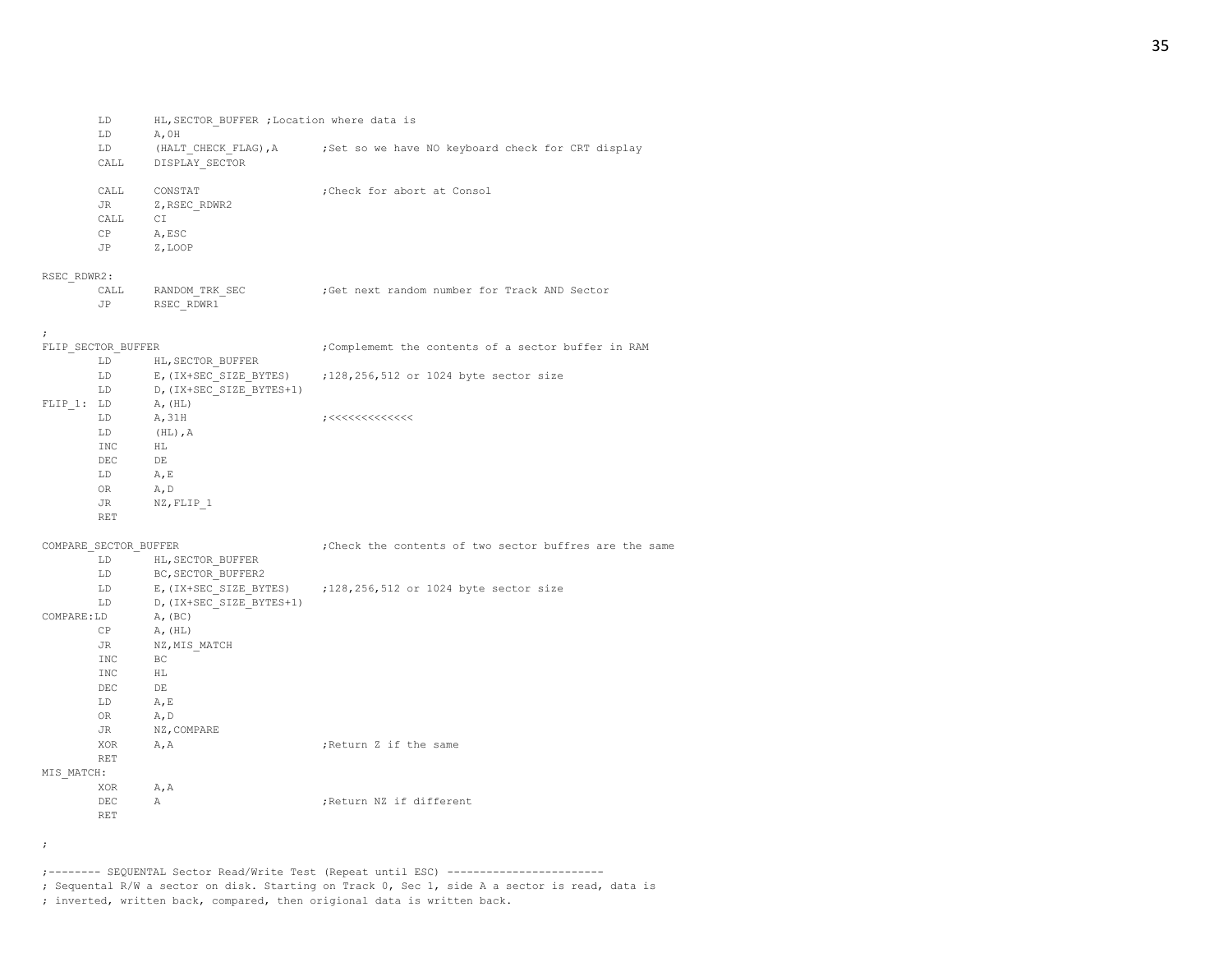|                                 | LD<br>CALL                       | HL, S_SEC_RDWR_MSG<br>PMSG                                                                  |                                                                                                                                |
|---------------------------------|----------------------------------|---------------------------------------------------------------------------------------------|--------------------------------------------------------------------------------------------------------------------------------|
|                                 | CALL<br>JP                       | CALL BIOS SET HOME<br>NZ, SHOW ERRORS<br>NZ, LOOP                                           | ;Start at track 0                                                                                                              |
|                                 | LD<br>LD<br>XOR<br>LD<br>JP      | A, 0<br>(@SEC), $A$<br>A, A<br>$($ @ TRK), $A$<br>SSEC RDWR2                                | ;Not 1, because of jump to RSEC RDWR2 below                                                                                    |
| SSEC RDWR1:                     |                                  |                                                                                             |                                                                                                                                |
|                                 | LD<br>CALL<br>LD<br>CALL         | PMSG<br>A, (@TRK)<br>PACC                                                                   | HL, R SEEK TO MSG ; Will seek to track XXH sector yyH.                                                                         |
|                                 | LD<br>CALL<br>LD<br>CALL         | HL, R SECTOR MSG<br>PMSG<br>A, (@SEC)<br>PACC                                               |                                                                                                                                |
|                                 | LD<br>CALL<br>CALL CRLF          | HL,H MSG<br>PMSG                                                                            |                                                                                                                                |
|                                 | LD<br>CALL<br>CALL<br>LD<br>CALL | A, (@TRK)<br>$\mathtt{BIOS\_SET\_TRACK}$<br>NZ, SHOW ERRORS<br>A, (@SEC)<br>BIOS_SET SECTOR | ;Track sent from[A]<br>; Call the Command to set track number<br>;Sector sent from[A]<br>;Call the Command to set track number |
| $\ddot{\phantom{0}}$<br>$\cdot$ | CALL                             | CALL NZ, SHOW ERRORS<br>BIOS SEEK TRACK<br>CALL NZ, SHOW ERRORS                             | ; To bypass re-seek module in read sector code<br>;For fixing bugs only                                                        |
|                                 | LD<br>CALL<br>JP                 | CALL BIOS READ SECTOR<br>NZ, SHOW ERRORS<br>NZ, LOOP                                        | HL, SECTOR BUFFER ; Location where first data read will be placed                                                              |
|                                 | CALL                             |                                                                                             | FLIP SECTOR BUFFER ; Complement the contents of the sector buffer                                                              |
|                                 | LD<br>CALL<br>CALL<br>JP         | BIOS WRITE SECTOR<br>NZ, SHOW ERRORS<br>NZ, LOOP                                            | HL, SECTOR BUFFER ; Write complement data back to same sector                                                                  |
|                                 | LD<br>CALL<br>CALL<br>JP         | BIOS READ SECTOR<br>NZ, SHOW ERRORS<br>NZ, LOOP                                             | HL, SECTOR BUFFER2; Read data a second time to this location                                                                   |
|                                 | JR.                              | Z, SPUT BACK                                                                                | CALL COMPARE SECTOR BUFFER ; Check the read back data matches<br>; If so put back the origional data                           |

S\_SEC\_RDWR:

# 36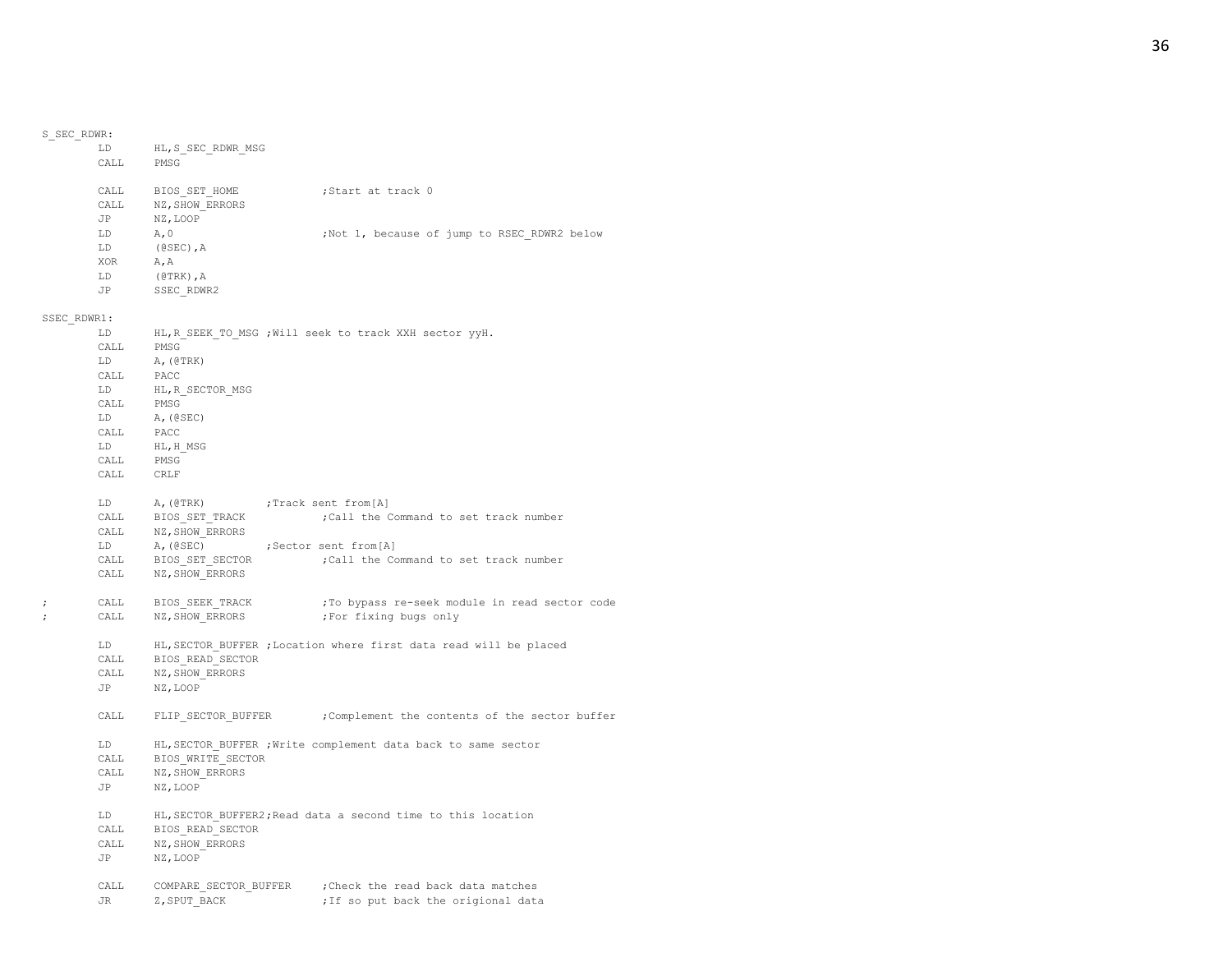LD HL,RW\_MISMATCH\_MSG

### CALL PMSG

;

| SPUT BACK:  |                   |                                                                                                            | ; Restore to the origional contents                                     |  |  |  |
|-------------|-------------------|------------------------------------------------------------------------------------------------------------|-------------------------------------------------------------------------|--|--|--|
|             | CALL              | FLIP SECTOR BUFFER                                                                                         | ;Complement the contents of the sector buffer again                     |  |  |  |
|             | T.D<br>CALL<br>JP | HL, SECTOR BUFFER ; Write back the origional data<br>BIOS WRITE SECTOR<br>CALL NZ, SHOW ERRORS<br>NZ, LOOP |                                                                         |  |  |  |
|             | LD                | HL, SECTOR DATA RD                                                                                         |                                                                         |  |  |  |
|             | CALL              | PMSG                                                                                                       |                                                                         |  |  |  |
|             | T.D               | HL, SECTOR BUFFER ; Location where data is                                                                 |                                                                         |  |  |  |
|             | LD.               | A, OH                                                                                                      |                                                                         |  |  |  |
|             | LD                |                                                                                                            | (HALT CHECK FLAG), A ; Set so we have NO keyboard check for CRT display |  |  |  |
|             | CALL              | DISPLAY SECTOR                                                                                             |                                                                         |  |  |  |
|             | CALL              | CONSTAT                                                                                                    | ; Check for abort at Consol                                             |  |  |  |
|             | JR DO             | Z, SSEC RDWR2                                                                                              |                                                                         |  |  |  |
|             | CALL              | CI                                                                                                         |                                                                         |  |  |  |
|             | CP                | A, ESC                                                                                                     |                                                                         |  |  |  |
|             | JP                | Z, LOOP                                                                                                    |                                                                         |  |  |  |
| SSEC RDWR2: |                   |                                                                                                            |                                                                         |  |  |  |
|             |                   |                                                                                                            |                                                                         |  |  |  |

| CALL | NEXT TRK SEC |  |  | :Get next number for Track/Sector. |
|------|--------------|--|--|------------------------------------|
|      | SSEC RDWR1   |  |  |                                    |

;-------------------------- Write Boot Sector ------------------------------ ; This routine will write a boot sector to disk. It will ask for a location ; of the boot data in RAM first. Note depending on the size of the sectors ; on the disk it will write 128,256,512 or 1K bytes. Be sure you have first set ; correct drive table number.

| WR BOOT:LD HL, WR BOOT MSG<br>CALL PMSG<br>CALL GETHEX<br>LD<br>CALL GETHEX | CALL BIOS SET HOME<br>$H$ , A                                                     |                                                            |
|-----------------------------------------------------------------------------|-----------------------------------------------------------------------------------|------------------------------------------------------------|
| LD<br>PUSH<br>PUSH<br>CALL                                                  | L, A<br>H L<br>HL<br>CRLF                                                         | ; [HL] now has location of boot data<br>;Save 2X for below |
| XOR A, A<br>CALL<br>INC<br>CALL<br>CALL                                     | CALL BIOS SET TRACK<br>NZ, SHOW ERRORS<br>Α<br>BIOS SET SECTOR<br>NZ, SHOW ERRORS |                                                            |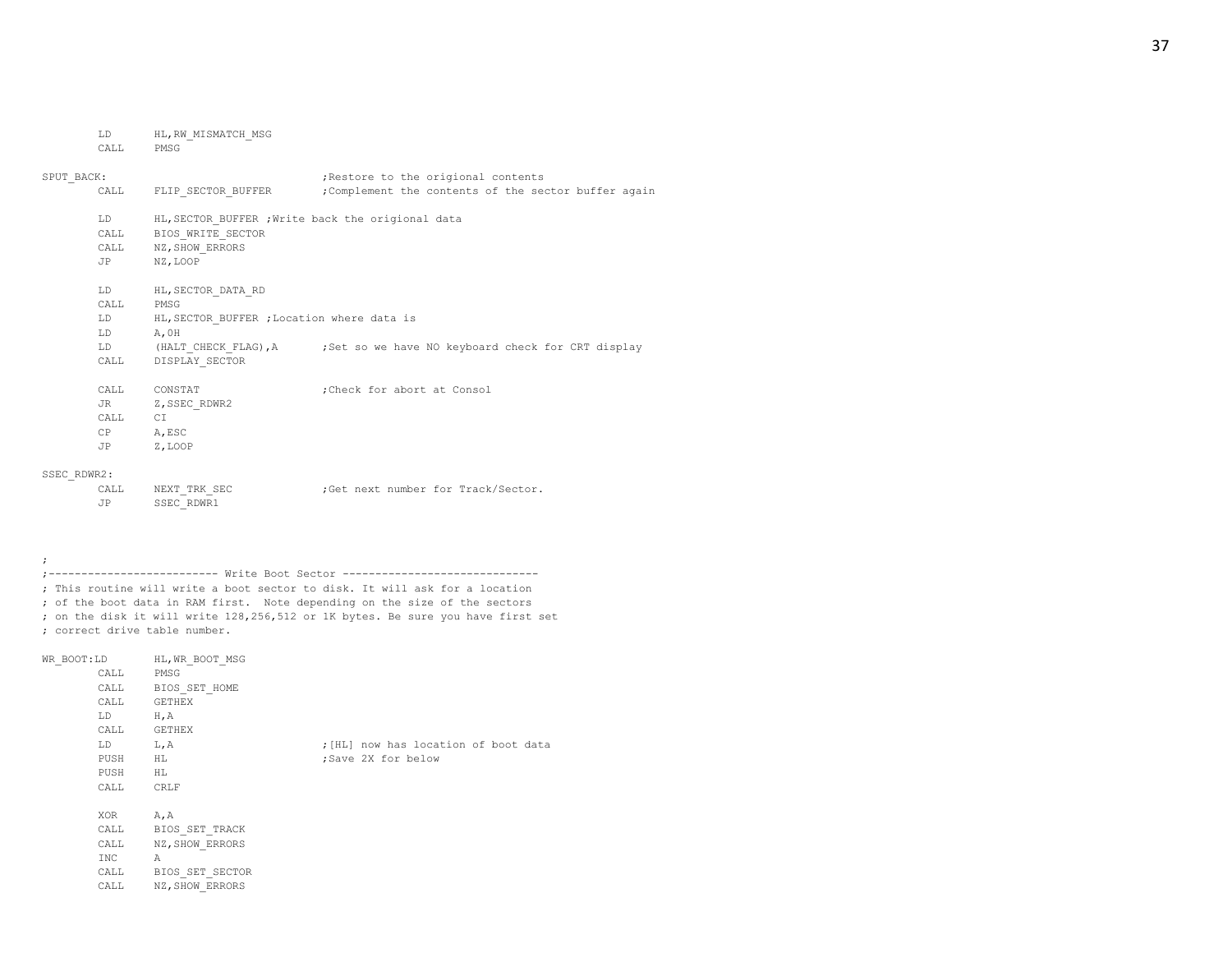| POP  | НL                 |  | ; [HL] has location of boot data |  |  |
|------|--------------------|--|----------------------------------|--|--|
| CALL | BIOS WRITE SECTOR  |  |                                  |  |  |
| CALL | NZ, SHOW ERRORS    |  |                                  |  |  |
| LD   | HL, SECTOR DATA WR |  |                                  |  |  |
| CALL | PMSG               |  |                                  |  |  |
| CALL | CRLF               |  |                                  |  |  |
| POP  | НL                 |  | ; [HL] has location of boot data |  |  |
| CALL | DISPLAY SECTOR     |  |                                  |  |  |
| JP   | <b>T.OOP</b>       |  |                                  |  |  |

;---------------- Read & Display a Complete Track (as written on disk) ------------------------------ ; This routine will read the raw encoded data of a complete track from the current disk. It will ; ask for a track # first. Be sure you have first set correct drive table number.

READ\_TRACK:

| .                                                                                                                                                                                                                              |                                                        |
|--------------------------------------------------------------------------------------------------------------------------------------------------------------------------------------------------------------------------------|--------------------------------------------------------|
| LD.                                                                                                                                                                                                                            | HL, RD TRACK MSG                                       |
| CALL PMSG                                                                                                                                                                                                                      |                                                        |
|                                                                                                                                                                                                                                | CALL GETHEX                                            |
|                                                                                                                                                                                                                                | LD (@TRK), A                                           |
|                                                                                                                                                                                                                                | $\verb CALL  \qquad \verb  CRLF $                      |
|                                                                                                                                                                                                                                |                                                        |
|                                                                                                                                                                                                                                | CALL BIOS SET HOME                                     |
| CALL                                                                                                                                                                                                                           | NZ, SHOW_ERRORS                                        |
|                                                                                                                                                                                                                                | JP NZ, LOOP                                            |
|                                                                                                                                                                                                                                | LD A, (@TRK)                                           |
|                                                                                                                                                                                                                                | CALL BIOS_SET_TRACK                                    |
|                                                                                                                                                                                                                                | CALL NZ, SHOW_ERRORS                                   |
| JP                                                                                                                                                                                                                             | NZ, LOOP                                               |
|                                                                                                                                                                                                                                |                                                        |
|                                                                                                                                                                                                                                | CALL BIOS SEEK TRACK<br>;<<<<<<<<<<<<<<<<<> Command    |
|                                                                                                                                                                                                                                | CALL NZ, SHOW ERRORS                                   |
|                                                                                                                                                                                                                                | JP NZ, LOOP                                            |
|                                                                                                                                                                                                                                |                                                        |
| LD                                                                                                                                                                                                                             | HL, SECTOR BUFFER ; Location where data will be placed |
| CALL                                                                                                                                                                                                                           |                                                        |
|                                                                                                                                                                                                                                |                                                        |
|                                                                                                                                                                                                                                | CALL NZ, SHOW ERRORS                                   |
|                                                                                                                                                                                                                                | JP NZ, LOOP                                            |
|                                                                                                                                                                                                                                |                                                        |
| LD                                                                                                                                                                                                                             | HL, RD1 TRACK MSG                                      |
|                                                                                                                                                                                                                                | CALL PMSG                                              |
|                                                                                                                                                                                                                                |                                                        |
| LD                                                                                                                                                                                                                             | HL, SECTOR BUFFER ; Location where data will be placed |
| LD                                                                                                                                                                                                                             | A, H                                                   |
| CALL PACC                                                                                                                                                                                                                      |                                                        |
| LD A, L                                                                                                                                                                                                                        |                                                        |
| CALL PACC                                                                                                                                                                                                                      |                                                        |
| LD and the set of the set of the set of the set of the set of the set of the set of the set of the set of the set of the set of the set of the set of the set of the set of the set of the set of the set of the set of the se | $\mathtt{HL}$ , $\mathtt{H\_MSG}$                      |
| CALL                                                                                                                                                                                                                           | PMSG                                                   |
| CALL                                                                                                                                                                                                                           | CRLF                                                   |
| LD                                                                                                                                                                                                                             | HL, SECTOR BUFFER ; Location where data is             |
|                                                                                                                                                                                                                                | CALL DISPLAY TRACK                                     |
|                                                                                                                                                                                                                                |                                                        |
| LD                                                                                                                                                                                                                             | HL, END TRACK MSG                                      |
|                                                                                                                                                                                                                                |                                                        |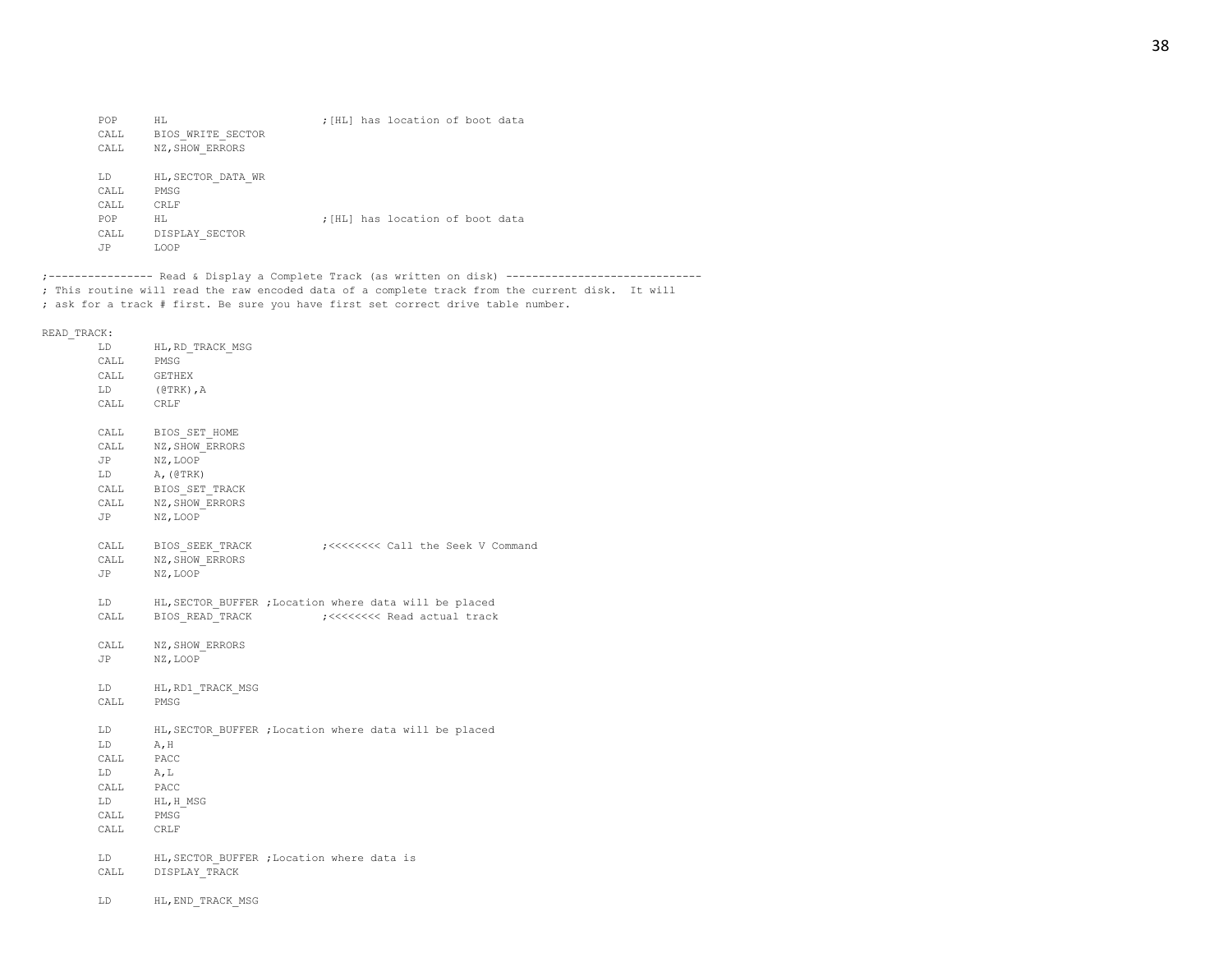CALL PMSG

CALL CRLF

JP LOOP

;------------------- FORMAT the current disk ------------------------------

## FORMAT\_DISK:

| LD                                                                                                                                                                                                                             |                                            | HL, FORMATTING1 MSG ; "Will format current disk (" |
|--------------------------------------------------------------------------------------------------------------------------------------------------------------------------------------------------------------------------------|--------------------------------------------|----------------------------------------------------|
| CALL                                                                                                                                                                                                                           | PMSG                                       |                                                    |
|                                                                                                                                                                                                                                | CALL BIOS GET DRIVE                        | ; be sure we have the right disk (returned in [D]) |
| LD                                                                                                                                                                                                                             | A, D                                       |                                                    |
| ADD                                                                                                                                                                                                                            | A, 'A'                                     | ;A,B,C,D                                           |
| LD                                                                                                                                                                                                                             | C, A                                       |                                                    |
| CALL                                                                                                                                                                                                                           | CO.                                        |                                                    |
| LD                                                                                                                                                                                                                             | HL, FORMATTING2 MSG ;":) to this format:-" |                                                    |
| CALL                                                                                                                                                                                                                           | PMSG                                       |                                                    |
| CALL                                                                                                                                                                                                                           | CRLF                                       |                                                    |
| CALL                                                                                                                                                                                                                           | SHOW DRIVE NAME                            | show format info;                                  |
| LD and the set of the set of the set of the set of the set of the set of the set of the set of the set of the set of the set of the set of the set of the set of the set of the set of the set of the set of the set of the se | HL, SURE MSG                               | "Are you sure,                                     |
| CALL                                                                                                                                                                                                                           | PMSG                                       |                                                    |
| CALL                                                                                                                                                                                                                           | GETCMD                                     |                                                    |
| CP                                                                                                                                                                                                                             | ESC                                        |                                                    |
| JP Z, LOOP                                                                                                                                                                                                                     |                                            |                                                    |
| CP                                                                                                                                                                                                                             | A, 'Y'                                     |                                                    |
| JP                                                                                                                                                                                                                             | Z, FORMAT 1                                |                                                    |
| LD                                                                                                                                                                                                                             | HL, FORM ABORT MSG; "Will abort format"    |                                                    |
| CALL                                                                                                                                                                                                                           | PMSG                                       |                                                    |
| CALL                                                                                                                                                                                                                           | CRLF                                       |                                                    |
| JP                                                                                                                                                                                                                             | LOOP                                       |                                                    |
|                                                                                                                                                                                                                                |                                            |                                                    |

## FORMAT\_1:

|             | LD<br>CALL      | PMSG                                             | HL, START TRACK MSG ; "Format starting on Track (Usually 00H or 02H) :-" |
|-------------|-----------------|--------------------------------------------------|--------------------------------------------------------------------------|
|             | CALL            | GETHEX                                           | ;usually 00 or 02 in [A]                                                 |
|             |                 | LD (CURRENT FORMAT TRACK), A                     |                                                                          |
|             | LD              | HL, DISK FORMAT MSG                              |                                                                          |
|             | CALL            | PMSG                                             |                                                                          |
|             | CALL            | SHOW DRIVE NAME : show current info              |                                                                          |
|             | CALL            | <b>CRLF</b>                                      |                                                                          |
|             |                 | CALL BIOS SET HOME                               | Start at track 0;                                                        |
|             |                 | CALL NZ, SHOW ERRORS                             |                                                                          |
|             | JP NZ, LOOP     |                                                  |                                                                          |
| NEXT TRACK: |                 |                                                  |                                                                          |
|             |                 | LD C, CMD FORMAT TRACK ; Format a complete track |                                                                          |
|             | CALL            | S100OUT                                          |                                                                          |
|             | T.D. Santa T.D. | A, (CURRENT FORMAT TRACK) ; get requested track  |                                                                          |
|             | LD              | C, A                                             |                                                                          |
|             | CALL            | S100OUT                                          | ;Send track number                                                       |
|             |                 |                                                  | LD C, CONFIRM FORMAT : Now send SPECIAL OK to FORMAT Disk flag           |
|             | CALL            | S100OUT                                          |                                                                          |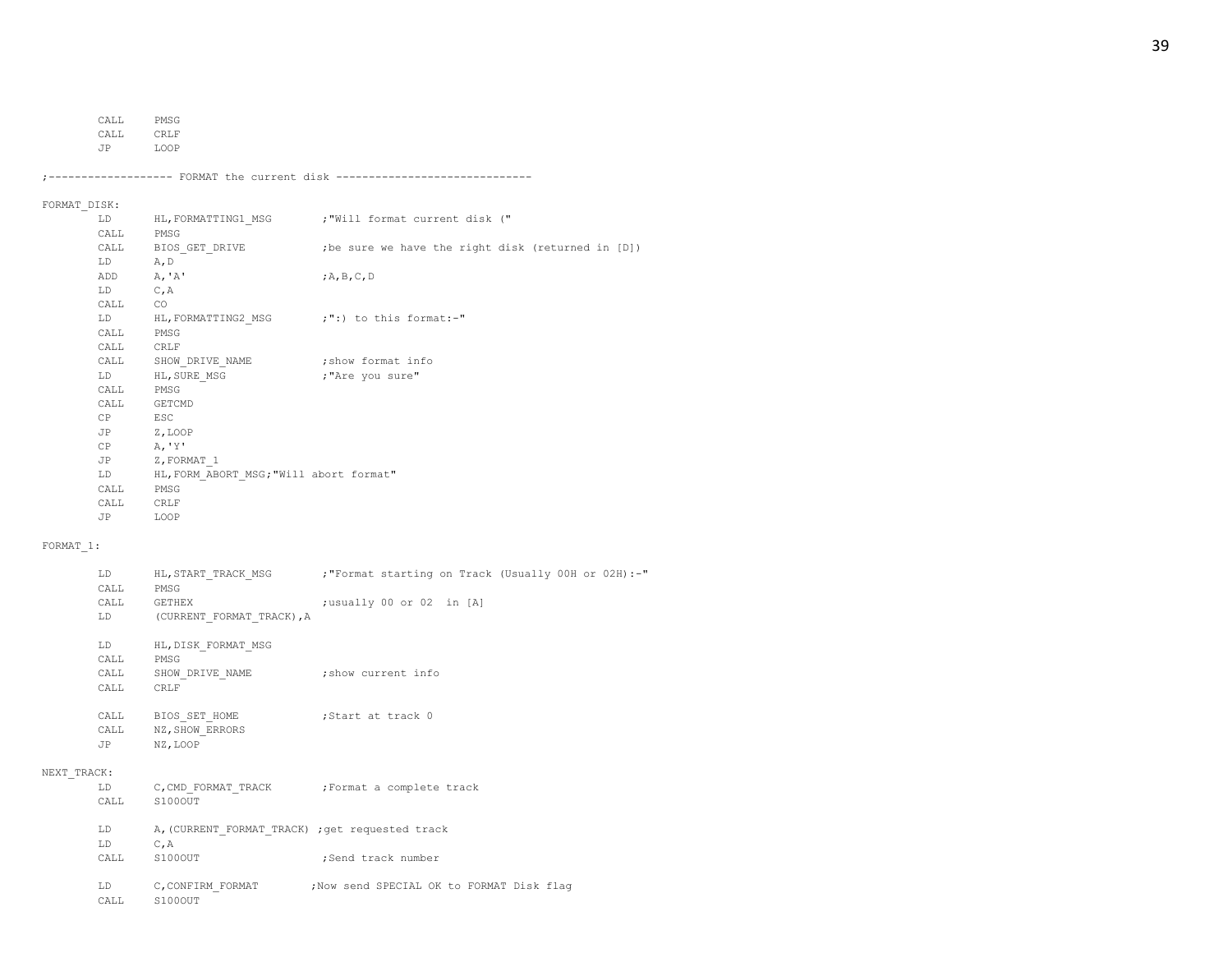|                  | LD                     | HL, CURRENT TRACK MSG   |                                                                                     |
|------------------|------------------------|-------------------------|-------------------------------------------------------------------------------------|
|                  | CALL                   | PMSG                    |                                                                                     |
|                  | LD                     |                         | A, (CURRENT FORMAT TRACK) ; Show the requested track                                |
|                  | CALL                   | PACC                    |                                                                                     |
|                  |                        |                         |                                                                                     |
|                  |                        |                         | ; <<< Now wait until track is formatted >>>                                         |
| WAIT F: CALL     |                        | S100STAT                | ; Wait until ZFDC Board is ready                                                    |
|                  | JP                     | NZ, TRACK_DONE          | ;NZ, something there!                                                               |
|                  | CALL                   | CONSTAT                 | ; Is there an ESC from user at the console                                          |
|                  | JR                     | Z,WAIT F                | ;Nothing then wait some more                                                        |
|                  | CALL                   | CI                      |                                                                                     |
|                  | CP                     | A, ESC                  | ; Was an ESC character eneterd                                                      |
|                  | JR                     | Z, FORMAT ABORT1        |                                                                                     |
|                  | JR                     | WAIT F                  |                                                                                     |
|                  |                        |                         |                                                                                     |
| TRACK DONE:      |                        |                         |                                                                                     |
|                  | CALL                   | S100IN                  | ; Get returned Error # (Note this releases the SEND DATA routine on the ZFDC board) |
|                  | CP                     |                         | A, NO ERRORS FLAG ; Was SEND OK/NO ERRORS FLAG sent back from ZFDC Board            |
|                  | CALL                   | NZ, SHOW ERRORS         |                                                                                     |
|                  | JP                     |                         |                                                                                     |
|                  |                        | NZ, FORMAT ABORT        | ; If error abort                                                                    |
|                  | LD                     |                         | A, (CURRENT FORMAT TRACK) ; Else point to the next track                            |
|                  | INC                    |                         |                                                                                     |
|                  | LD.                    | Α                       |                                                                                     |
|                  |                        |                         | (CURRENT FORMAT TRACK), A ; Save new requested track                                |
|                  | CP                     | A, (IX+NTRKS)           | ;Are we done yet                                                                    |
|                  | JP                     | NZ, NEXT TRACK          |                                                                                     |
|                  |                        |                         |                                                                                     |
| FORMAT FINISHED: |                        |                         |                                                                                     |
|                  | LD                     | HL, FORMAT FINISHED MSG |                                                                                     |
|                  | CALL                   | PMSG                    |                                                                                     |
|                  | CALL                   | BIOS SET HOME           | ;Start at track 0                                                                   |
|                  | CALL                   | NZ, SHOW ERRORS         |                                                                                     |
|                  | JP                     | POST FORMAT             |                                                                                     |
|                  |                        |                         |                                                                                     |
| FORMAT ABORT1:   |                        |                         |                                                                                     |
|                  | CALL                   | S100IN                  | ; Get returned Error # (Note this releases the SEND DATA routine on the ZFDC board) |
|                  | CP                     |                         | A, NO ERRORS FLAG ; Was SEND OK/NO ERRORS FLAG sent back from ZFDC Board            |
|                  | CALL                   | NZ, SHOW ERRORS         |                                                                                     |
| FORMAT_ABORT:    |                        |                         |                                                                                     |
|                  | LD                     | HL, FORMAT ABORTED MSG  |                                                                                     |
|                  | CALL                   | PMSG                    |                                                                                     |
|                  | CALL                   | BIOS SET HOME           | ;Start at track 0                                                                   |
|                  | CALL                   | NZ, SHOW ERRORS         |                                                                                     |
|                  | JP                     | LOOP                    |                                                                                     |
|                  |                        |                         |                                                                                     |
| POST FORMAT:     |                        |                         | ;For MSDOS Disks the disk needs to be modified/Initilized                           |
|                  | LD                     | A, (IX+SPECIAL FLAG)    |                                                                                     |
|                  | OR                     | A, A                    |                                                                                     |
|                  | JP                     | Z, LOOP                 | ; If Z then no after formatting mods required                                       |
|                  |                        |                         |                                                                                     |
|                  | СP                     | A, 1                    | ;1.44M MSDOS Disks                                                                  |
|                  | JP                     | Z, MSDOS144             |                                                                                     |
|                  | CP                     | A, 2                    |                                                                                     |
|                  | <b>JP</b>              | Z, MSDOS12              |                                                                                     |
|                  | $\mathbb{C}\mathbb{P}$ | A, 3                    | ;Old 360K MSDOS 2.0 (9 sectors/track) disk                                          |

40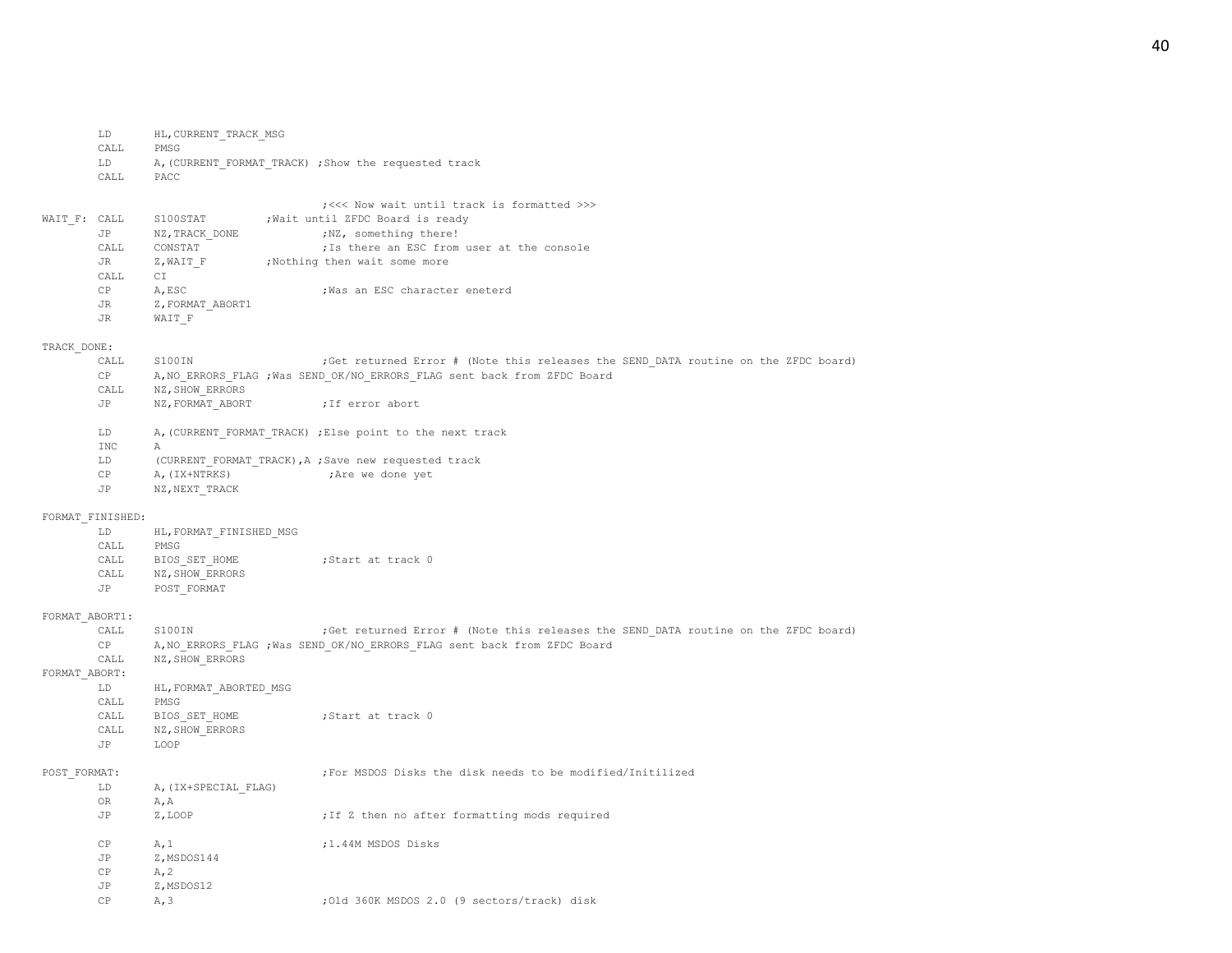|           | CP<br>JP   | A, 4<br>Z, MSDOS360B                   | ; Old 360BK MSDOS 1.1 (8 sectors/track) disk                    |
|-----------|------------|----------------------------------------|-----------------------------------------------------------------|
|           | LD<br>CALL | HL, UNKNOWN MOD MSG<br>PMSG            |                                                                 |
|           | XOR        | A, A                                   |                                                                 |
|           | DEC        | A                                      |                                                                 |
|           | JP         | LOOP                                   |                                                                 |
| MSDOS144: |            |                                        | ; Initilize sectors on 3.5" 1.44M MSDOS/Windows disk            |
|           | XOR        | A, A                                   | ; Fill in first FAT area                                        |
|           | CALL       | BIOS SET TRACK                         |                                                                 |
|           | CALL       | NZ, SHOW_ERRORS                        |                                                                 |
|           | JP         | NZ, LOOP                               |                                                                 |
|           | LD         | A, 2                                   | ; FAT at sector 2 with F0, FF, FF                               |
|           | CALL       | BIOS SET SECTOR                        |                                                                 |
|           | CALL       | NZ, SHOW ERRORS                        |                                                                 |
|           | JP         | NZ, LOOP                               |                                                                 |
|           | CALL       | ZERO BUFFER                            | ;First fill sector area with 0's                                |
|           | LD         | A, OFOH                                | $; <--$ Note                                                    |
|           | LD         |                                        | HL, SECTOR BUFFER ; [HL] will have location of sector data      |
|           | LD         | $[HL]$ , $A$                           |                                                                 |
|           | INC        | HL                                     |                                                                 |
|           | LD         | A, OFFH                                |                                                                 |
|           | LD         | $[HL]$ , $A$                           |                                                                 |
|           | <b>INC</b> | HL                                     |                                                                 |
|           | LD.        | $[HL]$ , $A$                           |                                                                 |
|           | LD         |                                        | HL, SECTOR BUFFER ; [HL] has location of FAT data, write it     |
|           | CALL       | BIOS WRITE SECTOR                      |                                                                 |
|           | CALL       | NZ, SHOW ERRORS                        |                                                                 |
|           | JP         | NZ, LOOP                               |                                                                 |
|           | LD         | A, OBH                                 | ; Next sector B with F0, FF, FF for second FAT                  |
|           | CALL       | BIOS SET SECTOR                        |                                                                 |
|           | CALL       | NZ, SHOW ERRORS                        |                                                                 |
|           | JP         | NZ, LOOP                               |                                                                 |
|           | LD         |                                        | HL, SECTOR_BUFFER ; [HL] has location of 2nd FAT data, write it |
|           | CALL       | BIOS WRITE SECTOR; Same as first above |                                                                 |
|           | CALL       | NZ, SHOW ERRORS                        |                                                                 |
|           | JP         | NZ, LOOP                               |                                                                 |
|           | LD         | A, 1H                                  | ;Setup the first (Boot) sector                                  |
|           | CALL       | BIOS SET SECTOR                        | ;MSDOS/Windows expects key bytes in the first 28 bytes          |
|           | CALL       | NZ, SHOW ERRORS                        |                                                                 |
|           | JP         | NZ, LOOP                               |                                                                 |
|           | LD         |                                        | DE, SECTOR BUFFER, Next move the special 28 bytes into the area |
|           | LD         | HL, MSDOS 14BOOT DATA                  | ;Note because the above sectors only used 3 bytes the           |
|           | LD         | BC, 28                                 | ; rest of the sector is still full of 0's                       |

LDIR

JP Z,MSDOS360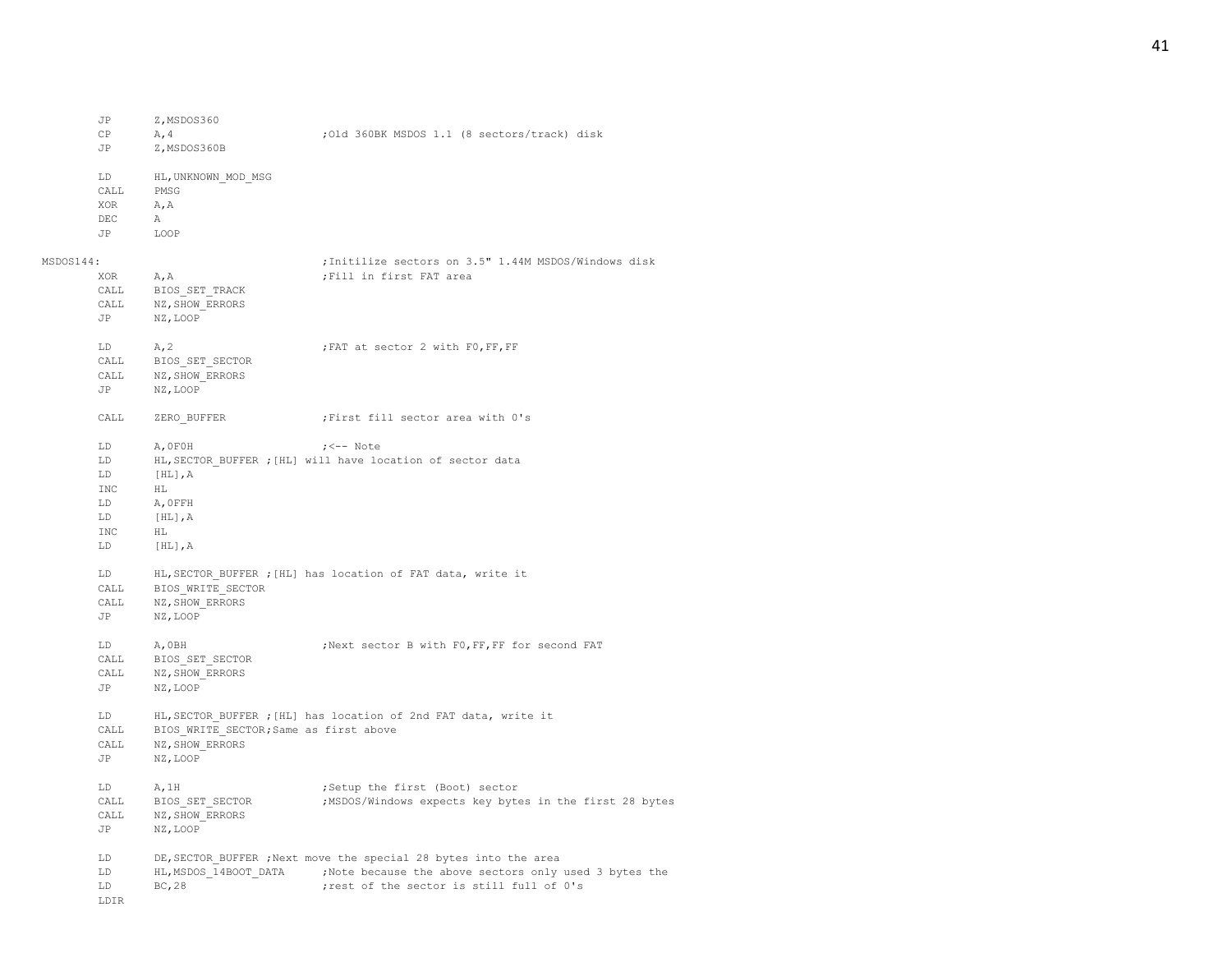|          | LD<br>CALL<br>CALL<br>JP<br>LD<br>CALL<br>JP             | BIOS WRITE SECTOR<br>NZ, SHOW ERRORS<br>NZ, LOOP<br>HL, MSDOS14 MOD MSG<br>PMSG<br>LOOP | HL, SECTOR BUFFER ; [HL] has location of 2nd FAT data, write it<br>We are done here                                                                                    |
|----------|----------------------------------------------------------|-----------------------------------------------------------------------------------------|------------------------------------------------------------------------------------------------------------------------------------------------------------------------|
| MSDOS12: |                                                          |                                                                                         | ; Initilize sectors on 5" 1.2M MSDOS/Windows disk                                                                                                                      |
|          | XOR<br>CALL<br>CALL<br>JP                                | A, A<br>BIOS SET TRACK<br>NZ, SHOW ERRORS<br>NZ, LOOP                                   | ; Fill in first FAT area                                                                                                                                               |
|          | LD<br>CALL<br>CALL<br>JP                                 | A, 2<br>BIOS SET SECTOR<br>NZ, SHOW ERRORS<br>NZ, LOOP                                  | ; First FAT at sector 2 with F9, FF, FF                                                                                                                                |
|          | CALL                                                     | ZERO BUFFER                                                                             | ; Fill sector area with 0's                                                                                                                                            |
|          | LD<br>LD<br>LD.<br><b>INC</b><br>LD<br>LD<br>INC<br>T.D. | A, OF9H<br>$[HL]$ , $A$<br>HL<br>A, OFFH<br>[HL], A<br>НL<br>$[HL]$ , $A$               | $; < -$ Note<br>HL, SECTOR BUFFER ; [HL] will have location of sector data                                                                                             |
|          | LD<br>CALL<br>CALL<br>JP                                 | BIOS WRITE SECTOR<br>NZ, SHOW ERRORS<br>NZ, LOOP                                        | HL, SECTOR BUFFER ; [HL] has location of FAT data, write it                                                                                                            |
|          | LD<br>CALL<br>CALL<br><b>JP</b>                          | A,09H<br>BIOS SET SECTOR<br>NZ, SHOW ERRORS<br>NZ, LOOP                                 | ; Also sector 9 with F9, FF, FF for second FAT                                                                                                                         |
|          | LD<br>CALL<br>CALL<br><b>JP</b>                          | BIOS WRITE SECTOR; Same as first above<br>NZ, SHOW ERRORS<br>NZ, LOOP                   | HL, SECTOR BUFFER ; [HL] has location of 2nd FAT data, write it                                                                                                        |
|          | LD<br>CALL<br>CALL<br><b>JP</b>                          | A, 1H<br>BIOS SET SECTOR<br>NZ, SHOW ERRORS<br>NZ, LOOP                                 | ;Setup the first (Boot) sector<br>;MSDOS/Windows expects key bytes in the first 28 bytes                                                                               |
|          | LD<br>LD<br>LD<br>LDIR                                   | HL, MSDOS 12BOOT DATA<br>BC, 28                                                         | DE, SECTOR BUFFER ; Next move the special 28 bytes into the area<br>;Note because the above sectors only used 3 bytes the<br>; rest of the sector is still full of 0's |

# 42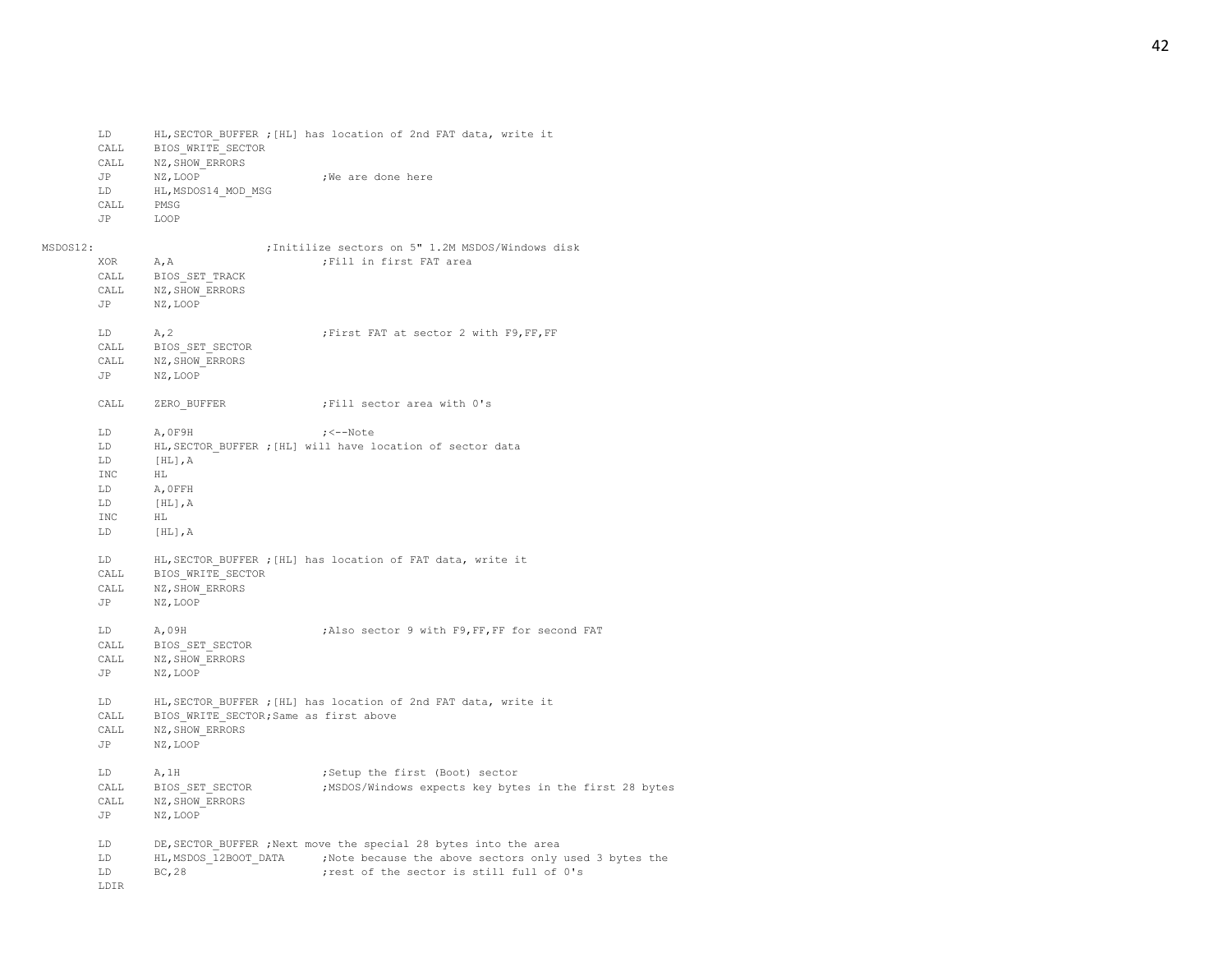CALL BIOS WRITE SECTOR CALL NZ, SHOW ERRORS JP NZ,LOOP ;We are done here LD HL, MSDOS12 MOD MSG CALL PMSG JP LOOP MSDOS360: ;Initilize sectors on 5" 360K (9 sec/track) MSDOS/Windows disk XOR A, A ; Fill in first FAT area CALL BIOS\_SET\_TRACK CALL NZ, SHOW ERRORS JP NZ,LOOP LD A, 2 ; First FAT at sector 2 with FD, FF, FF CALL BIOS\_SET\_SECTOR CALL NZ, SHOW ERRORS JP NZ,LOOP CALL ZERO BUFFER ;Fill sector area with 0's LD A,0FDH ;<--Note LD HL, SECTOR BUFFER ; [HL] will have location of sector data LD [HL],A INC HL LD A,0FFH LD [HL],A INC HL LD [HL],A LD HL,SECTOR\_BUFFER ;[HL] has location of FAT data, write it CALL BIOS WRITE SECTOR CALL NZ, SHOW ERRORS JP NZ,LOOP LD **A,04H ;Also sector 4 with FD,FF,FF for second FAT** CALL BIOS\_SET\_SECTOR CALL NZ, SHOW ERRORS JP NZ,LOOP LD HL,SECTOR\_BUFFER ;[HL] has location of 2nd FAT data, write it CALL BIOS WRITE SECTOR; Same as first above CALL NZ, SHOW ERRORS JP NZ,LOOP LD A, 1H ;Setup the first (Boot) sector CALL BIOS SET SECTOR ;MSDOS/Windows expects key bytes in the first 28 bytes CALL NZ, SHOW ERRORS JP NZ,LOOP LD DE,SECTOR\_BUFFER ;Next move the special 28 bytes into the area LD HL, MSDOS 360BOOT DATA ;Note because the above sectors only used 3 bytes the LD BC, 28 ;rest of the sector is still full of 0's LDIR

LD HL,SECTOR\_BUFFER ;[HL] has location of 2nd FAT data, write it

LD HL,SECTOR\_BUFFER ;[HL] has location of 2nd FAT data, write it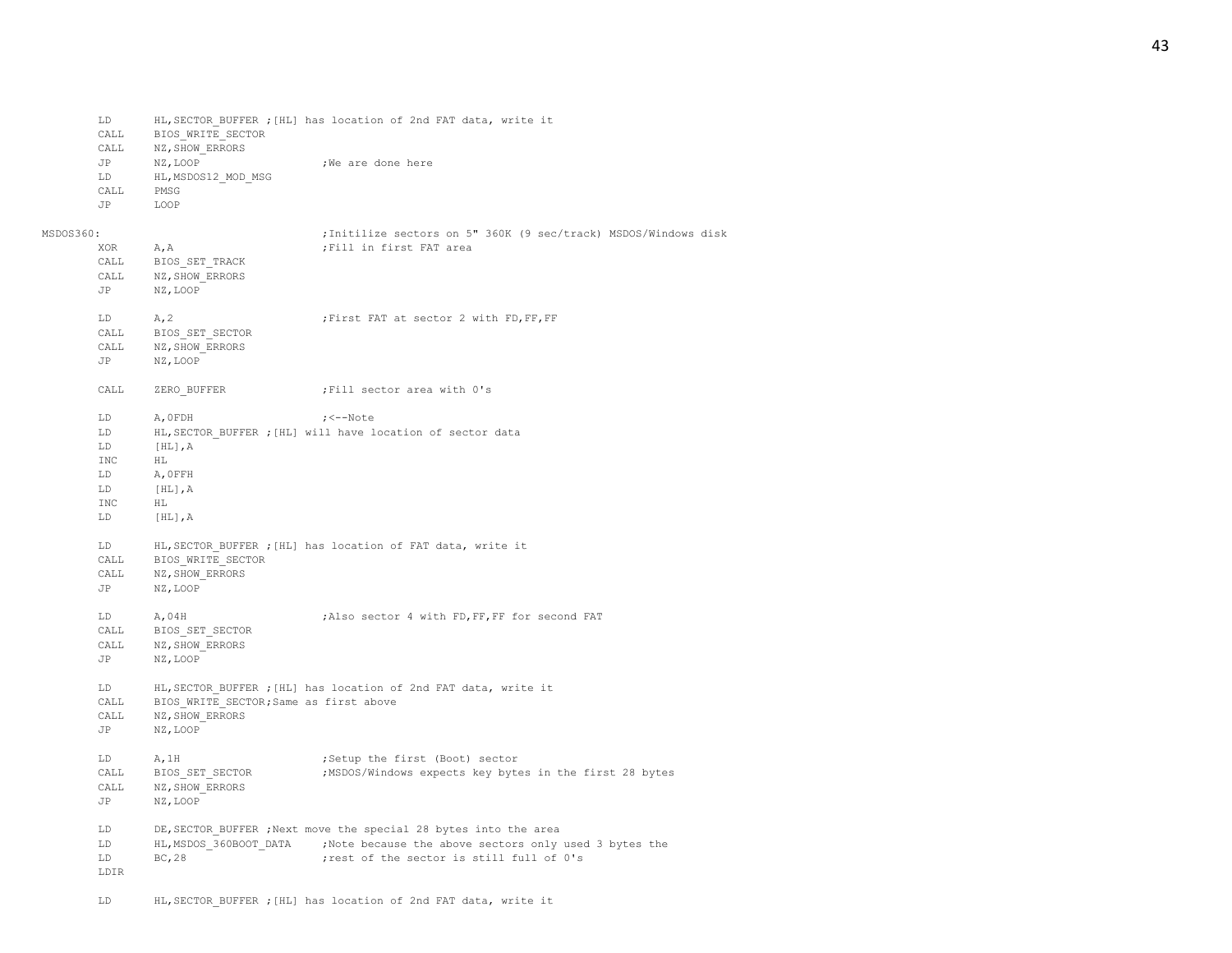|            | CALL     | NZ, SHOW ERRORS                        |                                                                                                                                                    |
|------------|----------|----------------------------------------|----------------------------------------------------------------------------------------------------------------------------------------------------|
|            | JP       | NZ, LOOP                               | ;We are done here                                                                                                                                  |
|            | LD       | HL, MSDOS360 MOD MSG                   |                                                                                                                                                    |
|            | CALL     | PMSG                                   |                                                                                                                                                    |
|            | JP       | LOOP                                   |                                                                                                                                                    |
|            |          |                                        |                                                                                                                                                    |
| MSDOS360B: |          |                                        | ; Initilize sectors on 5" 360K (8 sec/track) MSDOS/Windows disk                                                                                    |
|            | XOR      | A, A                                   | ; Fill in first FAT area                                                                                                                           |
|            | CALL     | BIOS SET TRACK                         | ; <<< NOTE I HAVE NOT TESTED THIS FORMAT WITH DOS 1.1 >>>                                                                                          |
|            | CALL     | NZ, SHOW ERRORS                        |                                                                                                                                                    |
|            | JP       | NZ, LOOP                               |                                                                                                                                                    |
|            | LD       | A, 2                                   | ; First FAT at sector 2 with FD, FF, FF                                                                                                            |
|            | CALL     | BIOS SET SECTOR                        |                                                                                                                                                    |
|            | CALL     | NZ, SHOW ERRORS                        |                                                                                                                                                    |
|            | JP       | NZ, LOOP                               |                                                                                                                                                    |
|            |          |                                        |                                                                                                                                                    |
|            | CALL     | ZERO BUFFER                            | ; Fill sector area with 0's                                                                                                                        |
|            | LD.      | A, OFFH                                | $; < -$ Note                                                                                                                                       |
|            | LD       |                                        | HL, SECTOR BUFFER ; [HL] will have location of sector data                                                                                         |
|            | LD       | $[HL]$ , A                             |                                                                                                                                                    |
|            | INC      | HL                                     |                                                                                                                                                    |
|            | LD       | A, OFFH                                |                                                                                                                                                    |
|            | LD       | $[HL]$ , $A$                           |                                                                                                                                                    |
|            | INC      | НL                                     |                                                                                                                                                    |
|            | LD       | $[HL]$ , $A$                           |                                                                                                                                                    |
|            | LD.      |                                        | HL, SECTOR BUFFER ; [HL] has location of FAT data, write it                                                                                        |
|            | CALL     | BIOS WRITE SECTOR                      |                                                                                                                                                    |
|            | CALL     | NZ, SHOW ERRORS                        |                                                                                                                                                    |
|            | JP       | NZ, LOOP                               |                                                                                                                                                    |
|            | LD       | A,04H                                  | ; Also sector 4 with FD, FF, FF for second FAT                                                                                                     |
|            | CALL     |                                        |                                                                                                                                                    |
|            | CALL     | BIOS SET SECTOR<br>NZ, SHOW ERRORS     |                                                                                                                                                    |
|            | JP       | NZ, LOOP                               |                                                                                                                                                    |
|            |          |                                        |                                                                                                                                                    |
|            | LD       |                                        | HL, SECTOR BUFFER ; [HL] has location of 2nd FAT data, write it                                                                                    |
|            | CALL     | BIOS WRITE SECTOR; Same as first above |                                                                                                                                                    |
|            | CALL     | NZ, SHOW ERRORS                        |                                                                                                                                                    |
|            | JP       | NZ, LOOP                               |                                                                                                                                                    |
|            | LD.      | A, 1H                                  | ;Setup the first (Boot) sector                                                                                                                     |
|            | CALL     | BIOS SET SECTOR                        | ;MSDOS/Windows expects key bytes in the first 28 bytes                                                                                             |
|            | CALL     | NZ, SHOW ERRORS                        |                                                                                                                                                    |
|            | JP       | NZ, LOOP                               |                                                                                                                                                    |
|            |          |                                        |                                                                                                                                                    |
|            | LD<br>LD |                                        | DE, SECTOR BUFFER ; Next move the special 28 bytes into the area<br>HL, MSDOS 360BBOOT DATA ; Note because the above sectors only used 3 bytes the |
|            | LD       | BC, 28                                 | ; rest of the sector is still full of 0's                                                                                                          |
|            | LDIR     |                                        |                                                                                                                                                    |
|            |          |                                        |                                                                                                                                                    |
|            | LD       |                                        | HL, SECTOR BUFFER ; [HL] has location of 2nd FAT data, write it                                                                                    |
|            | CALL     | BIOS WRITE SECTOR                      |                                                                                                                                                    |

CALL BIOS\_WRITE\_SECTOR

## 44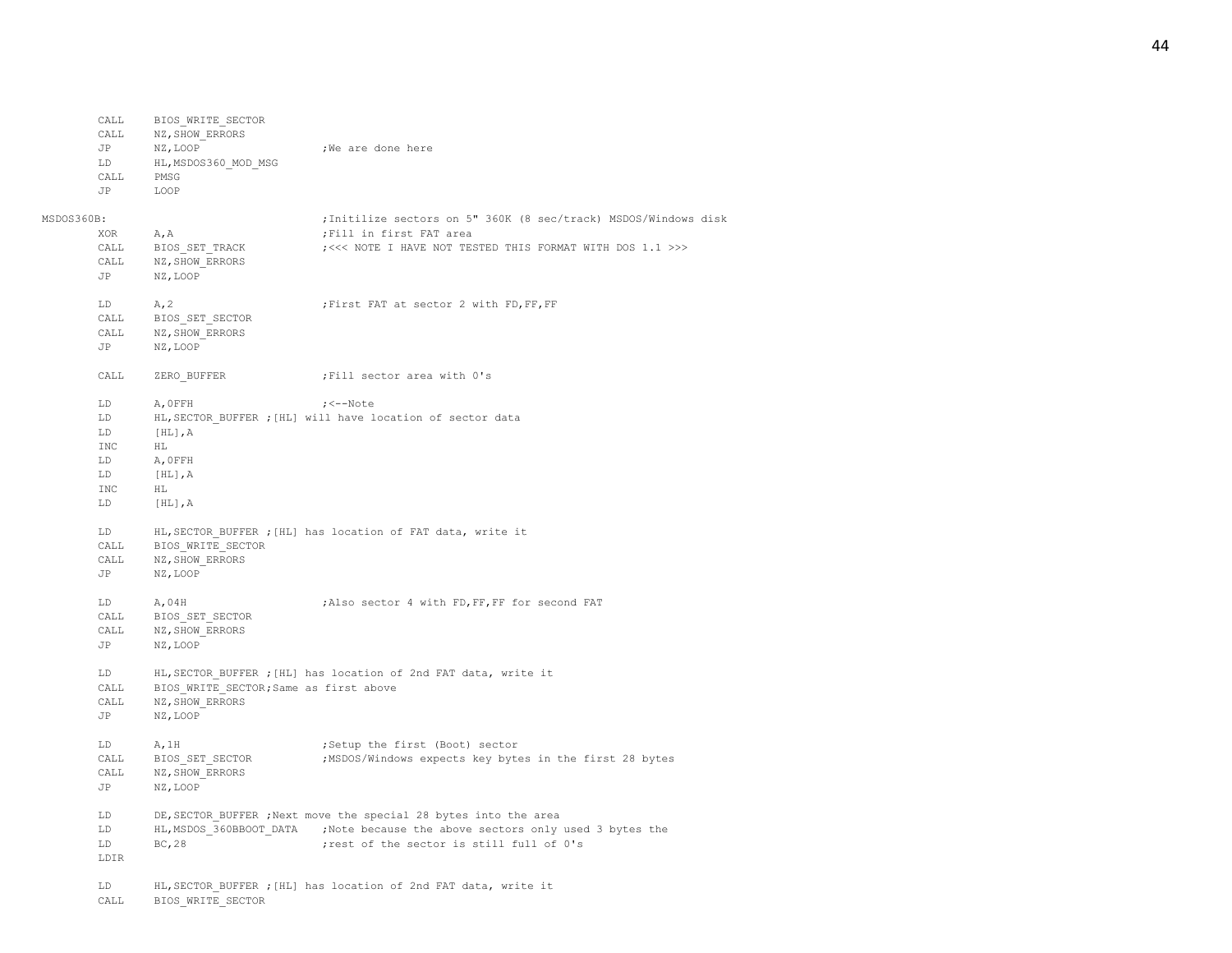| CALL | NZ, SHOW ERRORS       |                   |
|------|-----------------------|-------------------|
| JP   | NZ, LOOP              | :We are done here |
| LD   | HL, MSDOS360B MOD MSG |                   |
| CALL | PMSG                  |                   |
| .TP  | LOOP                  |                   |

| ZERO BUFFER: |               | ; Fill sector buffer area with 0's                         |
|--------------|---------------|------------------------------------------------------------|
| LD           |               | HL, SECTOR BUFFER ; [HL] will have location of sector data |
| LD           | BC, 512       |                                                            |
| FILL MORE:   |               | Fill area with 0's first;                                  |
| LD           | A, 0          |                                                            |
| LD           | $[HL]$ , A    |                                                            |
| INC          | HL.           |                                                            |
| DEC          | BC            |                                                            |
| LD           | A, C          |                                                            |
| <b>OR</b>    | A, B          |                                                            |
| <b>JR</b>    | NZ, FILL MORE |                                                            |
| <b>RET</b>   |               |                                                            |

;--------------- Get WD2793 Sector register value ---------------------------------

## GET\_WD\_SECTOR:

|                                 | LD   | HL, GET WD SEC MSG; WD2798 Sector Register = |        |                           |  |  |  |  |  |
|---------------------------------|------|----------------------------------------------|--------|---------------------------|--|--|--|--|--|
|                                 | CALL | PMSG                                         |        |                           |  |  |  |  |  |
|                                 | CALL | BIOS GET WD SECTOR                           |        | Return with Sector in [D] |  |  |  |  |  |
|                                 | JP   | Z, GET SECTOR1                               |        |                           |  |  |  |  |  |
|                                 | CALL | SHOW ERRORS                                  |        |                           |  |  |  |  |  |
|                                 | JP   | LOOP                                         |        |                           |  |  |  |  |  |
| GET SECTOR1:                    |      |                                              |        |                           |  |  |  |  |  |
|                                 | LD   | A, D                                         |        |                           |  |  |  |  |  |
|                                 | LD   | $(0$ SEC), A                                 |        | :Store Sector at @SEC     |  |  |  |  |  |
|                                 | LD.  | A, D                                         |        |                           |  |  |  |  |  |
|                                 | CALL | PACC                                         |        |                           |  |  |  |  |  |
|                                 | LD   | HL, H MSG                                    | $;$ H. |                           |  |  |  |  |  |
|                                 | CALL | PMSG                                         |        |                           |  |  |  |  |  |
|                                 | JP   | LOOP                                         |        |                           |  |  |  |  |  |
| $\sim$ $\sim$ $\sim$ $\sim$ $+$ |      |                                              |        |                           |  |  |  |  |  |

submit

;--------------- Get WD2793 Track register value ---------------------------------

## GET\_WD\_TRACK:

| HL, GET WD TRK MSG; WD2798 Track Register = |
|---------------------------------------------|
| PMSG                                        |
| BIOS GET WD TRACK; Return with Track in [D] |
| Z, GET TRACK1                               |
| SHOW ERRORS                                 |
| LOOP                                        |
|                                             |
| A, D                                        |
| $(@TRK)$ , A<br>:Store track at @TRK        |
| A, D                                        |
| PACC                                        |
| HL, H END MSG<br>$;$ H.                     |
|                                             |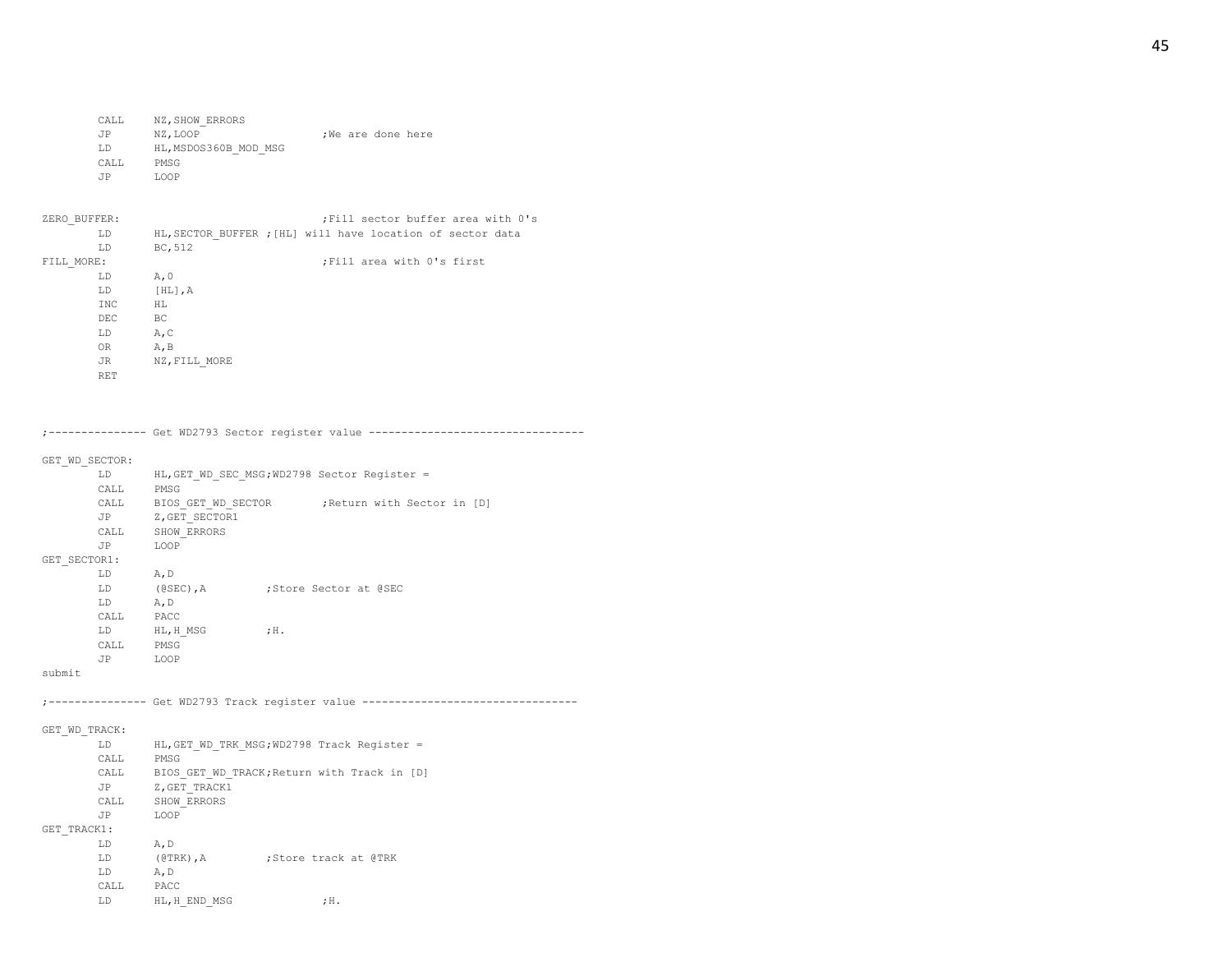CALL PMSG

JP LOOP

;--------------- Print string explaining last error code # sent from ZFDC board --------------------------------- GET\_ERROR\_STRING LD HL,GET\_ERROR\_NUMBER\_MSG ;"Enter Error Number" CALL PMSG CALL GETHEX ; Get Hex number PUSH AF ;Save it LD HL,H\_END\_MSG CALL PMSG LD HL, RETURN NUMBER MSG ; "String Returned = " CALL PMSG POP AF ;Get it back CALL BIOS\_ERROR\_STRING;Print String on CRT JP LOOP ;--------------- Get WD2793 Status register value --------------------------------- GET\_WD\_STATUS: LD HL,GET\_WD\_SEC\_MSG;WD2798 Status Register = CALL PMSG CALL BIOS GET WD SECTOR ;Return with Sector in [D] JP NZ,STATUS\_ERR LD A,D CALL PACC LD HL,GET\_WD\_TRK\_MSG;WD2798 Status Register = CALL PMSG CALL BIOS GET WD TRACK; Return with Track in [D] JP NZ,STATUS\_ERR LD A,D CALL PACC LD HL, GET WD STAT MSG ; WD2798 Status Register = CALL PMSG CALL BIOS GET WD STATUS ;Return with Status in [D] JP NZ,STATUS\_ERR LD A,D CALL BITS JP LOOP STATUS\_ERR: CALL SHOW\_ERRORS JP LOOP ;--------- Set ZFDC Board so it displays commands recieved and ACK' sent

; back in the TRACK & SECTOR Displays

DEBUG\_MODE

LD A,(DEBUG\_FLAG)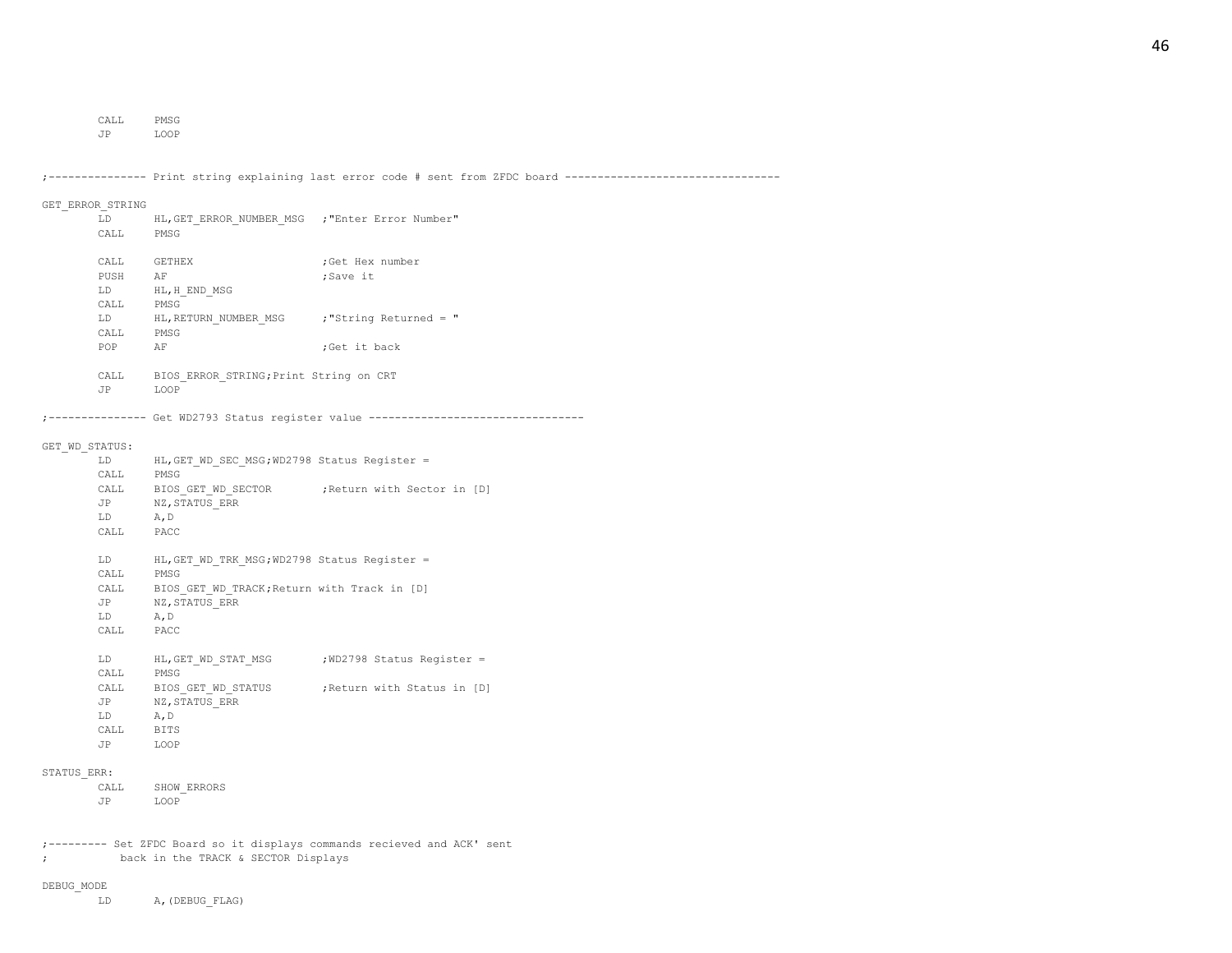;-------- Set ZFDC Board so it displays TRACK & SECTOR Information.

LD (DEBUG FLAG), A ;Set to Z to turn off

LD (DEBUG FLAG), A ;Set to 0FFZ to turn on

#### DETAIL\_SEC\_DATA:

DEBUG\_ON:

OR A,A JR Z, DEBUG ON XOR A,A

CALL PMSG

JP LOOP

CALL PMSG

JP LOOP

DEC A

LD HL,DEBUG\_OFF\_MSG

CALL BIOS\_DEBUG\_OFF CALL NZ, SHOW\_ERRORS

LD HL,DEBUG\_ON\_MSG

CALL BIOS\_DEBUG\_ON CALL NZ, SHOW ERRORS

| LD           | A, (DISPLAY FLAG)   |
|--------------|---------------------|
| 0R.          | A, A                |
| JR           | Z, DISPLAY OFF      |
| XOR          | A, A                |
| LD           | (DISPLAY FLAG), A   |
| LD           | HL, DISPLAY ON MSG  |
| CALL         | PMSG                |
| .TP          | LOOP                |
| DISPLAY OFF: |                     |
| DEC          | А                   |
| LD           | (DISPLAY FLAG), A   |
| LD           | HL, DISPLAY OFF MSG |
| CALL         | PMSG                |
| .TP          | LOOP                |

;Dump ZFDC Board memory variables to S-100 system of most RAM variables and flag values (starting at 8000H)

| RAM DUMP: |                    |                                                                      | $:$ CMD = 19H                              |
|-----------|--------------------|----------------------------------------------------------------------|--------------------------------------------|
|           | LD<br>CALL<br>CALL | HL, RAM DUMP A MSG<br>PMSG<br>CRLF                                   |                                            |
|           | LD<br>CALL         | C, CMD RAM DUMP<br>S100OUT                                           | ; Send RAM dump command to ZFDC board      |
|           | CALL<br>JP         | WAIT FOR ACK<br>NZ, LOOP                                             | ; Wait for a NO ERRORS flag to come back   |
|           | LD<br>CALL         | HL, DRIVE A PORT MSG ; Do Drive A:<br>PMSG                           |                                            |
|           | CALL<br>CP         | GET DRIVE DUMP<br>A, ESC                                             | ; Will return with ESC if we want to abort |
|           | JP<br>LD           | Z, STOP DRIVE DUMP<br>C, NO ERRORS FLAG ; Else sent a NO ERRORS Flag |                                            |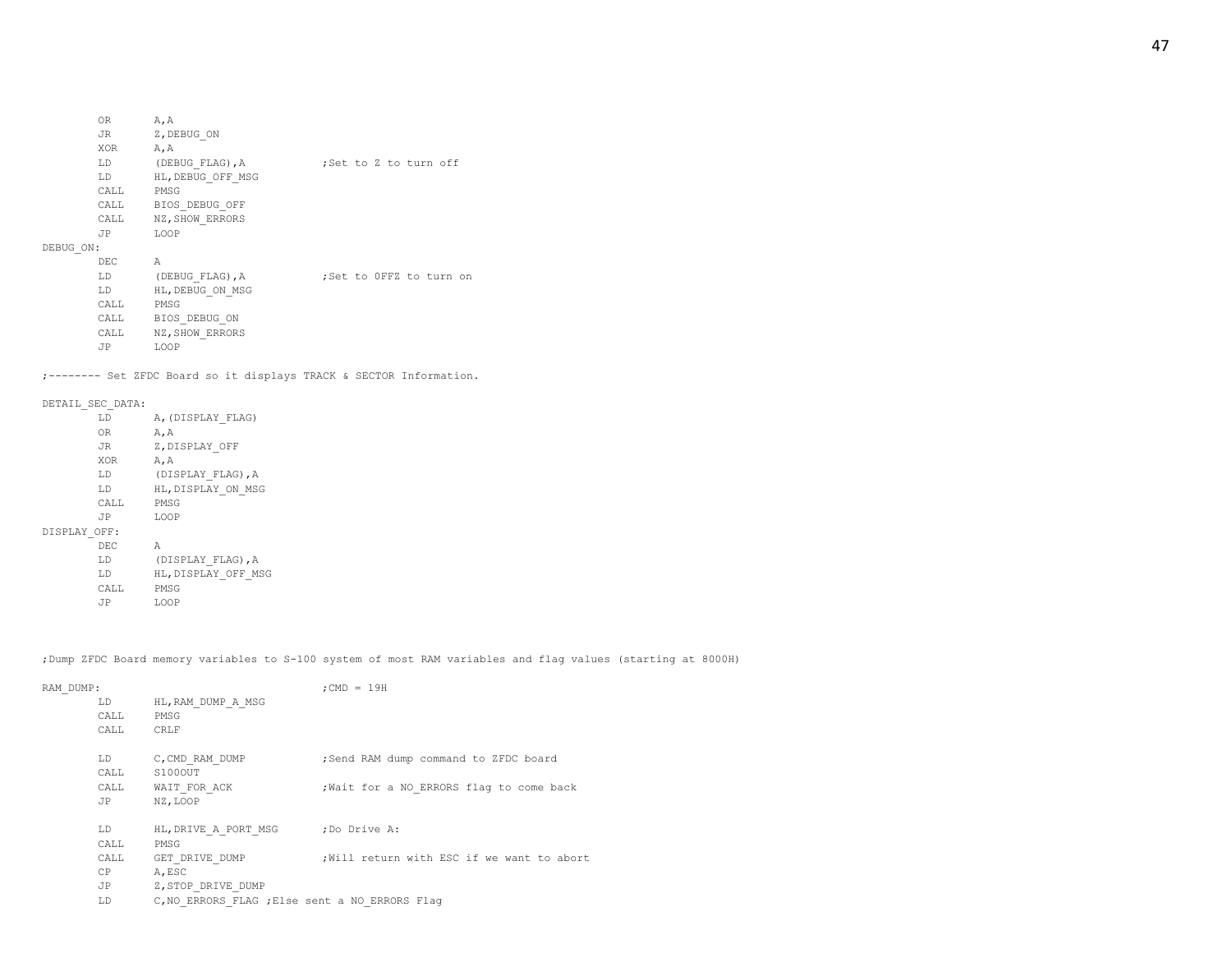| CALL<br>CALL CRLF                                                                                                                                                                   | S100OUT                                                                                    |                                                           |
|-------------------------------------------------------------------------------------------------------------------------------------------------------------------------------------|--------------------------------------------------------------------------------------------|-----------------------------------------------------------|
|                                                                                                                                                                                     |                                                                                            |                                                           |
| LD                                                                                                                                                                                  | HL, DRIVE B PORT MSG ; Do Drive B:                                                         |                                                           |
| CALL PMSG                                                                                                                                                                           |                                                                                            |                                                           |
| CALL                                                                                                                                                                                | GET DRIVE DUMP                                                                             |                                                           |
| CP                                                                                                                                                                                  | A, ESC                                                                                     |                                                           |
| JP                                                                                                                                                                                  | Z, STOP DRIVE DUMP                                                                         |                                                           |
| LD                                                                                                                                                                                  | C, NO_ERRORS_FLAG ; Else send a NO_ERRORS Flag                                             |                                                           |
|                                                                                                                                                                                     | $\verb CALL  \qquad \verb S100OUT $                                                        |                                                           |
| CALL                                                                                                                                                                                | CRLF                                                                                       |                                                           |
| LD                                                                                                                                                                                  | HL, DRIVE C PORT MSG ; Do Drive C:                                                         |                                                           |
| CALL PMSG                                                                                                                                                                           |                                                                                            |                                                           |
| ${\tt CALL}$                                                                                                                                                                        | $\label{eq:GET_DRLVE_DUMP} \begin{tabular}{l} \bf \texttt{GET\_DRIVE\_DUMP} \end{tabular}$ |                                                           |
| CP                                                                                                                                                                                  | A, ESC                                                                                     |                                                           |
| LD                                                                                                                                                                                  | C, NO ERRORS FLAG ; Else send a NO ERRORS Flag                                             |                                                           |
| CALL                                                                                                                                                                                | S100OUT                                                                                    |                                                           |
| <b>JP</b>                                                                                                                                                                           | Z, STOP DRIVE DUMP                                                                         |                                                           |
| CALL CRLF                                                                                                                                                                           |                                                                                            |                                                           |
|                                                                                                                                                                                     | LD HL, DRIVE_D_PORT_MSG ; Do Drive D:                                                      |                                                           |
| CALL                                                                                                                                                                                | PMSG                                                                                       |                                                           |
| CALL                                                                                                                                                                                | GET DRIVE_DUMP                                                                             |                                                           |
| CP                                                                                                                                                                                  | A, ESC                                                                                     |                                                           |
| JP                                                                                                                                                                                  | Z, STOP DRIVE DUMP                                                                         |                                                           |
|                                                                                                                                                                                     | LD C, NO_ERRORS_FLAG ; Else send a NO_ERRORS Flag                                          |                                                           |
| CALL                                                                                                                                                                                | S100OUT                                                                                    |                                                           |
| CALL CRLF                                                                                                                                                                           |                                                                                            |                                                           |
|                                                                                                                                                                                     | LD HL, Z80_SP_MSG                                                                          | Next display the stack pointer,                           |
| CALL                                                                                                                                                                                | PMSG                                                                                       |                                                           |
| CALL                                                                                                                                                                                | S100IN                                                                                     |                                                           |
| $\begin{tabular}{ll} \multicolumn{2}{c}{\textbf{CALL}} & \multicolumn{2}{c}{\textbf{PACC}}\\ \multicolumn{2}{c}{\textbf{CALL}} & \multicolumn{2}{c}{\textbf{PACC}}\\ \end{tabular}$ |                                                                                            |                                                           |
|                                                                                                                                                                                     | CALL S100IN                                                                                |                                                           |
| CALL                                                                                                                                                                                | PACC                                                                                       |                                                           |
|                                                                                                                                                                                     |                                                                                            | LD HL, CURRENT_DR_MSG; Next display @CURRENT_DRIVE_SELECT |
| CALL                                                                                                                                                                                | PMSG                                                                                       |                                                           |
| CALL                                                                                                                                                                                | S100IN                                                                                     |                                                           |
| CALL                                                                                                                                                                                | PACC                                                                                       |                                                           |
|                                                                                                                                                                                     |                                                                                            |                                                           |
| ${\tt CALL}$                                                                                                                                                                        | $\verb+WAIT_FOR_ACK+$                                                                      | ;Ignore errors (if any)                                   |
| CALL                                                                                                                                                                                | CRLF                                                                                       |                                                           |
| JP                                                                                                                                                                                  | LOOP                                                                                       |                                                           |
|                                                                                                                                                                                     |                                                                                            |                                                           |

### STOP\_DRIVE\_DUMP:

| LD   | C, CMD ABORT |  | ; Send RAM dump command to ZFDC board |  |  |
|------|--------------|--|---------------------------------------|--|--|
| CALL | S1000UT      |  |                                       |  |  |
| .JP  | LOOP         |  |                                       |  |  |

GET\_DRIVE\_DUMP: HL, HW\_PORT\_MSG CALL PMSG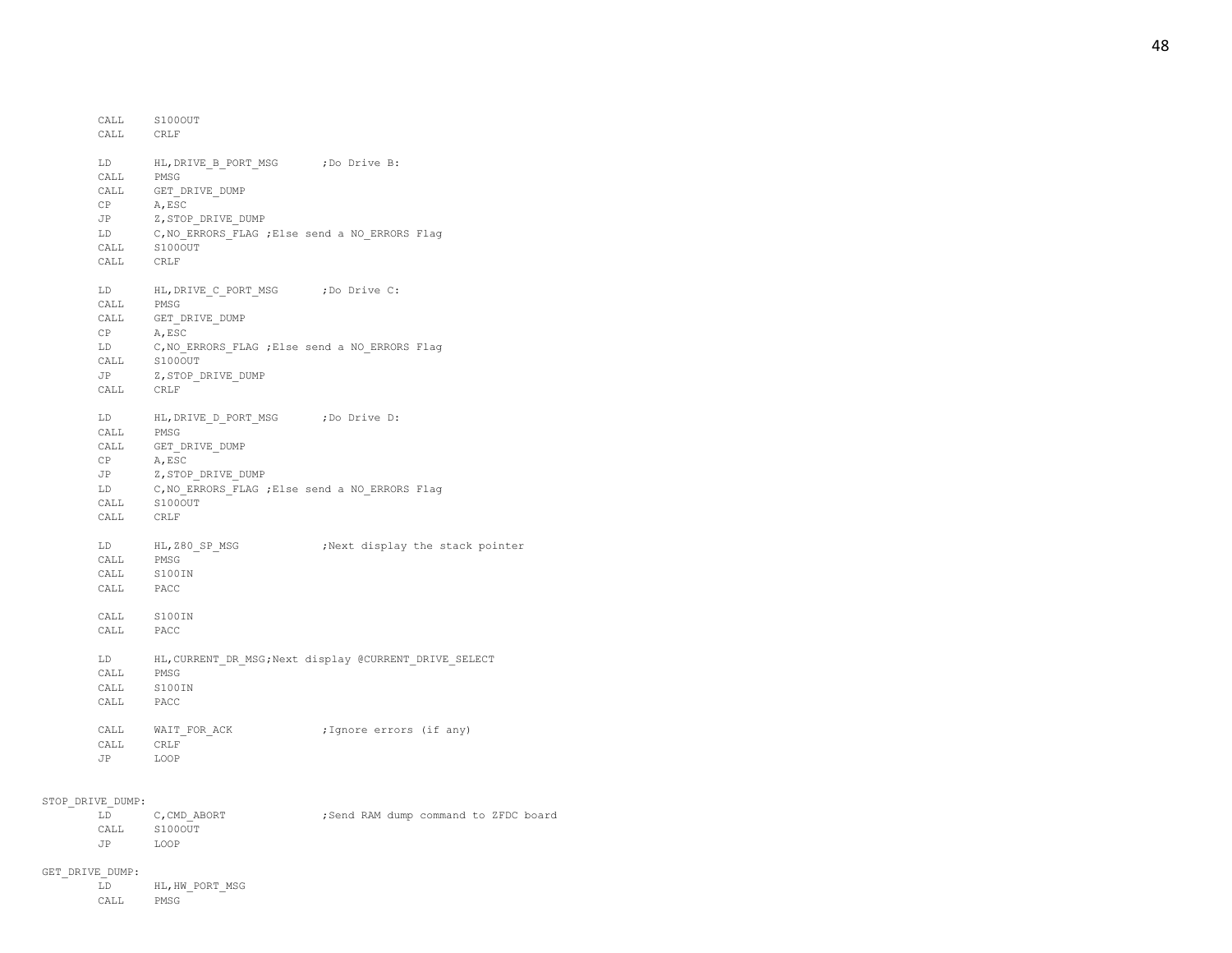| CALL | S100IN                | ;Note potential to lockup here (but unlightly)                    |
|------|-----------------------|-------------------------------------------------------------------|
| LD   | (DR_STORE), A         | ;Store bits in for later below                                    |
| CALL | BITS                  | ; Show port bit pattern                                           |
| LD   | HL, NSCTRS MSG        | ;Sectors/Track for disk                                           |
| CALL | PMSG                  |                                                                   |
| CALL | S100IN                |                                                                   |
| LD   | D, A                  | ; <---- Store sector/track for later (0 if an unformatted disk)   |
| DEC  | A                     | ; Because table data is sec/track+1                               |
| CALL | PACC                  |                                                                   |
| LD   | HL, NTRKS MSG         | ;Tracks/Side                                                      |
| CALL | PMSG                  |                                                                   |
| CALL | S100IN                |                                                                   |
| CALL | PACC                  |                                                                   |
| LD   | HL, HEADR MSG         | For Formatting;                                                   |
| CALL | PMSG                  |                                                                   |
| CALL | S100IN                |                                                                   |
| CALL | PACC                  |                                                                   |
| LD   | HL, GAP1_MSG          | $\pmb{\mathfrak{m}}$<br>$\rightarrow$                             |
| CALL | PMSG                  |                                                                   |
| CALL | S100IN                |                                                                   |
| CALL | PACC                  |                                                                   |
| LD   | HL, GAP2 MSG          | $\pmb{\pi}$<br>$\ddot{\phantom{0}}$                               |
| CALL | PMSG                  |                                                                   |
| CALL | S100IN                |                                                                   |
| CALL | PACC                  |                                                                   |
| LD   | HL, GAP3 MSG          | $\boldsymbol{\mathsf{u}}$<br>$\ddot{\phantom{0}}$                 |
| CALL | PMSG                  |                                                                   |
| CALL | S100IN                |                                                                   |
| CALL | PACC                  |                                                                   |
| LD   | HL, GAP4 MSG          | $^{\prime\prime}$<br>$\ddot{ }$                                   |
| CALL | PMSG                  |                                                                   |
| CALL | S100IN                |                                                                   |
| CALL | PACC                  |                                                                   |
| LD   | HL, GAP4R MSG         | $\pmb{\mathfrak{m}}$<br>$\ddot{i}$                                |
| CALL | PMSG                  |                                                                   |
| CALL | S100IN                |                                                                   |
| CALL | PACC                  |                                                                   |
| LD   | HL, SEC SIZE FLAG MSG | ; 0=128 Byte sectors, $1 = 256$ , $2 = 512$ , 4=1024 Byte sectors |
| CALL | PMSG                  |                                                                   |
| CALL | S100IN                |                                                                   |
| CALL | PACC                  |                                                                   |
| LD   | HL, GAP FILL CHAR MSG | Byte used in disk formating,                                      |
| CALL | PMSG                  |                                                                   |
| CALL | S100IN                |                                                                   |
| CALL | PACC                  |                                                                   |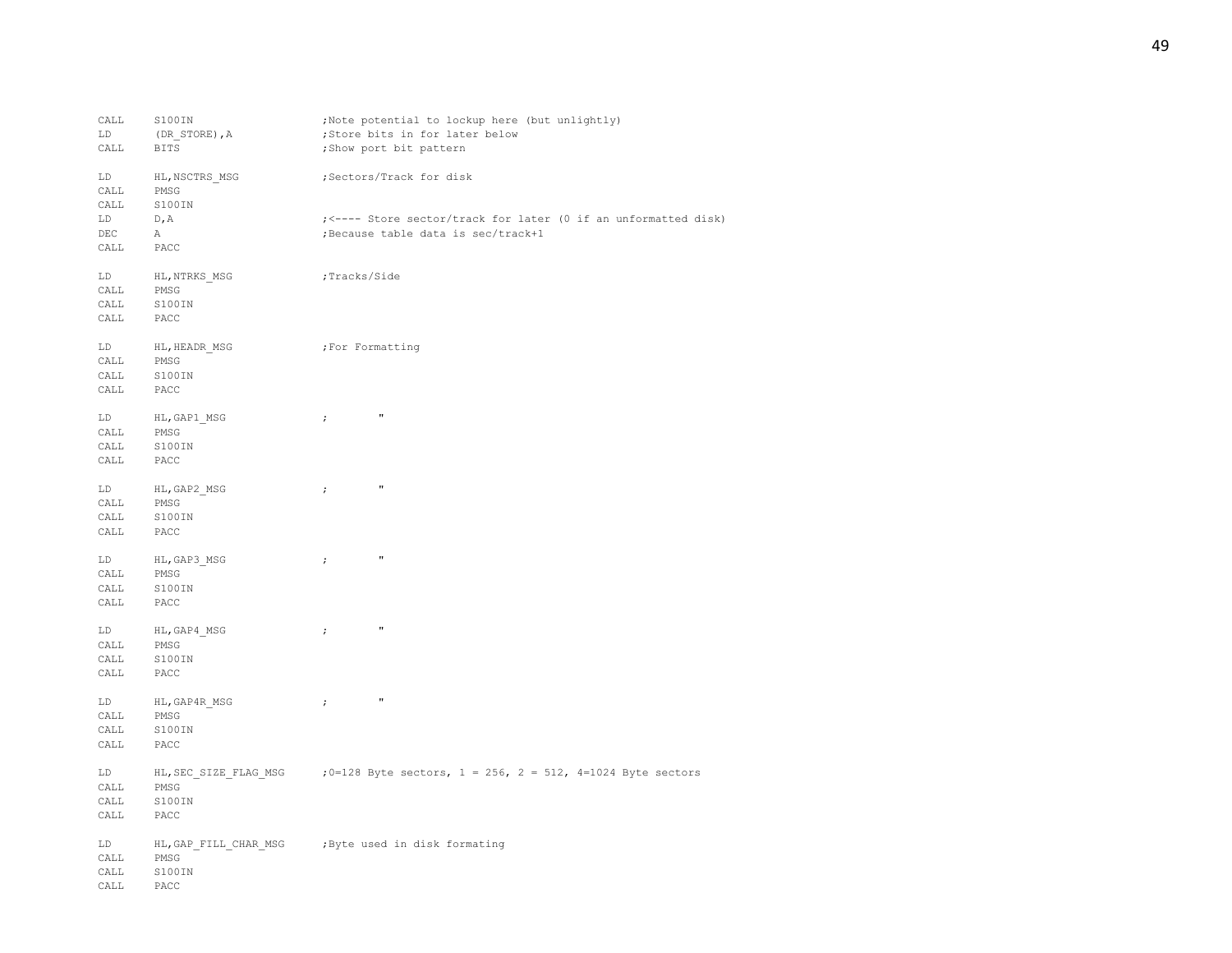| ${\rm LD}$<br>CALL<br>CALL<br>CALL   | HL, DATA FILL CHAR MSG<br>PMSG<br>S100IN<br>PACC | $\mathbf{u}$<br>$\pmb{\pi}$<br>$\mathbf{H}$<br>$\ddot{r}$                                          |
|--------------------------------------|--------------------------------------------------|----------------------------------------------------------------------------------------------------|
| LD<br>$\texttt{CAL}$<br>CALL<br>CALL | HL, SPECIAL FLAG MSG<br>PMSG<br>S100IN<br>PACC   | Flag byte for cases where after formatting disk need to be initilized. Normally 0, CPM86 FLAG = 1; |
| LD<br>CALL<br>CALL<br>CALL           | HL, SKEW MSG<br>PMSG<br>S100IN<br>PACC           | ; High address of sector skew table                                                                |
| CALL<br>CALL                         | S100IN<br>PACC                                   | ;Low address                                                                                       |
| LD<br>CALL<br>CALL<br>CALL           | PMSG<br>S100IN<br>PACC                           | HL, FORMAT NUM MSG; Each format will have a unique number in the table list below.                 |
| LD<br>CALL<br>CALL<br>CALL           | HL, SYS TRKS MSG<br>PMSG<br>S100IN<br>PACC       | ; How many tracks for system (usually 2 for 8-inch disks)                                          |
| LD<br>CALL                           | HL, SEC SIZE BYTES MSG<br>PMSG                   | ;Two Bytes. (128, 256, 512 or 1024)                                                                |
| CALL<br>CALL                         | S100IN<br>PACC                                   | ; High address                                                                                     |
| CALL<br>CALL                         | S100IN<br>PACC                                   | ; Low Address                                                                                      |
| LD<br>CALL                           | PMSG                                             | HL, TRACK SIZE MSG; Two Bytes. Track size (in bytes) of that disks format                          |
| CALL<br>CALL                         | S100IN<br>PACC                                   | ;High address                                                                                      |
| CALL<br>$\texttt{CAL}$               | S100IN<br>PACC                                   | ; Low Address                                                                                      |
| LD<br>CALL<br>CALL<br>$\texttt{CAL}$ | PMSG<br>S100IN<br>PACC                           | HL, CPM TRACK MSG ; CPM requested Track for this disk                                              |
| LD<br>CALL                           | PMSG                                             | HL, CPM SECTOR MSG; CPM requested Sector for this disk                                             |
| CALL<br>LD<br>CALL                   | S100IN<br>E, A<br>PACC                           | ; store sector data for later (0 if not used by CPM)                                               |
| LD                                   | A, D                                             | ; Check if the drive has an assigned format table (Sec = 0)                                        |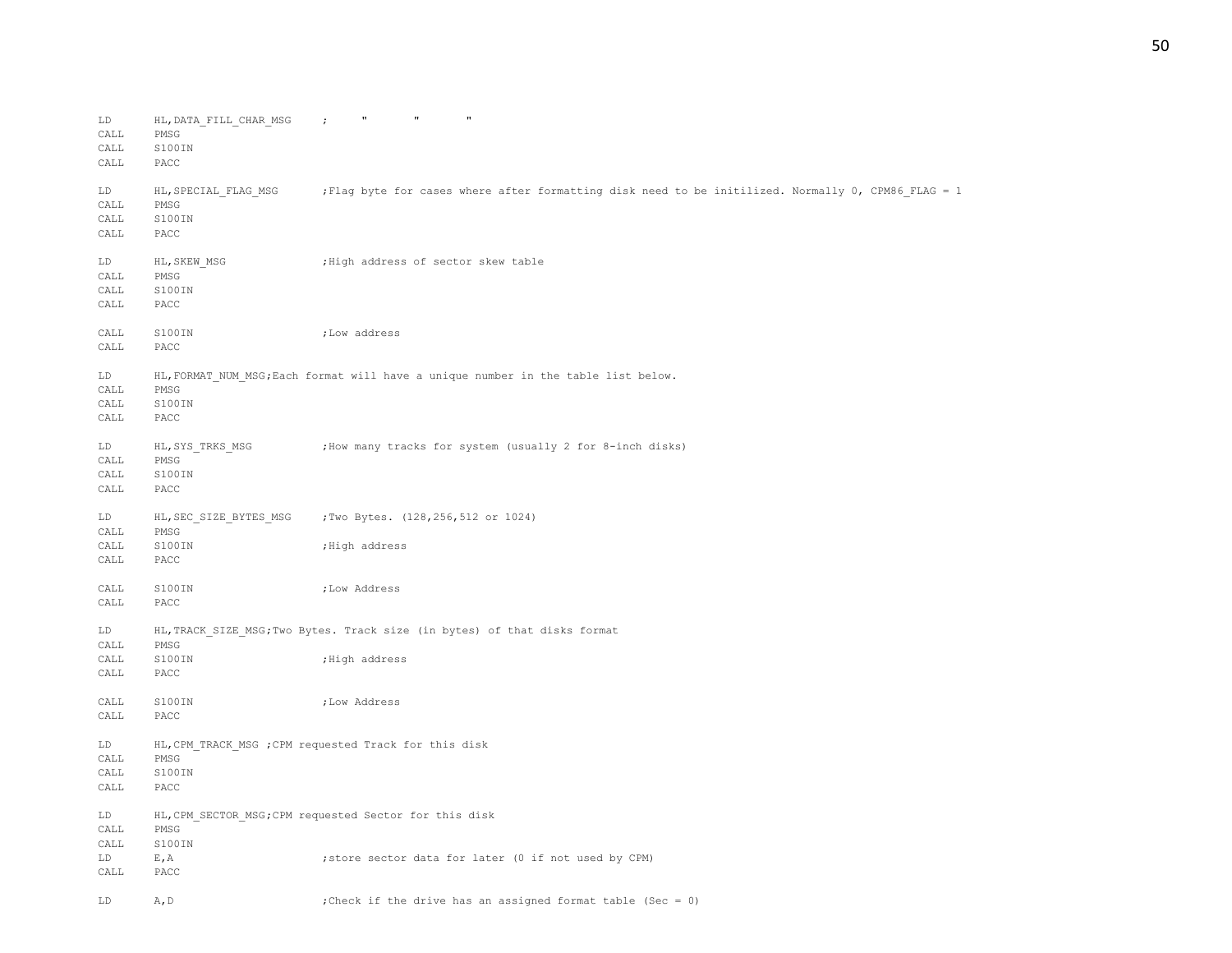| OR   | A.A                 |  |  |  | ; If zero then no format yet assigned |
|------|---------------------|--|--|--|---------------------------------------|
| JR.  | NZ, SHOW DRIVE INFO |  |  |  |                                       |
| LD.  | HL, NO SIDES MSG    |  |  |  |                                       |
| CALL | PMSG                |  |  |  |                                       |

- LD HL, NO\_FORMAT\_MSG ; No format for this disk so far<br>CALL PMSG
- PMSG
- JR DONE\_PORT

# SHOW\_DRIVE\_INFO:

|         | LD   | A, (DR STORE)  |  |               | ; Get Drive paramaters from above |  |  |
|---------|------|----------------|--|---------------|-----------------------------------|--|--|
|         | BIT  | SIDE BIT, A    |  |               |                                   |  |  |
|         | JR   | Z, BS BIT      |  | ;Z for Side B |                                   |  |  |
|         | LD   | HL, AS BIT MSG |  |               |                                   |  |  |
|         | CALL | PMSG           |  |               |                                   |  |  |
|         | JR.  | LOOK AT BITS   |  |               |                                   |  |  |
| BS BIT: | LD.  | HL, BS BIT MSG |  |               |                                   |  |  |
|         | CALL | PMSG           |  |               |                                   |  |  |

# LOOK\_AT\_BITS:

|         | LD         | A, (DR STORE)  | ; Get Drive paramaters from above             |  |  |  |  |
|---------|------------|----------------|-----------------------------------------------|--|--|--|--|
|         | <b>BIT</b> | DENSITY BIT, A | ; Now analyze the high nibble bits (SD or DD) |  |  |  |  |
|         | JR.        | Z, DD BIT      |                                               |  |  |  |  |
|         | LD.        | HL, SD BIT MSG |                                               |  |  |  |  |
|         | CALL       | PMSG           |                                               |  |  |  |  |
|         | JR.        | RAM CHECK SIZE |                                               |  |  |  |  |
| DD BIT: | LD         | HL, DD BIT MSG |                                               |  |  |  |  |
|         | CALL       | PMSG           |                                               |  |  |  |  |
|         |            |                |                                               |  |  |  |  |

# RAM\_CHECK\_SIZE:

|            | LD   | A, (DR STORE)  |           | ; Get Drive paramaters from above |  |
|------------|------|----------------|-----------|-----------------------------------|--|
|            | BIT  | SIZE BIT, A    | :5" or 8" |                                   |  |
|            | JR.  | Z, S5 BIT      |           |                                   |  |
|            | LD   | HL, S8 BIT MSG |           |                                   |  |
|            | CALL | PMSG           |           |                                   |  |
|            | JR.  | RAM CHECK SIDE |           |                                   |  |
| S5 BIT: LD |      | HL, S5 BIT MSG |           |                                   |  |
|            | CALL | PMSG           |           |                                   |  |

# RAM\_CHECK\_SIDE:

| S100 TN<br>CALL | ;Get SS/DS flag for this disk |  |
|-----------------|-------------------------------|--|
|-----------------|-------------------------------|--|

|            | BIT  | SIDE BIT, A    | ; Is it SS or DS disk           |
|------------|------|----------------|---------------------------------|
|            | JR.  | Z, CPM SS      | :00000100 for Single sided disk |
|            | LD   | HL, CPM DS MSG |                                 |
|            | CALL | PMSG           |                                 |
|            | JR.  | DONE PORT      |                                 |
| CPM SS: LD |      | HL, CPM SS MSG |                                 |
|            | CALL | PMSG           |                                 |
|            |      |                |                                 |

## DONE\_PORT:

| LD.   | HL, NEXT DISK MSG |  |  |                                 |
|-------|-------------------|--|--|---------------------------------|
| CALL  | PMSG              |  |  |                                 |
| CALL. | GETCMD            |  |  | :Check if more info is required |
| RET   |                   |  |  |                                 |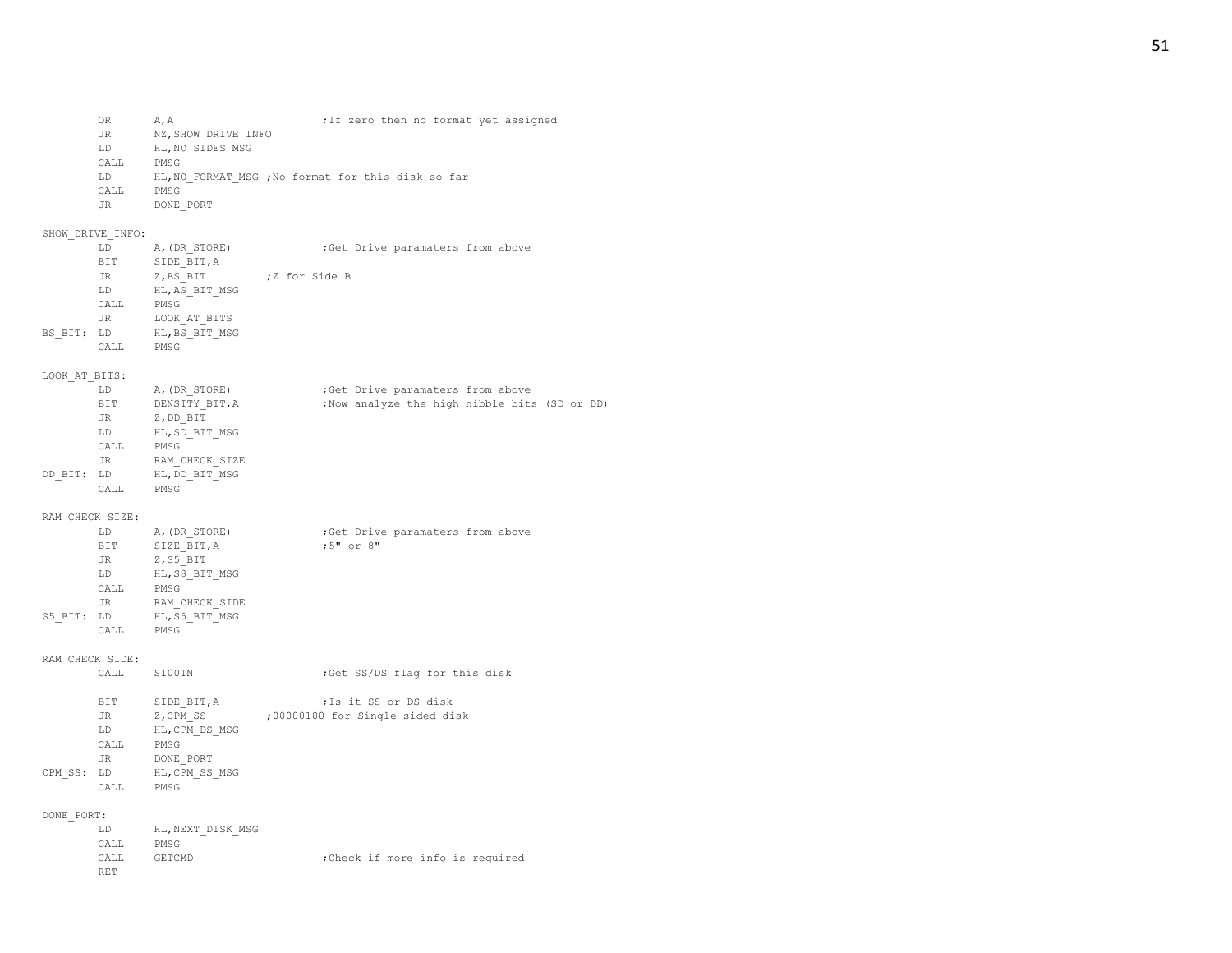| TBD: | <b>NOP</b> |  |                     |
|------|------------|--|---------------------|
|      | <b>NOP</b> |  | :fall into NOT DONE |

NOT\_DONE:

| T.D   | HL, NOT DONE MSG |
|-------|------------------|
| CALL. | PMSG             |
| .TP   | <b>T.OOP</b>     |

;-------------------------------SUPPORT ROUTINES ---------------------

;Display the Sector ID read from disk to RAM location at (TRACK\_ID\_BUFFERR)

|        | DISPLAY TRACK ID |                     | ; Display the 6 Bytes on the CRT |  |  |  |  |  |  |
|--------|------------------|---------------------|----------------------------------|--|--|--|--|--|--|
|        | LD               | HL, TRK ID MSG      |                                  |  |  |  |  |  |  |
|        | CALL             | PMSG                |                                  |  |  |  |  |  |  |
|        | LD               | B, 6                |                                  |  |  |  |  |  |  |
|        | LD               | HL, TRACK ID BUFFER |                                  |  |  |  |  |  |  |
| SHOW1: | LD               | A, (HL)             |                                  |  |  |  |  |  |  |
|        | CALL             | PACC                |                                  |  |  |  |  |  |  |
|        | <b>INC</b>       | НL                  |                                  |  |  |  |  |  |  |
|        | DJNZ             | SHOW1               |                                  |  |  |  |  |  |  |
|        | <b>RET</b>       |                     |                                  |  |  |  |  |  |  |

;Display the Sector read from disk to RAM location at (SECTOR\_BUFFER) DISPLAY\_TRACK:

| PUSH                                                                                                                                                                                                                           | AF                                                  |                                |
|--------------------------------------------------------------------------------------------------------------------------------------------------------------------------------------------------------------------------------|-----------------------------------------------------|--------------------------------|
| PUSH BC                                                                                                                                                                                                                        |                                                     |                                |
| PUSH DE                                                                                                                                                                                                                        |                                                     |                                |
| PUSH HL                                                                                                                                                                                                                        |                                                     |                                |
| DISP: CALL CRLF                                                                                                                                                                                                                |                                                     |                                |
|                                                                                                                                                                                                                                | LD HL, SECTOR BUFFER ; GET PARAMETERS IN [HL], [DE] |                                |
| LD                                                                                                                                                                                                                             | DE, SECTOR BUFFER + MAX TRACK SIZE                  |                                |
| T.D                                                                                                                                                                                                                            | A, L                                                | ; ROUND OFF ADDRESSES TO XX00H |
| AND OFOH                                                                                                                                                                                                                       |                                                     |                                |
| LD L, A                                                                                                                                                                                                                        |                                                     |                                |
| LD A, E                                                                                                                                                                                                                        |                                                     | ; FINAL ADDRESS LOWER HALF     |
| $LD$ $A, 16$                                                                                                                                                                                                                   |                                                     | ; Display line count           |
| LD and the set of the set of the set of the set of the set of the set of the set of the set of the set of the set of the set of the set of the set of the set of the set of the set of the set of the set of the set of the se | (LINE COUNT), A                                     |                                |
| AND OFOH                                                                                                                                                                                                                       |                                                     |                                |
| ADD A, 10H                                                                                                                                                                                                                     |                                                     | FINISH TO END OF LINE          |
| TSF172: CALL LFAD                                                                                                                                                                                                              |                                                     | ; CRLF, Print [HL] value       |
|                                                                                                                                                                                                                                | TSF175: LD C, SPACE                                 | ;One space across              |
| CALL CO                                                                                                                                                                                                                        |                                                     |                                |
| LD A, (HL)                                                                                                                                                                                                                     |                                                     |                                |
| CALL PACC                                                                                                                                                                                                                      |                                                     |                                |
| CALL HILOX                                                                                                                                                                                                                     |                                                     |                                |
| T.D.                                                                                                                                                                                                                           | A, L                                                |                                |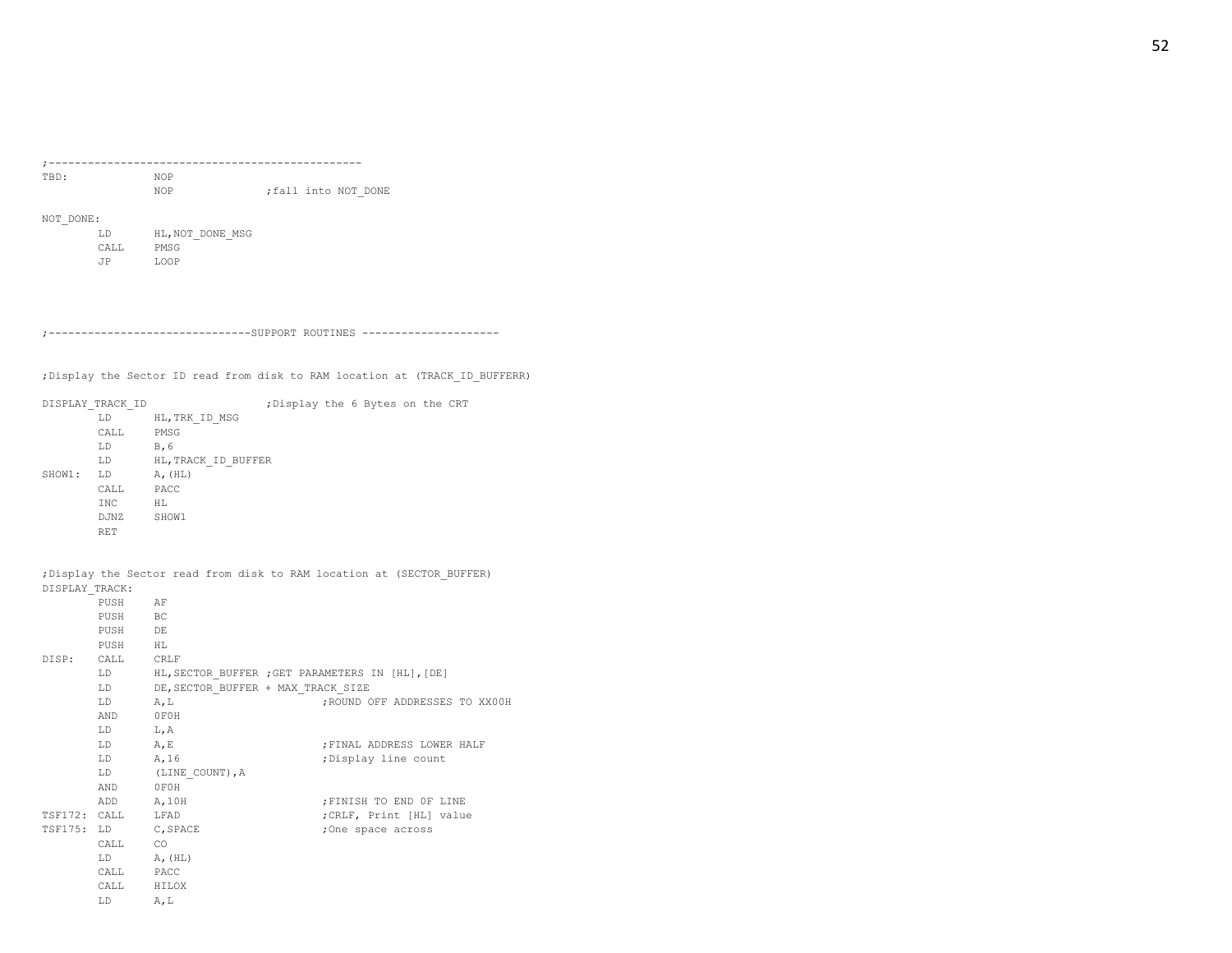|            | AND                                       | 0FH                                                                                    |                                                            |
|------------|-------------------------------------------|----------------------------------------------------------------------------------------|------------------------------------------------------------|
|            |                                           | JR NZ, TSF175                                                                          |                                                            |
|            | LD                                        | C, TAB                                                                                 | ; INSERT A TAB BETWEEN DATA                                |
|            | $\mathtt{CALL}$                           | CO                                                                                     |                                                            |
|            | $LD$ B, $4H$                              |                                                                                        | ; ALSO 4 SPACES                                            |
| TTA11: LD  |                                           | C, SPACE                                                                               |                                                            |
|            | CALL CO                                   |                                                                                        |                                                            |
|            | DJNZ                                      | TTA11                                                                                  |                                                            |
|            | $LD$ $B, 16$                              |                                                                                        | ; NOW PRINT ASCII (16 CHARACTERS)                          |
|            | PUSH                                      | $DE$                                                                                   | ; TEMPORLY SAVE [DE]                                       |
|            | LD                                        | DE,0010H                                                                               |                                                            |
|            | SBC HL, DE                                |                                                                                        |                                                            |
|            | POP                                       | DE                                                                                     |                                                            |
| TT11:      | LD A, (HL)                                |                                                                                        |                                                            |
|            |                                           |                                                                                        |                                                            |
|            | AND 7 FH<br>CP                            | $\mathbf{H}=\mathbf{H}$                                                                | ; FILTER OUT CONTROL CHARACTERS'                           |
|            | JR NC, TT33                               |                                                                                        |                                                            |
| TT22:      | LD                                        | A, '.'                                                                                 |                                                            |
| TT33:      | CP                                        | 07CH                                                                                   |                                                            |
|            |                                           |                                                                                        |                                                            |
|            | JR                                        | NC, TT22                                                                               |                                                            |
|            | LD                                        | C, A                                                                                   | ; SET UP TO SEND                                           |
|            | $\verb CALL   \hspace*{.6cm} \texttt{CO}$ |                                                                                        |                                                            |
|            | INC<br>DJNZ TT11                          | HL                                                                                     |                                                            |
|            |                                           |                                                                                        | ; REPEAT FOR WHOLE LINE                                    |
|            |                                           | LD A, (LINE_COUNT)                                                                     |                                                            |
|            | DEC                                       | A                                                                                      |                                                            |
|            |                                           |                                                                                        | LD (LINE COUNT), A ; Check if we have done a page of lines |
|            | JR                                        | NZ, TSF172                                                                             |                                                            |
|            | LD $A, 16$                                |                                                                                        |                                                            |
|            |                                           | $\begin{tabular}{ll} \tt LD & & (LINE\_COUNT) \; , A \\ \tt CALL & CRLF \end{tabular}$ |                                                            |
|            |                                           |                                                                                        |                                                            |
|            | ${\tt PUSH}$ $\quad$ $\rm HL$             |                                                                                        |                                                            |
|            | LD                                        | HL,HIT SP MSG                                                                          | ; "Hit ESC to Abort Msg"                                   |
|            | CALL PMSG                                 |                                                                                        |                                                            |
|            | CALL                                      | CI <sub>.</sub>                                                                        |                                                            |
|            | CP                                        | A, ESC                                                                                 |                                                            |
|            | POP HL                                    |                                                                                        |                                                            |
|            | JR 1                                      | Z, TRK DONE                                                                            |                                                            |
|            | CALL CRLF                                 |                                                                                        |                                                            |
|            | JR TSF172                                 |                                                                                        |                                                            |
| $\ddot{ }$ |                                           |                                                                                        |                                                            |
| TRK DONE:  |                                           |                                                                                        |                                                            |
|            | POP                                       | HL                                                                                     | ; Abort display                                            |
|            | POP                                       | DE                                                                                     |                                                            |
|            | POP                                       | BC                                                                                     |                                                            |
|            | POP                                       | AF                                                                                     |                                                            |
|            | <b>RET</b>                                |                                                                                        |                                                            |

;Display the Sector read from disk to RAM location at (SECTOR\_BUFFER) DISPLAY\_SECTOR:

| PUSH | AF  |
|------|-----|
| PUSH | BC. |
| PUSH | DE. |
| PUSH | HT. |
|      |     |
| PUSH | HT. |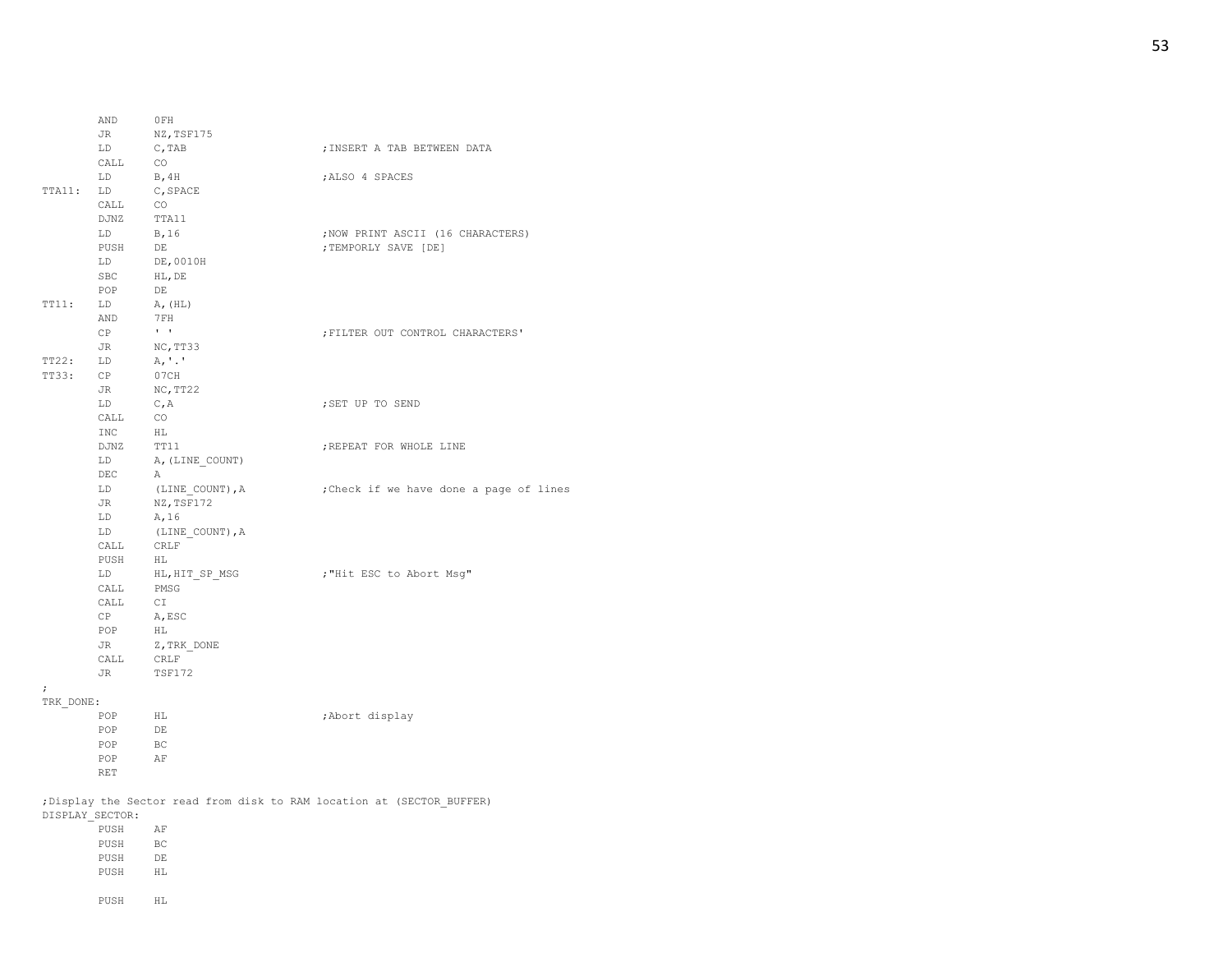|             | CALL<br>POP                                                           | SHOW TSS LOC<br>HL.                              | ; Track = xxH Sector = xxH, Side=A/B<br>; Move DMA address into HL |
|-------------|-----------------------------------------------------------------------|--------------------------------------------------|--------------------------------------------------------------------|
|             | LD<br>OR<br>JP                                                        | A, A<br>NZ, SEC DONE                             | A, (DISPLAY FLAG) ; Is Detailed sector data display ON/OFF         |
|             | PUSH<br>LD<br>LD<br>ADD                                               | HL<br>D, (IX+SEC SIZE BYTES+1)<br>HL, DE         | E, (IX+SEC SIZE BYTES) ; 128, 256, 512 or 1024 byte sector size    |
|             | EX<br>POP<br>JR                                                       | DE, HL<br>HL<br>SDISP1                           | ; [DE] is now [HL]+ sector size                                    |
| SDISP1: LD  | SDISP: CALL CRLF<br>AND                                               | A, L<br>OFOH                                     | ; ROUND OFF ADDRESSES TO XX00H                                     |
|             | LD<br>LD<br>LD                                                        | L, A<br>A, 16<br>(LINE COUNT), A                 | ;Display line count                                                |
|             | LD<br>AND                                                             | A, E<br>OFOH                                     | ; FINAL ADDRESS LOWER HALF                                         |
|             | ADD                                                                   | A, 10H                                           | ; FINISH TO END OF LINE                                            |
| SF172: CALL |                                                                       | LFAD                                             | ; CRLF, Print [HL] value                                           |
| $SFI75:$ LD | $\begin{tabular}{ll} CALL & CO \\ LD & A, (HL) \end{tabular}$<br>CALL | C, SPACE<br>PACC                                 | ;One space across                                                  |
|             | CALL<br>LD<br>AND                                                     | HILOX<br>A, L<br>0FH                             | ; If [HL]=[DE] we pop stack and return                             |
|             | JR<br>LD<br>CALL                                                      | NZ, SF175<br>C, TAB<br>CO <sub>0</sub>           | ; INSERT A TAB BETWEEN DATA                                        |
| STAI:       | LD<br>LD<br>CALL                                                      | <b>B, 4H</b><br>C, SPACE<br>CO                   | ; ALSO 4 SPACES                                                    |
|             | DJNZ<br>LD<br>PUSH<br>LD<br>SBC<br>POP                                | STA11<br>B, 16<br>DE<br>DE,0010H<br>HL, DE<br>DE | ; NOW PRINT ASCII (16 CHARACTERS)<br>; TEMPORLY SAVE [DE]          |
| ST11:       | LD<br>AND<br>CP                                                       | $A$ , $(HL)$<br>7FH<br>$\mathbf{r}=\mathbf{r}$   | ; FILTER OUT CONTROL CHARACTERS'                                   |
|             | JR                                                                    | NC, ST33                                         |                                                                    |
| ST22:       | LD                                                                    | A, '.'                                           |                                                                    |
| ST33:       | CP<br>JR                                                              | 07CH<br>NC, ST22                                 |                                                                    |
|             | LD<br>CALL                                                            | C, A<br>CO                                       | ; SET UP TO SEND                                                   |
|             | INC                                                                   | HL                                               |                                                                    |
|             | DJNZ                                                                  | ST11                                             | ; REPEAT FOR WHOLE LINE                                            |
|             | LD                                                                    | A, (LINE COUNT)                                  |                                                                    |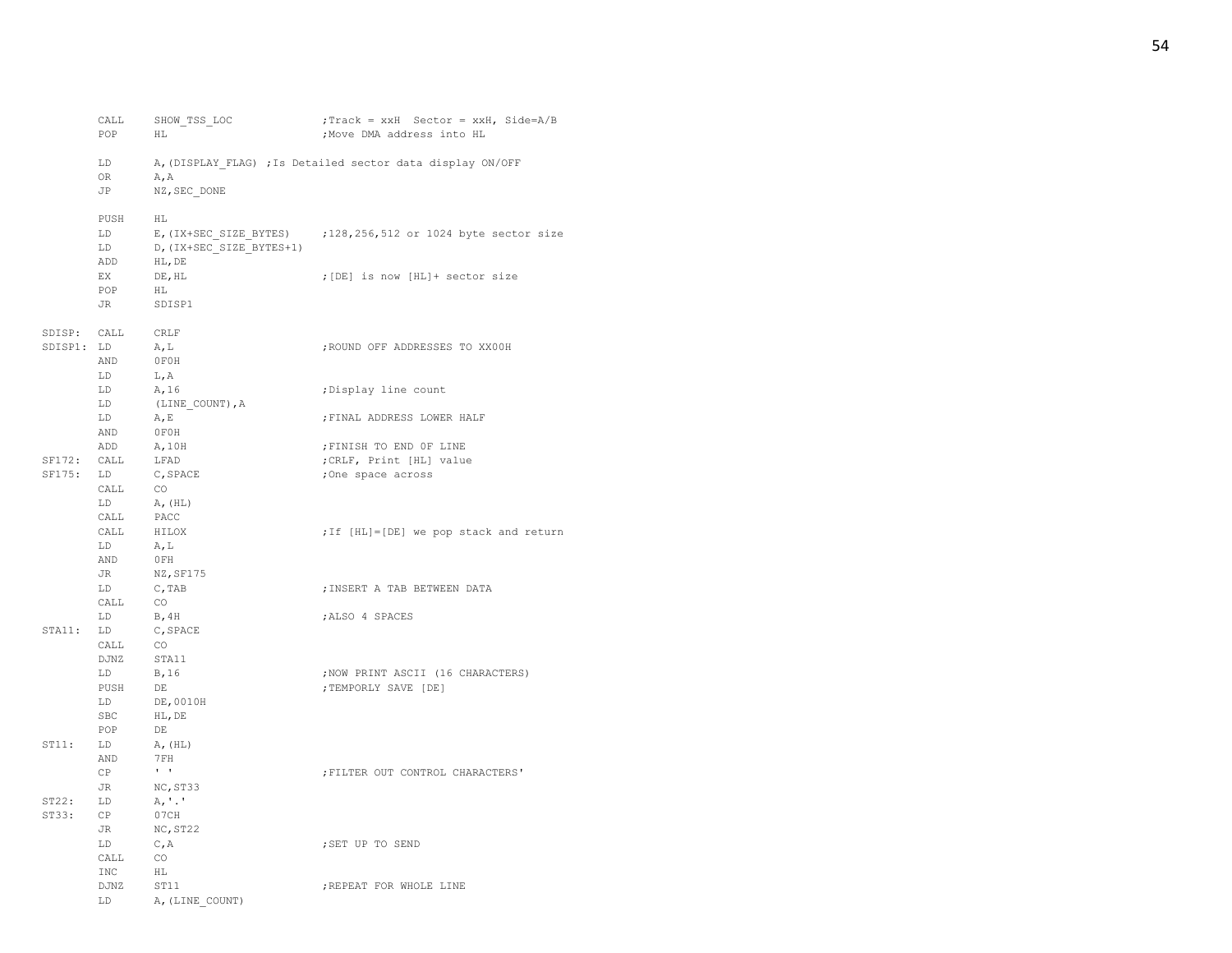|                      | JR                       | NZ, SF172                           |                                                                                          |
|----------------------|--------------------------|-------------------------------------|------------------------------------------------------------------------------------------|
|                      | LD                       | A, 16                               |                                                                                          |
|                      | LD                       | (LINE COUNT), A                     |                                                                                          |
|                      | ${\tt CALL}$             | CRLF                                |                                                                                          |
|                      | LD                       |                                     | A, (HALT CHECK FLAG) ; Do we have a keyboard check for CRT display                       |
|                      | OR                       | A, A                                |                                                                                          |
|                      | <b>JR</b>                | Z, SF172                            |                                                                                          |
|                      | PUSH                     | HL                                  |                                                                                          |
|                      | LD                       | HL, HIT_SP_MSG                      | ; "Hit ESC to Abort Msg"                                                                 |
|                      | CALL                     | PMSG                                |                                                                                          |
|                      | CALL                     | C1                                  |                                                                                          |
|                      | CP                       | A, ESC                              |                                                                                          |
|                      | POP                      | HL                                  |                                                                                          |
|                      | JR                       | Z, SEC_DONE                         |                                                                                          |
|                      | CALL                     | CRLF                                |                                                                                          |
|                      | JR                       | SF172                               |                                                                                          |
| SEC DONE:            |                          |                                     |                                                                                          |
|                      | POP                      | HL                                  |                                                                                          |
|                      | POP                      | DE                                  |                                                                                          |
|                      | POP                      | <b>BC</b>                           |                                                                                          |
|                      | POP                      | AF                                  |                                                                                          |
|                      | <b>RET</b>               |                                     |                                                                                          |
|                      |                          |                                     |                                                                                          |
|                      |                          |                                     |                                                                                          |
| $\ddot{\phantom{0}}$ |                          |                                     |                                                                                          |
|                      | ; PRINT [HL] AND A SPACE |                                     |                                                                                          |
|                      | LFAD: CALL CRLF          |                                     |                                                                                          |
|                      | PUSH                     | HL                                  |                                                                                          |
|                      |                          | PUSH BC<br>CALL LADR<br>LD C, SPACE |                                                                                          |
|                      |                          |                                     |                                                                                          |
|                      |                          |                                     |                                                                                          |
|                      | CALL                     | CO                                  |                                                                                          |
|                      | POP                      | BC                                  |                                                                                          |
|                      | POP                      | H <sub>L</sub>                      |                                                                                          |
|                      | <b>RET</b>               |                                     |                                                                                          |
|                      |                          |                                     |                                                                                          |
|                      | ; PRINT [HL] ON CONSOL   |                                     |                                                                                          |
|                      | LADR: LD A, H            |                                     |                                                                                          |
|                      | CALL                     | PACC                                |                                                                                          |
|                      | LD<br>CALL               | A, L<br>PACC                        |                                                                                          |
|                      | <b>RET</b>               |                                     |                                                                                          |
|                      |                          |                                     |                                                                                          |
|                      |                          |                                     |                                                                                          |
|                      |                          |                                     | ; RANGE TEST ROUTINE CARRY SET = RANGE EXCEEDED (Used by Sector and Track display, only) |
| HILOX: CALL          |                          | HILO                                |                                                                                          |
|                      | RET                      | NC                                  |                                                                                          |
| $:$ --------         |                          |                                     |                                                                                          |
|                      | LD                       | B, 10                               |                                                                                          |
|                      | LD                       | C, BS                               | ; Cleanup bug where one extra data byte is printed!                                      |
| SCLEAN: CALL         |                          | <b>CO</b>                           | ; Need it initially, to get ascii on last line printed!                                  |
|                      | DJNZ                     | SCLEAN                              |                                                                                          |
|                      | LD                       | B, 10                               |                                                                                          |
|                      | LD                       | $C_{L}$ $\uparrow$                  | ; Then print 8 spaces                                                                    |
|                      |                          |                                     |                                                                                          |
|                      |                          |                                     |                                                                                          |

LD (LINE\_COUNT), A ; Check if we have done a page of lines

DEC A<br>LD (LINE\_COUNT), A

# 55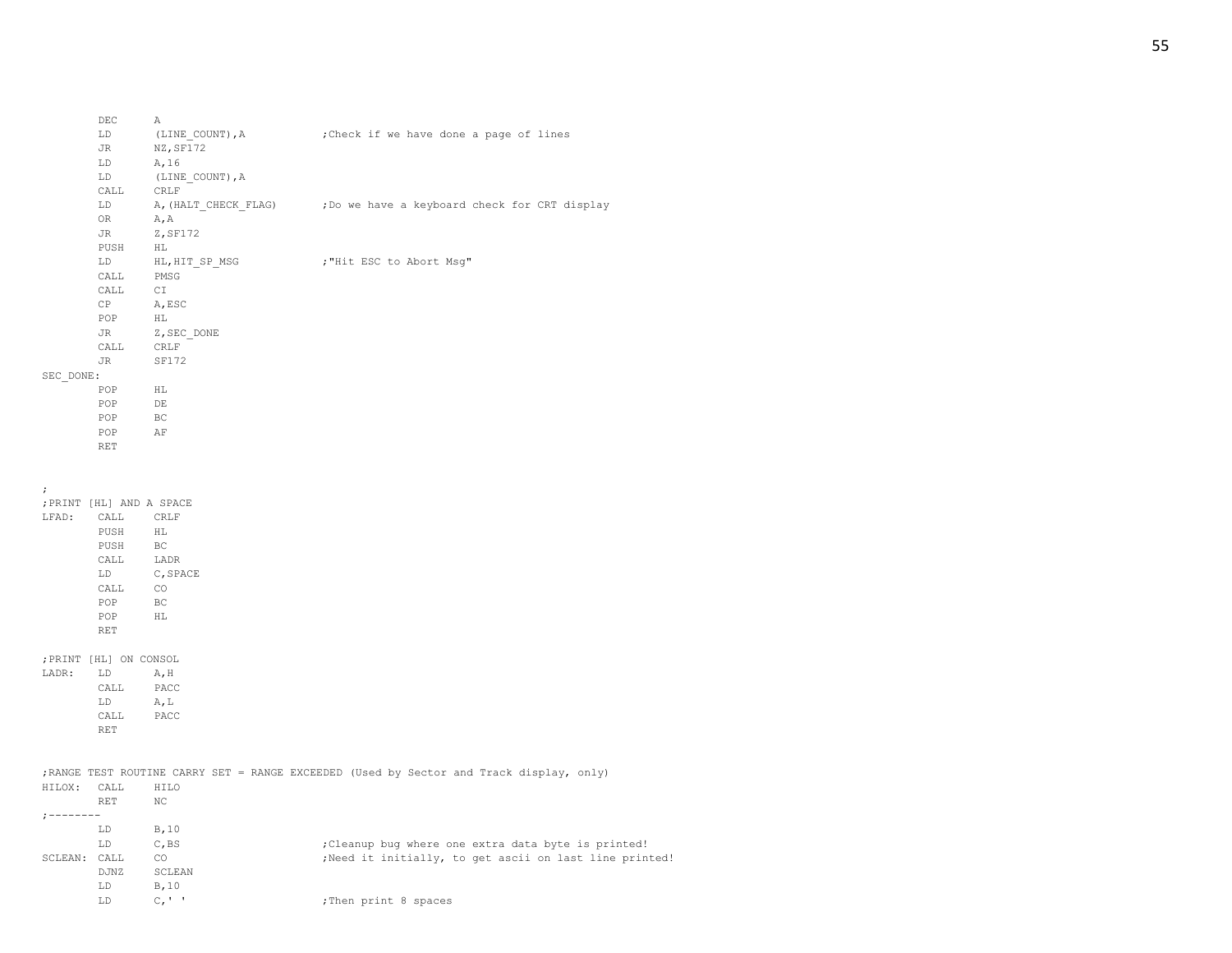| SCLEAN1: CALL |            | CO           |                                        |
|---------------|------------|--------------|----------------------------------------|
|               | DJNZ       | SCLEAN1      |                                        |
|               | LD         | C, CR        | ; and finel CR                         |
|               | CALL       | CO.          |                                        |
|               |            |              |                                        |
|               | POP        | HL           | ; Balance up Stack                     |
|               | POP        | HL           | ;All done                              |
|               | POP        | $\rm{DE}$    |                                        |
|               | POP        | BC           |                                        |
|               | POP        | AF           |                                        |
|               | <b>RET</b> |              |                                        |
| HILO:         | <b>INC</b> | HL           | ; RANGE CHECK SET CARRY IF [DE] = [HL] |
|               | LD         | A, H         |                                        |
|               | OR         | L            |                                        |
|               | SCF        |              |                                        |
|               | <b>RET</b> | $\mathbb{Z}$ |                                        |
|               | LD         | A, E         |                                        |
|               | SUB        | L            |                                        |
|               | LD         | A, D         |                                        |
|               | SBC        | A, H         |                                        |
|               | <b>RET</b> |              |                                        |

| WAIT FOR ACK:   |            |                  |                                                                                      |
|-----------------|------------|------------------|--------------------------------------------------------------------------------------|
|                 | PUSH       | BC.              |                                                                                      |
|                 | PUSH       | DE               |                                                                                      |
|                 | LD         | BC, 0            |                                                                                      |
|                 | LD         |                  | E, STATUS DELAY : Timeout, (about 2 seconds)                                         |
| WAIT 1: IN      |            |                  | A, (S100 STATUS B); Send data to ZFDC output (arrive with character to be sent in C) |
|                 | BIT        | DIRECTION BIT, A | ; Is ZFDC in input mode                                                              |
|                 | JR         |                  | Z, WAIT 2 ;if low then ZFDC is still in input mode                                   |
|                 | CALL       |                  | S100STAT : Wait until ZFDC Board sends something                                     |
|                 | JP         |                  | NZ, GET HAND SHAKE; Return Z flag set if OK, Status in [E]                           |
| WAIT 2: DJNZ    |            | WAIT 1           | :Try for ~2 seconds                                                                  |
|                 | <b>DEC</b> | $\mathbb B$      | ; Reset B to OFFH                                                                    |
|                 | <b>DEC</b> | $\mathbb{C}$     |                                                                                      |
|                 | JR         | NZ, WAIT 1       |                                                                                      |
|                 | <b>DEC</b> | B                | ; Reset B to OFFH                                                                    |
|                 | <b>DEC</b> | $\mathsf{C}$     |                                                                                      |
|                 | <b>DEC</b> | $\,$ E           |                                                                                      |
|                 | JR         | NZ, WAIT 1       |                                                                                      |
|                 | XOR        | $\mathbb A$      |                                                                                      |
|                 | DEC.       | $\mathbb{A}$     |                                                                                      |
|                 | POP        | DE               | ; Balance up stack                                                                   |
|                 | POP        | <b>BC</b>        |                                                                                      |
|                 | <b>RET</b> |                  | ; Return NZ flag set if timeout AND OFFH in [A]                                      |
|                 |            |                  |                                                                                      |
| GET HAND SHAKE: |            |                  |                                                                                      |
|                 | CALL       | S100IN           | ;Get returned Error # (Note this releases the SEND DATA routine on the ZFDC board)   |
|                 | CP         |                  | A, NO ERRORS FLAG ; Was SEND OK/NO ERRORS FLAG sent back from ZFDC Board             |
|                 | POP        | DE               | ; Balance up stack                                                                   |
|                 | POP        | <b>BC</b>        |                                                                                      |

RET ;Return NZ if problem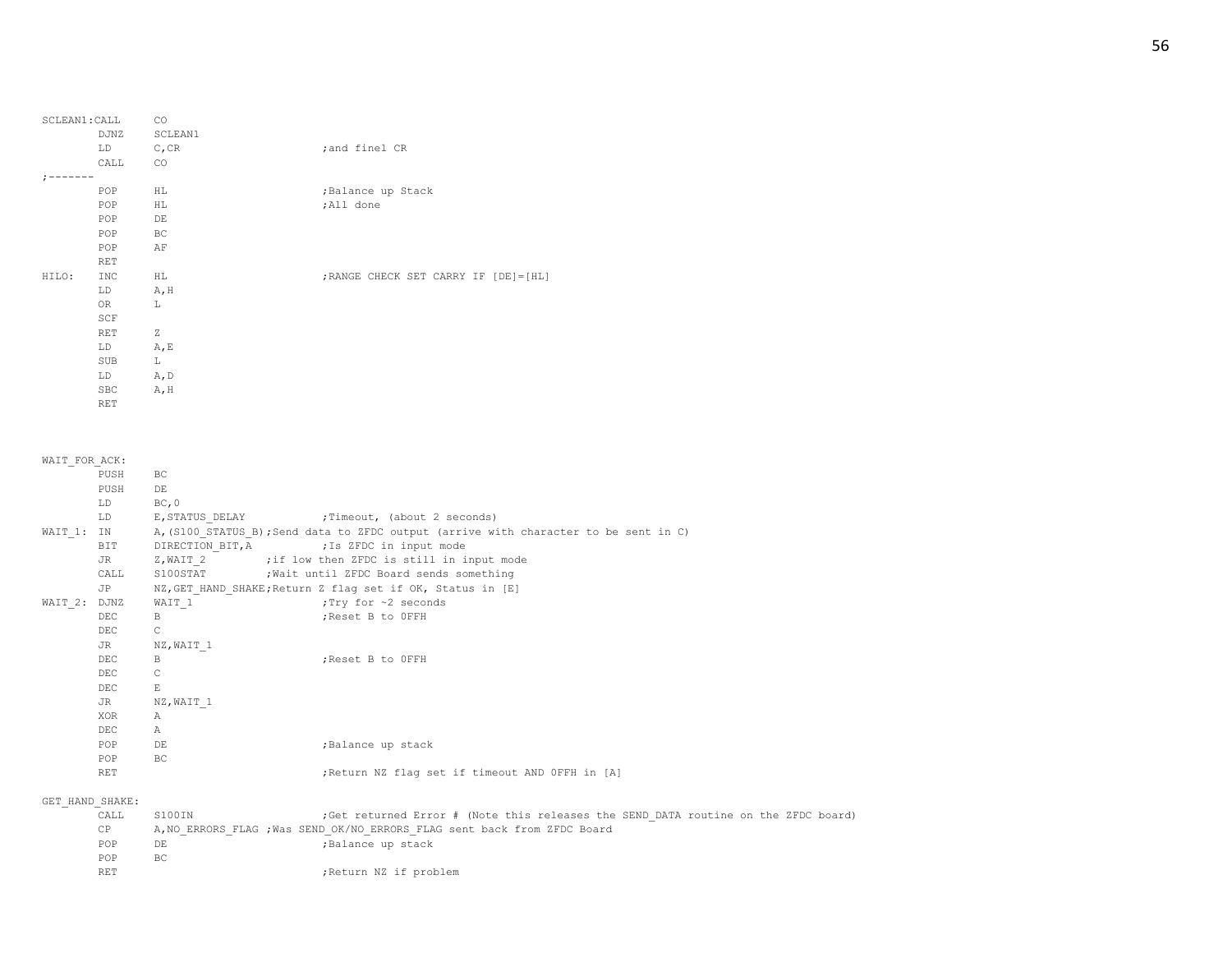| WAIT FOR JOB DONE: |                                           | ; This is a special wait (a long time) for things like disk formatting               |  |  |
|--------------------|-------------------------------------------|--------------------------------------------------------------------------------------|--|--|
| PUSH               | BC.                                       | ; the operator can abort the job being done by typing ESC key                        |  |  |
| PUSH               | DE                                        |                                                                                      |  |  |
| LD                 | B, 0                                      |                                                                                      |  |  |
|                    | WAIT 3                                    | ;Let hardware settle down from possible previous command                             |  |  |
|                    |                                           | A, (S100 STATUS B); Send data to ZFDC output (arrive with character to be sent in C) |  |  |
| BIT                | DIRECTION BIT, A (Is ZFDC in input mode   |                                                                                      |  |  |
| JR                 |                                           | Z, WAIT 4 ; if low then ZFDC is in input mode                                        |  |  |
| CALL               | S100STAT : Wait until ZFDC Board is ready |                                                                                      |  |  |
| JP                 | NZ, GET HAND SHAKE; NZ, something there!  |                                                                                      |  |  |
| CALL               |                                           | CONSTAT CONSTAT : Is there an ESC at the consol                                      |  |  |
| JR                 | Z, WAIT 4                                 |                                                                                      |  |  |
| CALL               | CI                                        |                                                                                      |  |  |
| CP                 | A, ESC                                    |                                                                                      |  |  |
| JR                 | NZ, WAIT 4                                |                                                                                      |  |  |
| POP                | DE.                                       | ;Balance up stack                                                                    |  |  |
| POP                | BC.                                       |                                                                                      |  |  |
| XOR                | A, A                                      |                                                                                      |  |  |
| DEC.               | A                                         |                                                                                      |  |  |
| LD                 | A, ABORT FLAG                             | ; Return OFEH, This error message flags operator terminated command                  |  |  |
| <b>RET</b>         |                                           | ; Return NZ flag as well                                                             |  |  |
|                    | WAIT 3: DJNZ<br>WAIT 4: IN                |                                                                                      |  |  |

;----------- Generalized Error string display routine. The Error # is in [A] -------------------------

| SHOW ERRORS: |      |                  | ; Display error information                        |  |  |  |  |  |
|--------------|------|------------------|----------------------------------------------------|--|--|--|--|--|
|              | PUSH | AF               | ;Need to retain Z flag info                        |  |  |  |  |  |
|              | CP   | A, OFFH          | ; WAIT FOR ACK Timeout, (about 2 seconds) recieved |  |  |  |  |  |
|              | JR   | Z, TIMEOUT ERR   |                                                    |  |  |  |  |  |
|              | CP   | A, CMD RANGE ERR |                                                    |  |  |  |  |  |
|              | JR   | NC, RANGE ERROR  |                                                    |  |  |  |  |  |
|              | LD   | HL, ERROR TBL    |                                                    |  |  |  |  |  |
|              | ADD  | A, A             | ; X2                                               |  |  |  |  |  |
|              | ADD  | A, L             |                                                    |  |  |  |  |  |
|              | LD   | L, A             |                                                    |  |  |  |  |  |
|              | LD   | A, (HL)          |                                                    |  |  |  |  |  |
|              | INC  | HL               |                                                    |  |  |  |  |  |
|              | LD   | $H$ , $(HL)$     |                                                    |  |  |  |  |  |
|              | LD   | L, A             | ; [HL] Now contains pointer to error string        |  |  |  |  |  |
|              | CALL | PMSG             | ; Print Error message string                       |  |  |  |  |  |
|              | CALL | CRLF             |                                                    |  |  |  |  |  |
|              | POP  | AF               |                                                    |  |  |  |  |  |
|              | RET  |                  |                                                    |  |  |  |  |  |

### TIMEOUT\_ERR:

| T.D   | HL, TIMEOUT ERROR MSG |  |
|-------|-----------------------|--|
| CALL. | PMSG                  |  |
| POP   | AF                    |  |
| RET   |                       |  |

| RANGE ERROR: |            |                     |  |  | ; If out or range Error message number |  |
|--------------|------------|---------------------|--|--|----------------------------------------|--|
|              | PUSH       | AF                  |  |  |                                        |  |
|              | LD.        | HL, RANGE ERROR MSG |  |  |                                        |  |
|              | CALL       | PMSG                |  |  |                                        |  |
|              | <b>POP</b> | AF                  |  |  |                                        |  |
|              | CALL       | PACC                |  |  |                                        |  |

LD HL,H\_MSG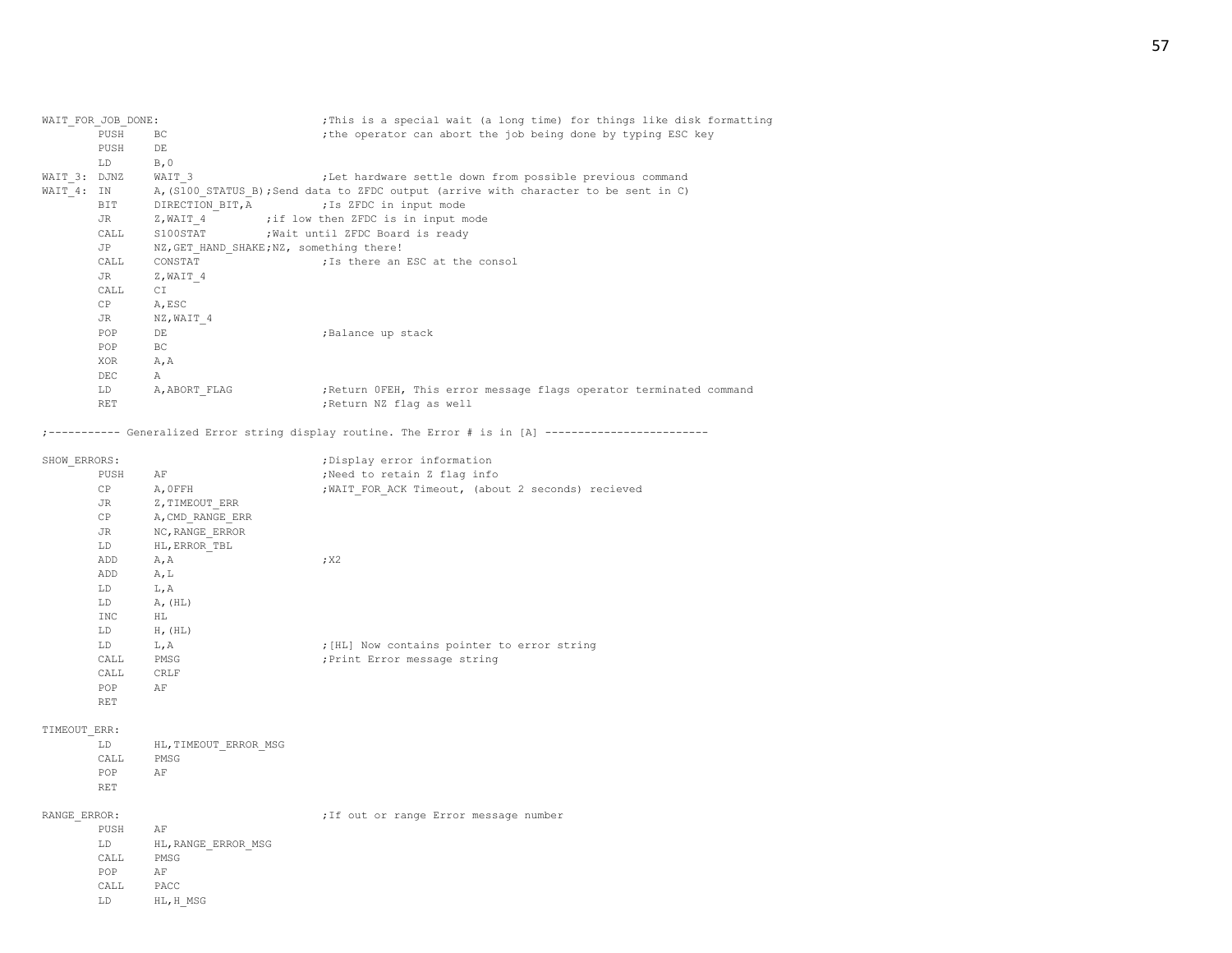| CALL. | PMSG |
|-------|------|
| CALL. | CRLF |
| POP   | ΑF   |
| RET   |      |

SHOW\_DRIVE\_NAME:

|             | PUSH       | IX.           | ;Save origional pointer      |
|-------------|------------|---------------|------------------------------|
| SHOW DR1:LD |            | A, (IX+TITLE) |                              |
|             | 0R         | A, A          | ; Repeat up to end of string |
|             | JP         | Z, SHOW DR2   |                              |
|             | LD         | C, A          |                              |
|             | CALL       | CO            |                              |
|             | <b>INC</b> | IX            |                              |
|             | JP         | SHOW DR1      |                              |
| SHOW DR2:   |            |               |                              |
|             | POP        | IX            |                              |
|             | <b>RET</b> |               |                              |

; General routine to show the current location of the active disk head.

; Will display track, sector and side if two sided drive/disk ; Format is 'At TRACK xxH, SCETOR yyH, SIDE A/B.'

; Note: NO CR/LF at start of string

```
;
```

```
SHOW_TSS_LOC:
      PUSH HL
      LD HL, AT TRK ;Announce current track position
      CALL PMSG
      \begin{tabular}{ll} \tt LD & A, (@TRK) \\ \tt CALL & PACC \end{tabular}PACC
      LD HL, AT_SEC ;and Sector position
      CALL PMSG
      LD A,(@SEC)
      CALL PACC
SHOW SIDES: ; ;Announce head if 2 sided disk
      BIT SIDE BIT, (IX+HW_BYTE) ; Is it a 1 or 2 sided disk
      JR Z,RW_SKIP_SIDES ;If 0 is a ss disk so skip side display
      LD A, (@SIDE) ;Get hardware selection
      OR A, A ;Port Hardware for side selection (0=A, 1=B)
      JR NZ, RW B SIDE
      LD HL, HEADO MSG ;Announce side 0 (or A)
      CALL PMSG
      POP HL
      RET
RW_B_SIDE:
      LD HL, HEAD1 MSG ;Announce side 1 (or B)
      CALL PMSG
      POP HL
      RET
RW_SKIP_SIDES:
       LD HL, H MSG ;If SS disk, no need for a HEAD# message
      CALL PMSG
      POP HL
      RET
```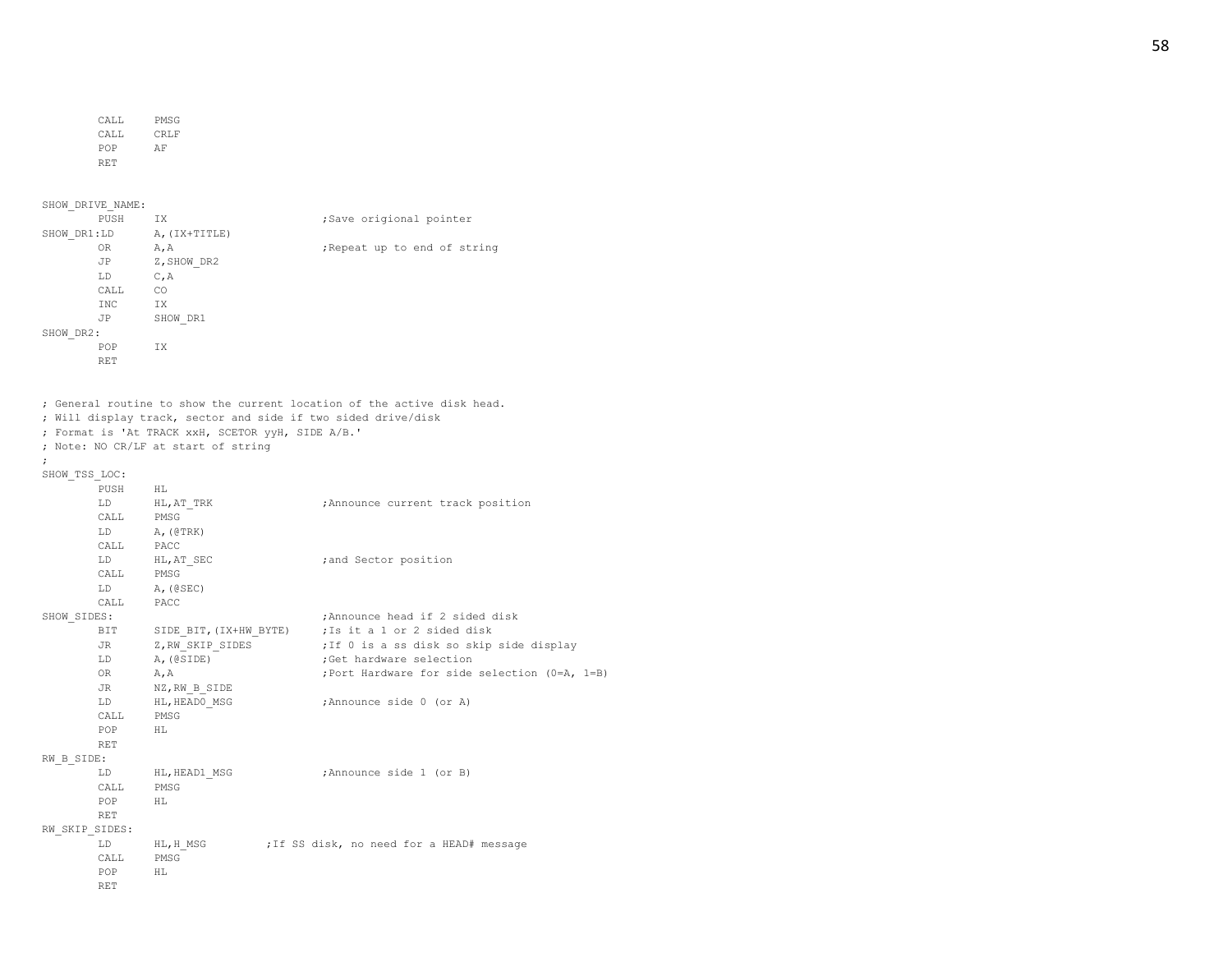;Main Routing to get a command character from Keyboard. Character returned in [A]

|            | GETCMD: CALL CI<br>CALL UCASE<br>CP A, ESC |                                      | ;GET A CHARACTER, convert to UC, ECHO it    |
|------------|--------------------------------------------|--------------------------------------|---------------------------------------------|
|            | RET Z                                      |                                      | ;Don't echo an ESC                          |
|            | PUSH                                       | AF                                   | ;Save it                                    |
|            | PUSH BC                                    |                                      |                                             |
|            | $LD$ $C, A$                                |                                      |                                             |
|            | CALL CO                                    |                                      | ;Echo it                                    |
|            | POP BC                                     |                                      |                                             |
|            | <b>POP</b>                                 | AF                                   | ; Get it back. Return with Character in [A] |
|            | RET                                        |                                      |                                             |
|            |                                            |                                      |                                             |
| $\ddot{ }$ |                                            |                                      | ;Convert LC to UC                           |
|            | UCASE: CP A, 'a'                           |                                      | ;must be >= lowercase a                     |
|            | RET                                        | $\mathbb{C}$ and $\mathbb{C}$        | ; else go back                              |
|            |                                            |                                      | $CP$ A, 'z'+1 ; must be $\leq$ lowercase z  |
|            |                                            | RET NC                               | ; else go back                              |
|            | SUB                                        | A, 'a'-'A'                           | subtract lowercase bias;                    |
|            | <b>RET</b>                                 |                                      |                                             |
|            |                                            | : ASCII TO BINARY CONVERSION ROUTINE |                                             |
|            | ASBIN: SUB                                 | 30H                                  |                                             |
|            | CP 0AH                                     |                                      |                                             |
|            | RET M                                      |                                      |                                             |
|            | SUB 07H                                    |                                      |                                             |
|            | <b>RET</b>                                 |                                      |                                             |
|            |                                            |                                      |                                             |
|            |                                            |                                      |                                             |

; Return with 2 HEX digits in [A]. If abort, Carry flag set + ESC in [A]

#### GETHEX:

| PUSH BC      |                           |                                         |
|--------------|---------------------------|-----------------------------------------|
| CALL GETCMD  |                           | ;Get a character from keyboard & ECHO   |
| CP           | A, ESC                    |                                         |
| $JR$ and $T$ | Z, HEX ABORT              |                                         |
| CP           | $\frac{1}{2}$             | ; check 0-9, A-F                        |
|              | JR C, HEX ABORT           |                                         |
| CP           | $'$ F'+1                  |                                         |
|              | JR NC, HEX ABORT          |                                         |
| CALL ASBIN   |                           | ;Convert to binary                      |
| SLA A        |                           |                                         |
| SLA A        |                           |                                         |
| SLA A        |                           |                                         |
| SLA A        |                           | ; Shift to high nibble                  |
| LD B, A      |                           | ;Store it                               |
| CALL GETCMD  |                           | ;Get 2nd character from keyboard & ECHO |
| CP A, ESC    |                           |                                         |
| JR           | Z, HEX ABORT              |                                         |
| CP           | $^{\prime}$ / $^{\prime}$ | ; check 0-9, A-F                        |
|              | JR C, HEX ABORT           |                                         |
| CP           | $F+1$                     |                                         |
| JR           | NC, HEX ABORT             |                                         |
| CALL         | ASBIN                     | ; Convert to binary                     |
|              |                           |                                         |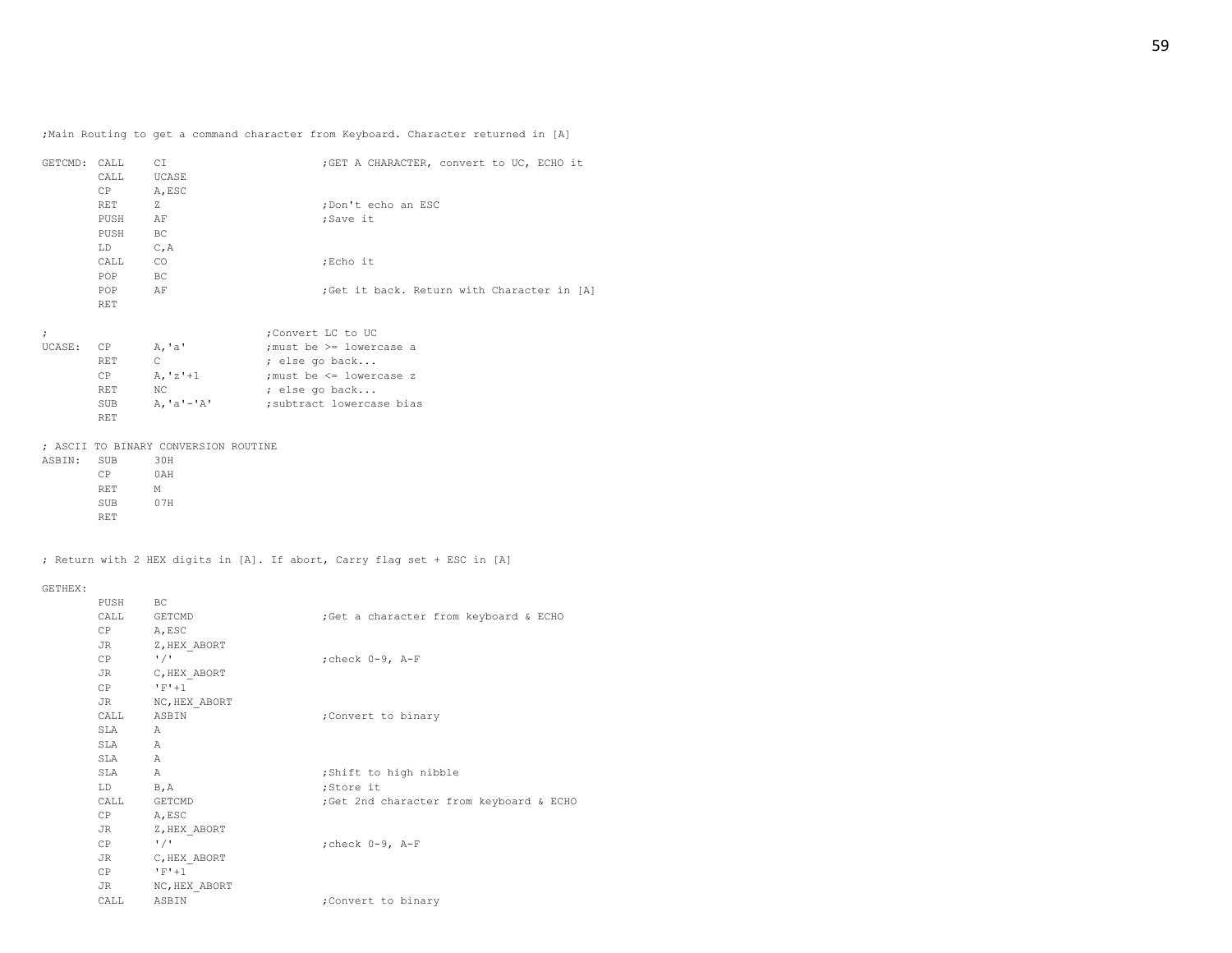|            | 0R             | A, B   | ; add in the first digit |
|------------|----------------|--------|--------------------------|
|            | 0 <sub>R</sub> | A, A   | ;To return NC            |
|            | POP            | BC     |                          |
|            | <b>RET</b>     |        |                          |
| HEX ABORT: |                |        |                          |
|            | SCF            |        | ;Set Carry flaq          |
|            | LD             | A, ESC |                          |
|            | POP            | BC     |                          |
|            | <b>RET</b>     |        |                          |

;Print the acccumulator value on CRT in HEX-ASCII. Return [A],[BC] unchanged

| PACC:  | PUSH       | ΑF                  |                |
|--------|------------|---------------------|----------------|
|        | PUSH       | $\operatorname{BC}$ |                |
|        | PUSH       | AF                  |                |
|        | RRCA       |                     |                |
|        | RRCA       |                     |                |
|        | RRCA       |                     |                |
|        | RRCA       |                     |                |
|        | CALL       | ZCONV               |                |
|        | POP        | ΑF                  |                |
|        | CALL       | ZCONV               |                |
|        | POP        | BC                  |                |
|        | POP        | AF                  |                |
|        | <b>RET</b> |                     |                |
|        |            |                     |                |
| ZCONV: | AND        | A, OFH              | ; HEX to ASCII |
|        | ADD        | 90H                 |                |
|        | DAA        |                     |                |
|        | ADC        | 40H                 |                |
|        | DAA        |                     |                |
|        | LD         | C, A                |                |
|        | CALL       | CO                  |                |
|        | <b>RET</b> |                     |                |
|        |            |                     |                |

| LD   |   |                              |                                                                       |        |                              |
|------|---|------------------------------|-----------------------------------------------------------------------|--------|------------------------------|
| LD   |   |                              |                                                                       |        |                              |
| SLA  | Ε |                              |                                                                       |        |                              |
| LD.  |   |                              |                                                                       |        |                              |
| ADC  | Α |                              |                                                                       |        |                              |
| LD   |   |                              |                                                                       |        |                              |
| CALL |   |                              |                                                                       |        |                              |
|      |   |                              |                                                                       |        |                              |
| POP  |   |                              |                                                                       |        |                              |
|      |   | PUSH<br>PUSH<br>PUSH<br>DJNZ | AF<br>BC<br>DE<br>E, A<br>B, 8<br>C, A<br>CO<br>BO <sub>2</sub><br>DE | A, 18H | ; DISPLAY BIT PATTERN IN [A] |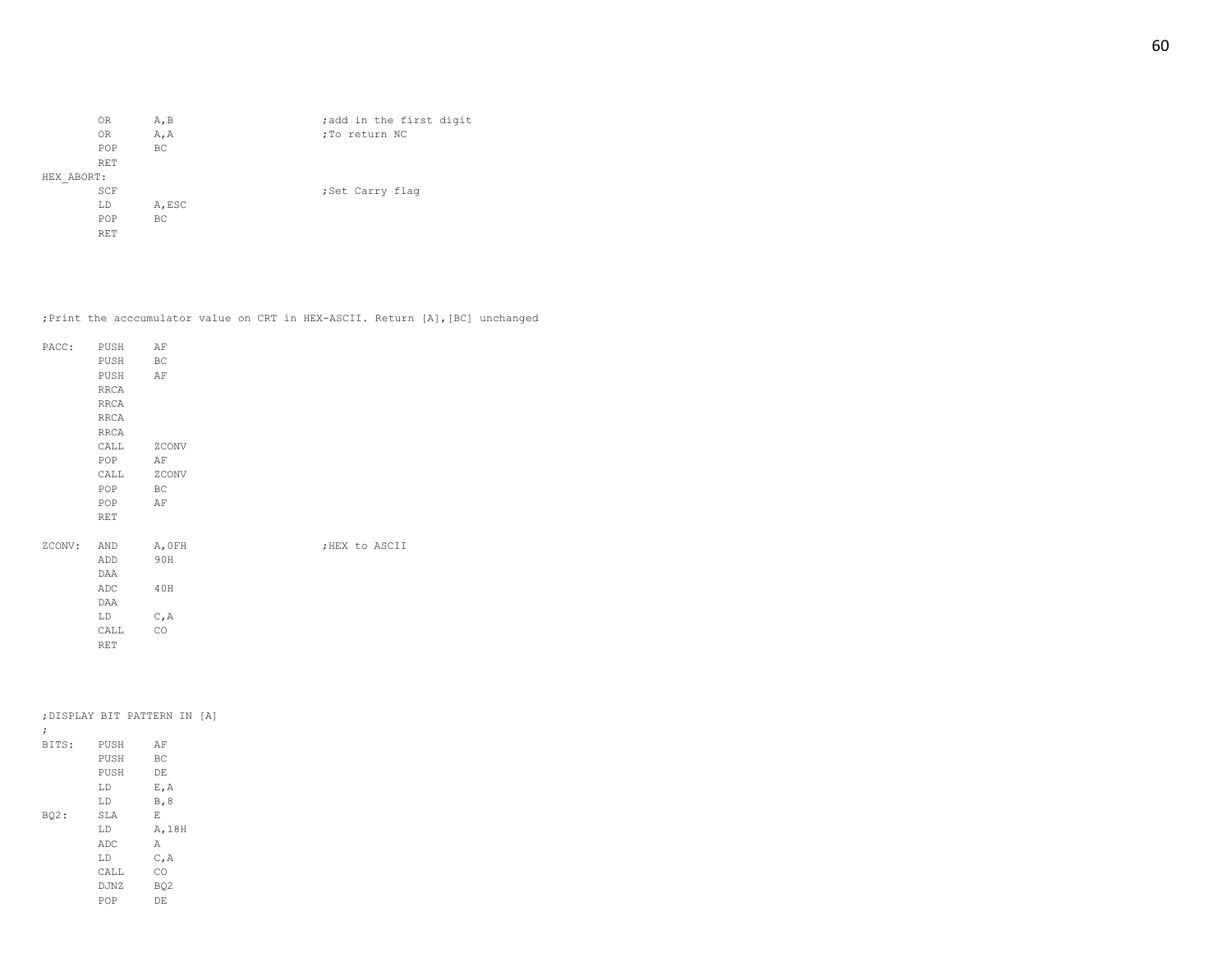|        | POP        | BC                         |                                                |
|--------|------------|----------------------------|------------------------------------------------|
|        | POP        | AF                         |                                                |
|        | <b>RET</b> |                            |                                                |
|        |            |                            |                                                |
| CRLF:  | PUSH       | ΑF                         | ;Send CR/LF to CRT Return [A] & [BC] Unchanged |
|        | PUSH       | BC                         |                                                |
|        | LD         | C, CR                      |                                                |
|        | CALL       | CO                         |                                                |
|        | LD         | $C$ , LF                   |                                                |
|        | CALL       | CO                         |                                                |
|        | POP        | BC                         |                                                |
|        | POP        | AF                         |                                                |
|        | RET        |                            |                                                |
|        |            |                            |                                                |
|        |            |                            |                                                |
| PMSG:  | PUSH       | BC                         | ;Save [BC]                                     |
| PMSG2: | LD         | A, (HL)                    | ; PRINT MESSAGE STRING in [HL] up to 0         |
|        | OR         | $\mathbb{A}$               |                                                |
|        | JP         | Z, PMSG1                   |                                                |
|        | LD         | C, A                       |                                                |
|        | CALL       | CO                         |                                                |
|        | <b>INC</b> | $\mathop{\rm HL}\nolimits$ |                                                |
|        | JP         | PMSG2                      |                                                |
| PMSG1: | POP        | BC                         |                                                |
|        | <b>RET</b> |                            |                                                |

#### ; CHECK IF AN ABORT (ESC) CHARACTER IS PRESENT AT THE CONSOL ; HOLD EVERYTHING IF SPACEBAR IS PRESSED. Return NZ if ESC

| ;           |                 |                |                                                        |
|-------------|-----------------|----------------|--------------------------------------------------------|
| CHECKABORT: |                 |                | ; see if an abort is required                          |
|             |                 | CALL CONSTAT   |                                                        |
|             | <b>RET</b>      | $Z_i$          |                                                        |
|             | CHECK1: CALL CI |                |                                                        |
|             | CP              | A, ESC         | ;ESC to abort                                          |
|             | JR              | Z, CABORT      |                                                        |
|             | CP              | A, ' '         | ; If spacebar then freeze CRT display                  |
|             | JR              | Z, CHECK1      |                                                        |
|             | XOR             | A, A           |                                                        |
|             | <b>RET</b>      |                |                                                        |
| CABORT: XOR |                 | A, A           | ; Was ESC, so return with NZ flaq                      |
|             | <b>DEC</b>      | $\overline{A}$ | ; return NZ, & OFFH in A if ESC there                  |
|             | <b>RET</b>      |                |                                                        |
| $\ddot{ }$  |                 |                |                                                        |
|             |                 |                |                                                        |
|             |                 |                | ; Simple random number generator. Return number in [A] |
| RANDOM: LD  |                 | A, R           | ;Seed will be differentd each time                     |
|             | LD.             | <b>B, A</b>    |                                                        |
|             | ADD             | A, A           |                                                        |
|             | ADD A, A        |                |                                                        |
|             | ADD             | A, B           |                                                        |
|             | <b>RR</b>       | $\mathbb{A}$   |                                                        |
|             | ADD             | A, 7           |                                                        |
|             | <b>RET</b>      |                |                                                        |
|             |                 |                |                                                        |

;Get a random Track & Sector number for current track/drive table put in @trk & @sec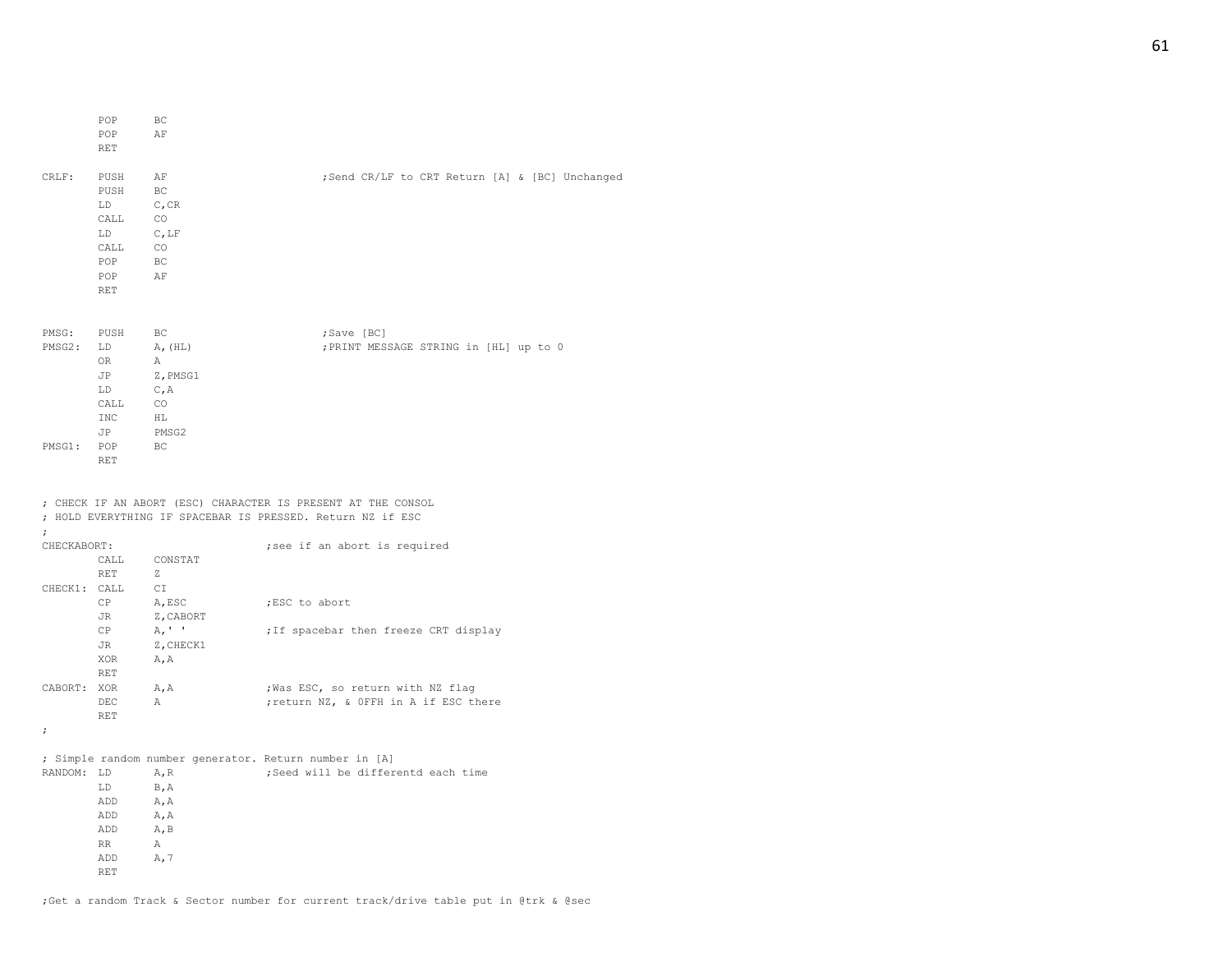| RANDOM TRK SEC: |                            |                                              |
|-----------------|----------------------------|----------------------------------------------|
|                 | CALL RANDOM                | ;Get next random number for Track AND Sector |
|                 | BIT SIZE BIT, (IX+HW BYTE) |                                              |
|                 | JR NZ, RANDOM1             |                                              |
| AND 1FH         |                            | :Tracks max for 5"                           |
| RANDOM1:AND 3FH |                            | ;77 Tracks on an 8" drive                    |
|                 | LD B, (IX+NTRKS)           | ;Trim to size                                |
| CP              | A, B                       |                                              |
|                 | JR NC, RANDOM TRK SEC      |                                              |
| LD              |                            | (@TRK), A (@TRK), Store new track number     |
| RAND SEC:       |                            |                                              |
|                 | CALL RANDOM                |                                              |
| AND 1FH         |                            | ; Will never be more than this               |
|                 | LD B, (IX+NSCTRS)          | ;Trim to size                                |
| DEC B           |                            | ;Becaurse it's sectors+1                     |
| $CP$ $A, B$     |                            |                                              |
|                 | JR NC, RAND SEC            |                                              |
| PUSH AF         |                            |                                              |
| AND A, 1H       |                            |                                              |
|                 | LD (@SIDE), A              | ; Close enough for a random side!            |
| POP AF          |                            |                                              |
|                 |                            | LD (@SEC), A ; Store new sector number       |
| OR A, A         |                            |                                              |
| RET NZ          |                            |                                              |
| $LD$ $A, 1$     |                            |                                              |
|                 | LD (@SEC), A               |                                              |
| <b>RET</b>      |                            |                                              |

;Get next Track & Sector number for current track/drive table put in @trk & @sec NEXT\_TRK\_SEC:

|                | LD               | A, (CSEC)           |                                                    |
|----------------|------------------|---------------------|----------------------------------------------------|
|                | INC <sub>1</sub> | $\overline{A}$      |                                                    |
|                |                  | LD (@SEC), A        |                                                    |
|                | LD               | B, (IX+NSCTRS)      | Trim to size;                                      |
|                | CP               | A, B                | ; Are we at the end                                |
|                | <b>RET</b>       | $\overline{C}$      |                                                    |
|                | $LD$ $A, 1$      |                     | ;Remember no sector 0                              |
|                |                  | LD (@SEC), A        |                                                    |
|                | BIT              |                     | SIDE BIT, (IX+HW BYTE) ; Is is a double sided disk |
|                |                  | JR Z, ONE SIDE ONLY |                                                    |
|                |                  | LD A, (@SIDE)       |                                                    |
|                | OR —             | A, A                | ; If A side switch to B                            |
|                |                  | JR NZ, BACK TO A    |                                                    |
|                | LD               | A, 1                |                                                    |
|                | LD               | (@SIDE), A          | ;Set to side B                                     |
|                | RET              |                     |                                                    |
| BACK TO A:     |                  |                     |                                                    |
|                | XOR A, A         |                     |                                                    |
|                |                  | LD (@SIDE), A       |                                                    |
| ONE SIDE ONLY: |                  |                     |                                                    |
|                | LD               | A, (@TRK)           |                                                    |
|                | INC              | $\overline{A}$      |                                                    |
|                |                  | LD (@TRK), A        |                                                    |
|                | CP               | A, (IX+NTRKS)       | ; Are we at the end                                |
|                |                  |                     |                                                    |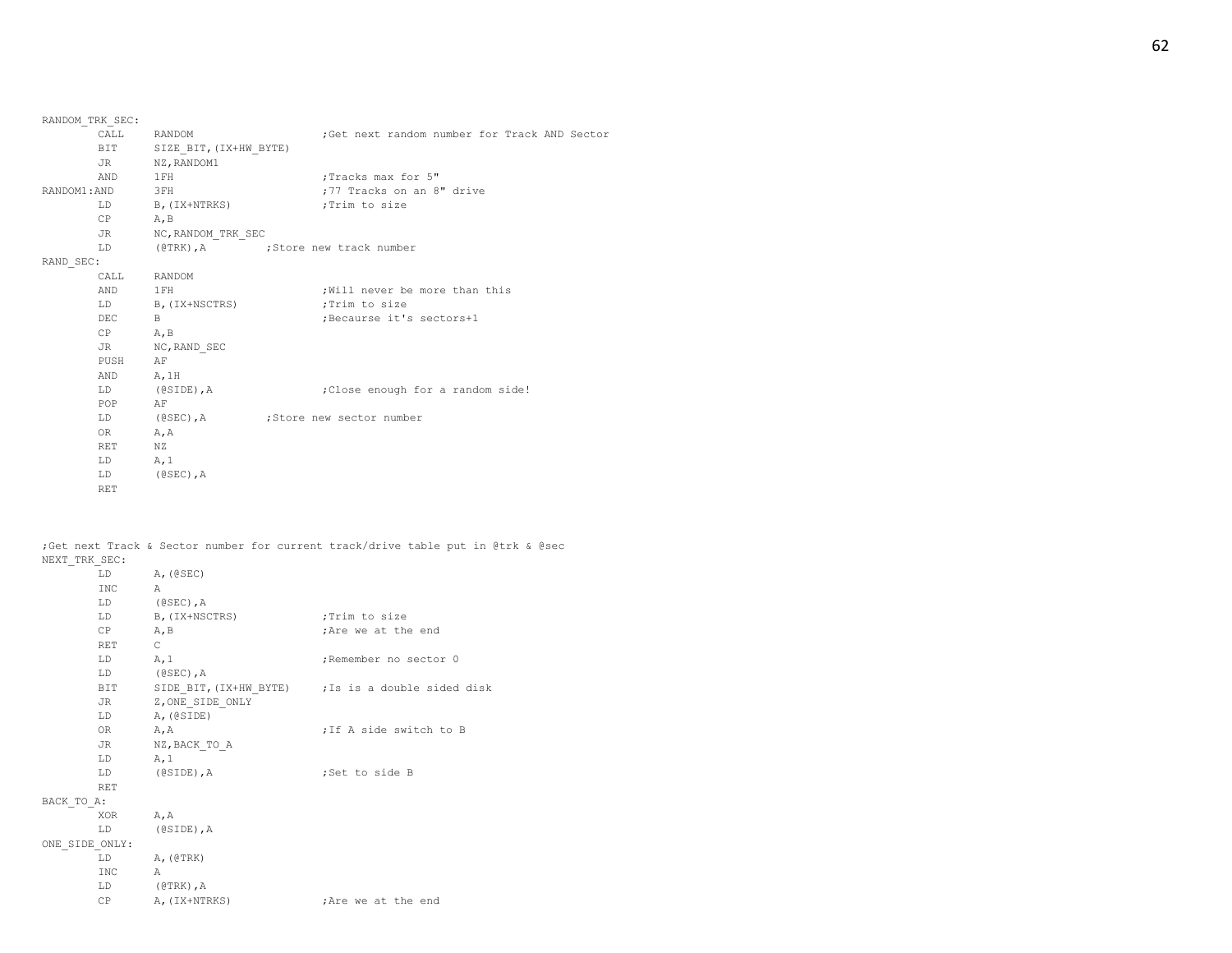RET C XOR A, A ;Reset to track 0 LD (@TRK),A RET ; Software time delay ~0.5 Sec @ 6MHZ DELAY\_1S: PUSH AF PUSH BC LD A,5H LD BC, 0 ;Delay  $WAIT_D: DJNZ$   $WAIT_D$  ;Delay for ~0.5 seconds DEC B ;Reset B to 0FFH DEC C JR NZ, WAIT D DEC A JR NZ,WAIT\_D POP BC POP AF RET ;-------------------------------------------------------------------------------------------------------- SIGNON: DB CR, LF DB 'ZFDC Board Diagnostic & Format Program. ' DB '(V2.8 by John Monahan 04/30/2011)',CR,LF,0 MAIN MENU: DB CR, LF, LF DB '00 FORMAT DISK 01 Set Drive Format 02 Select Drive 03 Set HOME',CR,LF DB '04 Set TRACK 05 Set SECTOR 06 Set SIDE 07 Step IN Test', CR, LF DB '08 Get TRK ID 09 Random TRK ID 0A Seek(NV)Test 0B Seek(V) to TRK', CR, LF DB '0C Random Seek(V) 0D READ a Sector 0E Step RD Sector 0F Random RD Sec ',CR,LF DB '10 WRITE a Sector 11 Step Sec R/W 12 Random Sec R/W 13 Write Boot Sec', CR, LF DB '14 Get Format No. 15 Read TRACK 16 Error To String 17 SEC display ON/OFF', CR, LF DB '18 PIO Test 19 To Monitor 1A Show Signon 1B Reset ZFDC Board', CR, LF DB '1C WD2793 Status 1D Data Dump 1E Debug ON/OFF 1F Multi-Sec RD',CR,LF DB '20 Multi-Sect WR ESC To CPM (any time)', CR, LF DB,LF,0 DISK TBL MSG: DB 'Disk Format Table = ',0 DISK TBL1 MSG: DB 'New Disk Format Table = ', 0 CMD\_ERROR\_MSG DB CR,LF,'Out of range command',CR,LF,0 MONITOR MSG: DB CR, LF, 'Sending MONITOR Command to ZFDC Board', CR, LF, 0 SIGNON MSG: DB CR, LF, 'Sending SIGNON Command to FDC Board', CR, LF, 0 RESET MSG: DB CR, LF, 'Sending RESET Command to FDC Board', CR, LF, 0 TIMEOUT MSG: DB CR,LF,BELL,'Timeout Error. ZFDC Board failed to send back an ACK handshake messege.',CR,LF,0 ERR CODE MSG: DB CR, LF, 'Error Code = ', CR, LF, 0 DRIVE MSG: DB CR, LF, 'Select ZFDC Drive #  $(0,1,2 \text{ or } 3):$  - ',0 TABLE MSG 8: DB CR, LF, LF DB '01 = 8" (Also 5" & 3.5"), SDSS, 26 X 128 Byte Sectors, (IBM 3740 Format).',CR,LF DB '02 = 8" (Also 5" & 3.5"), DDSS, 50 X 128 Byte Sectors, (SD Systems Format).',CR,LF DB '03 = 8" (Also 5" & 3.5"), DDDS, 26 X 256 Byte Sectors, (IBM System 34 Format).',CR,LF DB '04 = 8" (Also 5" & 3.5"), DDDS, 15 X 512 Byte Sectors.',CR,LF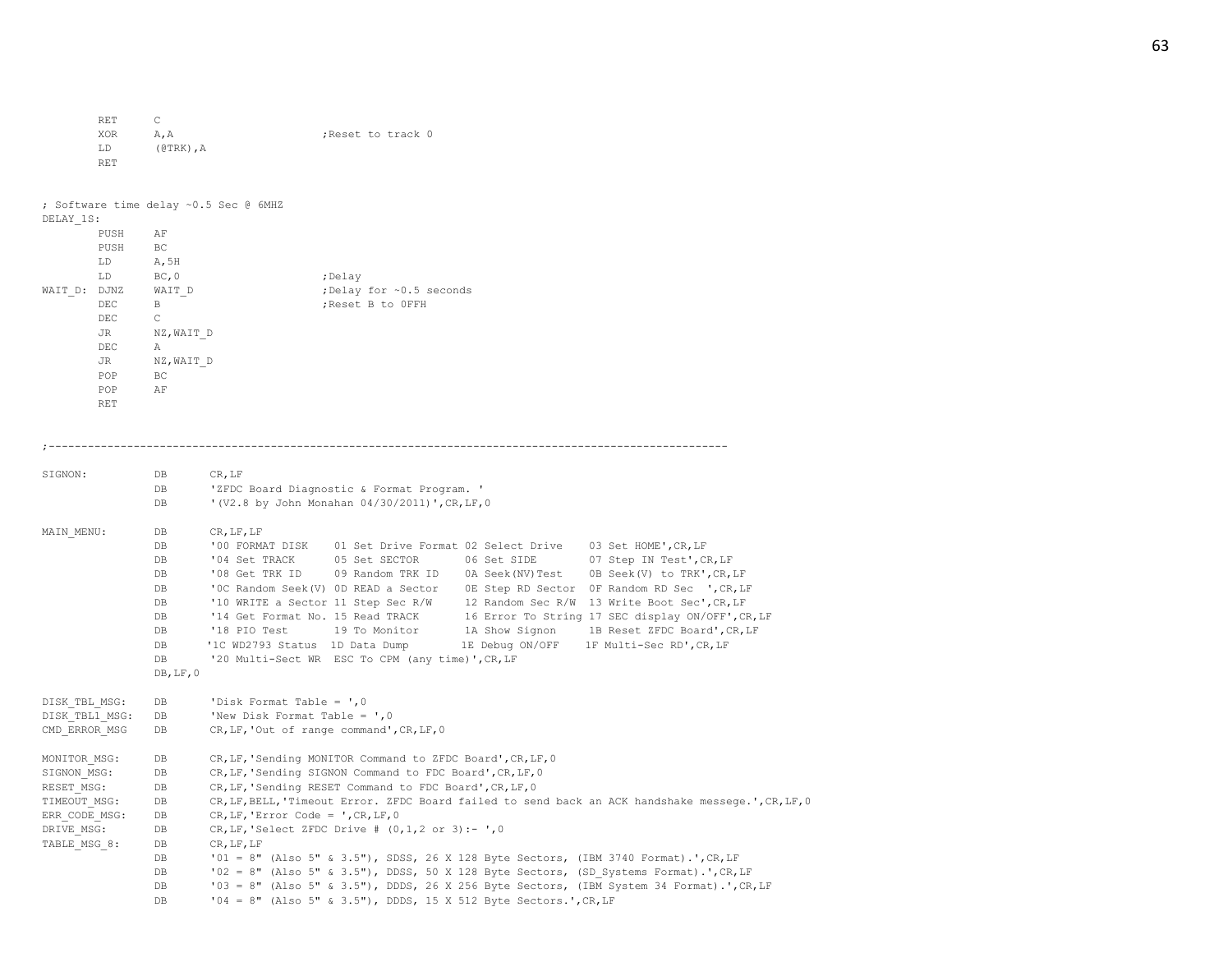DB '05 = 8" (Also 5" & 3.5"), DDSS, 8 X 1024 Byte Sectors.',CR,LF DB '06 = 8" (Also 5" & 3.5"), DDDS, 8 X 1024 Byte Sectors.',CR,LF,LF DB '15 = 3.5" (Only), for MSDOS, 1.44M DDDS, 18 X 512 Byte Sec., 80 Tracks.',CR,LF DB '16 = 3.5" (Only), for CPM, 1.44M DDDS, 18 X 512 Byte Sec., 80 Tracks.',CR,LF DB '17 = 5" (Only), for MSDOS, 1.2M DDDS, 18 X 512 Byte Sec., 80 Tracks.', CR, LF DB '18 = 5" (Only), for CPM, 1.2M DDDS, 18 X 512 Byte Sec., 80 Tracks.',0 TABLE MSG 5: DB CR, LF, LF DB '07 = 5" SDSS, 17 X 128 Byte Sectors, (SD-Systems Format).', CR, LF DB '08 = 5" DDSS, 28 X 128 Byte Sectors, (SD-Systems Format).',CR,LF DB '09 = 5" DDDS, 8 X 512 Byte Sectors, (IBM PC CPM-86 format).',CR,LF DB '0A = 5" DDDS, 9 X 512 Byte Sectors, (DEC VT180 format).',CR,LF DB '0B = 5" DDDS, 16 X 256 Byte Sectors, (TOSHIBA T-100 format).',CR,LF DB '0C = 5" SDDS, 18 X 128 Byte Sectors, (CROMEMCO CDOS Format).',CR,LF DB '0D = 5" DDDS, 10 X 512 Byte Sectors, (CROMEMCO CDOS/CPM Format).',CR,LF DB '0E = 5" SDDS, 10 X 512 Byte Sectors, (EPSON QX-10 Format).',CR,LF DB '0F = 5" DDDS, 5 X 1024 Byte Sectors, (MORROW MD3 format).',CR,LF DB '10 = 5" DDDS, 8 X 512 Byte Sectors, (ZENITH Z-100 format).',CR,LF DB '11 = 5" DDDS, 10 X 512 Byte Sectors, (SUPERBRAIN QD format).',CR,LF DB '12 = 5" DDDS, 8 X 512 Byte Sectors, (IBMPC MSDOS 1.1 format).',CR,LF DB '13 = 5" DDDS, 9 X 512 Byte Sectors, (IBMPC MSDOS 2.x format).',CR,LF DB '14 = 5" DDSS, 10 X 512 Byte Sectors, (TRS-80 MOD-III format).', 0 DB CR,LF,'Enter Drive Format Table menu number (xxH):- ',0 BAD\_TABLE\_MSG: DB CR, LF, 'Invalid Format Table Number!', CR, LF, 0 DISK TABLE MSG: DB CR, LF, 'Current Format Table Number = ', 0 TRACK\_MSG: DB CR,LF,'Enter Track Number (xxH):- ',0 SIDE MSG: DB CR, LF, 'Select  $A =$  Side  $A$ ,  $B =$  Side B:- ',0 SEC\_MSG: DB CR, LF, 'Enter Sector Number (xxH):- ',0 HOME MSG: DB CR, LF, 'Set current selected drive head to track 0', CR, LF, 0 STEP\_IN\_MSG: DB CR,LF,'Sending Head Step IN Command to current drive (Repetedly)',CR,LF,0 STEP OUT MSG: DB CR, LF, 'Sending Head Step OUT Command to current drive', CR, LF, 0 CMD\_SEEK\_NV\_MSG: DB CR,LF,'Sending Seek Track Command (No Verify) to current drive (Repetedly)',CR,LF,0 CMD\_SEEK\_TRACK\_MSG: DB \_\_\_ CR,LF,'Sending Seek to current track (With Verify) on current drive.',CR,LF,0 TRACK ID MSG: DB CR, LF, 'Sending Get Track ID Command to current drive (Repetedly)', 0 R\_TRACK\_ID\_MSG: DB CR,LF,'Sending RANDOM Get Track ID Command to current drive (Repetedly)',0 READ\_SECTOR\_MSG:DB CR,LF,'Read Sector Command. (Will read SEC Buffer from Current sector on ZFDC).',0 WRITE SECTOR MSG: DB CR,LF,'Write Sector Command. (Will write SEC Buffer to Current sector on ZFDC).', 0 MULTI\_RD\_SECTOR\_MSG: DB CR,LF,'Read Multi-Sector Command. (Will read multiple sectors from ZFDC).' DB CR, LF, 'Sector data will be read to loaction 5000H in RAM upwards.', CR, LF, 0 MULTI WR SECTOR MSG: DB CR,LF,'Write Multi-sector Command. (Will write multiple sectors to ZFDC).' DB CR, LF, 'Sector data will be written from loaction 5000H in RAM upwards.', CR, LF, 0 NUM OF RD SEC: DB CR, LF, 'Enter number of sectors to read. (Note: No check for TPA overflow is done):-', 0 RD\_SEC\_SIZE\_MSG: DB  $CR, LF, 'Returned$  READ sector size =  $', 0$ SEEK TEST MSG DB CR, LF, 'Continous Seek Test.', CR, LF, 0 H\_END\_MSG DB 'H.',0 GET WD TRK MSG DB CR, LF, 'WD2798 Track Register =  $',0$ GET WD SEC MSG DB CR, LF, 'WD2798 Sector Register = ', 0 GET WD STAT MSG DB CR, LF, 'WD2798 Status Register = ', 0 SEL DRIVE A MSG: DB CR, LF, 'Selecting ZFDC Drive 0',0 SEL DRIVE B MSG: DB CR, LF, 'Selecting ZFDC Drive 1', 0 SEL DRIVE C MSG: DB CR, LF, 'Selecting ZFDC Drive 2',0 SEL DRIVE D MSG: DB CR, LF, 'Selecting ZFDC Drive 3',0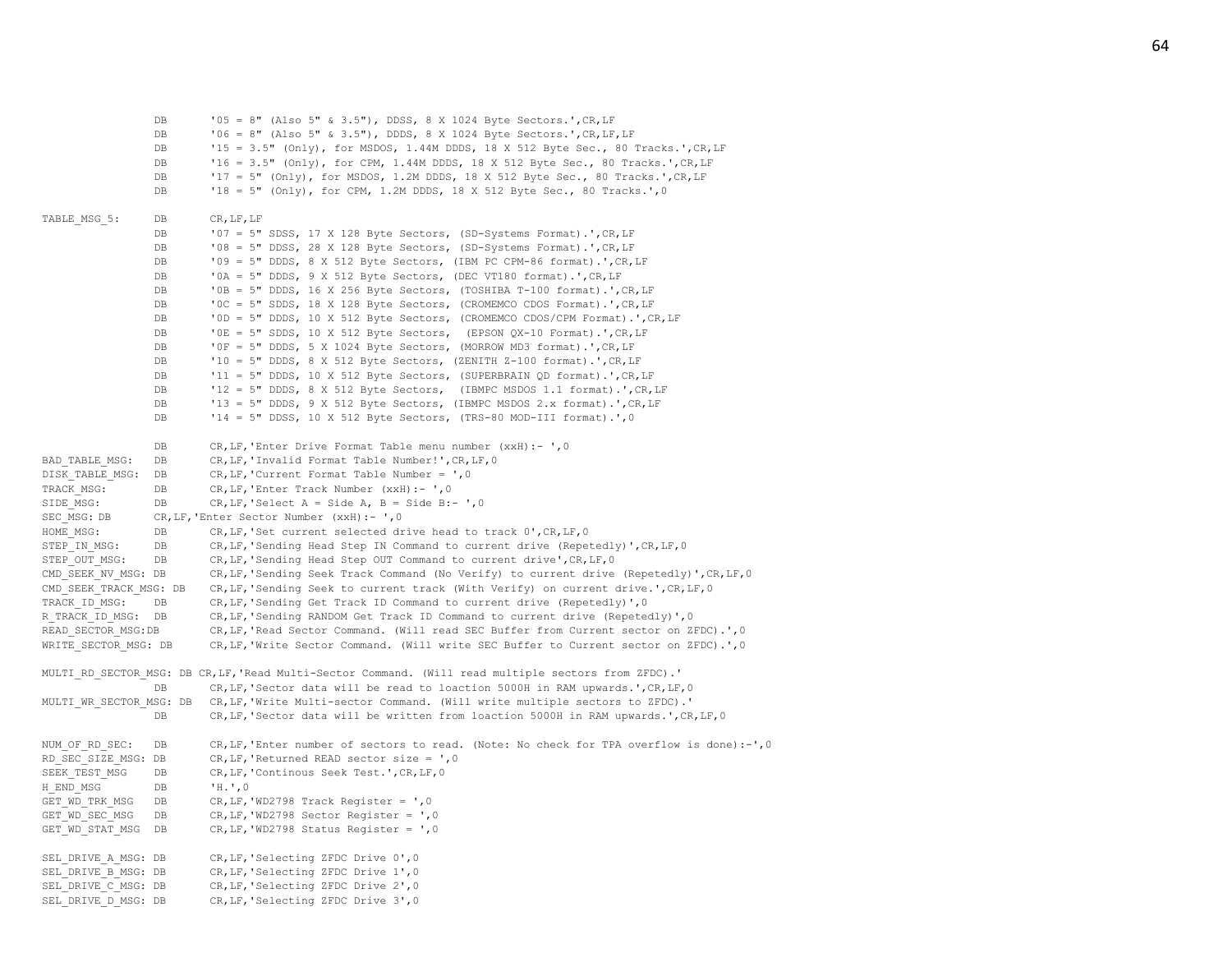INVALID\_DRIVE\_MSG: DB CR,LF,'Invalid Drive.',0 SEL TABLE MSG: DB CR, LF, 'New Drive Table Number = ', 0 DB CR, LF, 'The ZFDC Board is now selecting the new Disk Paramater Table.', CR, LF, 0 GETTING\_TABLE: DB CR,LF,'The ZFDC Board will return the current Disk Paramater Table number.',CR,LF,0 WILL SET TRK MSG: DB 'H.', CR, LF DB 'The ZFDC Board will update CP/M requested Track.', CR, LF, 0 WILL SET SIDE MSG: DB '.', CR, LF, DB 'The ZFDC Board will update CP/M requested Side.', CR, LF, 0 WILL SET SEC MSG: DB 'H.', CR, LF, DB 'The ZFDC Board will update CP/M requested Sector.', CR, LF, 0 AT\_TRK\_MSG: DB CR,LF,'At Track:- ',0 AT\_TRK: DB ' TRACK ',0 AT SEC: DB DB 'H, SECTOR ', 0 HEADO MSG DB 'H, SIDE A', 0 HEAD1 MSG DB 'H, SIDE B', 0 H\_MSG DB 'H. ',0 ATHEAD0 DB ' SIDE A ',0 ATHEAD1 DB ' SIDE B ', 0 RD\_TEST\_MSG DB CR,LF,'Continous Sector Read Test.', CR, LF, 0 WR\_TEST\_MSG DB CR, LF, 'Continous Sector Write Test.', CR, LF, 0 PIO MSG DB CR, LF, 'PIO Loop test. Type any character -- should echo back.', CR, LF, 0 ECHO\_MSG DB CR, LF, 'Software Loop test. Type any character -- should echo back.', CR, LF, 0 AT\_TRK\_0\_MSG DB CR, LF, 'Home to Track 0', CR, LF, 0 STEP TO MSG DB CR, LF, 'Will step IN one track to Track: ', 0 ERROR1 BITS MSG DB 'WD2793 Status =  $',0$ SEEK TO MSG DB CR, LF, 'Will seek IN one track to Track: ',0 R\_SEEK\_TO\_MSG DB CR, LF, 'Will seek to Track: ', 0 R SECTOR MSG DB 'H. Sector: ', 0 SHOW SEC MSG DB 'Track ', 0 SHOW\_SEC\_MSG1 DB 'H, Sector ', 0 TRK ID MSG DB CR, LF, LF, 'Track ID = ',0 RANGE\_ERROR\_MSG DB CR, LF, 'Out of range Error message number. Got: ', 0 R\_SEEK\_TRACK\_MSG DB CR, LF, 'Continous Random Track seek test. ', 0 NOT DONE MSG DB CR, LF, 'Code not written yet!', 0 R\_SEC\_RD\_MSG DB CR, LF, 'Random Sector Read test. ',0 S\_SEC\_RD\_MSG DB CR, LF, 'Sequental Sector Read test. ', 0 R SEC RDWR MSG DB CR, LF, 'Random Sector Read/Write test. ', 0 S\_SEC\_RDWR\_MSG DB CR, LF, 'Sequental Sector Read/Write test. ', 0 DEBUG ON MSG DB CR, LF, 'ZFDC Board set to Debug mode. CMDs & ACKs in Track & Sector Displays. ', 0 DEBUG OFF MSG DB CR, LF, 'ZFDC Board set to normal display mode. ', 0 MULTI SEC ROK DB CR, LF, LF, 'Sectors read via the CMD RD MULTI SECTOR command were read OK.', 0 MULTI\_SEC\_WOK DB CR, LF, LF, 'Sectors written via the CMD\_WR\_MULTI\_SECTOR command were written OK.', 0 SECTOR DATA RD DB CR, LF, 'Data read from ', 0 SECTOR DATA WR DB CR, LF, 'Data written to ', 0 WR\_BOOT\_MSG DB CR, LF, 'Will write Boot Sector to current disk on Track 0 Sector 1. ' DB CR, LF, 'Please enter HEX location in RAM of Boot (xxxxH): ', 0 DRIVE SIZE MSG DB CR, LF, 'Drive Type:  $8" = A$ ,  $5" (1.2M) = B$ ,  $5" (360K) = C$ ,  $3.5" = D:- '$ , 0 INVALID\_CMD\_MSG:DB CR,LF,'Invalid Command!',0 FORMATTING1 MSG: DB CR, LF, LF, Will Format the current disk (', 0) FORMATTING2 MSG: DB ':) to this format:-', 0 SURE MSG DB  $CR,LF, 'Are you sure?  $(Y/N) '$ , 0$ SEL TBL NUM MSG:DB CR, LF, 'Select table number from the list above (xxH):- ',0 NEW TABLE F MSG:DB CR, LF, 'Will now proceed to format disk.' DB CR, LF, 'New Format will be: ', 0 NEW TABLE MSG: DB CR, LF, 'New Disk table will be:- ', 0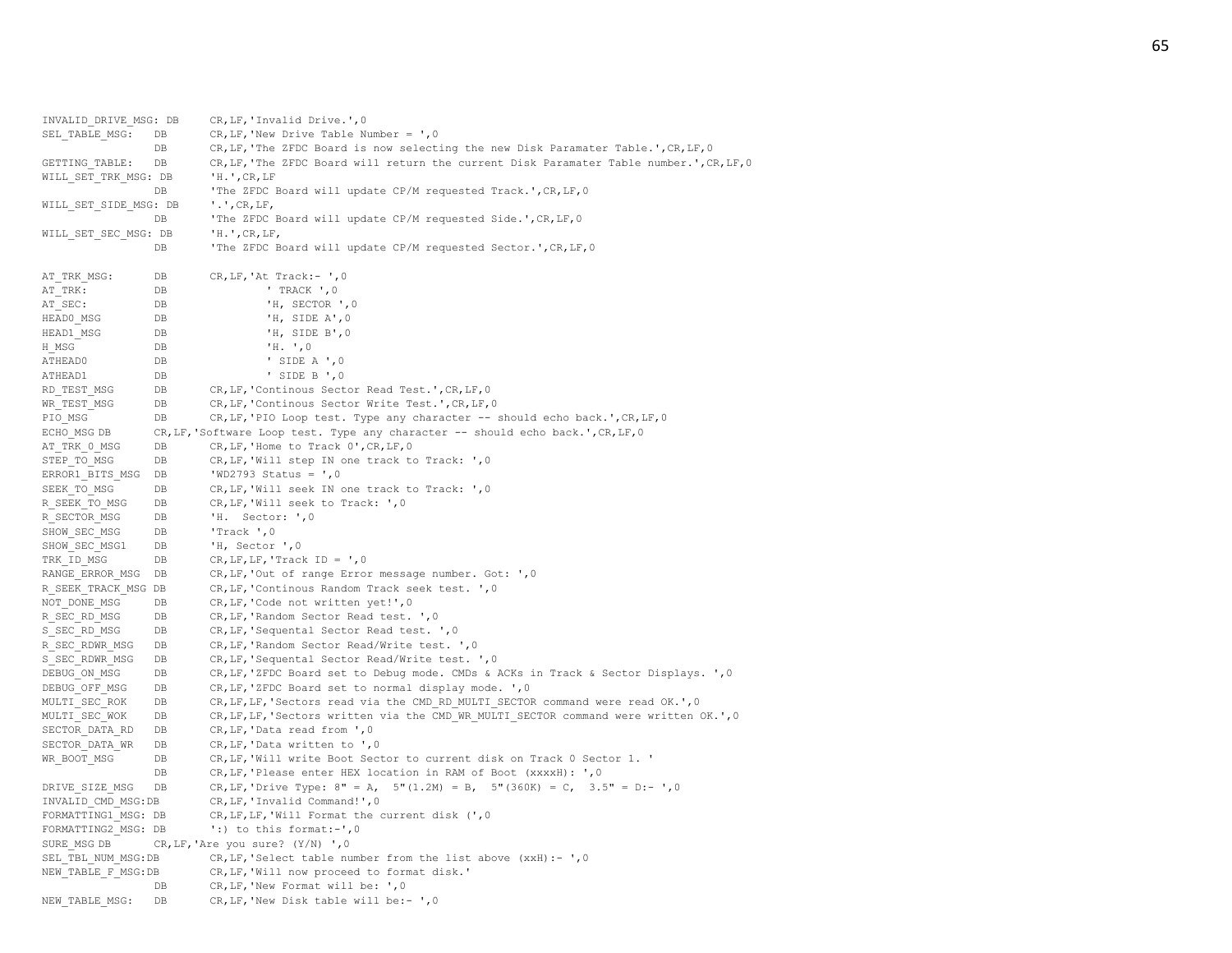FORM ABORT MSG: DB CR, LF, 'Aborting disk formatting! ', 0 SENT\_FORMAT\_MSG:DB CR,LF,'Will now send Format Track Commands to ZFDC Board. ', 0 MENU CHOICE MSG:DB 'Menu selection (xxH) = ',0 FORMAT\_DONE\_MSG:DB CR,LF,'Disk format completed successfuly.'.0 RD\_TRACK\_MSG: DB CR,LF,'Please enter the TRACK number you wish to read (xxH): ',0 RD1 TRACK MSG: DB CR, LF, 'Track Read Correctly:- ', 0 HIT SP MSG: DB CR, LF, 'Hit Space Bar for more data. ESC to abort.', 0 END\_TRACK\_MSG: DB CR, LF, 'End of track data dump.', 0 RW MISMATCH MSG: DB CR, LF, 'Sector data Read/Write mis-match found!', 0 BAD\_TABLE\_STATUS:DB CR, LF, 'The ZFDC\_Board may have an incorrect Table Number.', 0 INPUT\_TRACK\_MSG:DB CR,LF,'Input Track number (xxH): -',0 INPUT SECTOR MSG: DB CR, LF, 'Input Sector number (xxH):-', 0 INPUT\_SIDE\_MSG:DBCR,LF,'Input Side (A,B): -',0 NO SEC 0 MSG: DB CR, LF, 'Sorry, sectors are numbered 1,2,3...',0 INVALID\_SIDE\_MSG:DB CR,LF,'Invalid side.',0 DISPLAY ON MSG: DB CR, Lf, 'Display of Sector Data ON.', 0 DISPLAY OFF MSG:DB CR, LF, 'Display of Sector Data OFF.', 0 FORM TRK MSG: DB CR,'Formatting (Side A) Track: ',0 FORM TRK2 MSG: DB CR,'Formatting (Side A & B) Track: ', 0  $EOLMSG: DB$   $CR, '$   $', 0$ ABORT FORM MSG: DB CR, LF, 'Disk/Track formatting aborted. Note, disk may be un-readable!', 0 RAM\_DUMP\_A\_MSG DB CR,LF,'Sending command to ZFDC board to obtain RAM data dump!', 0 DRIVE A PORT MSG DB CR, LF, 'DRIVE 0: RAM variables: -', CR, LF, 0 DRIVE B PORT MSG DB CR, LF, 'DRIVE 1: RAM variables:-', CR, LF, 0 DRIVE C PORT MSG DB CR, LF, 'DRIVE 2: RAM variables:-', CR, LF, 0 DRIVE D PORT MSG DB CR, LF, 'DRIVE 3: RAM variables: -', CR, LF, 0 HW\_PORT\_MSG DB 'Hardware Data Port = ',0 NSCTRS MSG DB CR, LF, 'Sectors/Track (+1) = ',0 NTRKS MSG DB ' Tracks/Side = ',0 HEADR MSG  $DB$  DB  $CR,LF, 'Header = ',0$ GAP1  $MSG DB$  ' GAP1 = ',0 GAP2  $MSG$  DB  $\qquad \qquad$  GAP2 = ', 0 GAP3 MSG DB  $\blacksquare$  GAP3 =  $\blacksquare$ , 0 GAP4 MSG DB  $\overline{GAP4} = '0$ GAP4R MSG  $DB$   $\overline{GAP4R} = ',0$ SEC\_SIZE\_FLAG\_MSG\_DB CR, LF, 'SEC\_SIZE\_FLAG = ',0 GAP FILL CHAR MSG DB  $\blacksquare$  GAP FILL CHAR =  $\blacksquare$ , 0 DATA FILL CHAR MSG DB ' DATA FILL CHAR = ',0 SPECIAL FLAG MSG DB CR, LF, 'SPECIAL FLAG = ', 0 SKEW MSG DB ' SEC SKEW ADDRESS = ',0 FORMAT NUM MSG DB ' FORMAT NUM =  $', 0$ SYS\_TRKS\_MSG DB CR, LF, 'SYSTEM TRKS = ',0 SEC\_SIZE\_BYTES\_MSG DB ' SEC SIZE BYTES = ',0 TRACK SIZE MSG DB ' TRACK SIZE = ',0 CPM\_TRACK\_MSG: DB CR,LF,'CPM/DOS Req Track = ',0 CPM\_SECTOR\_MSG: DB ' CPM/DOS Req Sector = ',0 CPM\_DS\_MSG: DB ' Double Sided Disk',0 CPM SS MSG: DB ' Single Sided Disk', 0 NO SIDES MSG: DB ' No Sides Assigned', 0 NEXT\_DISK\_MSG: DB CR, LF, LF, 'Hit Spacebar for more data, ESC to abort ', 0 Z80 SP\_MSG: DB CR, LF, 'Z80 Stack Pointer =  $',0$ NO FORMAT MSG: DB CR, LF, 'No Format has been assigned to this disk so far.', 0 SD\_BIT\_MSG: DB CR, LF, 'Single Density', 0 DD\_BIT\_MSG: DB CR,LF,'Double Density',0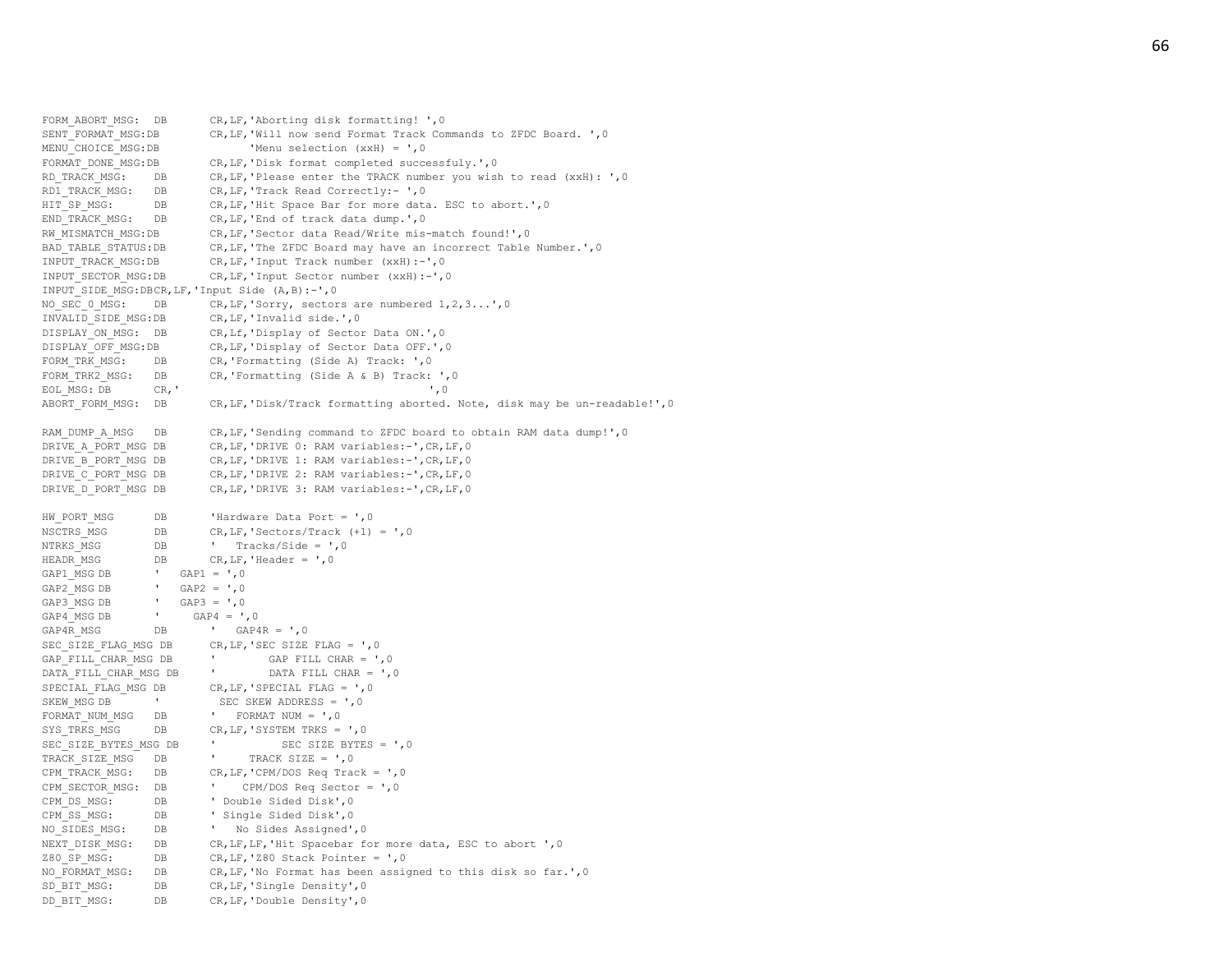| S8 BIT MSG:           | DB | $'$ 8" Drive ', 0                                                                                |
|-----------------------|----|--------------------------------------------------------------------------------------------------|
| S5 BIT MSG:           | DB | $'$ 5" Drive $',0$                                                                               |
| AS BIT MSG:           | DB | $\mathbf{r}$<br>Side A. $, 0$                                                                    |
| BS BIT MSG:           | DB | $\mathbf{r}$<br>Side B. ', 0                                                                     |
| CURRENT DR MSG:       |    | CR, LF, 'CURRENT DRIVE SELECT = $', 0$<br>DB                                                     |
| NO INITILIZE MSG: DB  |    | CR, LF, BELL, 'Could not Initilzie the ZFDC Board', CR, LF, 0                                    |
| START TRACK MSG: DB   |    | CR, LF, 'Format starting on Track (Usually 00H or 02H):',0                                       |
| DISK FORMAT MSG: DB   |    | CR, LF, LF, 'Will Format disk as follows:-', CR, LF, 0                                           |
| CURRENT TRACK MSG:    |    | CR, Formatting track: ', 0<br>DB                                                                 |
| FORMAT FINISHED MSG:  |    | CR, LF, 'Format of disk Complete.', CR, LF, 0<br>DB                                              |
| FORMAT ABORTED MSG:   |    | DB<br>CR, LF, BELL, 'Format of disk ABORTED!', CR, LF, 0                                         |
| GET ERROR NUMBER MSG: |    | DB<br>CR, LF, 'Enter Error Code Number (00H-3BH): ', 0                                           |
| RETURN NUMBER MSG:    |    | DB<br>CR, LF, LF, 'Error Message String Returned: -', CR, 0                                      |
| UNKNOWN MOD MSG: DB   |    | CR, LF, BELL, 'An unknown post format modification was requested!', CR, LF, 0                    |
| MSDOS14 MOD MSG: DB   |    | CR, LF, 'Disk has been initilized correctly for a (3.5", 1.44M IBM-PC) MSDOS disk.', CR, LF, 0   |
| MSDOS12 MOD MSG: DB   |    | CR, LF, 'Disk has been initilized correctly for a (5", 1.2M IBM-PC) MSDOS disk.', CR, LF, 0      |
| MSDOS360 MOD MSG:DB   |    | CR, LF, 'Disk has been initilized correctly for a (5", 360K IBM-PC) MSDOS disk.', CR, LF, 0      |
| MSDOS360B MOD MSGDB   |    | CR, LF, 'Disk has been initilized correctly for a (5", 360K IBM-PC) MSDOS (V1.1) disk.', CR, LF, |

; NOTE TABLE MUST BE WITHIN 0-FFH BOUNDRY

| ERROR TBL |     | EQU (\$ & OFFOOH) + 100H |       |                                                                           |
|-----------|-----|--------------------------|-------|---------------------------------------------------------------------------|
|           | ORG | ERROR TBL                |       |                                                                           |
|           | DW  | PT NES FLAG (200H)       |       | No Errors flag for previous cmd, sent back to S-100 BIOS                  |
|           | DW  | PT BUSY ERR              | ,01H, | WD2793 Timeout Error Before CMD was started                               |
|           | DW  | PT HUNG ERR              |       | ;02H, General WD2793 Timeout Error After CMD was sent                     |
|           | DW  |                          |       | PT_TABLE_ERR (03H, Disk parameter table error                             |
|           | DW  |                          |       |                                                                           |
|           | DW  |                          |       |                                                                           |
|           | DW  |                          |       | PT_SECTOR_RANGE_ERR : 06H, Drive sector not valid for this disk           |
|           | DW  |                          |       | PT SIDE_ERR $\overline{P}$ , $\overline{O7H}$ , No B side on this disk    |
|           | DW  | $\verb PT_SIDE_ERR1 $    |       | ;08H, Invalid Side Paramater                                              |
|           | DW  |                          |       | PT_SECTOR_SIZE_ERR ;09H, Size of sector > 1024 Bytes                      |
|           | DW  |                          |       | PT_RESTORE_HUNG ; OAH, WD2793 Timeout Error after RESTORE Command         |
|           | DW  |                          |       | PT_RESTORE_ERR : 0BH, Restore to track 0 Error                            |
|           | DW  |                          |       |                                                                           |
|           | DW  |                          |       |                                                                           |
|           | DW  |                          |       | PT_STEPOUT_HUNG ; OEH, WD2793 Timeout Error after STEP-OUT Command        |
|           | DW  |                          |       | PT STEPOUT ERR (1997), FORM, Head Step Out Error, NOT READY ERROR         |
|           | DW  |                          |       | PT SEEK NV HUNG ; 10H, WD2793 Timeout Error after SEEK-NV Command         |
|           | DW  |                          |       | PT SEEK NV ERR1 ; 11H, Seek with No Verify Error, NOT READY ERROR         |
|           | DW  | PT SEEK NV ERR2 ; 12H,   |       | Seek with No Verify with SEEK error bit set                               |
|           | DW  | PT SEEK TRK HUNG ; 13H,  |       | WD2793 Timeout Error after SEEK with Verify Command                       |
|           | DW  | PT SEEK TRK ERR1 ; 14H,  |       | Seek to track in [B'] with Verify error, DRIVE NOT READY ERROR bit set    |
|           | DW  | PT_SEEK_TRK_ERR2 ;15H,   |       | Seek to track in [B'] with Verify error with SEEK ERROR bit set           |
|           | DW  | PT_SEEK_REST_HUNG;16H,   |       | WD2793 Timeout Error after RESTORE within SEEK with Verify Command        |
|           | DW  | PT SEEK REST ERR ; 17H,  |       | Restore to track 0, DRIVE NOT READY ERROR within SEEK with Verify Command |
|           | DW  |                          |       | PT_ID_ERR_HUNG :18H, WD2793 Timeout Error after READ TRACK ID Command     |
|           | DW  | PT ID ERR1               |       | ;19H, Track ID Error, DRIVE NOT READY ERROR                               |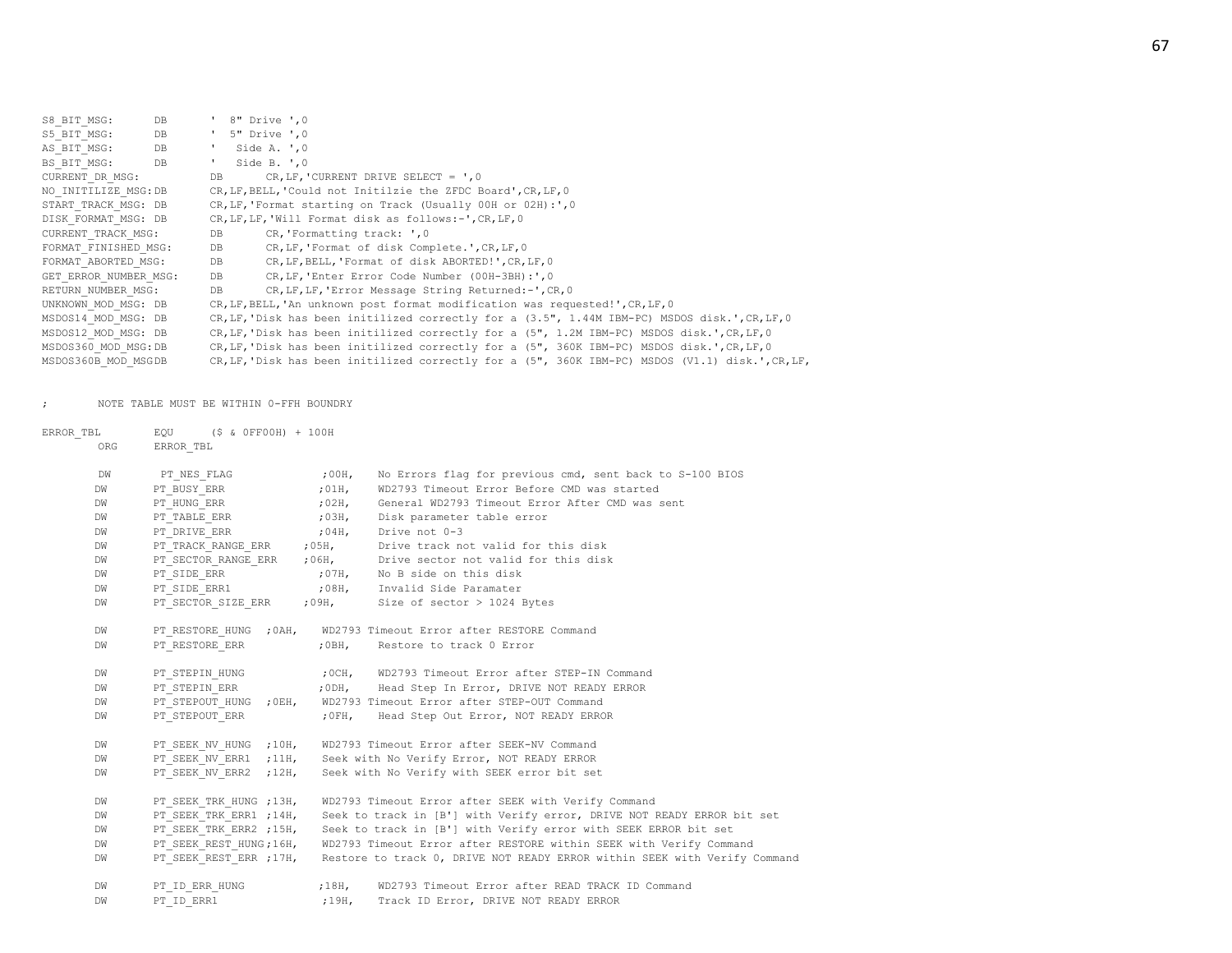| DW                  | PT ID ERR2              |         | $;1$ AH,         | Track ID Error, RNF ERROR                                                                      |
|---------------------|-------------------------|---------|------------------|------------------------------------------------------------------------------------------------|
| DW                  | PT ID ERR3              |         | ;1BH,            | Track ID Error, LOST DATA ERROR                                                                |
| DW                  | PT ID ERR4              |         | ;1CH             | Track ID Error, CRC ERROR                                                                      |
| DW                  | PT RS HUNG              |         | $;1$ DH,         | WD2793 Timeout Error after Read Sector Command was sent                                        |
| DW                  | PT RS ERR1              |         |                  | ;1EH, Sector read error, DRIVE NOT READY ERROR                                                 |
| DW                  | PT RS ERR2              |         |                  | ;1FH, Sector read error, RNF ERROR                                                             |
| DW                  | PT RS ERR3              |         |                  | ;20H, Sector read error, LOST DATA ERROR                                                       |
| DW                  | PT RS ERR4              |         |                  | ;21H, Sector read error, CRC ERROR                                                             |
| DW                  | PT RS SK TRK HUNG; 22H, |         |                  | WD2793 Timeout Error after SEEK within READ SECTOR Command                                     |
| DW                  | PT RS RES HUNG          |         |                  | ; 23H, WD2793 Timeout Error after RESTORE command within READ SECTOR Command                   |
| DW                  | PT RS RES ERR           |         |                  | ;24H, Restore to track 0, DRIVE NOT READY ERROR within READ SECTOR Command                     |
| DW                  | PT RS SKTRK ERR1 ; 25H, |         |                  | Seek to track error, DRIVE NOT READY ERROR bit set within READ SECTOR Command                  |
| DW                  | PT RS SKTRK ERR2 ; 26H, |         |                  | Seek to track error with SEEK ERROR bit set within READ SECTOR Command                         |
| DW                  | PT WS HUNG              |         | 727H             | WD2793 Timeout Error after Read Sector Command was sent                                        |
| DW                  | PT WS ERR1              |         | 728H,            | Sector write error, DRIVE NOT READY ERROR                                                      |
| DW                  | PT WS ERR2              |         |                  | ;29H, Sector write error, RNF ERROR                                                            |
| DW                  | PT WS ERR3              |         |                  | ; 2AH, Sector write error, LOST DATA ERROR                                                     |
| DW                  | PT WS ERR4              |         |                  | ; 2BH, Sector write error, CRC ERROR                                                           |
| DW                  | PT WS SK TRK HUNG; 2CH, |         |                  | WD2793 Timeout Error after SEEK within WRITE SECTOR Command                                    |
| DW                  | PT WS RES HUNG          |         |                  | ; 2DH, WD2793 Timeout Error after RESTORE command within WRITE SECTOR Command                  |
| DW                  | PT WS RES ERR           |         |                  | ; 2EH, Restore to track 0, DRIVE NOT READY ERROR within WRITE SECTOR Command                   |
| DW                  | PT WS SKTRK ERR1 ; 2FH, |         |                  | Seek to track error, DRIVE NOT READY ERROR bit set within WRITE SECTOR Command                 |
| DW                  | PT WS SKTRK ERR2 ;30H,  |         |                  | Seek to track error with SEEK ERROR bit set within WRITE SECTOR Command                        |
| DW                  | PT DISK WP ERR          |         | ;31H,            | Sector write error, Disk is write protected                                                    |
| DW                  | PT CONFIRM FORMAT; 32H, |         |                  | Confirm disk format cmd request                                                                |
| DW                  | PT FORMAT HUNG          |         | ;33H,            | WD2793 Timeout Error after Track Format Command was sent                                       |
| DW                  | PT FORMAT1 ERR          |         |                  | ;34H, Disk format request error                                                                |
| DW                  | PT FORMAT2 ERR          |         |                  | ;35H, Track format error (Side A)                                                              |
| DW                  | PT FORMAT3 ERR          |         |                  | ;36H, Track format error (Side B)                                                              |
| DW                  | PT FORMAT4 ERR          |         | ;37H,            | Restore error after formatting disk                                                            |
| DW                  | PT RT ERR HUNG          |         | ;38H,            | Disk Read Track hung error                                                                     |
| DW                  | PT RT ERR               |         | ;39H             | Disk Read track error                                                                          |
| DW                  | PT DRIVE INACTIVE       |         | ; 3AH            | Drive is inactive                                                                              |
| DW                  | PT DRIVE DOOR           |         | ;3BH             | Drive door open                                                                                |
|                     |                         |         |                  |                                                                                                |
| DW                  | PT ABORT FLAG           |         | ;3CH             | Special error flag to signify the user aborted a command                                       |
| DW                  | PT CMD RANGE ERR ; 3DH, |         | CMD out or range |                                                                                                |
|                     |                         |         |                  |                                                                                                |
| PT NES FLAG         | $_{\rm DB}$             | CR, LF, |                  | 'Error = 00H', CR, LF, 'No Errors flag sent back to S-100 BIOS.', 0                            |
| PT BUSY ERR         | DB                      |         |                  | CR, LF, BELL, 'Error = 01H', CR, LF, 'WD2793 Timeout Error.', 0                                |
| PT HUNG ERR         | DB                      |         |                  | CR, LF, BELL, 'Error = 02H', CR, LF, 'General WD2793 Timeout Error.', 0                        |
| PT TABLE ERR        | DB                      |         |                  | CR, LF, BELL, 'CMD=04H, Error = 03H', CR, LF, 'Disk parameter table error.', 0                 |
| PT DRIVE ERR        | DB                      |         |                  | CR, LF, BELL, 'CMD=05H, Error = 04H', CR, LF, 'Drive not $0-3.$ ', 0                           |
| PT TRACK RANGE ERR  | DB                      |         |                  | CR, LF, BELL, 'CMD=07H, Error = 05H', CR, LF, 'Drive track not valid for this disk.', 0        |
| PT SECTOR RANGE ERR | DB                      |         |                  | CR, LF, BELL, 'CMD=06H, Error = 06H', CR, LF, 'Drive sector not valid for this disk.', 0       |
| PT SIDE ERR         | DB                      |         |                  | CR, LF, BELL, 'CMD=08H, Error = 07H', CR, LF, 'No B side on this disk.', 0                     |
| PT SIDE ERR1        | DB                      |         |                  | CR, LF, BELL, 'CMD=08H, Error = 08H', CR, LF, 'Invalid Side Parameter.', 0                     |
| PT SECTOR SIZE ERR  | DB                      |         |                  | CR, LF, BELL, 'CMD=09H, Error = 09H', CR, LF, 'Size of sector > 1024 Bytes.', 0                |
| PT RESTORE HUNG     | DB                      |         |                  | CR, LF, BELL, 'CMD=0AH, Error = 0AH', CR, LF, 'WD2793 Timeout Error after RESTORE Command.', 0 |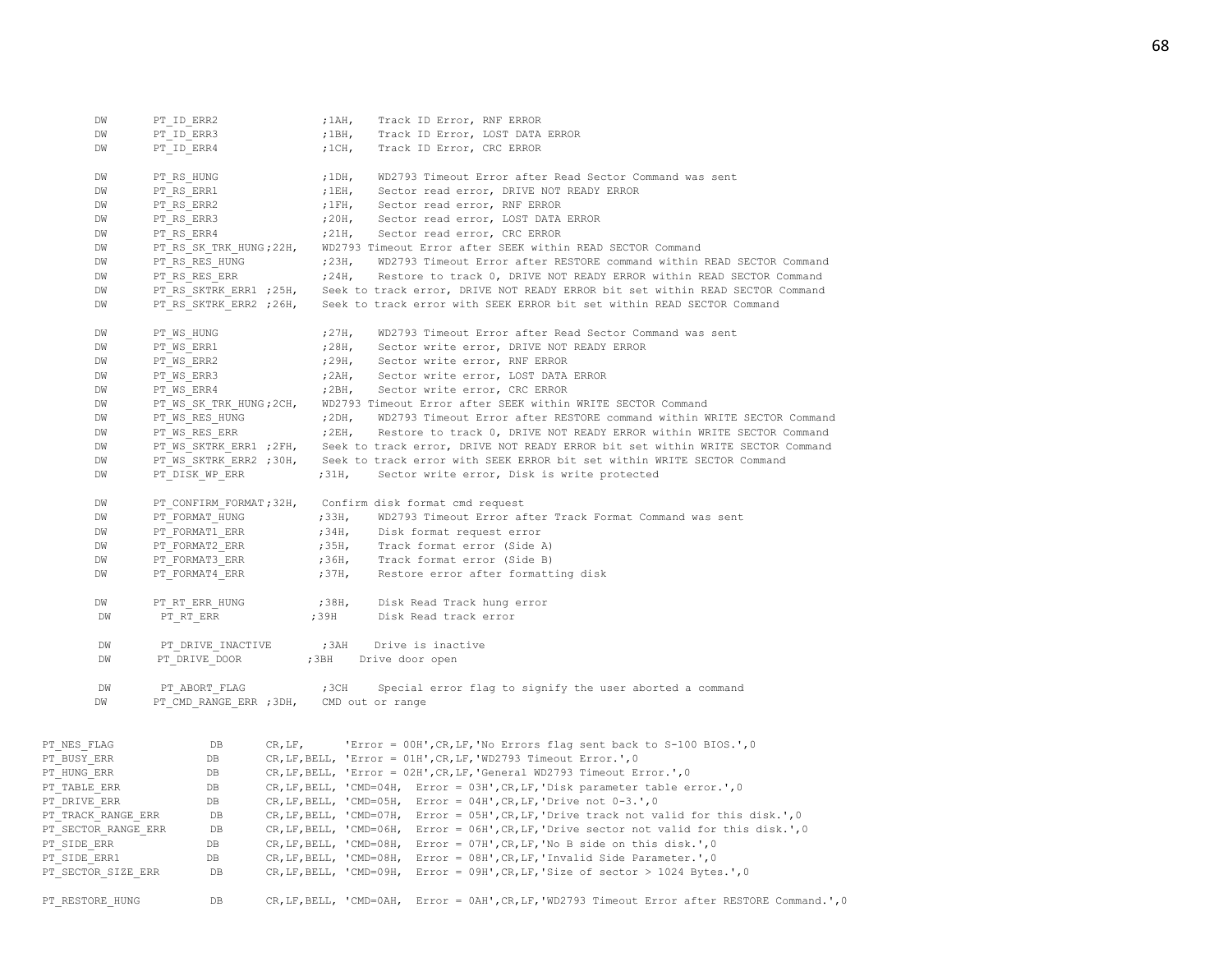| PT RESTORE ERR      | CR, LF, BELL, 'CMD=0AH, Error = 0BH', CR, LF, 'Restore to track 0 Error.', 0<br>DB                                                              |
|---------------------|-------------------------------------------------------------------------------------------------------------------------------------------------|
| PT STEPIN HUNG      | CR, LF, BELL, 'CMD=0BH, Error = 0CH', CR, LF, 'WD2793 Timeout Error after STEP-IN Command.', 0<br>DB                                            |
| PT STEPIN ERR       | CR, LF, BELL, 'CMD=0BH Error = 0DH', CR, LF, 'Head Step-In Error, DRIVE NOT READY. ', 0<br>DB                                                   |
| PT STEPOUT HUNG     | CR, LF, BELL, 'CMD=OCH, Error = OEH', CR, LF, 'WD2793 Timeout Error after STEP-OUT Command.', 0<br>DB                                           |
| PT STEPOUT ERR      | CR, LF, BELL, 'CMD=OCH, Error = OFH', CR, LF, 'Head Step Out Error, NOT READY ERROR.', 0<br>DB                                                  |
| PT SEEK NV HUNG     | CR, LF, BELL, 'CMD=0DH, Error = 10H', CR, LF, 'WD2793 Timeout Error after SEEK-NV Command.', 0<br>$_{\rm DB}$                                   |
| PT SEEK NV ERR1     | CR, LF, BELL, 'CMD=0DH, Error = 11H', CR, LF, 'Seek (with No Verify) Error, '<br>DB                                                             |
|                     | 'DRIVE NOT READY ERROR.', 0<br>DB                                                                                                               |
| PT SEEK NV ERR2     | CR, LF, BELL, 'CMD=ODH, Error = 12H', CR, LF, 'Seek (with No Verify), SEEK error bit set.', 0<br>DB                                             |
| PT SEEK TRK HUNG DB | CR, LF, BELL, 'CMD=0EH, Error = 13H', CR, LF, 'WD2793 Timeout Error after SEEK '<br>'with Verify Command.', 0<br>DB                             |
| PT SEEK TRK ERR1 DB | CR, LF, BELL, 'CMD=0EH, Error = 14H', CR, LF, 'Seek to track (with Verify) error, '<br>D <sub>B</sub><br>'NOT READY bit set.', 0                |
| PT SEEK TRK ERR2 DB | CR, LF, BELL, 'CMD=0EH, Error = 15H', CR, LF, 'Seek to track (with Verify) error '<br>'with SEEK ERROR bit set.', 0<br>D <sub>R</sub>           |
| PT SEEK REST HUNGDB | CR, LF, BELL, 'CMD=0EH, Error = 16H', CR, LF, 'WD2793 Timeout Error after RESTORE'<br>'within a SEEK (With Verify) Command.', 0<br>DB           |
| PT SEEK REST ERR DB | CR, LF, BELL, 'CMD=0EH, Error = 17H', CR, LF, 'Restore to track 0, DRIVE NOT '                                                                  |
|                     | 'READY ERROR within a SEEK (With Verify) Command.', 0<br>DB                                                                                     |
| PT ID ERR HUNG      | CR, LF, BELL, 'CMD=0FH, Error = 18H', CR, LF, 'WD2793 Timeout Error after '<br>DB<br>'READ TRACK ID Command.', 0<br>DB                          |
| PT ID ERR1          | CR, LF, BELL, 'CMD=0FH, Error = 19H', CR, LF, 'Track ID Error, DRIVE NOT READY ERROR.', 0<br>$_{\rm DB}$                                        |
| PT ID ERR2          | CR, LF, BELL, 'CMD=OFH, Error = 1AH', CR, LF, 'Track ID Error, RNF ERROR.', 0<br>DB                                                             |
| PT ID ERR3          | CR, LF, BELL, 'CMD=OFH, Error = 1BH', CR, LF, 'Track ID Error, LOST DATA ERROR.', 0<br>DB                                                       |
| PT ID ERR4          | CR, LF, BELL, 'CMD=OFH, Error = 1CH', CR, LF, 'Track ID Error, CRC ERROR.', 0<br>$_{\rm DB}$                                                    |
| PT RS HUNG          | CR, LF, BELL, 'CMD=10H, Error = 1DH', CR, LF, 'WD2793 Timeout Error after '<br>DB                                                               |
|                     | 'READ SECTOR Command.', 0<br>DB                                                                                                                 |
| PT RS ERR1          | CR, LF, BELL, 'CMD=10H, Error = 1EH', CR, LF, 'READ SECTOR error, DRIVE NOT READY ERROR.', 0<br>DB                                              |
| PT RS ERR2          | CR, LF, BELL, 'CMD=10H, Error = 1FH', CR, LF, 'READ SECTOR error, RNF ERROR.', 0<br>DB                                                          |
| PT RS ERR3          | CR, LF, BELL, 'CMD=10H, Error = 20H', CR, LF, 'READ SECTOR error, LOST DATA ERROR.', 0<br>DB                                                    |
| PT RS ERR4          | CR, LF, BELL, 'CMD=10H, Error = 21H', CR, LF, 'READ SECTOR error, CRC ERROR.', 0<br>DB.                                                         |
| PT RS SK TRK HUNGDB | CR, LF, BELL, 'CMD=10H, Error = 22H', CR, LF, 'WD2793 Timeout Error after SEEK ', 0                                                             |
|                     | 'within a READ SECTOR Command.', 0<br>DB                                                                                                        |
| PT RS RES HUNG      | CR, LF, BELL, 'CMD=10H, Error = 23H', CR, LF, 'WD2793 Timeout Error after a RESTORE command '<br>DB<br>'within a READ SECTOR Command.', 0<br>DB |
|                     | CR, LF, BELL, 'CMD=10H, Error = 24H', CR, LF, 'Restore to Track 0, DRIVE NOT '<br>DB                                                            |
| PT RS RES ERR       | 'READY ERROR within a READ SECTOR Command.', 0<br>DB                                                                                            |
| PT RS SKTRK ERR1 DB | CR, LF, BELL, 'CMD=10H, Error = 25H', CR, LF, 'Seek to Track error, DRIVE NOT '                                                                 |
|                     | 'READY ERROR bit set within a READ SECTOR Command.', 0<br>DB                                                                                    |
| PT RS SKTRK ERR2 DB | CR, LF, BELL, 'CMD=10H, Error = 26H', CR, LF, 'Seek to Track error with SEEK ERROR '                                                            |
|                     | 'bit set within a READ SECTOR Command.', 0<br>DB                                                                                                |
| PT WS HUNG          | CR, LF, BELL, 'CMD=11H, Error = 27H', CR, LF, 'WD2793 Timeout Error '<br>DB<br>'after WRITE SECTOR Command.', 0<br>DB                           |
| PT WS ERR1          | CR, LF, BELL, 'CMD=11H, Error = 28H', CR, LF, 'WRITE SECTOR error, DRIVE NOT READY ERROR.', 0<br>DB                                             |
| PT WS ERR2          | CR, LF, BELL, 'CMD=11H, Error = 29H', CR, LF, 'WRITE SECTOR error, RNF ERROR.', 0<br>DB                                                         |
| PT WS ERR3          | CR, LF, BELL, 'CMD=11H, Error = 2AH', CR, LF, 'WRITE SECTOR error, LOST DATA ERROR.', 0<br>DB                                                   |
| PT WS ERR4          | CR, LF, BELL, 'CMD=11H, Error = 2BH', CR, LF, 'WRITE SECTOR error, CRC ERROR.', 0<br>DB                                                         |
| PT WS SK TRK HUNGDB | CR, LF, BELL, 'CMD=11H, Error = 2CH', CR, LF, 'WD2793 Timeout Error after SEEK '                                                                |
|                     | DB<br>'within WRITE SECTOR Command.', 0                                                                                                         |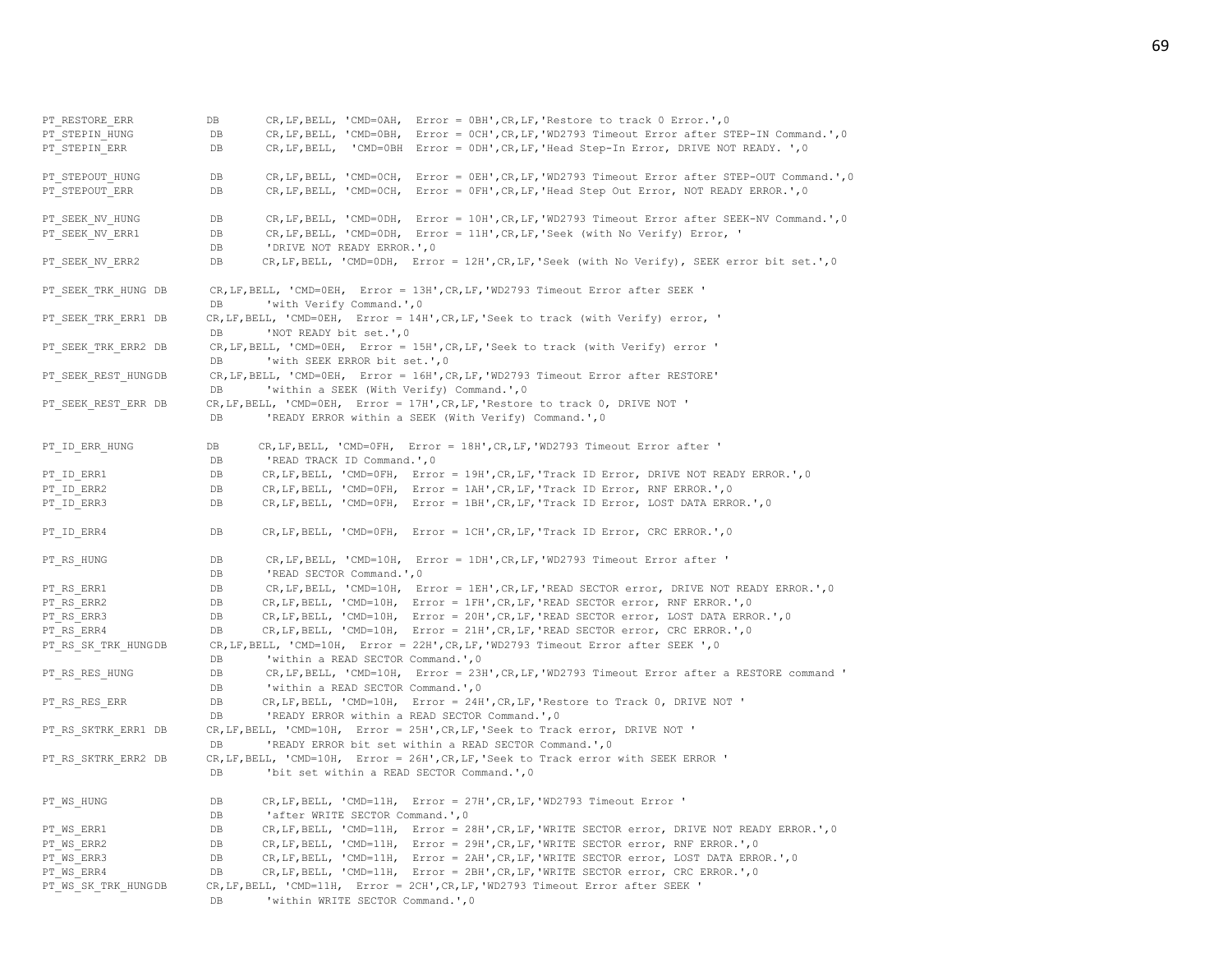| DB and the state of the state of the state of the state of the state of the state of the state of the state of the state of the state of the state of the state of the state of the state of the state of the state of the sta | CR, LF, BELL, 'CMD=11H, Error = 2DH', CR, LF, 'WD2793 Timeout Error after '                     |
|--------------------------------------------------------------------------------------------------------------------------------------------------------------------------------------------------------------------------------|-------------------------------------------------------------------------------------------------|
| DB                                                                                                                                                                                                                             | 'RESTOR command within a WRITE SECTOR Command.', 0                                              |
| DB and the state of the state of the state of the state of the state of the state of the state of the state of the state of the state of the state of the state of the state of the state of the state of the state of the sta | CR, LF, BELL, 'CMD=11H, Error = 2EH', CR, LF, 'Restore to track 0, DRIVE NOT '                  |
| DB.                                                                                                                                                                                                                            | 'READY ERROR within a WRITE SECTOR Command.', 0                                                 |
|                                                                                                                                                                                                                                | CR, LF, BELL, 'CMD=11H, Error = 2FH', CR, LF, 'Seek to track error, DRIVE NOT '                 |
| DB.                                                                                                                                                                                                                            | 'READY ERROR bit set within a WRITE SECTOR Command.', 0                                         |
|                                                                                                                                                                                                                                | CR, LF, BELL, 'CMD=11H, Error = 30H', CR, LF, 'Seek to track error with SEEK ERROR '            |
| DB                                                                                                                                                                                                                             | 'bit set within a WRITE SECTOR Command.', 0                                                     |
| DB and the state of the state of the state of the state of the state of the state of the state of the state of the state of the state of the state of the state of the state of the state of the state of the state of the sta | CR, LF, BELL, 'CMD=11H, Error = 31H', CR, LF, 'WRITE SECTOR error, '                            |
| DB                                                                                                                                                                                                                             | 'Disk is write protected.', 0                                                                   |
|                                                                                                                                                                                                                                |                                                                                                 |
|                                                                                                                                                                                                                                | CR, LF, BELL, 'CMD=16H, Error = 32H', CR, LF, 'Confirm disk format command request.', 0         |
| DB                                                                                                                                                                                                                             | CR, LF, BELL, 'CMD=16H, Error = 33H', CR, LF, 'WD2793 Timeout Error after Track '               |
| DB                                                                                                                                                                                                                             | 'Format Command.',0                                                                             |
| DB                                                                                                                                                                                                                             | CR, LF, BELL, 'CMD=16H, Error = 34H', CR, LF, 'Disk format request error.', 0                   |
|                                                                                                                                                                                                                                | DB CR, LF, BELL, 'CMD=16H, Error = 35H', CR, LF, 'Track format error (Side A).', 0              |
| DB                                                                                                                                                                                                                             | CR, LF, BELL, 'CMD=16H, Error = 36H', CR, LF, 'Track format error (Side B).', 0                 |
| DB                                                                                                                                                                                                                             | CR, LF, BELL, 'CMD=16H, Error = 37H', CR, LF, 'Restore error after formatting disk.', 0         |
|                                                                                                                                                                                                                                |                                                                                                 |
| DB DB                                                                                                                                                                                                                          | CR, LF, BELL, 'CMD=15H, Error = 39H,', CR, LF,'Disk Read Track error, DRIVE NOT READY.', 0      |
| DB                                                                                                                                                                                                                             | CR, LF, BELL, 'CMD=15H', CR, LF, 'Error = 39H, ', CR, LF, 'Disk Read Track (unknown) error.', 0 |
|                                                                                                                                                                                                                                |                                                                                                 |
|                                                                                                                                                                                                                                | DB CR, LF, BELL, 'CMD=3AH', CR, LF, 'No detected disk in drive', 0                              |
| DB                                                                                                                                                                                                                             | CR, LF, BELL, 'CMD=3BH', CR, LF, 'Drive door open?', 0                                          |
|                                                                                                                                                                                                                                |                                                                                                 |
|                                                                                                                                                                                                                                | PT ABORT FLAG DB CR, LF, BELL, 'User aborted current command.', 0                               |
|                                                                                                                                                                                                                                | PT CMD RANGE ERR DB CR, LF, BELL, 'Error = 39H, CMD out or range.', 0                           |
|                                                                                                                                                                                                                                |                                                                                                 |
|                                                                                                                                                                                                                                | DB CR, LF, BELL, 'Timeout Error.', CR, LF                                                       |
| DB                                                                                                                                                                                                                             | '(ZFDC Board did not reply back in time to previous command).', 0                               |
|                                                                                                                                                                                                                                |                                                                                                 |

; LOOKUP TABLES OF DISK PARAMETER LISTS & POINTERS

| DPL POINTERS: | EQU           | \$ |
|---------------|---------------|----|
| DW            | UNFORMATTED   |    |
| DW            | STD8IBM       |    |
| <b>DW</b>     | STDDDT        |    |
| <b>DW</b>     | DDT256        |    |
| <b>DW</b>     | DDT512        |    |
| <b>DW</b>     | DDT1K         |    |
| <b>DW</b>     | DT1K2         |    |
| <b>DW</b>     | MINSDT        |    |
| <b>DW</b>     | MINDDT        |    |
| <b>DW</b>     | <b>MTNCPM</b> |    |
| <b>DW</b>     | DEC.          |    |
| <b>DW</b>     | TOSHIBA       |    |
| <b>DW</b>     | CDOS          |    |
| <b>DW</b>     | CDOSDD        |    |
| <b>DW</b>     | <b>EPSON</b>  |    |
| <b>DW</b>     | MORROW        |    |
| <b>DW</b>     | ZENTTH        |    |
| <b>DW</b>     | <b>SUPER</b>  |    |
| <b>DW</b>     | MSDOS         |    |
| DW            | MSDOS2        |    |
| DW            | TRS80         |    |
|               |               |    |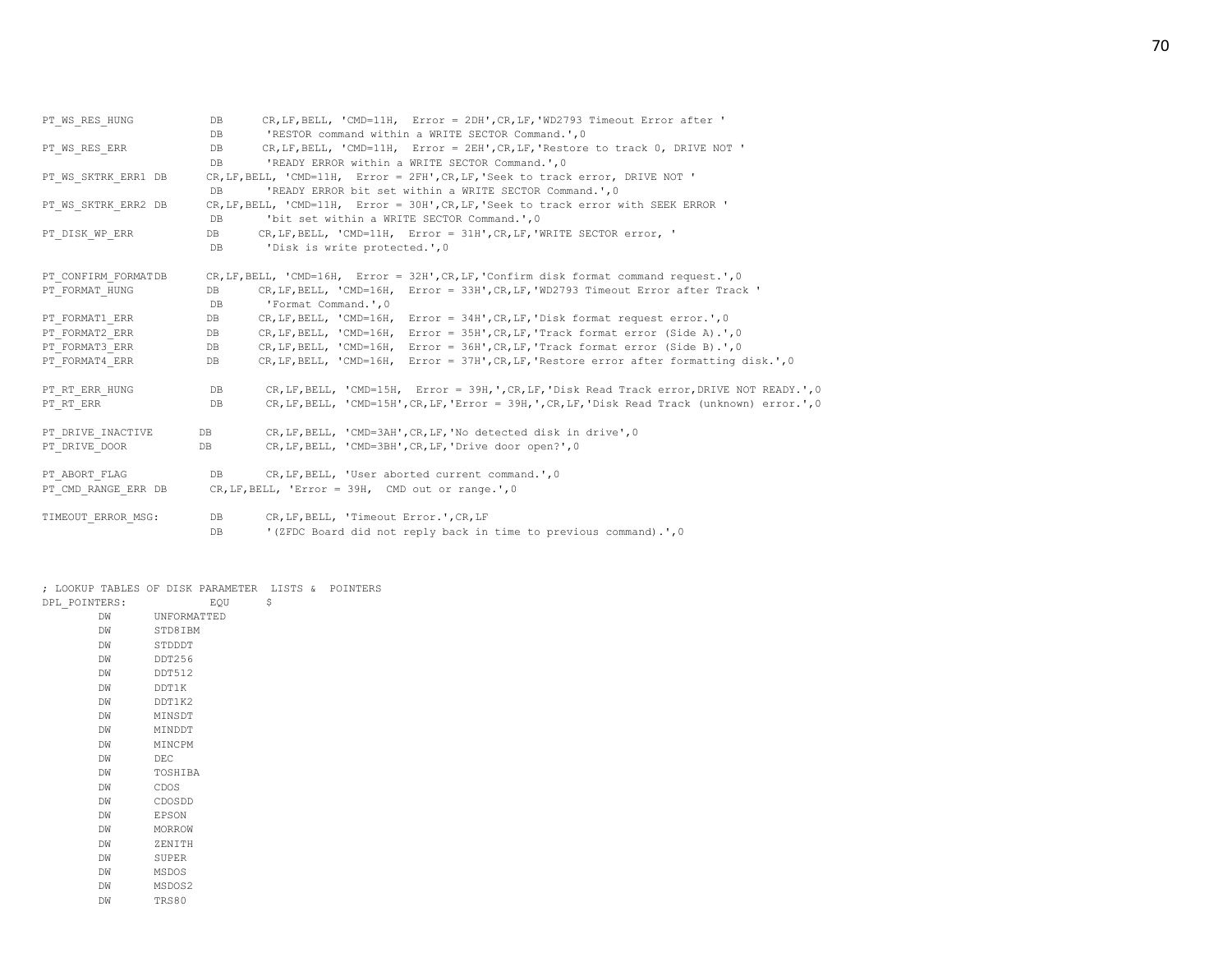| DW | <b>TRM144</b> | ; IBM-PC 1.44M 3.5" disk for MSDOS Formatting (Fill character 0's) |
|----|---------------|--------------------------------------------------------------------|
| DW | CPM144        | ; IBM-PC 1.44M 3.5" disk for CPM Formatting (Fill character E5's)  |
| DW | TBM120        | ; IBM-PC 1.2M 5" disk for MSDOS Formatting (Fill character 0's)    |
| DW | CPM120        | ; IBM-PC 1.2M 5" disk for CPM Formatting (Fill character E5's)     |

DPL POINTERS END EQU \$

DPL\_COUNT EQU (DPL\_POINTERS\_END - DPL\_POINTERS)/2

;---------------------------------------------------------------------------------------------------

;Note in V2.8 and later, support has been added support for IBM 1.2M/5" and 1.44M/3.5" disk formats. ;As far as the WD2793;is concerned these behave as 8" disks. It's just the disk capacity is larger. ;(Only the old 360K type SD & DD, 300RPM, 5" disks need a clock speed adjustment). ;So whenever I referr to 8" disks, I am also including these 1.2M and 1.4M disks.

; LOOKUP TABLES OF DISK PARAMETERS

; 8" SINGLE DENSITY DRIVE VARIABLES (UNFORMATTED Disk)

UNFORMATTED:

;

| DB        | 00011000B             | ; Disk HW BYTE (SDSS)                                                            |
|-----------|-----------------------|----------------------------------------------------------------------------------|
| DB        | $\overline{1}$        | ; SECTORS PER TRACK $(+1,$ because sectors are numbered 1, 2, 3 (not 0, 1, 2, 3) |
| DB        | $\Omega$              | ; TRACKS PER SIDE                                                                |
| DB        |                       | ;HEADER GAP (SD-Systems has 100-27, IBM is 40!)                                  |
| DB        | $\Omega$              | ; GAP $1$ (0's)                                                                  |
| DB        | 0                     | $;$ GAP 2 (FF's)                                                                 |
| DB        | 0                     | $;$ GAP 3 (FF's)                                                                 |
| DB        | 0                     | : GAP 4 (FF'S)                                                                   |
| DB.       | 0                     | ; GAPR (Flag for multiple repeats of GAP4)                                       |
| DB        | 0                     | ;128 Bytes/sec                                                                   |
| DB.       | OFFH                  | :GAP Format fill character                                                       |
| DB        | OE5H                  | ;Data area fill character                                                        |
| DB        | 0H .                  | ; No special post format                                                         |
| DW        | SKEW UF               | ;Location of this disks sector skew table                                        |
| DB        | 00H                   | ;Each format will have a unique number. For disk to disk copy                    |
| DB        | $\circ$               | ; Tracks set aside for operating system (eq CPM 2)                               |
| DW        | 128                   | :128 Bytes/sec                                                                   |
| <b>DW</b> | 0H                    | Size in bytes of 1 formatted track                                               |
| DB.       | 'Unformatted Disk', 0 |                                                                                  |
| UF:       |                       |                                                                                  |

SKEW

DB 0H,0H,0H,0H,0H,0H,0H,0H,0H,0H,0H,0H,0H,0H,0H,0H,0H,0H,0H,0H,0H,0H,0H,0H

DB 0H,0H,0H,0H,0H,0H,0H,0H,0H,0H,0H,0H,0H,0H,0H,0H,0H,0H,0H,0H,0H,0H,0H,0H

|                |           | 8" SINGLE DENSITY DRIVE VARIABLES (IBM 3740 Format)                              |
|----------------|-----------|----------------------------------------------------------------------------------|
| STD8IBM:DB     | 00011000B | ; Disk HW BYTE (SDSS)                                                            |
| DB             | 26+1      | ; SECTORS PER TRACK $(+1,$ because sectors are numbered 1, 2, 3 (not 0, 1, 2, 3) |
| DB             | 77        | :TRACKS PER SIDE                                                                 |
| DB             | 40        | ;HEADER GAP (SD-Systems has 100-27, IBM is 40!)                                  |
| DB             | 6         | $: GAP \t1 (0's)$                                                                |
| DB             | 11        | $;$ GAP 2 (FF's)                                                                 |
| DB             | 27        | : GAP 3 (FF's)                                                                   |
| DB             | 247       | : GAP 4 (FF's)                                                                   |
| DB             |           | ; GAPR (Flag for multiple repeats of GAP4)                                       |
| DB.            | 0         | ;128 Bytes/sec                                                                   |
| D <sub>B</sub> | OFFH      | :GAP Format fill character                                                       |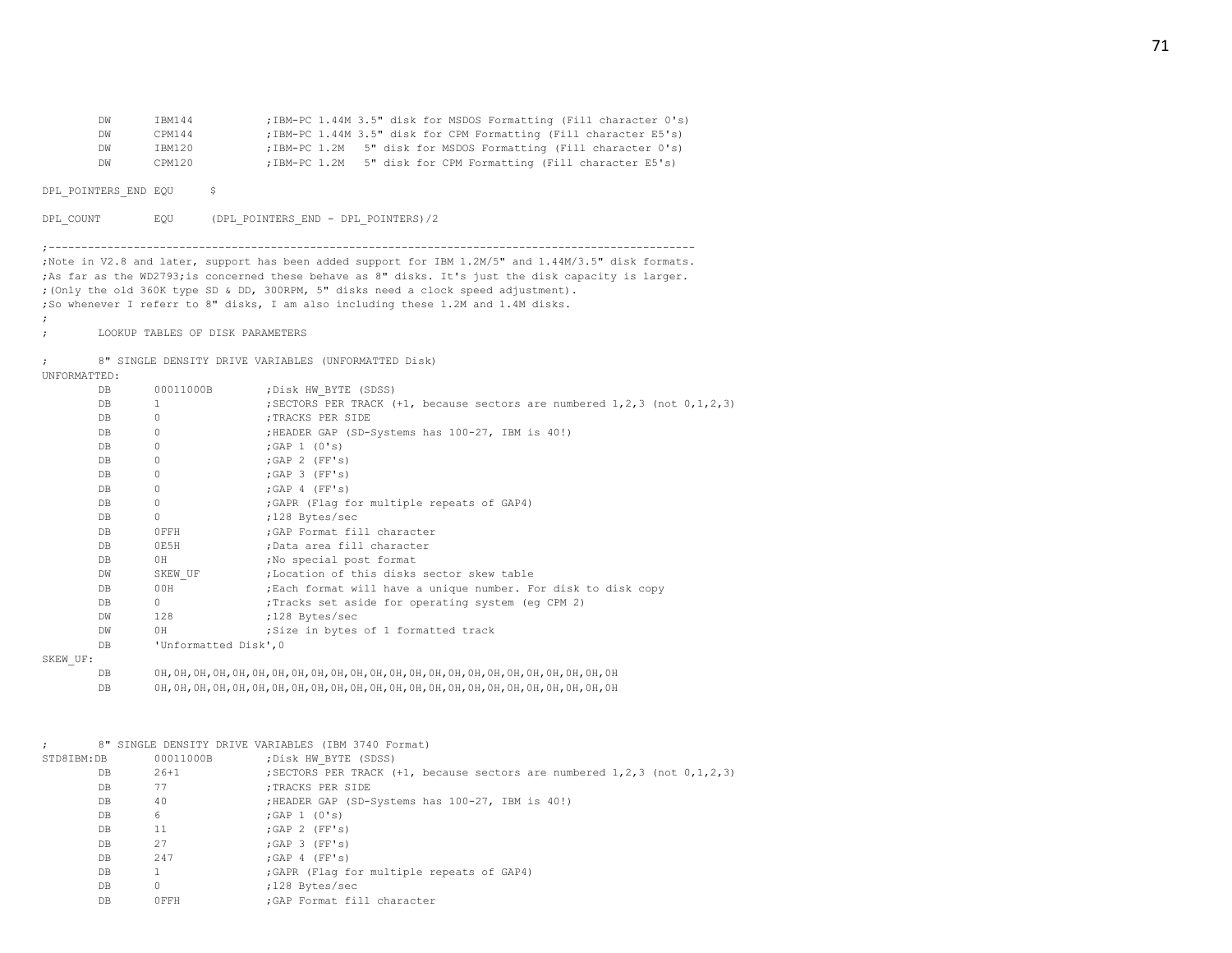|                      | DB  | 0E5H                                                                           | ;Data area fill character                                                      |  |  |  |
|----------------------|-----|--------------------------------------------------------------------------------|--------------------------------------------------------------------------------|--|--|--|
|                      | DB  | 0H                                                                             | ; No special post format                                                       |  |  |  |
|                      | DW  | SKEW IBM; Location of this disks sector skew table                             |                                                                                |  |  |  |
|                      | DB  | 01H                                                                            | ; Each format will have a unique number. For disk to disk copy                 |  |  |  |
|                      | DB  | $\overline{2}$                                                                 | ; Tracks set aside for operating system (eq CPM 2)                             |  |  |  |
|                      | DW  | 128                                                                            | ;128 Bytes/sec                                                                 |  |  |  |
|                      | DW  | 13F0H                                                                          | ; Size in bytes of 1 formatted track                                           |  |  |  |
|                      | DB  |                                                                                | '8" SDSS, 26 X 128 Byte Sectors (IBM 3740 Format)', 0                          |  |  |  |
| SKEW IBM:            |     |                                                                                |                                                                                |  |  |  |
|                      | DB  |                                                                                | 1Н, 2Н, 3Н, 4Н, 5Н, 6Н, 7Н, 8Н, 9Н, 0АН, 0ВН, 0СН, 0DН, 0ЕН, 0FН               |  |  |  |
|                      | DB  |                                                                                | 10H, 11H, 12H, 13H, 14H, 15H, 16H, 17H, 18H, 19H, 1AH                          |  |  |  |
|                      |     |                                                                                |                                                                                |  |  |  |
| $\ddot{ }$           |     |                                                                                | 8" DOUBLE DENSITY (128 BYTE SECTORS) SD Systems Format                         |  |  |  |
| STDDDT: DB           |     | 00001000B                                                                      | ; Disk HW BYTE (DDSS)                                                          |  |  |  |
|                      | DB  | $50 + 1$                                                                       | ; SECTORS PER TRACK (+1, because sectors are numbered 1, 2, 3 (not 0, 1, 2, 3) |  |  |  |
|                      | DB  | 77                                                                             | ; TRACKS PER SIDE                                                              |  |  |  |
|                      | DB  | 80                                                                             | ; HEADER GAP (SD-Systems has 100-16, IBM is 80!)                               |  |  |  |
|                      | DB. | 8                                                                              | $;$ GAP 1 $(4E's)$                                                             |  |  |  |
|                      | DB  | 22                                                                             | ; GAP $2$ (4E's)                                                               |  |  |  |
|                      | DB  | 16                                                                             | ; GAP $3$ (4E's)                                                               |  |  |  |
|                      | DB  | 190                                                                            | ; (was 199) ; GAP 4 (4E's) (X3 = 597)                                          |  |  |  |
|                      | DB  | 3                                                                              | ; GAPR (Flag for multiple repeats of GAP4)                                     |  |  |  |
|                      | DB  | $\circ$                                                                        | ;128 Bytes/sec                                                                 |  |  |  |
|                      | DB  | 4EH                                                                            | ; GAP Format fill character                                                    |  |  |  |
|                      | DB  | 0E5H                                                                           | ;Data area fill character                                                      |  |  |  |
|                      | DB  | 0H                                                                             | ; No special post formating modifications of disk req                          |  |  |  |
|                      | DW  | SKEW SDT; Location of this disks sector skew table                             |                                                                                |  |  |  |
|                      | DB  | 02H                                                                            | ; Each format will have a unique number. For disk to disk copy                 |  |  |  |
|                      | DB  | $\overline{2}$                                                                 | ; Tracks set aside for operating system (eq CPM 2)                             |  |  |  |
|                      | DW  | 128                                                                            | ;128 Bytes/sec                                                                 |  |  |  |
|                      | DW  | 2740H                                                                          | ; Size in bytes of 1 formatted track                                           |  |  |  |
|                      | DB  | '8" DDSS, 50 X 128 Byte Sectors (SD Systems Format)', 0                        |                                                                                |  |  |  |
| SKEW SDT:            |     |                                                                                |                                                                                |  |  |  |
|                      | DB  | 1Н, 2Н, 3Н, 4Н, 5Н, 6Н, 7Н, 8Н, 9Н, 0АН, 0ВН, 0СН, 0DН, 0ЕН, 0FН               |                                                                                |  |  |  |
|                      | db  | 10Н, 11Н, 12Н, 13Н, 14Н, 15Н, 16Н, 17Н, 18Н, 19Н, 1АН, 1ВН, 1СН, 1DН, 1ЕН, 1FН |                                                                                |  |  |  |
|                      | db  |                                                                                | 20H, 21H, 22H, 23H, 24H, 25H, 26H, 27H, 28H, 29H, 2AH, 2BH, 2CH, 2DH, 2EH, 2FH |  |  |  |
|                      | db  | 30H, 31H, 32H                                                                  |                                                                                |  |  |  |
| $\ddot{\phantom{0}}$ |     |                                                                                |                                                                                |  |  |  |
|                      |     |                                                                                | 8" DOUBLE DENSITY (256 BYTE SECTORS) (IBM System 34 Format)                    |  |  |  |
| DDT256: DB           |     | 00001100B                                                                      | ; Disk HW BYTE (DDDS)                                                          |  |  |  |

| DDT256: DB |                | 00001100B    | ; Disk HW BYTE (DDDS)                                                                     |
|------------|----------------|--------------|-------------------------------------------------------------------------------------------|
|            | DB             | $26+1$       | ; NBR SECTORS PER TRACK $(+1,$ because sectors are numbered $1, 2, 3$ (not $0, 1, 2, 3$ ) |
|            | DB             | 77           | ;NBR TRACKS PER SIDE                                                                      |
|            | DB             | 80           | ;HEADER GAP (SD-Systems has 100-54, IBM is 80!)                                           |
|            | DB             | 12           | ; GAP $1$ (00's)                                                                          |
|            | DB             | 22           | $;$ GAP 2 $(4E's)$                                                                        |
|            | DB             | 54           | $:GAP$ 3 $(4E's)$                                                                         |
|            | DB             | 199          | ; GAP 4 $(4E's)$ $(X3 = 597)$                                                             |
|            | DB             | 3            | ; GAPR (Flag for multiple repeats of GAP4)                                                |
|            | D <sub>B</sub> | $\mathbf{1}$ | :256 Bytes/sec                                                                            |
|            | DB             | 4EH          | :GAP Format fill character                                                                |
|            | DB             | 0E5H         | :Data area fill character                                                                 |
|            | DB             | 0H           | No special post formating modifications of disk reg                                       |
|            | DW             |              | SKEW 256; Location of this disks sector skew table                                        |
|            | DB             | 03H          | Each format will have a unique number. For disk to disk copy                              |
|            |                |              |                                                                                           |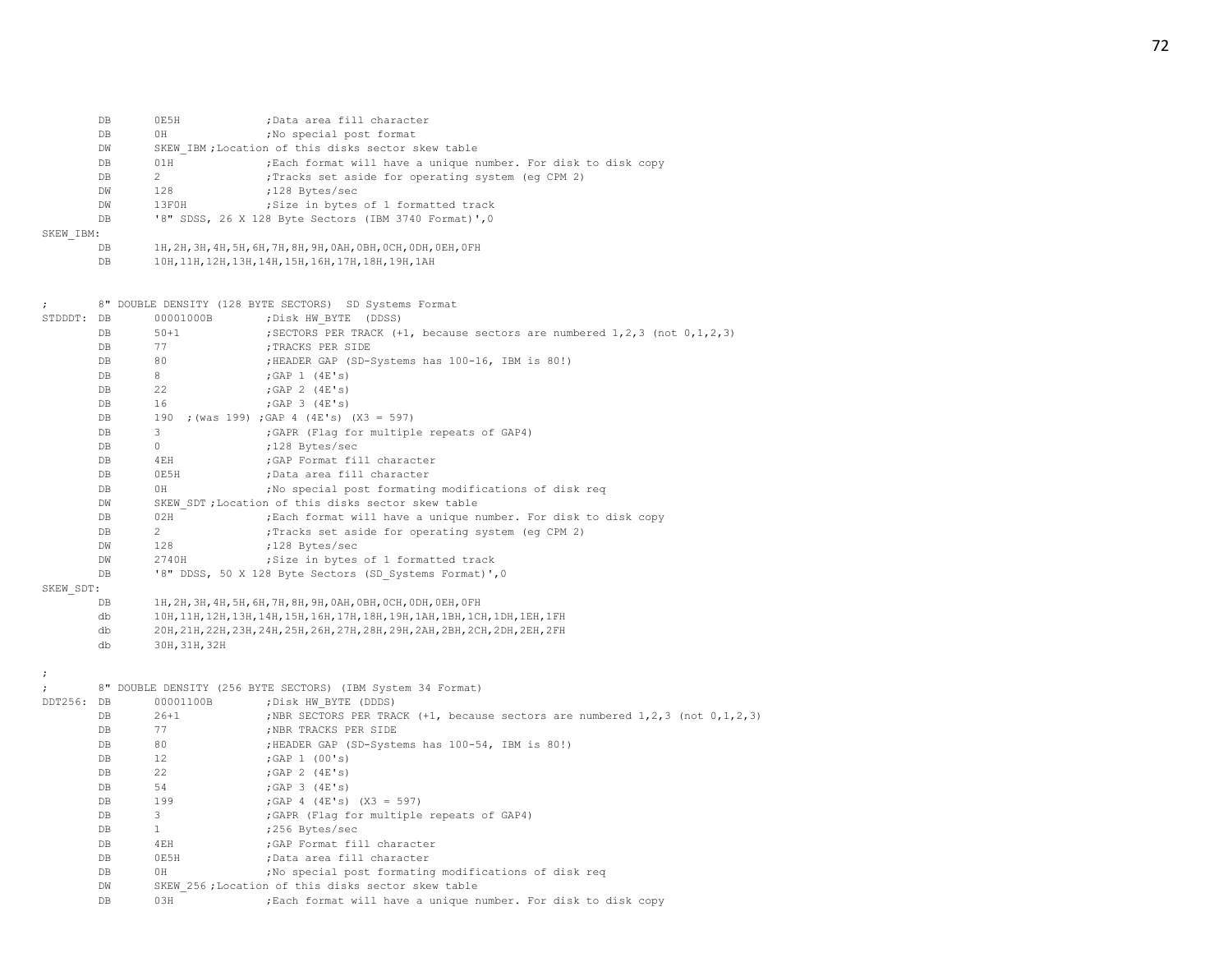|                  | DB             | $\overline{c}$                       | (eg CPM 2); Tracks set aside for operating system (eg CPM 2);                     |
|------------------|----------------|--------------------------------------|-----------------------------------------------------------------------------------|
|                  | DW             | 256                                  | ;256 Bytes/sec                                                                    |
|                  | DW             | 2780H                                | ; Size in bytes of 1 formatted track                                              |
|                  | DB             |                                      | '8" DDDS, 26 X 256 Byte Sectors (IBM System 34 Format)', 0                        |
| SKEW 256:        |                |                                      |                                                                                   |
|                  | DB             |                                      | 1Н, 2Н, 3Н, 4Н, 5Н, 6Н, 7Н, 8Н, 9Н, 0АН, 0ВН, 0СН, 0DН, 0ЕН, 0FН                  |
|                  | db             |                                      | 10H, 11H, 12H, 13H, 14H, 15H, 16H, 17H, 18H, 19H, 1AH                             |
|                  |                |                                      |                                                                                   |
|                  |                |                                      |                                                                                   |
|                  |                | 8" DOUBLE DENSITY (512 BYTE SECTORS) |                                                                                   |
| DDT512: DB       |                | 00001100B                            | ; Disk HW BYTE (DDDS)                                                             |
|                  | DB             | $15 + 1$                             | ;NBR SECTORS PER TRACK (+1, because sectors are numbered 1, 2, 3 (not 0, 1, 2, 3) |
|                  | DB             | 77                                   | ; NBR TRACKS PER SIDE                                                             |
|                  | DB             | 80                                   | ; HEADER GAP (SD-Systems has 100-54, IBM is 80!)                                  |
|                  | DB             | 12                                   | $;$ GAP $1$                                                                       |
|                  | DB             | 22                                   | $;$ GAP $2$                                                                       |
|                  | DB             | 84                                   | $;$ GAP $3$                                                                       |
|                  | DB             | 200                                  | ; GAP $4$ (4E's) (X3 = 597)                                                       |
|                  | DB             | $\overline{2}$                       | ; GAPR (Flag for multiple repeats of GAP4)                                        |
|                  | DB             | 2                                    | ;512 Bytes/sec                                                                    |
|                  | DB             | 4EH                                  | ; GAP Format fill character                                                       |
|                  | DB             |                                      |                                                                                   |
|                  |                | 0E5H<br>OH                           | ;Data area fill character                                                         |
|                  | DB             |                                      | ; No special post formating modifications of disk req                             |
|                  | DW             |                                      | SKEW 512; Location of this disks sector skew table                                |
|                  | DB             | 04H                                  | ; Each format will have a unique number. For disk to disk copy                    |
|                  | DB             | $\overline{2}$                       | ; Tracks set aside for operating system (eq CPM 2)                                |
|                  | DW             | 512                                  | ;512 Bytes/sec                                                                    |
|                  | DW             | 2780H                                | ; Size in bytes of 1 formatted track                                              |
|                  | DB             |                                      | '8" DDDS, 15 X 512 Byte Sectors.', 0                                              |
| <b>SKEW 512:</b> |                |                                      |                                                                                   |
|                  | DB             |                                      | 1Н, 2Н, 3Н, 4Н, 5Н, 6Н, 7Н, 8Н, 9Н, 0АН, 0ВН, 0СН, 0DН, 0ЕН, 0FН                  |
|                  |                |                                      |                                                                                   |
|                  |                |                                      |                                                                                   |
|                  |                |                                      |                                                                                   |
| $\ddot{ }$       |                |                                      | 8" DOUBLE DENSITY (1024 BYTE SECTORS - Single Sided)                              |
| DDT1K:           | DB             | 00001000B                            | ; Disk HW BYTE (DDSS) ;                                                           |
|                  | DB             | $8 + 1$                              | ;NBR SECTORS PER TRACK (+1, because sectors are numbered 1,2,3 (not 0,1,2,3)      |
|                  | DB             | 77                                   | ; NBR TRACKS PER SIDE                                                             |
|                  | DB             | 80                                   | ; INDEX HEADER GAP                                                                |
|                  | DB             | 12                                   | ;NBR GAP 1                                                                        |
|                  | DB             | 22                                   | ;NBR GAP 2                                                                        |
|                  | DB             | 54                                   | ;NBR GAP 3                                                                        |
|                  | DB             | 190 ; (was 199)                      | $;$ GAP $\,$ 4                                                                    |
|                  | DB             | 3                                    | ; GAPR (Flag for multiple repeats of GAP4)                                        |
|                  | DB             | 3                                    | ;1024 Bytes/sec                                                                   |
|                  | DB             | 4EH                                  | ; GAP Format fill character                                                       |
|                  | DB             | 0E5H                                 | ;Data area fill character                                                         |
|                  | D <sub>B</sub> | 0H                                   | ; No special post formating modifications of disk req                             |
|                  | DW             | SKEW 1K                              | ;Location of this disks sector skew table                                         |
|                  | DB             | 05H                                  | ; Each format will have a unique number. For disk to disk copy                    |
|                  | DB             | $\mathbf{1}$                         | ; Tracks set aside for operating system (eg CPM 2)                                |
|                  | DM             | 1024                                 | ;1024 Bytes/sec                                                                   |
|                  | DW             | 2700H                                | ; Size in bytes of 1 formatted track                                              |
|                  | DB             |                                      | '8" DDSS, 8 X 1024 Byte Sectors.', 0                                              |
|                  |                |                                      |                                                                                   |

SKEW\_1K:

DB 1H,2H,3H,4H,5H,6H,7H,8H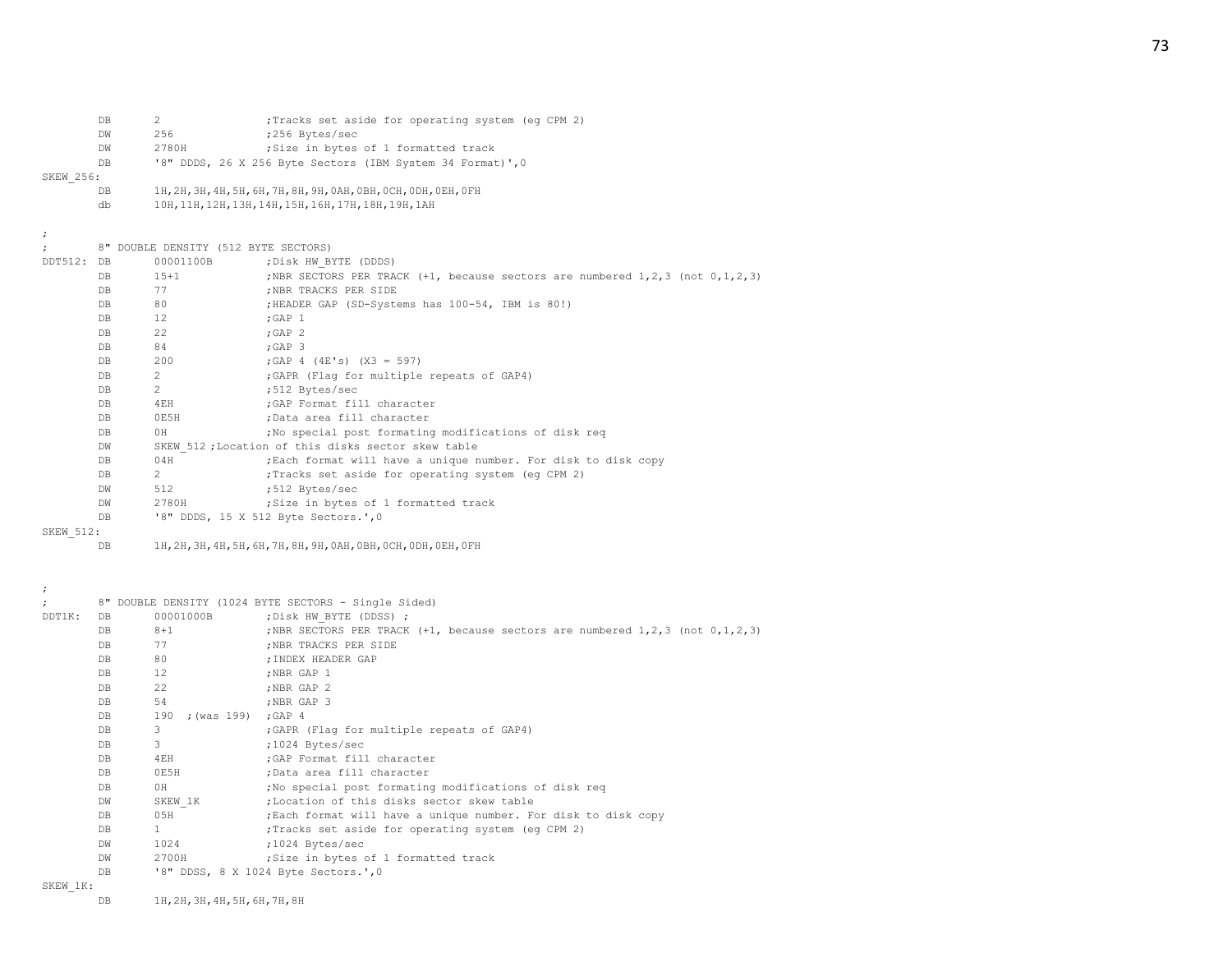| $\ddot{\phantom{0}}$ |             |                                      |                                                                                                                       |
|----------------------|-------------|--------------------------------------|-----------------------------------------------------------------------------------------------------------------------|
|                      |             |                                      | 8" DOUBLE DENSITY (1024 BYTE SECTORS - Double Sided)                                                                  |
| DDT1K2: DB           |             | 00001100B                            | ; Disk HW BYTE (DDDS) ;                                                                                               |
|                      | DB          | $8 + 1$                              | ; NBR SECTORS PER TRACK $(+1,$ because sectors are numbered $1, 2, 3$ (not $0, 1, 2, 3$ )                             |
|                      | DB          | 77                                   | ; NBR TRACKS PER SIDE                                                                                                 |
|                      | DB          | 80                                   | ; INDEX HEADER GAP                                                                                                    |
|                      | DB          | 12 <sup>7</sup>                      | ;NBR GAP 1                                                                                                            |
|                      | DB          | 22                                   | ;NBR GAP 2                                                                                                            |
|                      | DB          | 54                                   | ;NBR GAP 3                                                                                                            |
|                      | DB          | 190 ; (was 199) ; GAP 4              |                                                                                                                       |
|                      | DB          | 3                                    | ; GAPR (Flag for multiple repeats of GAP4)                                                                            |
|                      | DB          | $3 -$                                | ;1024 Bytes/sec                                                                                                       |
|                      | DB          | 4EH                                  | ; GAP Format fill character                                                                                           |
|                      | DB          | 0E5H                                 | ;Data area fill character                                                                                             |
|                      | DB          | OH                                   | ; No special post formating modifications of disk req                                                                 |
|                      | DW          | SKEW 1KDS                            | ; Location of this disks sector skew table                                                                            |
|                      | DB          | 06H                                  | ; Each format will have a unique number. For disk to disk copy                                                        |
|                      | $_{\rm DB}$ | $\mathbf{1}$                         | ; Tracks set aside for operating system (eg CPM 2)                                                                    |
|                      | DW          | 1024                                 | ;1024 Bytes/sec                                                                                                       |
|                      | DW          | 2700H                                | ; Size in bytes of 1 formatted track                                                                                  |
|                      | DB          |                                      | '8" DDDS, 8 X 1024 Byte Sectors.', 0                                                                                  |
| SKEW 1KDS:           |             |                                      |                                                                                                                       |
|                      | DB          | 1Н, 2Н, 3Н, 4Н, 5Н, 6Н, 7Н, 8Н       |                                                                                                                       |
|                      |             |                                      |                                                                                                                       |
|                      |             |                                      |                                                                                                                       |
|                      |             | ;---------5" DRIVES ---------------- |                                                                                                                       |
|                      |             |                                      |                                                                                                                       |
|                      |             | ; 5", 128 byte, SD SD-Systems Format |                                                                                                                       |
| MINSDT: DB           |             | 00010000B                            | ;Disk HW BYTE (SDSS)                                                                                                  |
|                      | DB          | $18 + 1$                             | ; sectors per track $(+1$ , because sectors are numbered 1,2,3 (not $0,1,2,3$ )                                       |
|                      | DB          | 35<br>20                             | tracks per side;                                                                                                      |
|                      | DB          |                                      | ;index header gap                                                                                                     |
|                      | DB<br>DB    | 6<br>11                              | $;$ GAP $1$                                                                                                           |
|                      |             | 8                                    | $;$ GAP $2$                                                                                                           |
|                      | DB          |                                      | $;$ GAP 3                                                                                                             |
|                      | DB          | 221                                  | $;$ GAP 4 (FF's)                                                                                                      |
|                      | DB          | $\mathbf{1}$<br>$\circ$              | ;GAPR (Flag for multiple repeats of GAP4)                                                                             |
|                      | DB<br>DB    | OFFH                                 | ;128 Bytes/sec<br>GAP Format fill character                                                                           |
|                      |             | 0E5H                                 | ;Data area fill character                                                                                             |
|                      | DB<br>DB    | OH                                   | ; No special post formating modifications of disk req                                                                 |
|                      |             |                                      |                                                                                                                       |
|                      | DW<br>DB    | SKEW MINSD<br>07H                    | ; Location of this disks sector skew table<br>; Each format will have a unique number. For disk to disk copy          |
|                      | DB          | $\mathbf{2}$                         | ; Tracks set aside for operating system (eg CPM 2)                                                                    |
|                      | DW          | 128                                  |                                                                                                                       |
|                      | DW          | OBFFH                                | ;128 Bytes/sec                                                                                                        |
|                      | DB          |                                      | ; Size in bytes of 1 formatted track (more than enough!)<br>'5" SDSS, 18 X 128 Byte Sectors, (SD-Systems Format).', 0 |
| SKEW MINSD:          |             |                                      |                                                                                                                       |
|                      | DB          |                                      | 1Н, 2Н, 3Н, 4Н, 5Н, 6Н, 7Н, 8Н, 9Н, 0АН, 0ВН, 0СН, 0DН, 0ЕН, 0FН, 10Н, 11Н, 12Н                                       |
|                      |             |                                      |                                                                                                                       |
|                      |             |                                      |                                                                                                                       |
|                      |             | ; 5", 128 byte, DD SD-Systems Format |                                                                                                                       |
| MINDDT: DB           |             | 00000000B                            | Disk HW BYTE (DDSS);                                                                                                  |
|                      | DB          | $28 + 1$                             | ; sectors per track $(+1)$ , because sectors are numbered $1, 2, 3$ (not $0, 1, 2, 3$ )                               |
|                      |             |                                      |                                                                                                                       |

DB 35 ;tracks per side

DB 100-16 ;index header gap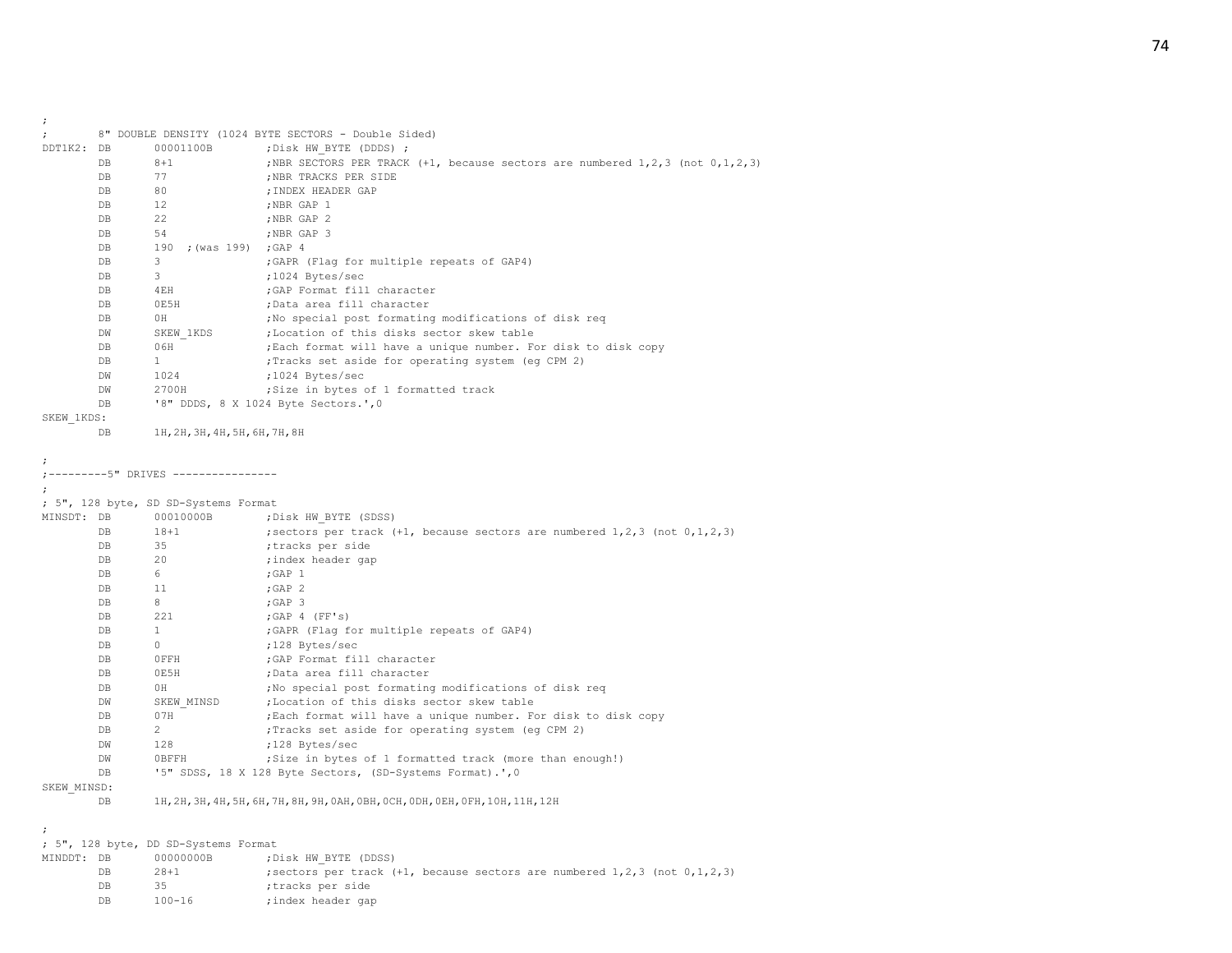|             | DB  | 8              | $;$ GAP $1$                                                      |
|-------------|-----|----------------|------------------------------------------------------------------|
|             | DB  | 22             | ;GAP <sub>2</sub>                                                |
|             | DB  | 16             | $;$ GAP $3$                                                      |
|             | DB  | 247            | ; GAP 4                                                          |
|             | DB  | 1              | ; GAPR (Flag for multiple repeats of GAP4)                       |
|             | DB  | $\Omega$       | :128 Bytes/sec                                                   |
|             | DB. | 4EH            | :GAP Format fill character                                       |
|             | DB  | 0E5H           | ;Data area fill character                                        |
|             | DB  | 0H             | ; No special post formating modifications of disk reg            |
|             | DW  | SKEW MINDD     | :Location of this disks sector skew table                        |
|             | DB  | 08H            | ; Each format will have a unique number. For disk to disk copy   |
|             | DB  | $\overline{2}$ | Tracks set aside for operating system (eq CPM 2)                 |
|             | DW  | 128            | :128 Bytes/sec                                                   |
|             | DW  | 17FFH          | ; Size in bytes of 1 formatted track (more than enough!)         |
|             | DB  |                | '5" DDSS, 28 X 128 Byte Sectors, (SD-Systems Format).', 0        |
| SKEW MINDD: |     |                |                                                                  |
|             | DB  |                | 1H, 2H, 3H, 4H, 5H, 6H, 7H, 8H, 9H, 0AH, 0BH, 0CH, 0DH, 0EH, 0FH |
|             |     |                |                                                                  |

db 10H,11H,12H,13H,14H,15H,16H,17H,18H,19H,1AH,1BH,1CH

;

; 5", 512 byte, DDDS, 8 sector IBM PC CPM-86 format

| MINCPM: DB           |                | 00000100B                                       | ; Disk HW BYTE (DDDS)                                                                   |
|----------------------|----------------|-------------------------------------------------|-----------------------------------------------------------------------------------------|
|                      | D <sub>B</sub> | $8 + 1$                                         | ; sectors per track $(+1)$ , because sectors are numbered $1, 2, 3$ (not $0, 1, 2, 3$ ) |
|                      | DB.            | 40                                              | ;tracks per side                                                                        |
|                      | DB.            | 80                                              | ; index header gap                                                                      |
|                      | DB.            | 12                                              | $;$ GAP $1$                                                                             |
|                      | D <sub>B</sub> | 22                                              | $;$ GAP $2$                                                                             |
|                      | DB             | 80                                              | : GAP 3                                                                                 |
|                      | DB             | 207                                             | ;GAP 4 (4E's) (1038)                                                                    |
|                      | DB             | 5                                               | ; GAPR (Flag for multiple repeats of GAP4)                                              |
|                      | <b>DB</b>      | $\overline{2}$                                  | ;512 Bytes/sec                                                                          |
|                      | DB             | 04EH                                            | ; GAP Format fill character                                                             |
|                      | DB.            | OE5H                                            | ;Data area fill character (for CPM86)                                                   |
|                      | DB             | CPM86 FLAG                                      | ; Special post formating modifications of disk req                                      |
|                      | <b>DW</b>      | SKEW CPM86                                      | ;Location of this disks sector skew table                                               |
|                      | DB             | 09H                                             | ; Each format will have a unique number. For disk to disk copy                          |
|                      | DB             | $2^{\circ}$                                     | ; Tracks set aside for operating system (eq CPM 2)                                      |
|                      | DW             | 512                                             | ;512 Bytes/sec                                                                          |
|                      | DW             | 17FFH                                           | ; Size in bytes of 1 formatted track (more than enough!)                                |
|                      | D <sub>B</sub> |                                                 | '5" DDDS, 8 X 512 Byte Sectors (IBM PC CPM-86 format).', 0                              |
| SKEW CPM86:          |                |                                                 |                                                                                         |
|                      | DB             | 1Н, 2Н, 3Н, 4Н, 5Н, 6Н, 7Н, 8Н                  |                                                                                         |
| $\cdot$              |                |                                                 |                                                                                         |
| $\ddot{\phantom{0}}$ |                |                                                 |                                                                                         |
|                      |                | ; 5", 512 byte, DDDS, 9 sector DEC VT180 format |                                                                                         |

|      |     | ; 5", 512 DVte, DDDS, 9 Sector DEC VT180 IOrmat |                                                                                       |
|------|-----|-------------------------------------------------|---------------------------------------------------------------------------------------|
| DEC: | DB. | 00000100B                                       | ; Disk HW BYTE (DDDS)                                                                 |
|      | DB  | $9 + 1$                                         | ; sectors per track $(+1,$ because sectors are numbered $1, 2, 3$ (not $0, 1, 2, 3$ ) |
|      | DB  | 40                                              | tracks per side                                                                       |
|      | DB  | 80                                              | ; index header gap                                                                    |
|      | DB  | 12                                              | $;$ GAP $1$                                                                           |
|      | DB  | 22                                              | $;$ GAP $2$                                                                           |
|      | DB  | 26                                              | ; GAP 3                                                                               |
|      | DB  | 218                                             | ; GAP $4$ (4E's) (872)                                                                |
|      | DB  | 4                                               | ; GAPR (Flag for multiple repeats of GAP4)                                            |
|      | DB  | $\mathcal{L}$                                   | :512 Bytes/sec                                                                        |
|      | DB  | 04EH                                            | ; GAP Format fill character                                                           |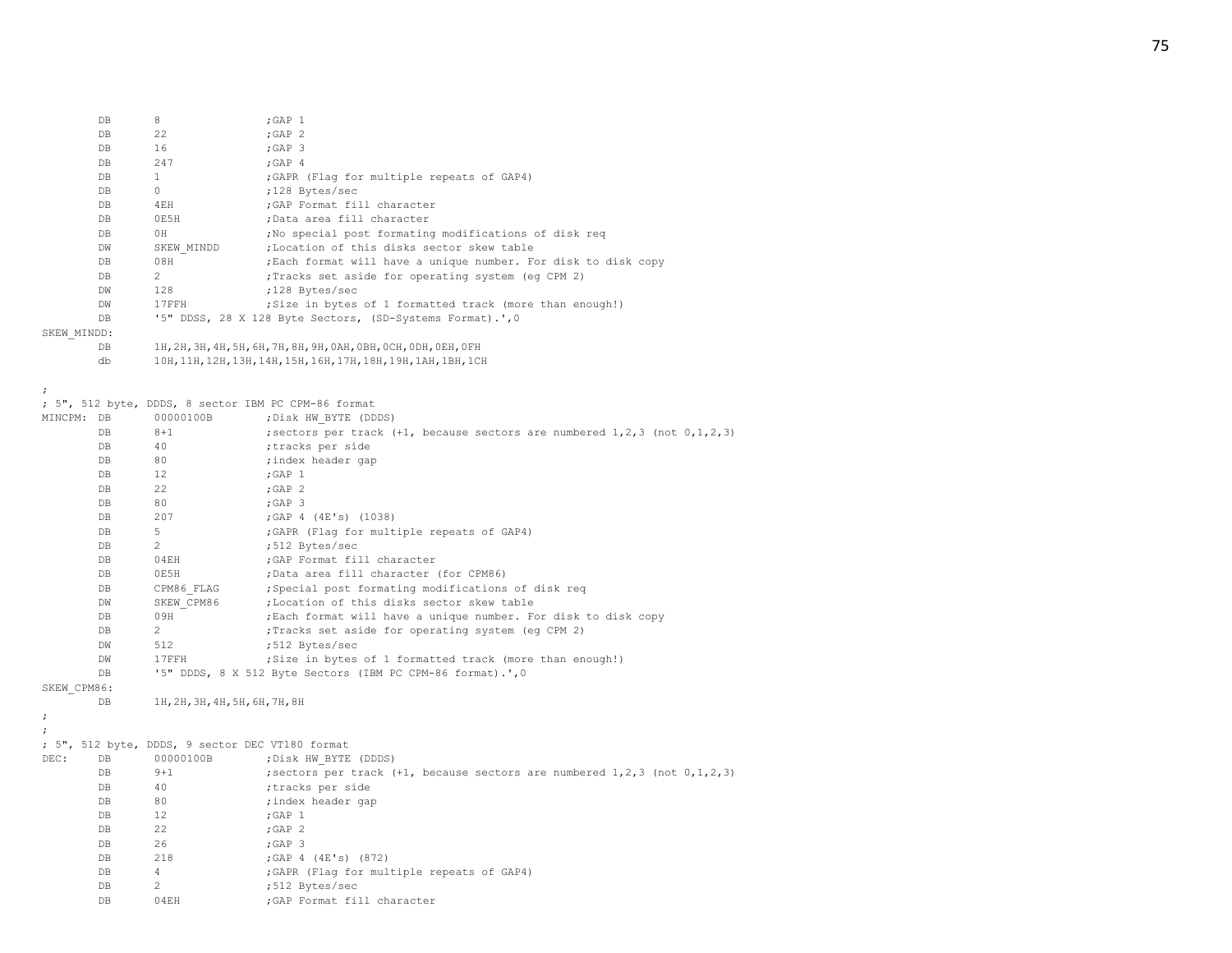|             | DB          | 0E5H                               | ;Data area fill character (for CPM)                                                     |
|-------------|-------------|------------------------------------|-----------------------------------------------------------------------------------------|
|             | DB          | 0                                  | ; No special post formating modifications of disk req                                   |
|             | DW          |                                    | SKEW DEC ; Location of this disks sector skew table                                     |
|             | DB          | 0AH                                | ; Each format will have a unique number. For disk to disk copy                          |
|             | DB          | $\overline{2}$                     | ; Tracks set aside for operating system (eg CPM 2)                                      |
|             | DW          | 512                                | ;512 Bytes/sec                                                                          |
|             | DW          | 17FFH                              | ; Size in bytes of 1 formatted track (more than enough!)                                |
|             | <b>DB</b>   |                                    | '5" DDDS, 9 X 512 Byte Sectors. (DEC VT180 format).', 0                                 |
| SKEW DEC:   |             |                                    |                                                                                         |
|             | DB          | 1H, 2H, 3H, 4H, 5H, 6H, 7H, 8H, 9H |                                                                                         |
|             |             |                                    |                                                                                         |
|             |             |                                    |                                                                                         |
|             |             |                                    | ; 5", 256 byte, DDDS, 16 sector TOSHIBA T-100 format                                    |
| TOSHIBA: DB |             | 00000100B                          | ; Disk HW BYTE (DDDS)                                                                   |
|             | DB          | $16 + 1$                           | ; sectors per track $(+1)$ , because sectors are numbered $1, 2, 3$ (not $0, 1, 2, 3$ ) |
|             | DB          | 35                                 | ;tracks per side                                                                        |
|             | DB          | 80                                 | ; index header gap                                                                      |
|             | DB          | 12                                 | $;$ GAP $1$                                                                             |
|             | DB          | 22                                 | $;$ GAP $2$                                                                             |
|             | DB          | 50                                 | ;GAP 3                                                                                  |
|             | DB          | 183                                | ;GAP $4$ (4E's) (366)                                                                   |
|             | DB          | 2                                  | ; GAPR (Flag for multiple repeats of GAP4)                                              |
|             | DB          | $\mathbf{1}$                       | ;256 Bytes/sec                                                                          |
|             | DB          | 04EH                               | ; GAP Format fill character                                                             |
|             | DB          | 0E5H                               | ;Data area fill character (for CPM)                                                     |
|             | DB          | $\circ$                            | ; No special post formating modifications of disk req                                   |
|             | DW          | SKEW TOSH                          | ; Location of this disks sector skew table                                              |
|             | DB          | 0BH                                | ; Each format will have a unique number. For disk to disk copy                          |
|             | DB          | $\overline{2}$                     | ; Tracks set aside for operating system (eg CPM 2)                                      |
|             | DW          | 256                                | ;512 Bytes/sec                                                                          |
|             | DW          | 17FFH                              | ; Size in bytes of 1 formatted track (more than enough!)                                |
|             | DB          |                                    | '5" DDDS, 16 X 256 Byte Sectors. (TOSHIBA T-100 format).', 0                            |
| SKEW TOSH:  |             |                                    |                                                                                         |
|             | DB          |                                    | 1Н, 2Н, 3Н, 4Н, 5Н, 6Н, 7Н, 8Н, 9Н, 0АН, 0ВН, 0СН, 0DН, 0ЕН, 0FН, 10Н                   |
|             |             |                                    |                                                                                         |
|             |             |                                    | ; 5", 128 byte, CROMEMCO CDOS (SINGLE density) Format                                   |
| CDOS:       | DB          | 00010100B                          | ; Disk HW BYTE (SDDS)                                                                   |
|             | $_{\rm DB}$ | $18 + 1$                           | ; sectors per track $(+1)$ , because sectors are numbered $1, 2, 3$ (not $0, 1, 2, 3$ ) |
|             | DB          | 40                                 | ;tracks per side                                                                        |
|             | DB          | $20 - 8$                           | ; index header gap                                                                      |
|             | DB          | 6                                  | ;GAP 1                                                                                  |
|             | DB          | 11                                 | $;$ GAP $2$                                                                             |
|             | DB          | 8                                  | ;GAP 3                                                                                  |
|             | DB          | 185                                | ; GAP 4 (FF's)                                                                          |
|             | DB          | $\mathbf{1}$                       | ; GAPR (Flag for multiple repeats of GAP4)                                              |
|             | DB          | 0                                  | ;128 Bytes/sec                                                                          |
|             | DB          | OFFH                               | ; GAP Format fill character                                                             |
|             | DB          | 0E5H                               | ;Data area fill character                                                               |
|             | DB          | ΟH                                 | ; No special post formating modifications of disk req                                   |
|             | DW          | SKEW CDOS                          | ;Location of this disks sector skew table                                               |
|             | DB          | 0CH                                | ; Each format will have a unique number. For disk to disk copy                          |
|             | DB          | $\mathbf{2}^{\prime}$              | ; Tracks set aside for operating system (eg CPM 2)                                      |
|             | DW          | 128                                | ;128 Bytes/sec                                                                          |
|             | DW          | <b>OBFFH</b>                       | ; Size in bytes of 1 formatted track (more than enough!)                                |
|             | DB          |                                    | '5" SDDS, 18 X 128 Byte Sectors, (CROMEMCO CDOS Format).', 0                            |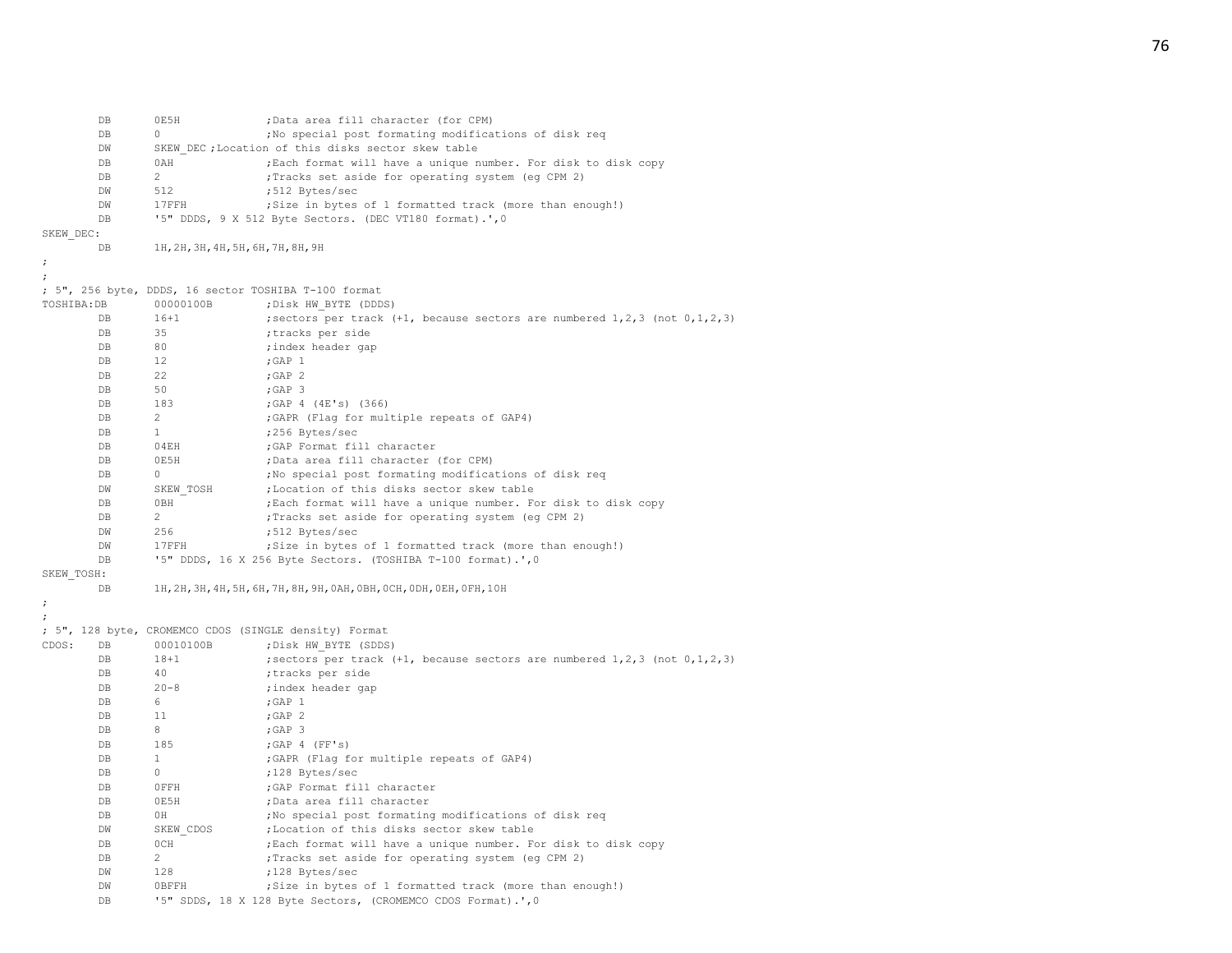| SKEW CDOS:  |           |                |                                                                                                                      |
|-------------|-----------|----------------|----------------------------------------------------------------------------------------------------------------------|
|             | DB        |                | 1Н, 2Н, 3Н, 4Н, 5Н, 6Н, 7Н, 8Н, 9Н, 0АН, 0ВН, 0СН, 0DН, 0ЕН, 0FН, 10Н, 11Н, 12Н                                      |
|             |           |                |                                                                                                                      |
|             |           |                | ; 5", 512 byte, CROMEMCO CDOS w/INTL TERM. CP/M Format                                                               |
| CDOSDD:     | DB        | 00000100B      | ; Disk HW BYTE (DDDS)                                                                                                |
|             | DB        | $10 + 1$       | ; sectors per track $(+1,$ because sectors are numbered $1, 2, 3$ (not $0, 1, 2, 3$ )                                |
|             | DB        | 40             | ;tracks per side                                                                                                     |
|             | DB        | 80             | ; index header gap                                                                                                   |
|             | DB        | 12             | $;$ GAP $1$                                                                                                          |
|             | DB        | 22             | $;$ GAP $2$                                                                                                          |
|             | DB        | 30             | $;$ GAP 3                                                                                                            |
|             | DB        | 214            | ; GAP 4 (FF's)                                                                                                       |
|             | DB        | $\mathbf{1}$   | ; GAPR (Flag for multiple repeats of GAP4)                                                                           |
|             | DB        | $\overline{c}$ | ;512 Bytes/sec                                                                                                       |
|             | DB        | 0FFH           | ; GAP Format fill character                                                                                          |
|             | <b>DB</b> | 0E5H           | ;Data area fill character                                                                                            |
|             | DB        | ΟH             | ; No special post formating modifications of disk req                                                                |
|             | DW        | SKEW CDOS2     | ;Location of this disks sector skew table                                                                            |
|             | DB        | 0DH            | ; Each format will have a unique number. For disk to disk copy                                                       |
|             | DB        | $\overline{c}$ | ; Tracks set aside for operating system (eg CPM 2)                                                                   |
|             | DW        | 512            | ;512 Bytes/sec                                                                                                       |
|             | DW        | 17FFH          | ; Size in bytes of 1 formatted track (more than enough!)                                                             |
|             | DB        |                | '5" DDDS, 10 X 512 Byte Sectors, (CROMEMCO CDOS/CPM Format).', 0                                                     |
| SKEW_CDOS2: |           |                |                                                                                                                      |
|             | DB        |                | 1Н, 2Н, 3Н, 4Н, 5Н, 6Н, 7Н, 8Н, 9Н, ОАН                                                                              |
|             | DB        | $10 + 1$       | ; sectors per track $(+1,$ because sectors are numbered $1, 2, 3$ (not $0, 1, 2, 3$ )                                |
| EPSON:      | DB        | 00010100B      | ; Disk HW BYTE (SDDS)                                                                                                |
|             | <b>DB</b> | 40             | ;tracks per side                                                                                                     |
|             | DB        | 80             | ; index header gap                                                                                                   |
|             | DB        | 12             | $;$ GAP $1$                                                                                                          |
|             | DB        | 22             | $;$ GAP $2$                                                                                                          |
|             | DB        | 30             | $;$ GAP $3$                                                                                                          |
|             | DB        | 214            | ; GAP 4 (FF's)                                                                                                       |
|             | DB        | $\mathbf{1}$   | ; GAPR (Flag for multiple repeats of GAP4)                                                                           |
|             | DB        | 2              | ;512 Bytes/sec                                                                                                       |
|             | DB        | OFFH           | ; GAP Format fill character                                                                                          |
|             | DB        | 0E5H           | ;Data area fill character                                                                                            |
|             | <b>DB</b> | ΟH             | ; No special post formating modifications of disk req                                                                |
|             | DW        | SKEW EPSON     | ;Location of this disks sector skew table                                                                            |
|             | DB        | 0EH            |                                                                                                                      |
|             | DB        | 2              | ; Each format will have a unique number. For disk to disk copy<br>; Tracks set aside for operating system (eg CPM 2) |
|             | DW        | 512            |                                                                                                                      |
|             | <b>DW</b> |                | ;512 Bytes/sec                                                                                                       |
|             |           | <b>OCFFH</b>   | ; Size in bytes of 1 formatted track (more than enough!)                                                             |
|             | <b>DB</b> |                | '5" SDDS, 10 X 512 Byte Sectors. (EPSON QX-10 Format).', 0                                                           |
| SKEW EPSON: |           |                |                                                                                                                      |
|             | DB        |                | 1Н, 3Н, 5Н, 7Н, 9Н, 2Н, 4Н, 6Н, 8Н, 0АН<br>; <-- note skew table                                                     |
|             |           |                |                                                                                                                      |
|             |           |                |                                                                                                                      |
|             |           |                | ; 5", 1K byte, DDDS, 5 sector MORROW MD3 format                                                                      |
| MORROW: DB  |           | 00000100B      | ; Disk HW BYTE (DDDS)                                                                                                |
|             | DB        | $5 + 1$        | ; sectors per track (+1, because sectors are numbered 1, 2, 3 (not 0, 1, 2, 3)                                       |
|             | DB        | 40             | tracks per side,                                                                                                     |
|             | DB        | 80             | ; index header gap                                                                                                   |

DB 12 ; GAP 1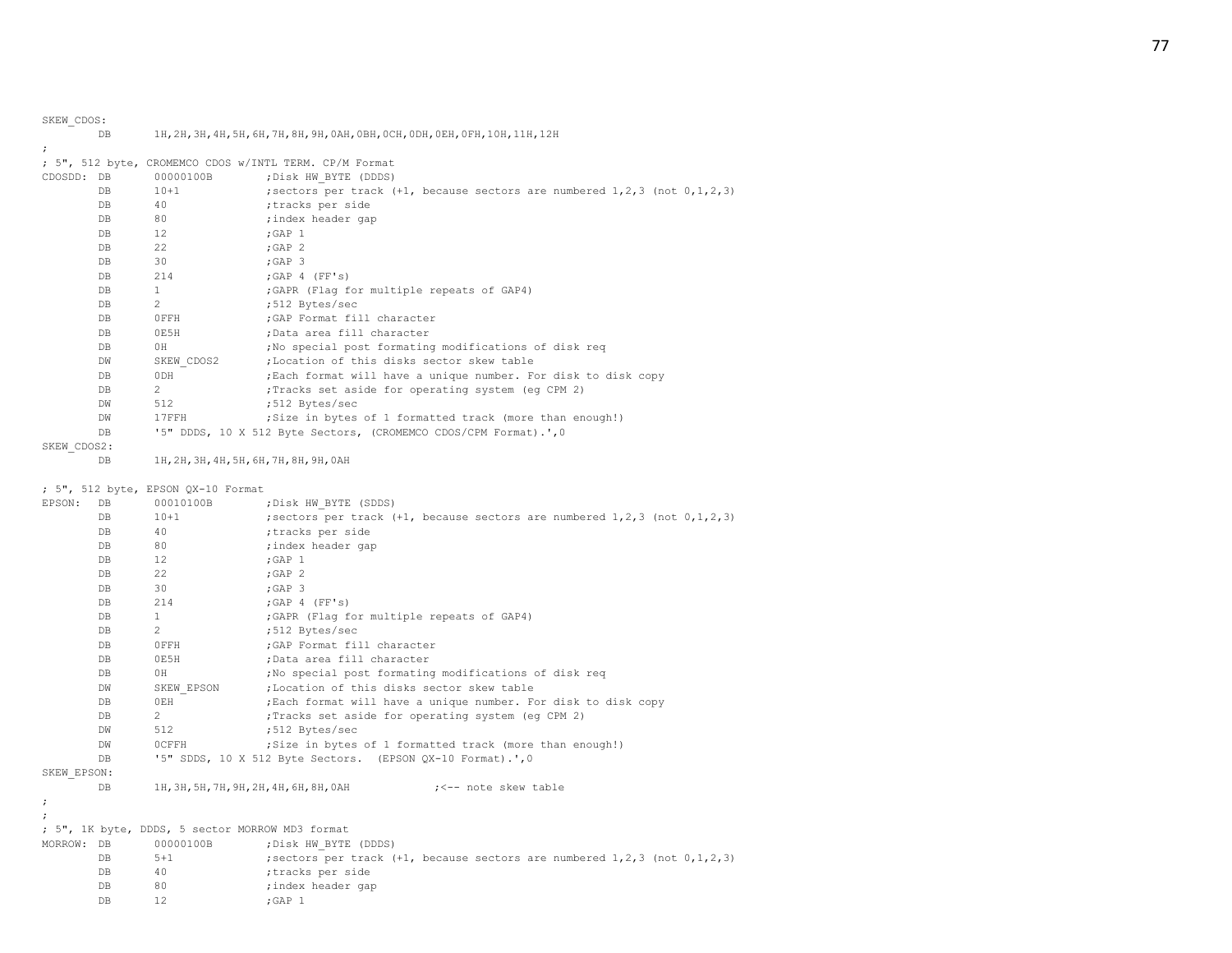|                      | DB          | 22                             | ; GAP $2$                                                                             |
|----------------------|-------------|--------------------------------|---------------------------------------------------------------------------------------|
|                      | DB          | 50                             | ;GAP 3                                                                                |
|                      | DB          | 192                            | ;GAP 4 (4E's) (574)                                                                   |
|                      | DB          | 3                              | ; GAPR (Flag for multiple repeats of GAP4)                                            |
|                      | DB          | 3                              | ;1024 Bytes/sec                                                                       |
|                      | DB          | 04EH                           | ; GAP Format fill character                                                           |
|                      | DB          | 0E5H                           | ;Data area fill character (for CPM)                                                   |
|                      | DB          | $\circ$                        | ; No special post formating modifications of disk req                                 |
|                      | DW          | SKEW MORROW                    | ; Location of this disks sector skew table                                            |
|                      | DB          | OFH                            | ; Each format will have a unique number. For disk to disk copy                        |
|                      | DB          | $\mathbf{2}^{\prime}$          | ; Tracks set aside for operating system (eg CPM 2)                                    |
|                      |             |                                |                                                                                       |
|                      | DW          | 1024                           | ;1024 Bytes/sec                                                                       |
|                      | DW          | 17FFH                          | ; Size in bytes of 1 formatted track (more than enough!)                              |
|                      | DB          |                                | '5" DDDS, 5 X 1024 Byte Sectors. (MORROW MD3 format).', 0                             |
| SKEW MORROW:         |             |                                |                                                                                       |
|                      | DB          | 1H, 2H, 3H, 4H, 5H             |                                                                                       |
| ;                    |             |                                |                                                                                       |
|                      |             |                                |                                                                                       |
|                      |             |                                | ; 5", 512 byte, DDDS, 5 sector ZENITH Z-100 format                                    |
| ZENITH: DB           |             | 00000100B                      | ; Disk HW BYTE (DDDS)                                                                 |
|                      | DB          | $8 + 1$                        | ; sectors per track $(+1,$ because sectors are numbered $1, 2, 3$ (not $0, 1, 2, 3$ ) |
|                      | DB          | 40                             | ;tracks per side                                                                      |
|                      | DB          | 80                             | ; index header gap                                                                    |
|                      | DB          | 12                             | ; GAP $1$                                                                             |
|                      | DB          | 22                             | $;$ GAP $2$                                                                           |
|                      | $_{\rm DB}$ | 26                             | ;GAP 3                                                                                |
|                      | DB          | 242                            | ;GAP 4 (4E's) (1454)                                                                  |
|                      | DB          | 6                              | ; GAPR (Flag for multiple repeats of GAP4)                                            |
|                      | DB          | $\overline{2}$                 | ;512 Bytes/sec                                                                        |
|                      | DB          | 04EH                           | ; GAP Format fill character                                                           |
|                      | DB          | 0E5H                           | ;Data area fill character (for CPM)                                                   |
|                      | DB          | $\circ$                        | ; No special post formating modifications of disk req                                 |
|                      | DW          | SKEW ZENITH                    | ;Location of this disks sector skew table                                             |
|                      | DB          | 10H                            | ; Each format will have a unique number. For disk to disk copy                        |
|                      | DB          | 2                              | ; Tracks set aside for operating system (eg CPM 2)                                    |
|                      | DW          | 512                            | ;512 Bytes/sec                                                                        |
|                      | DW          | 17FFH                          | ; Size in bytes of 1 formatted track (more than enough!)                              |
|                      | DB          |                                | '5" DDDS, 8 X 512 Byte Sectors. (ZENITH Z-100 format).', 0                            |
| SKEW ZENITH:         |             |                                |                                                                                       |
|                      | DB          | 1H, 2H, 3H, 4H, 5H, 6H, 7H, 8H |                                                                                       |
| $\ddot{\phantom{0}}$ |             |                                |                                                                                       |
|                      |             |                                |                                                                                       |
|                      |             |                                | ; 5", 512 byte, DDDS, 10 sector SUPERBRAIN QD format                                  |
| SUPER:               | DB          | 00000100B                      |                                                                                       |
|                      |             |                                | ; Disk HW BYTE (DDDS)                                                                 |
|                      | DB          | $10 + 1$                       | ; sectors per track $(+1,$ because sectors are numbered $1, 2, 3$ (not $0, 1, 2, 3$ ) |
|                      | DB          | 35                             | ;tracks per side                                                                      |
|                      | DB          | 80                             | ; index header gap                                                                    |
|                      | DB          | 12                             | $;$ GAP $1$                                                                           |
|                      | DB          | 22                             | $;$ GAP $2$                                                                           |
|                      | DB          | 16                             | ;GAP 3                                                                                |
|                      | DB          | 177                            | ;GAP 4 (4E's) (354)                                                                   |
|                      | DB          | $\overline{c}$                 | ; GAPR (Flag for multiple repeats of GAP4)                                            |
|                      | DB          | 2                              | ;512 Bytes/sec                                                                        |
|                      | DB          | 04EH                           | ; GAP Format fill character                                                           |
|                      | DB          | 0E5H                           | ;Data area fill character (for CPM)                                                   |
|                      | DB          | 0                              | ; No special post formating modifications of disk req                                 |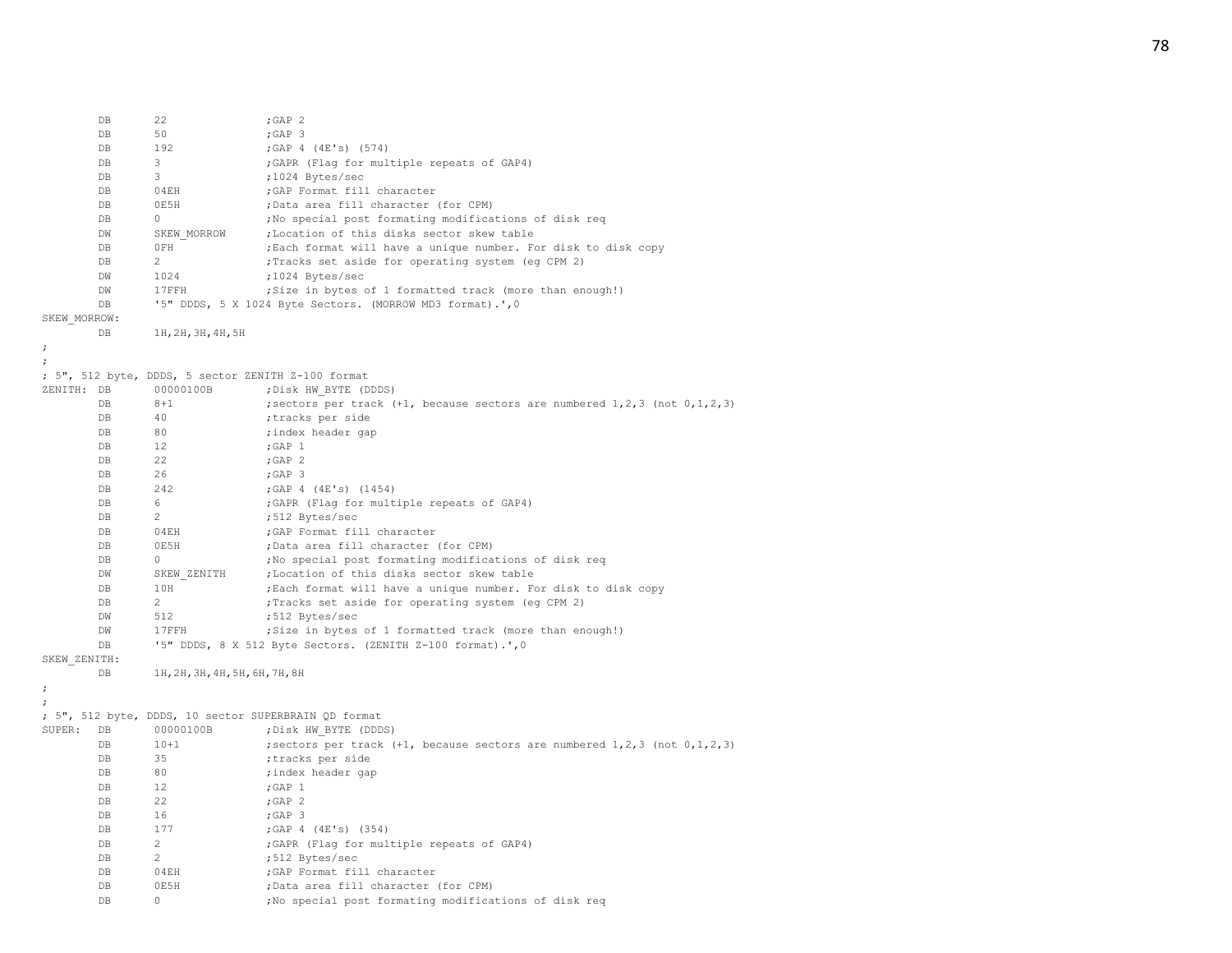DW SKEW SUPER ; Location of this disks sector skew table DB 11H ; Each format will have a unique number. For disk to disk copy DB 2 ; Tracks set aside for operating system (eq CPM 2) DW 512 :512 Bytes/sec DW 17FFH ;Size in bytes of 1 formatted track (more than enough!) DB '5" DDDS, 10 X 512 Byte Sectors, (SUPERBRAIN QD format).',0 SKEW\_SUPER: DB 1H,2H,3H,4H,5H,6H,7H,8H,9H,0AH ; ; ; 5", IBM PC, MSDOS 1.1, 512 byte, DDDS, 8 sector format MSDOS: DB 00000100B ;Disk HW\_BYTE (DDDS) DB 8+1 ;sectors per track (+1, because sectors are numbered 1,2,3 (not 0,1,2,3) DB 40 ;tracks per side DB 80 ;index header gap DB 12 ; GAP 1 DB 22 ; GAP 2 DB 80 :GAP 3 DB 193 ; GAP 4 (4E's) DB 2 : GAPR (Flag for multiple repeats of GAP4) DB 2 ;512 Bytes/sec DB 04EH ;GAP Format fill character DB 00H ; <--- Data area fill character DB 04H ; <--- Special formating modifications of disk req (+++ NOT DONE YET) DW SKEW DOS1 ; Location of this disks sector skew table DB 12H ;Each format will have a unique number. For disk to disk copy DB 2 : Tracks set aside for operating system (eq CPM 2) DW 512 ;512 Bytes/sec DW 17FFH ;Size in bytes of 1 formatted track (more than enough!) DB '5" DDDS, 8 X 512 Byte Sectors, (IBMPC MSDOS 1.1 format).', 0 SKEW\_DOS1: DB 1H,2H,3H,4H,5H,6H,7H,8H ; ; ; 5", IBM PC, MSDOS 2.x, 512 byte, DDDS, 9 sector format MSDOS2: DB 00000100B ;Disk HW\_BYTE (DDDS) DB 9+1 ;sectors per track (+1, because sectors are numbered 1,2,3 (not 0,1,2,3) DB 40 ;tracks per side DB 80 ;index header gap DB 12 ; GAP 1 DB 22 ; GAP 2 DB 80 ;GAP 3 DB 193 ;GAP 4 (4E's) DB 2 : GAPR (Flag for multiple repeats of GAP4) DB 2 ;512 Bytes/sec DB 04EH ;GAP Format fill character DB 00H ; <---- Data area fill character DB 03H  $\leftarrow$  7  $\leftarrow$  -- Special formating modifications of disk req DW SKEW DOS2 ;Location of this disks sector skew table DB 13H ;Each format will have a unique number. For disk to disk copy DB 2 ; Tracks set aside for operating system (eg CPM 2) DW 512 :512 Bytes/sec DW 17FFH ;Size in bytes of 1 formatted track (more than enough!) DB '5" DDDS, 9 X 512 Byte Sectors, (IBMPC MSDOS 2.x format).', 0 SKEW\_DOS2:

DB 1H,2H,3H,4H,5H,6H,7H,8H,9H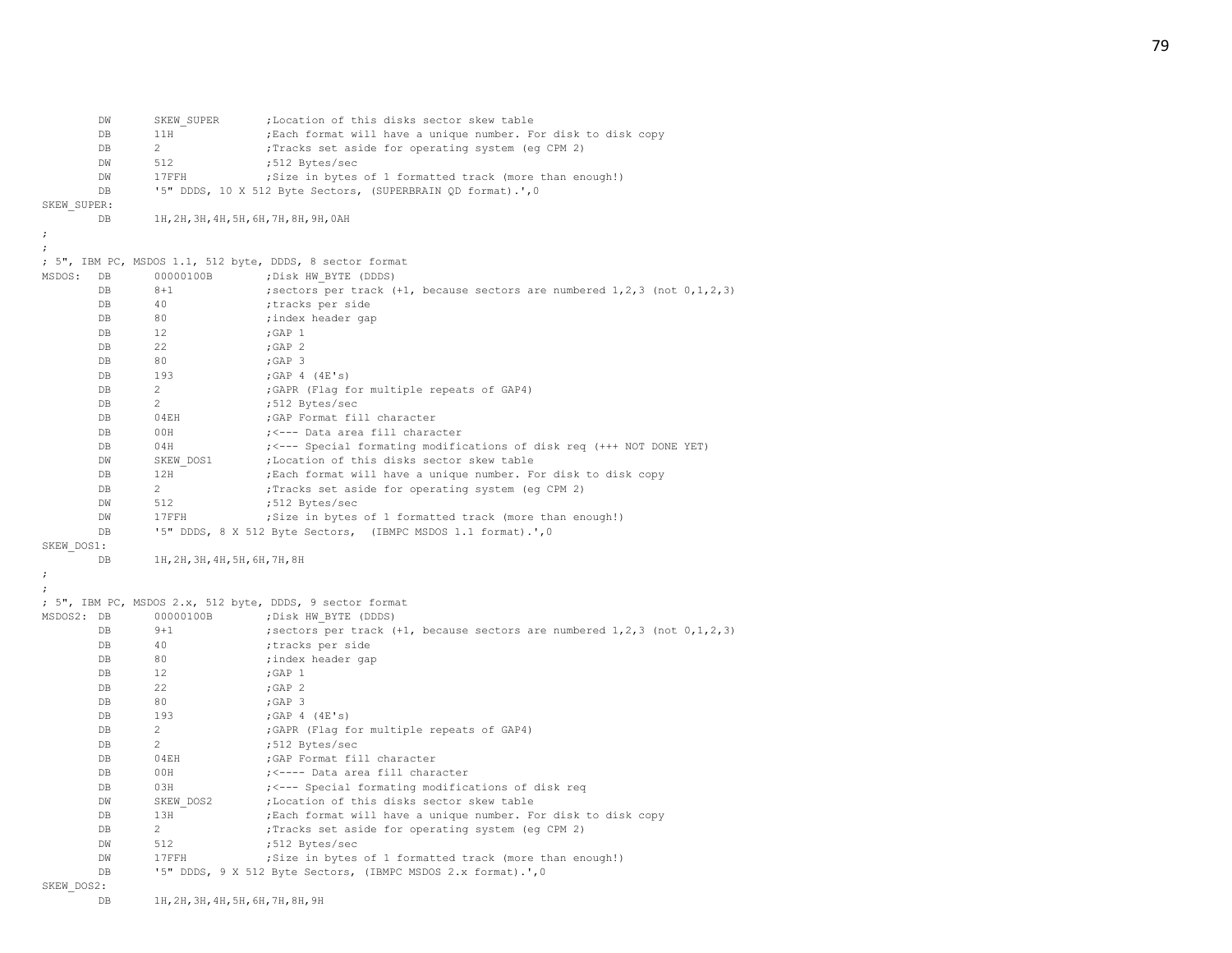; ;

|  |  | ; 5", TRS-80 MOD-III, 512 byte, DDDS, 10 sector format |  |  |  |  |  |  |
|--|--|--------------------------------------------------------|--|--|--|--|--|--|
|--|--|--------------------------------------------------------|--|--|--|--|--|--|

| TRS80:    | DB        | 00000000B                               | ; Disk HW BYTE (DDSS)                                                                 |
|-----------|-----------|-----------------------------------------|---------------------------------------------------------------------------------------|
|           | DB.       | $10+1$                                  | ; sectors per track $(+1,$ because sectors are numbered $1, 2, 3$ (not $0, 1, 2, 3$ ) |
|           | DB        | 40                                      | ;tracks per side                                                                      |
|           | DB.       | 80                                      | ; index header gap                                                                    |
|           | DB        | 12                                      | $;$ GAP $1$                                                                           |
|           | DB        | 22                                      | $;$ GAP $2$                                                                           |
|           | DB        | 26                                      | $;$ GAP $\,$ 3                                                                        |
|           | DB        | 137                                     | $;$ GAP 4 (4E's)                                                                      |
|           | DB.       | $\overline{2}$                          | ; GAPR (Flaq for multiple repeats of GAP4)                                            |
|           | DB.       | $\overline{2}$                          | :512 Bytes/sec                                                                        |
|           | DB        | 04EH                                    | ; GAP Format fill character                                                           |
|           | DB        | 0E5H                                    | ;Data area fill character                                                             |
|           | DB        | OH                                      | ; Special formating modifications of disk reg (+++ NOT DONE YET)                      |
|           | DW        |                                         | SKEW TRS; Location of this disks sector skew table                                    |
|           | DB.       | 14H                                     | ; Each format will have a unique number. For disk to disk copy                        |
|           | DB.       | $2^{\circ}$                             | ; Tracks set aside for operating system (eq CPM 2)                                    |
|           | DW        | 512                                     | ;512 Bytes/sec                                                                        |
|           | <b>DW</b> | $17$ FFH                                | ; Size in bytes of 1 formatted track (more than enough!)                              |
|           | DB        |                                         | '5", DDSS, 10 X 512 Byte Sectors, (TRS-80 MOD-III format).', 0                        |
| SKEW TRS: |           |                                         |                                                                                       |
|           | DB        | 1H, 2H, 3H, 4H, 5H, 6H, 7H, 8H, 9H, 0AH |                                                                                       |

;-------------- SPECIAL CASES FOR 3.5" DISKS and 1.2M 5" DISKS -------------------------- ; 3.5" DOUBLE DENSITY (1.4M IBM-PC Format, this is my best guess so far)

| IBM144: DB |                | 00001100B      | ; Disk HW BYTE (DDDS)                                                                     |
|------------|----------------|----------------|-------------------------------------------------------------------------------------------|
|            | DB             | $18 + 1$       | ; NBR SECTORS PER TRACK $(+1,$ because sectors are numbered $1, 2, 3$ (not $0, 1, 2, 3$ ) |
|            | DB             | 80             | ; NBR TRACKS PER SIDE                                                                     |
|            | DB             | 80             | ; HEADER GAP (SD-Systems has 100-54, IBM is 80!)                                          |
|            | DB             | 12             | $;$ GAP $1$                                                                               |
|            | DB             | 22             | : GAP 2                                                                                   |
|            | DB             | 84             | $;$ GAP $3$                                                                               |
|            | DB             | 200            | ; GAP $4$ (4E's) (X3 = 597)                                                               |
|            | DB             | $\mathbf{1}$   | ; GAPR (Flag for multiple repeats of GAP4)                                                |
|            | DB             | $\overline{2}$ | ;512 Bytes/sec                                                                            |
|            | DB             | 4EH            | ; GAP Format fill character                                                               |
|            | D <sub>B</sub> | 00H            | ; <--- Data area fill character                                                           |
|            | DB             | 01H            | ; <----Note special post formating modifications of disk reg                              |
|            | DW             |                | SKEW 144; Location of this disks sector skew table                                        |
|            | DB             | 15H            | ; Each format will have a unique number. For disk to disk copy                            |
|            | DB             | $2^{\circ}$    | ; Tracks set aside for operating system (eq CPM 2)                                        |
|            | DW             | 512            | ;512 Bytes/sec                                                                            |
|            | DW             | 2E90H          | ;Size in bytes of 1 formatted track                                                       |
|            | DB             |                | '1.4M (For MSDOS) DDDS, 18 X 512 Byte Sectors, 80 Tracks.', 0                             |
| SKEW 144:  |                |                |                                                                                           |
|            | DB             |                | 1H, 2H, 3H, 4H, 5H, 6H, 7H, 8H, 9H, 0AH, 0BH, 0CH, 0DH, 0EH, 0FH                          |
|            | DB             | 10H, 11H, 12H  |                                                                                           |
| CPM144: DB |                | 00001100B      | ; Disk HW BYTE (DDDS)                                                                     |
|            | <b>DB</b>      | $18 + 1$       | ; NBR SECTORS PER TRACK $(+1,$ because sectors are numbered $1, 2, 3$ (not $0, 1, 2, 3$ ) |
|            | DB             | 80             | :NBR TRACKS PER SIDE                                                                      |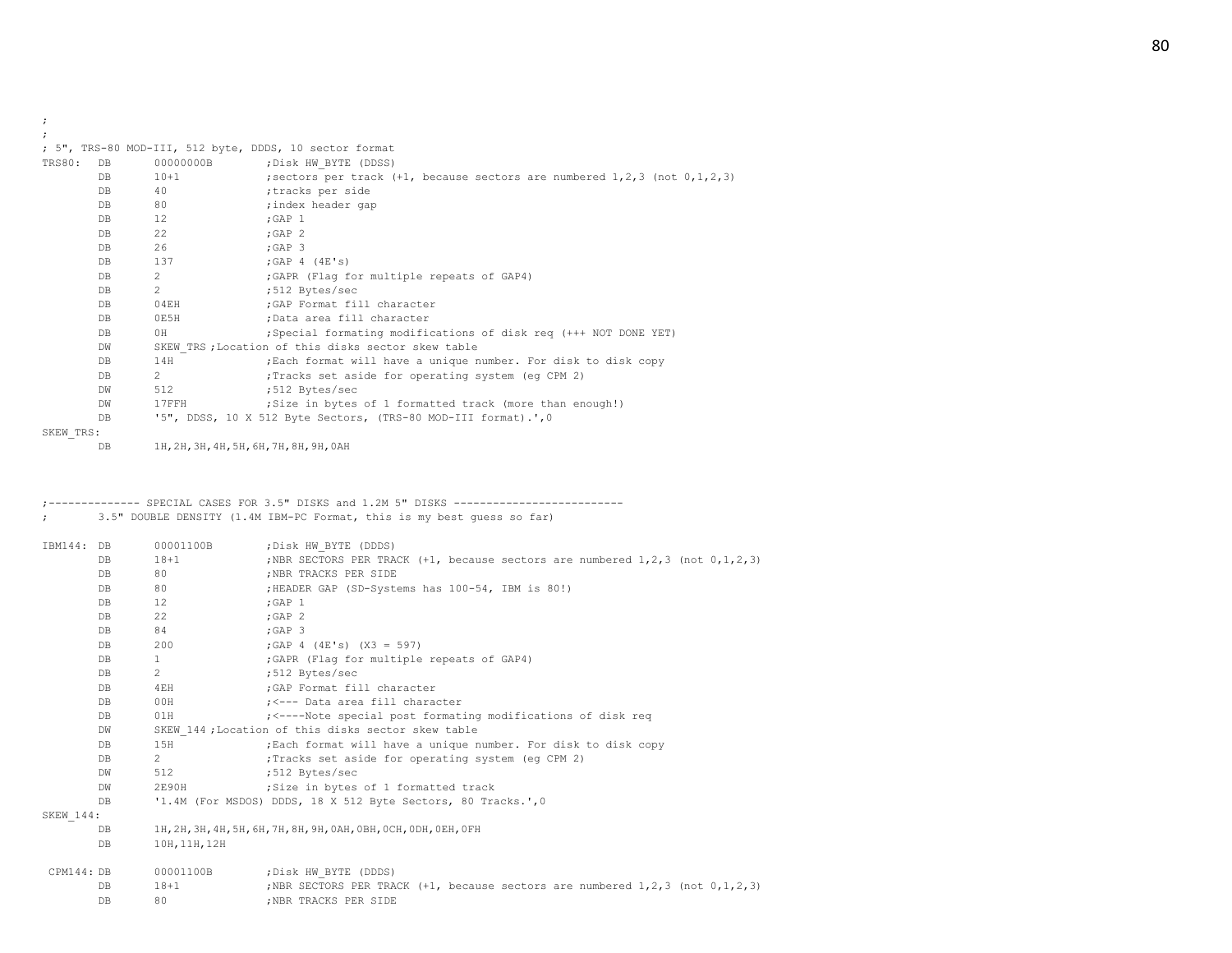| DB           | 80            | ; HEADER GAP (SD-Systems has 100-54, IBM is 80!)               |
|--------------|---------------|----------------------------------------------------------------|
| DB           | 12            | $;$ GAP $1$                                                    |
| DB           | 22            | $;GAP$ 2                                                       |
| DB           | 84            | ; GAP 3                                                        |
| DB           | 200           | ; GAP 4 $(4E's)$ $(X3 = 597)$                                  |
| DB           | 1             | ; GAPR (Flag for multiple repeats of GAP4)                     |
| DB           | 2             | ;512 Bytes/sec                                                 |
| DB           | 4EH           | ; GAP Format fill character                                    |
| DB           | OE5H          | : <--- Data area fill character                                |
| DB           | 0H            | ; No special post formating modifications of disk reg          |
| DW           | SKEW CPM144   | :Location of this disks sector skew table                      |
| DB.          | 16H           | ; Each format will have a unique number. For disk to disk copy |
| DB           | $\mathcal{L}$ | : Tracks set aside for operating system (eq CPM 2)             |
| DW           | 512           | :512 Bytes/sec                                                 |
| DW           | 2E90H         | Size in bytes of 1 formatted track                             |
| DB           |               | '1.4M (For CPM) DDDS, 18 X 512 Byte Sectors, 80 Tracks.', 0    |
| SKEW CPM144: |               |                                                                |

- DB 1H,2H,3H,4H,5H,6H,7H,8H,9H,0AH,0BH,0CH,0DH,0EH,0FH
- DB 10H,11H,12H

|            |     |                                                                       | 5" HIGH DENSITY (1.2M IBM-PC Format, this is my best quess so far)                        |  |  |  |
|------------|-----|-----------------------------------------------------------------------|-------------------------------------------------------------------------------------------|--|--|--|
| IBM120: DB |     | 00001100B                                                             | ; Disk HW BYTE (DDDS)                                                                     |  |  |  |
|            | DB. | $15 + 1$                                                              | ; NBR SECTORS PER TRACK $(+1,$ because sectors are numbered $1, 2, 3$ (not $0, 1, 2, 3$ ) |  |  |  |
|            | DB. | 80                                                                    | ; NBR TRACKS PER SIDE                                                                     |  |  |  |
|            | DB. | 80                                                                    | ; HEADER GAP (SD-Systems has 100-54, IBM is 80!)                                          |  |  |  |
|            | DB. | 12                                                                    | ; GAP 1                                                                                   |  |  |  |
|            | DB. | 22                                                                    | $;$ GAP $2$                                                                               |  |  |  |
|            | DB. | 84                                                                    | $;$ GAP $3$                                                                               |  |  |  |
|            | DB. | 200                                                                   | ; GAP $4$ (4E's) (X3 = 597)                                                               |  |  |  |
|            | DB. | $\mathbf{1}$                                                          | ; GAPR (Flag for multiple repeats of GAP4)                                                |  |  |  |
|            | DB. | $\overline{2}$                                                        | :512 Bytes/sec                                                                            |  |  |  |
|            | DB  | 4EH                                                                   | :GAP Format fill character                                                                |  |  |  |
|            | DB. | 00H                                                                   | ; <---Data area fill character                                                            |  |  |  |
|            | DB. | 02H                                                                   | ; <--- Special post formating modifications of disk reg                                   |  |  |  |
|            | DW  | SKEW 120 : Location of this disks sector skew table                   |                                                                                           |  |  |  |
|            | DB. | 17H<br>; Each format will have a unique number. For disk to disk copy |                                                                                           |  |  |  |
|            | DB. | $2^{\circ}$                                                           | ; Tracks set aside for operating system (eq CPM 2)                                        |  |  |  |
|            | DW  | 512                                                                   | :512 Bytes/sec                                                                            |  |  |  |
|            | DW  | 2780H                                                                 | ; Size in bytes of 1 formatted track                                                      |  |  |  |
|            | DB. |                                                                       | '1.2M (For MSDOS) DDDS, 5", 18 X 512 Byte Sectors, 80 Tracks.', 0                         |  |  |  |
|            |     |                                                                       |                                                                                           |  |  |  |

SKEW\_120:

DB 1H,2H,3H,4H,5H,6H,7H,8H,9H,0AH,0BH,0CH,0DH,0EH,0FH

|            |                |           | 5" HIGH DENSITY (1.2M IBM-PC Format, this is my best quess so far)                       |
|------------|----------------|-----------|------------------------------------------------------------------------------------------|
| CPM120: DB |                | 00001100B | ; Disk HW BYTE (DDDS)                                                                    |
|            | DB             | $15 + 1$  | ; NBR SECTORS PER TRACK $(+1, +1)$ because sectors are numbered 1, 2, 3 (not 0, 1, 2, 3) |
|            | DB             | 80        | ; NBR TRACKS PER SIDE                                                                    |
|            | DB             | 80        | ; HEADER GAP (SD-Systems has 100-54, IBM is 80!)                                         |
|            | DB             | 12        | $;$ GAP $\,$ 1 $\,$                                                                      |
|            | D <sub>B</sub> | 22        | $;$ GAP $2$                                                                              |
|            | D <sub>B</sub> | 84        | ;GAP <sub>3</sub>                                                                        |
|            | DB             | 200       | ; GAP 4 $(4E's)$ $(X3 = 597)$                                                            |
|            | DB             |           | ; GAPR (Flag for multiple repeats of GAP4)                                               |
|            | DB             |           | :512 Bytes/sec                                                                           |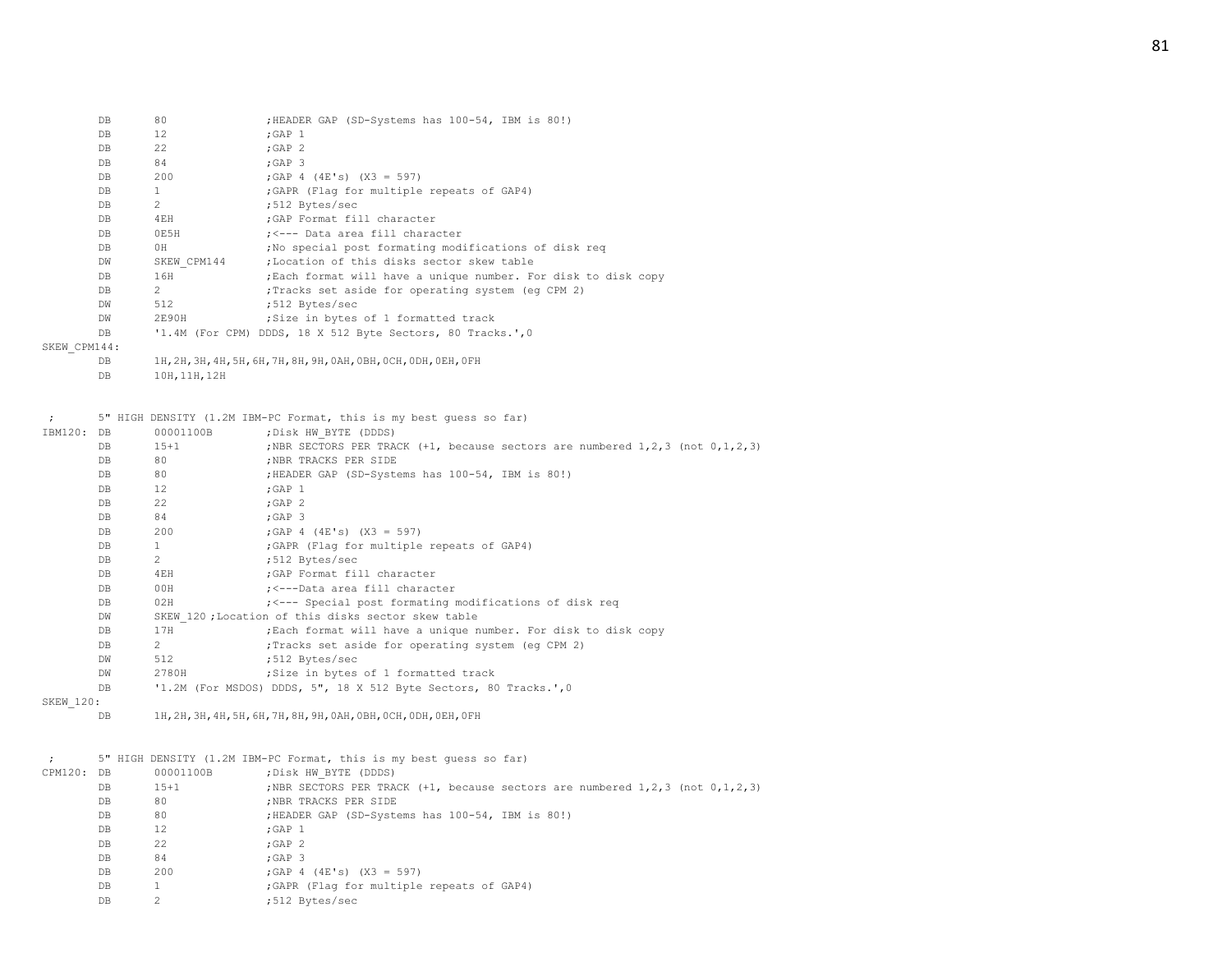| DB           | 4EH           | ; GAP Format fill character                                     |
|--------------|---------------|-----------------------------------------------------------------|
| DB           | 0E5H          | ; <---Data area fill character                                  |
| DB.          | 0H            | ; No special post formating modifications of disk req           |
| DW           | SKEW CPM120   | :Location of this disks sector skew table                       |
| DB.          | 18H           | ; Each format will have a unique number. For disk to disk copy  |
| DB.          | $\mathcal{L}$ | Tracks set aside for operating system (eq CPM 2)                |
| DW           | 512           | :512 Bytes/sec                                                  |
| DW           | 2780H         | Size in bytes of 1 formatted track                              |
| DB.          |               | '1.2M (For CPM) DDDS, 5", 18 X 512 Byte Sectors, 80 Tracks.', 0 |
| SKEW CPM120: |               |                                                                 |

DB 1H,2H,3H,4H,5H,6H,7H,8H,9H,0AH,0BH,0CH,0DH,0EH,0FH

;----------------------------------------------------------------------------------------

| MSDOS 14BOOT DATADB |                |                | OEBH, 3CH, 90H ; Unused. Cold boot jump code.                   |
|---------------------|----------------|----------------|-----------------------------------------------------------------|
|                     | DB             | 'MSDOS5.0'     | ; OEM name & version                                            |
|                     | DW             | 0200H          | ;bytes/sector                                                   |
|                     | DB             | 01H            | ;Sectors/cluster                                                |
|                     | DW             | 0001H          | ; Reserved Sectors (for Dir, FAT etc)                           |
|                     | DB             | 02H            | ;Number of FAT copies                                           |
|                     | DW             | 00E0H          | ; Max number of root directory entries                          |
|                     | DW             | 0B040H         | ;Total number of sectors in logical image                       |
|                     | DB             | OFOH           | ;Media descriptor byte                                          |
|                     | DW             | 0009H          | :Number of sectors in FAT                                       |
|                     | DW             | 0012H          | ;Number of sectors pet track                                    |
|                     | <b>DW</b>      | 0002H          | ;Number of heads                                                |
|                     | DW             | 0000H          | :Number of hidden sectors                                       |
|                     |                |                |                                                                 |
| MSDOS 12BOOT DATADB | OEBH, 3CH, 90H |                | ; Unused. Cold boot jump code.                                  |
|                     | DB             | 'MSDOS5.0'     | ; OEM name & version                                            |
|                     | DW             | 0200H          | ;bytes/sector                                                   |
|                     | DB             | 01H            | ;Sectors/cluster                                                |
|                     | <b>DW</b>      | 0001H          | ; Reserved Sectors (for Dir, FAT etc)                           |
|                     | DB             | 02H            | ;Number of FAT copies                                           |
|                     | DW             | 00E0H          | ; Max number of root directory entries                          |
|                     | <b>DW</b>      | 0960H          | ;Total number of sectors in logical image                       |
|                     | DB             | 0F9H           | ;Media descriptor byte                                          |
|                     | DW             | 0007H          | ;Number of sectors in FAT                                       |
|                     | DW             | 000FH          | ;Number of sectors pet track                                    |
|                     | DW             | 0002H          | :Number of heads                                                |
|                     | DW             | 0000H          | ;Number of hidden sectors                                       |
| MSDOS 360BOOT DATA  | DB             | OEBH, 3CH, 90H | ;Unused. Cold boot jump code.                                   |
|                     | DB             | 'MSDOS5.0'     | ;OEM name & version                                             |
|                     | DW             | 0200H          | ;bytes/sector                                                   |
|                     | DB             | 02H            | :Sectors/cluster                                                |
|                     | DW             | 0001H          | ; Reserved Sectors (for Dir, FAT etc)                           |
|                     | DB             | 02H            |                                                                 |
|                     | DW             | 0070H          | ;Number of FAT copies<br>; Max number of root directory entries |
|                     | DW             | 02DOH          | ;Total number of sectors in logical image                       |
|                     | DB             |                |                                                                 |
|                     |                | OFDH           | ;Media descriptor byte                                          |
|                     | <b>DW</b>      | 0002H          | ;Number of sectors in FAT                                       |
|                     | DW             | 0009H          | ;Number of sectors pet track                                    |
|                     | DW             | 0002H          | ;Number of heads                                                |
|                     | DW             | 0000H          | :Number of hidden sectors                                       |